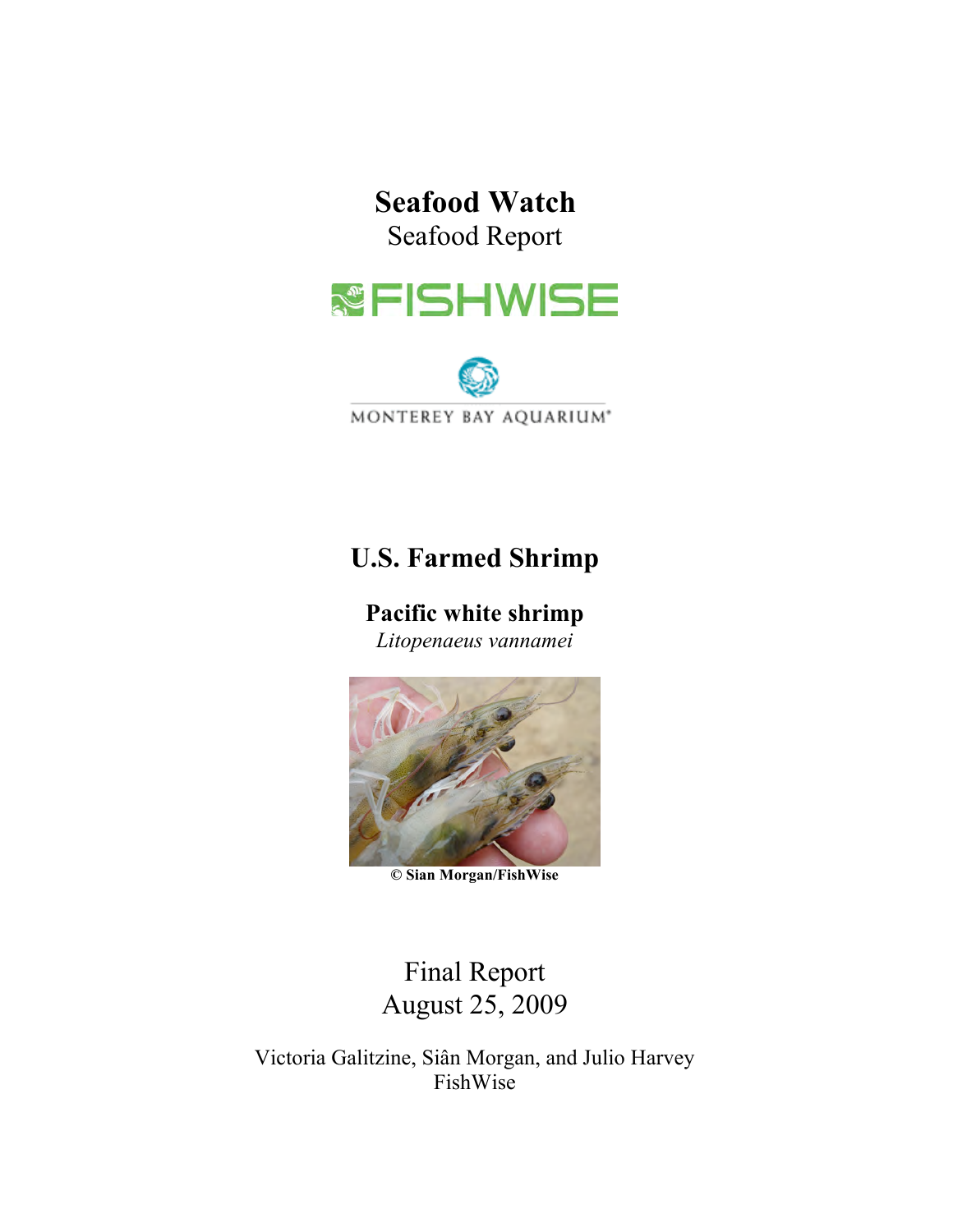#### **About SFA®, Seafood Watch® and the Seafood Reports**

This report is a joint product of the Sustainable Fishery Advocates (SFA) and the Monterey Bay Aquarium Seafood Watch® program. Both organizations evaluate the ecological sustainability of wild-caught and farmed seafood commonly found in the United States marketplace. In doing so, SFA applies the definition of sustainable seafood and the method for its evaluation and presentation developed by the Seafood Watch program at the Monterey Bay Aquarium. Seafood Watch defines sustainable seafood as originating from species, whether wild-caught or farmed that can maintain or increase production into the long-term without jeopardizing the structure or function of affected ecosystems.

SFA makes its sustainable seafood recommendations available to the public through these reports and its FishWise® program. FishWise® is a patented, educational program that provides information on sustainability, catch method, and origin of seafood found at retail outlets. The program seeks to educate consumers, restaurants, distributors, and retailers on sustainable fishery issues, with the goal of decreasing unsustainable fishing practices, while improving the livelihoods of people who fish, fish populations and ocean ecosystems. The body of this report synthesizes and evaluates current scientific information related to each of five sustainability criteria. For each criterion, research analysts at SFA seek out relevant scientific information from the following information sources (in order of preference): academic, peer-reviewed journals, government technical publications, fishery management plans and supporting documents, and other scientific reviews of ecological sustainability. The report then evaluates this information against Seafood Watch's conservation ethic to arrive at a seafood recommendation of "Sustainable/Best Choices", "Some Concerns/Good Alternative", or "Unsustainable/Avoid". The detailed evaluation methodology is available at Seafood Watch's website (http://www.mbayaq.org/cr/cr\_seafoodwatch/sfw\_aboutsfw.asp) and is also available upon request from SFA. The methodology reflects the common view of SFA and Seafood Watch® of the long-term sustainability of the species and the common methods by which it is currently caught or grown.

Seafood Watch makes its science-based recommendations available to the public in the form of regional pocket guides that can be downloaded from www.seafoodwatch.org. The program's goals are to raise awareness of important ocean conservation issues and empower seafood consumers and businesses to make choices for healthy oceans. Each sustainability recommendation on the regional pocket guides is supported by a Seafood Report. Each report synthesizes and analyzes the most current ecological, fisheries and ecosystem science on a species, then evaluates this information against the program's conservation ethic to arrive at a recommendation of "Best Choices", "Good Alternatives" or "Avoid". The detailed evaluation methodology is available upon request. In producing the Seafood Reports, Seafood Watch seeks out research published in academic, peer-reviewed journals whenever possible. Other sources of information include government technical publications, fishery management plans and supporting documents, and other scientific reviews of ecological sustainability. Seafood Watch® Research Analysts also communicate regularly with ecologists, fisheries and aquaculture scientists, and members of industry and conservation organizations when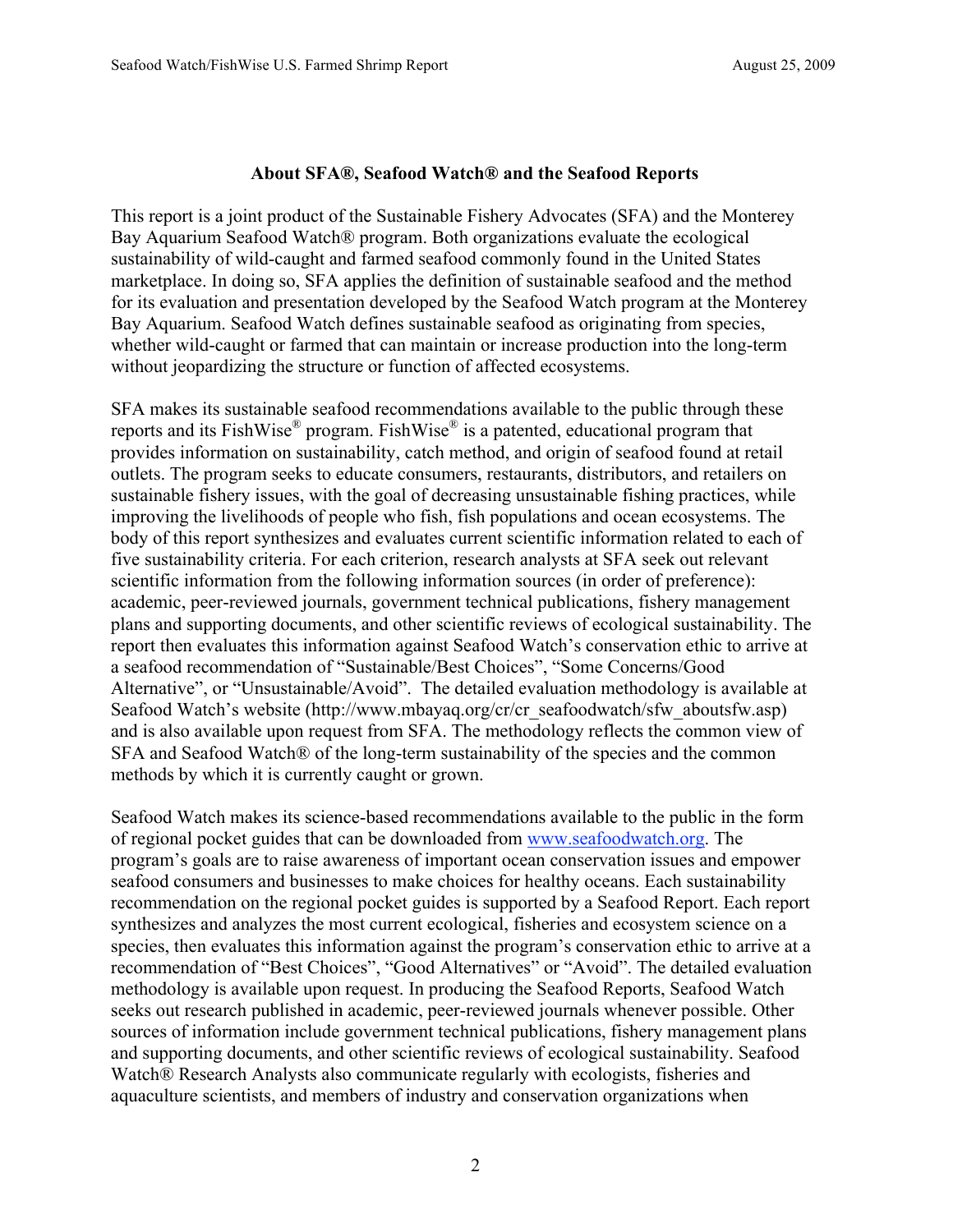evaluating fisheries and aquaculture practices. Capture fisheries and aquaculture practices are highly dynamic; as the scientific information on each species changes, Seafood Watch's sustainability recommendations and the underlying Seafood Reports will be updated to reflect these changes.

Parties interested in capture fisheries, aquaculture practices and the sustainability of ocean ecosystems are welcome to use these seafood reports in any way they find useful. For more information about SFA please contact SFA at postmaster@sustainablefishery.org or call (831) 427-1707. For additional information about Seafood Watch®, visit www.seafoodwatch.org or call 1-877-229-9990.

#### **Disclaimer**

SFA and Seafood Watch strive to have all seafood reports reviewed for accuracy by external scientists with expertise in ecology, fishery science and aquaculture. Scientific review, however, does not constitute an endorsement on the part of the reviewing scientists of SFA or the FishWise® program, or the Seafood Watch program or their recommendations. SFA and Seafood Watch are solely responsible for the conclusions reached in this report.

SFA, FishWise®, Seafood Watch and the seafood reports are made possible through grants from the David and Lucile Packard Foundation, the Campbell Foundation, and the Marisla Foundation, as well as a number of individual and business donors.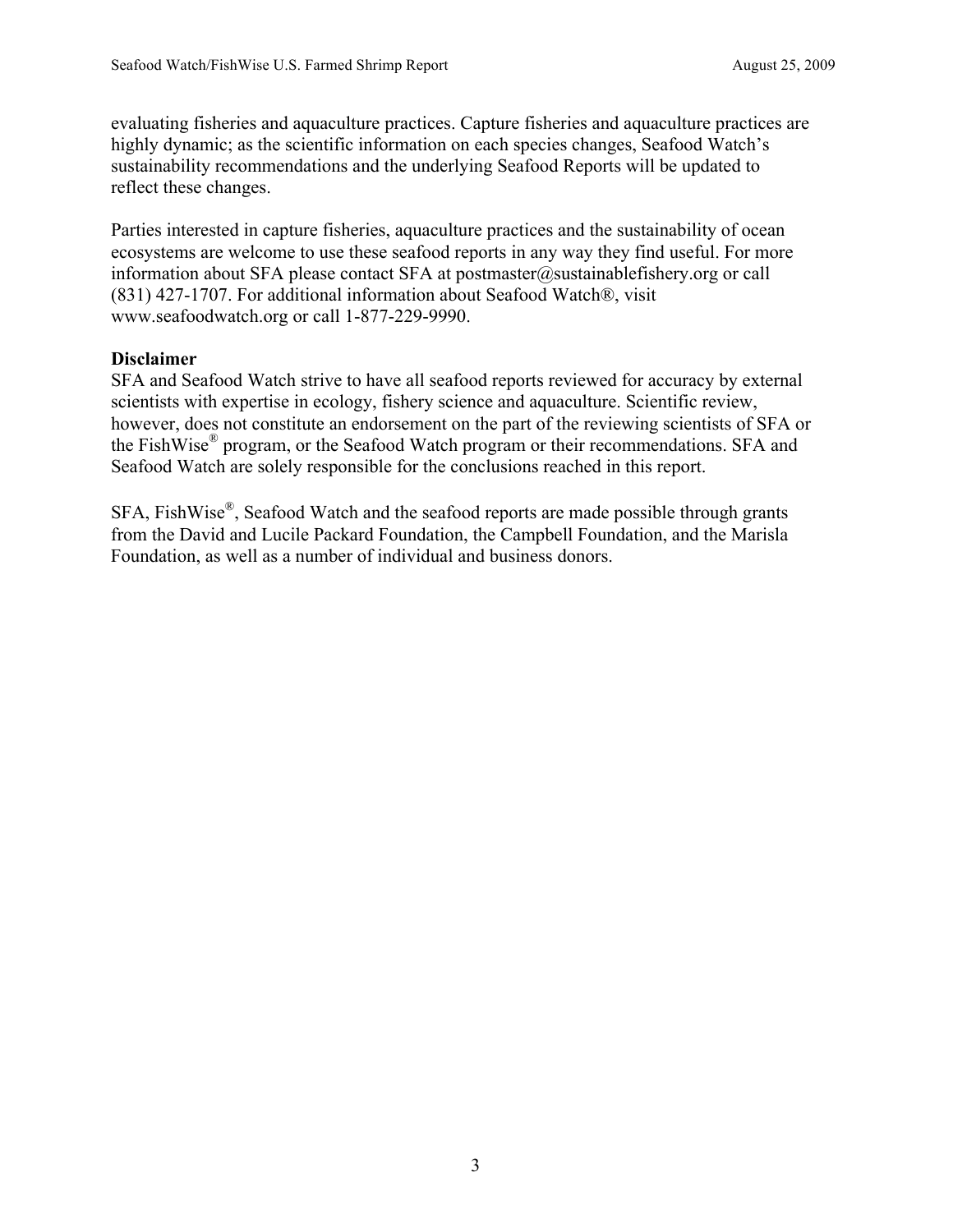# **Table of Contents**

| Other Effects of Escapement (genetic impacts, competition, predation, habitat alteration)32 |  |
|---------------------------------------------------------------------------------------------|--|
|                                                                                             |  |
|                                                                                             |  |
|                                                                                             |  |
|                                                                                             |  |
|                                                                                             |  |
|                                                                                             |  |
|                                                                                             |  |
|                                                                                             |  |
| Biosecurity: Pathogen Resistant/Genetically Modified Organism Strains 39                    |  |
|                                                                                             |  |
|                                                                                             |  |
|                                                                                             |  |
|                                                                                             |  |
|                                                                                             |  |
|                                                                                             |  |
|                                                                                             |  |
|                                                                                             |  |
|                                                                                             |  |
|                                                                                             |  |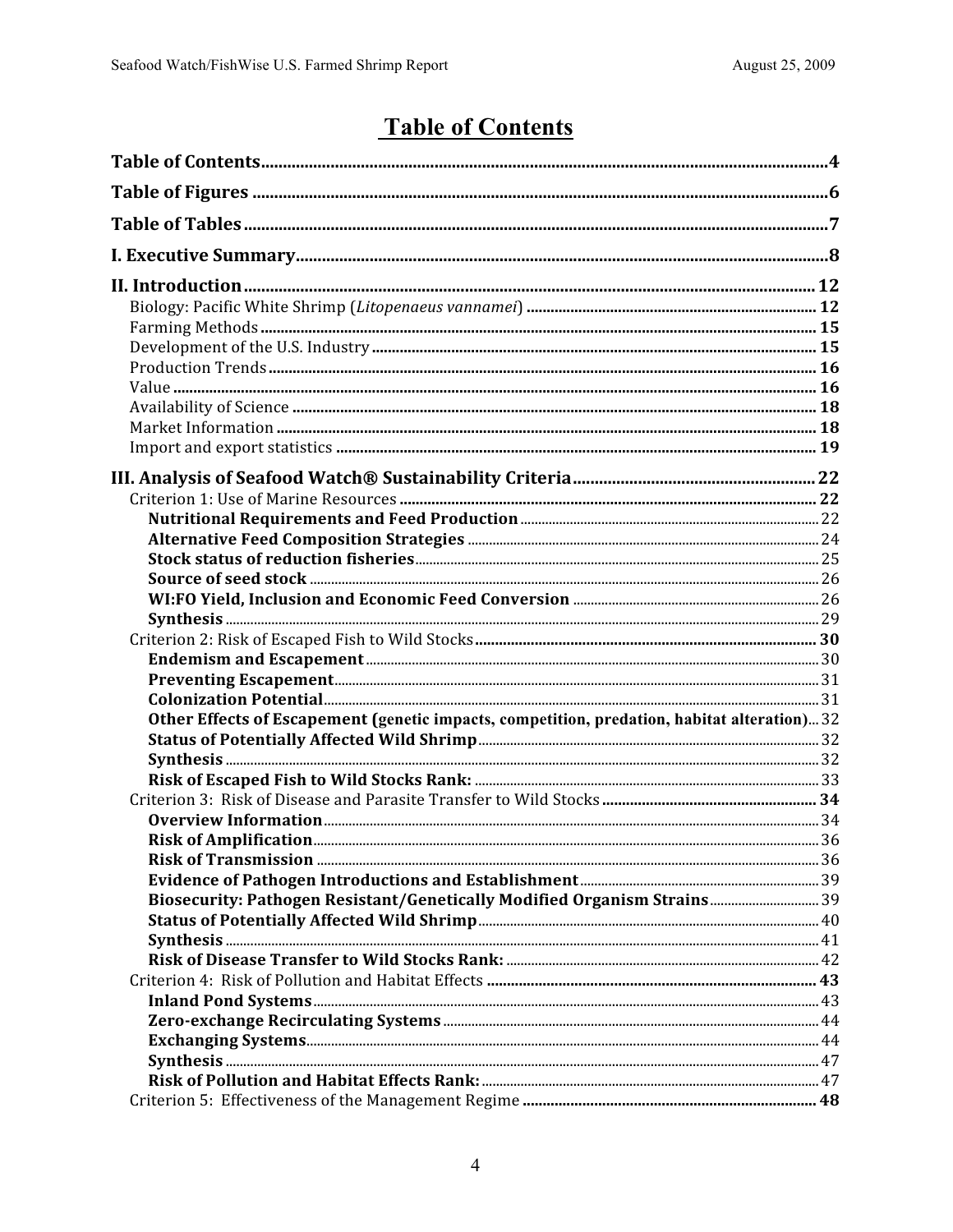| Appendix II: Seafood Watch rankings of individual aquaculture criteria  59 |  |
|----------------------------------------------------------------------------|--|
|                                                                            |  |
| Appendix IV – Production Methods of U.S. Shrimp Farms, by State  67        |  |
|                                                                            |  |
| Appendix VI - % U.S. Shrimp Farms Exchanging into Coastal Waters  70       |  |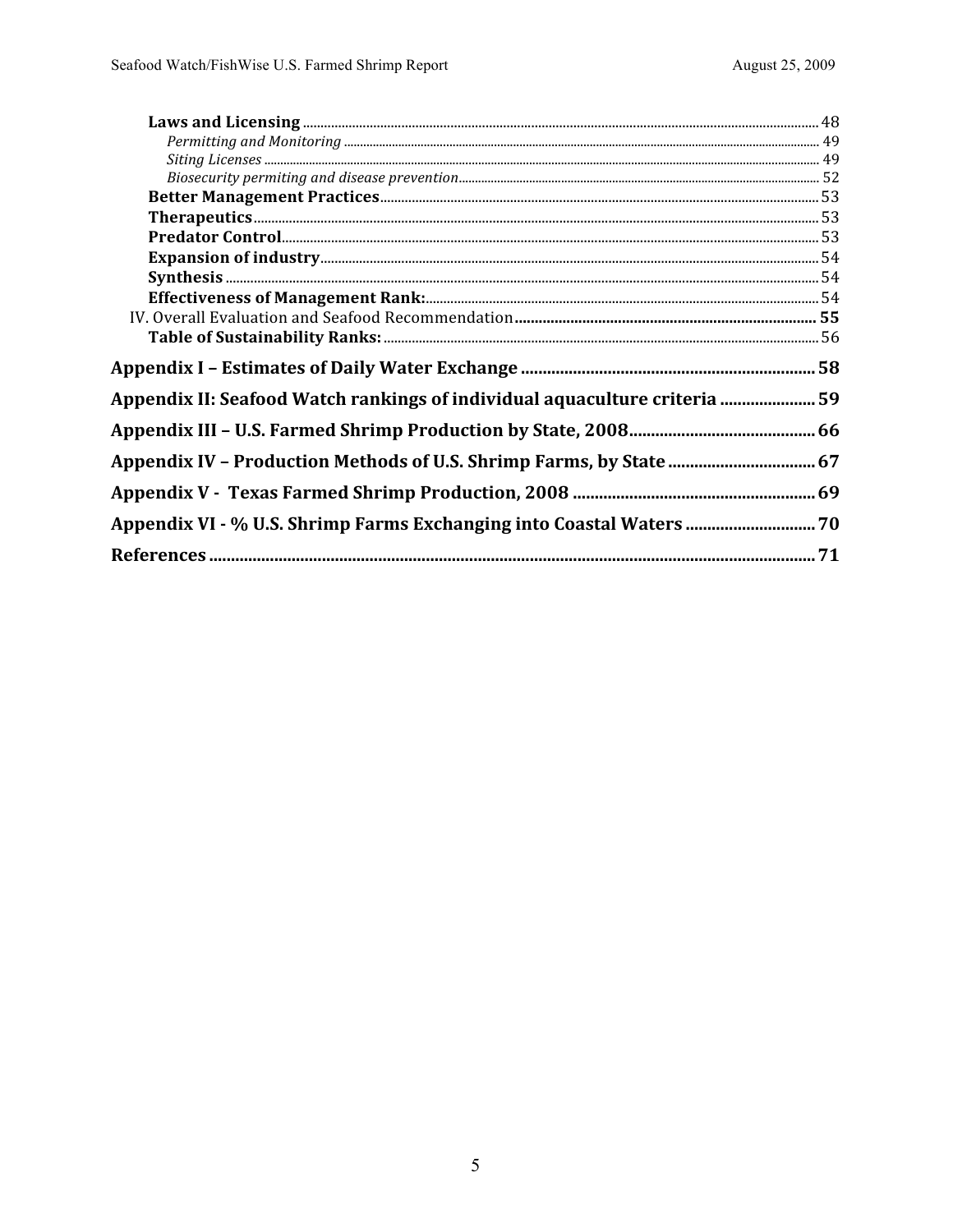# **List of Figures**

| FIGURE 3: BASIC SHRIMP ANATOMY. COURTESY OF SOUTH CAROLINA DEPARTMENT OF NATURAL RESOURCES.  13        |  |
|--------------------------------------------------------------------------------------------------------|--|
|                                                                                                        |  |
|                                                                                                        |  |
|                                                                                                        |  |
|                                                                                                        |  |
|                                                                                                        |  |
|                                                                                                        |  |
|                                                                                                        |  |
|                                                                                                        |  |
|                                                                                                        |  |
| FIGURE 13: OVERVIEW OF A TYPICAL U.S. ARMY CORPS OF ENGINEERS REVIEW PROCESS FOR A PERMIT REQUEST.  50 |  |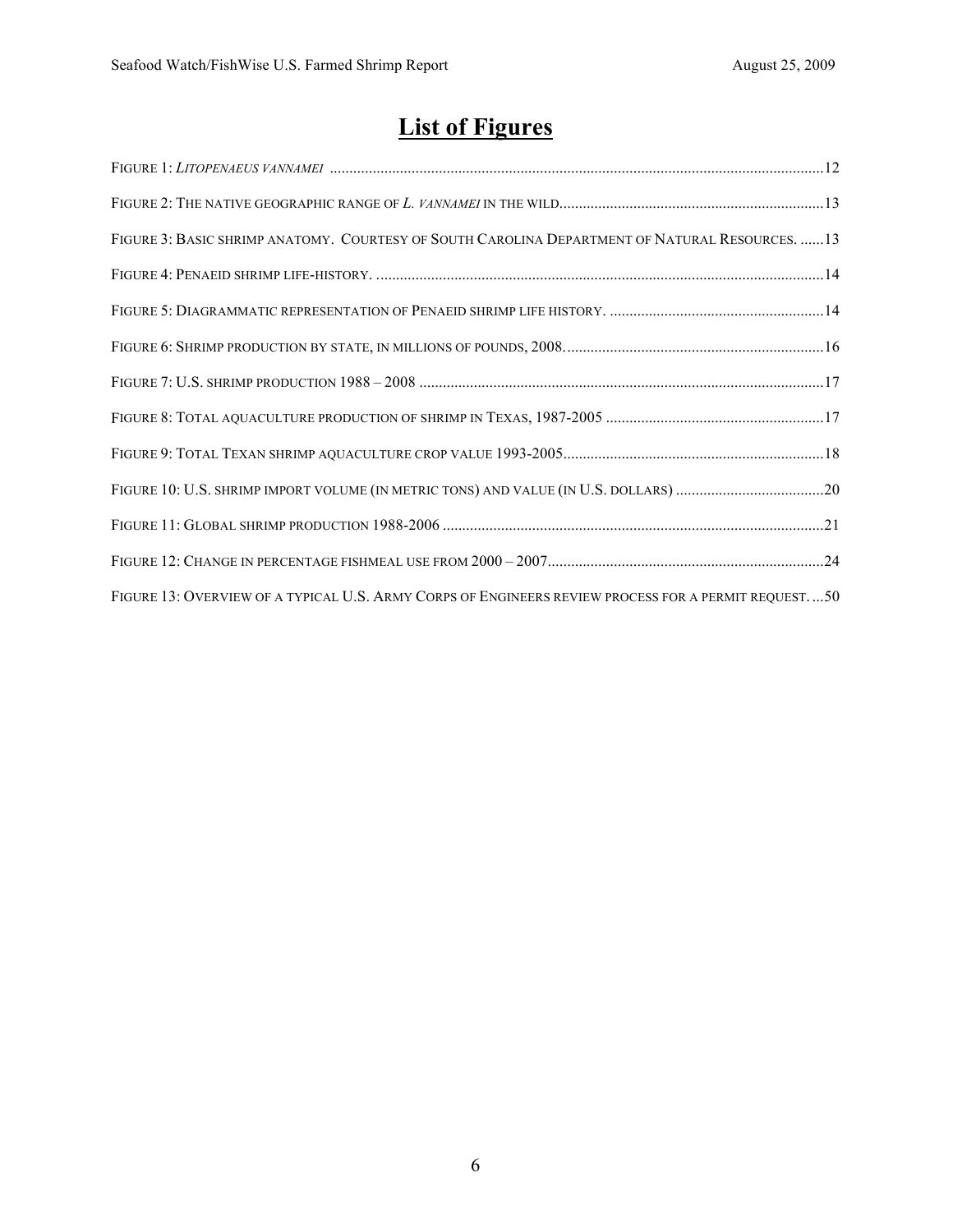# **List of Tables**

| TABLE 2. VOLUME OF U.S. SHRIMP IMPORTS COUNTRY BY COUNTRY, FROM 2002 TO 200720 |
|--------------------------------------------------------------------------------|
| TABLE 3. SUGGESTED PROTEIN LEVELS FOR VARIOUS CULTURE STRATEGIES 23            |
| TABLE 4. SUGGESTED PROTEIN REQUIREMENTS FOR VARIOUS SHRIMP SPECIES 23          |
|                                                                                |
|                                                                                |
| TABLE 7: OFFICIAL STATUS OF COMMERCIALLY HARVESTED, U.S. SHRIMP STOCKS 41      |
|                                                                                |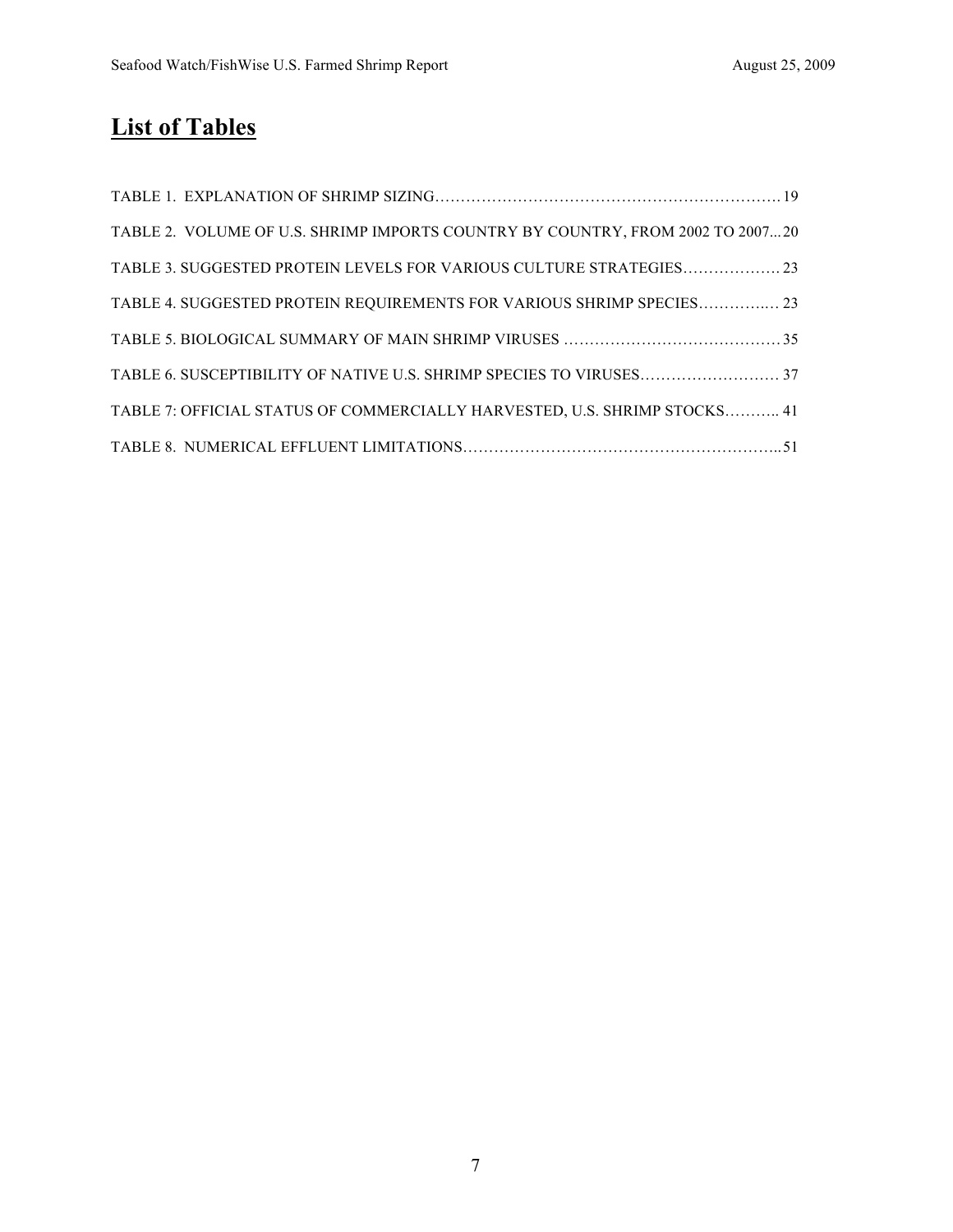## **I. Executive Summary**

Shrimp aquaculture in the United States (U.S.) focuses primarily on the production of non-native *Litopenaeus vannamei* (Boone 1931), the Pacific white shrimp. The U.S. is the largest market for shrimp globally, but domestic aquaculture currently accounts for less than 0.1% of global *L. vannamei* production.

A large proportion of U.S. shrimp farms use best practices to guide site selection, water quality/effluent management and farm operations. However, the domestic industry is currently struggling to compete with low-cost shrimp from Asia and South America, which are preferred by U.S. consumers. Domestic production has fallen from a high of approximately 13 million lbs in 2003 to just over 4 million lbs in 2008.

Data for 2008 indicate that more than 87% of the total weight of marine shrimp farmed in the U.S. comes from operations engaging in low-level (1–3%) daily water exchange between farms and coastal systems. The vast majority of production from exchanging systems occurs in Texas (>99%). Small numbers of zero-exchange recirculating systems and inland ponds can be found throughout the country.

In the U.S., producers are currently working with feed manufacturers to decrease fishmeal inclusion rates through the use of more plant proteins (e.g., soy concentrate or microalgae). The U.S. farmed shrimp industry has an average fishmeal inclusion rate of around 15% in feeds, which is reported to be decreasing rapidly. Some farms now report inclusion rates as low as 5– 7%. Use of marine resources is ranked "Moderate" based on a mean wild-fish-in-to-farmed-fishout ratio (WI:FO) of 1.35:1, which results in part from the higher feed conversion ratios associated with producing larger shrimp. Escape and disease are moderate concerns for coastal shrimp farms, but pose a very low risk in zero-exchange recirculating and inland systems. While escaped *L. vannamei* have been detected in Texas and South Carolina and are periodically collected from commercial shrimp trawls, no permanent feral populations are known to exist. Common shrimp diseases such as Taura Syndrome (TSV), Whitespot Syndrome (WSSV) and Yellow Head Virus (YHV) can be transmitted between *L. vannamei* and at least three native shrimp species that are all commercially fished in U.S. marine waters. Susceptibility to these diseases varies by species. *Litopenaeus setiferous* appears to be more vulnerable than either of the two *Farfantepenaus* species. Surveys in the Gulf of Mexico have shown sporadic occurrence of WSSV, but there is no evidence that aquaculture-related viruses have become established in wild shrimp populations—other crustacean species still await testing. While ingestion of escaped and infected *L. vannamei* is a plausible mechanism for disease transfer between wild and farmed shrimp, the most likely mechanism is currently thought to be non-farm uses of diseased imported commodity shrimp. Commodity shrimp currently pose a biosecurity threat to both U.S. farmed shrimp and wild stocks. Strong farm-level management in the U.S. is directly related to strictly enforced federal, state and regional regulations that address water quality, effluent discharge, chemical use, the farming of exotics, site selection and monitoring frequency. These measures, along with the use of disease resistant strains and strict biosecurity protocols, have generally resulted in effective prevention and quarantine of pathogen outbreaks on farms. Broader legislation is needed to address the disease risks associated with the movement and disposal of commodity shrimp.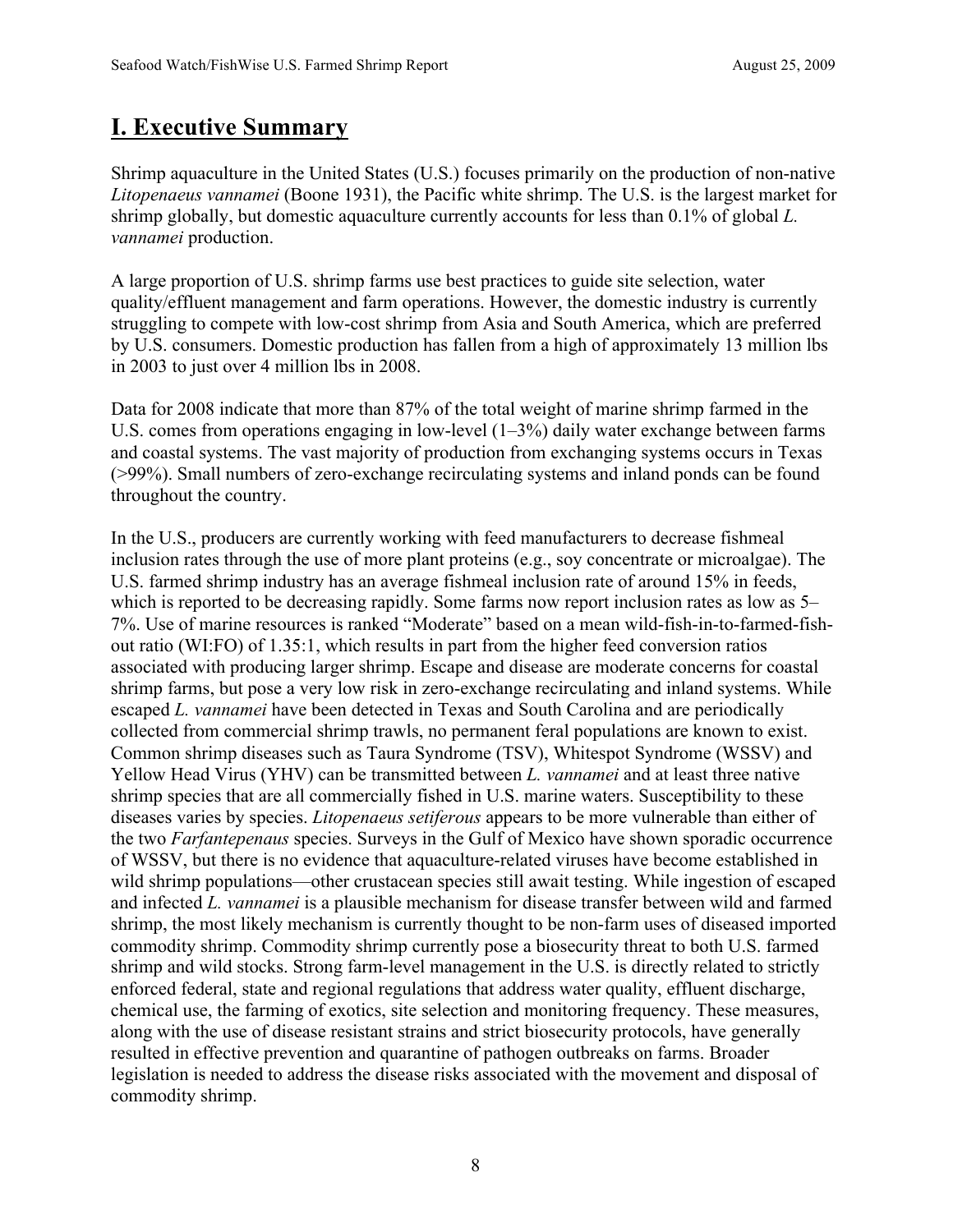The U.S. farmed shrimp industry is rapidly changing in terms of protein sources, feed inclusion rates, cultured species (changes between shrimp and other non-shrimp organisms within farms) and as a consequence of the current economic climate. Establishing a centralized, up-to-date repository of industry information using creative mechanisms to provide transparency without compromising the proprietary needs of producers is one way that the U.S. industry could be more appropriately recognized for many of its progressive practices.

#### **Overall recommendations vs. specific production system recommendations**

The U.S. farmed shrimp industry is divided into three sectors that differ by production method: zero-exchange recirculating farms, inland pond farms and exchanging coastal farms. Meaningfully different risks are associated with each of these production systems. Therefore, in many sections of this report, rankings for each production method are presented separately. When information is available, we strongly encourage consumers and seafood buyers to select products based on the production system involved. Since this information is not consistently available, we have also provided a ranking for the U.S. industry as a whole, based on how the majority of shrimp (by weight) are produced. Industry initiatives to produce labels detailing production methods could also allow distinct market recognition for all zero-exchange and inland farms.

#### SINGLE OVERALL U.S. FARMED SHRIMP RECOMMENDATION

If information on production methods is not available, the overall ranking for U.S. farmed shrimp is as a Good Alternative. Data for 2008 indicate that over 87%<sup>1</sup> of the total weight of marine shrimp farmed in the U.S. came from operations exchanging waters  $(1-3\%)$  with coastal systems daily for at least part of the growing season. The vast majority of production from exchanging systems occurs in Texas  $(>\frac{99}{6})^1$ , although two other such farms have been confirmed to operate in Hawaii and South Carolina. Just under three quarters of all U.S. shrimp currently comes from two exchanging Texan facilities called Bower Shrimp Farms and St. Martin Shrimp Farm. A number of smaller producers throughout the U.S. use recirculating systems or grow in inland ponds where discharge does not reach coastal waters. However, current market labels do not make it possible for consumers to distinguish between shrimp farmed using different production methods.

#### RECOMMENDATION BASED ON PRODUCTION SYSTEM

**U.S. farmed shrimp (Zero-exchange recirculating systems and inland ponds)** is ranked as a **Best Choice**. These operations use moderate amounts of wild forage fish, but avoid the two main impacts from shrimp farming in the U.S. by preventing viable escapes and eradicating/strongly diminishing the potential for disease transfer.

 $\overline{a}$ 

<sup>&</sup>lt;sup>1</sup> Calculation details are given in Appendices III–VI.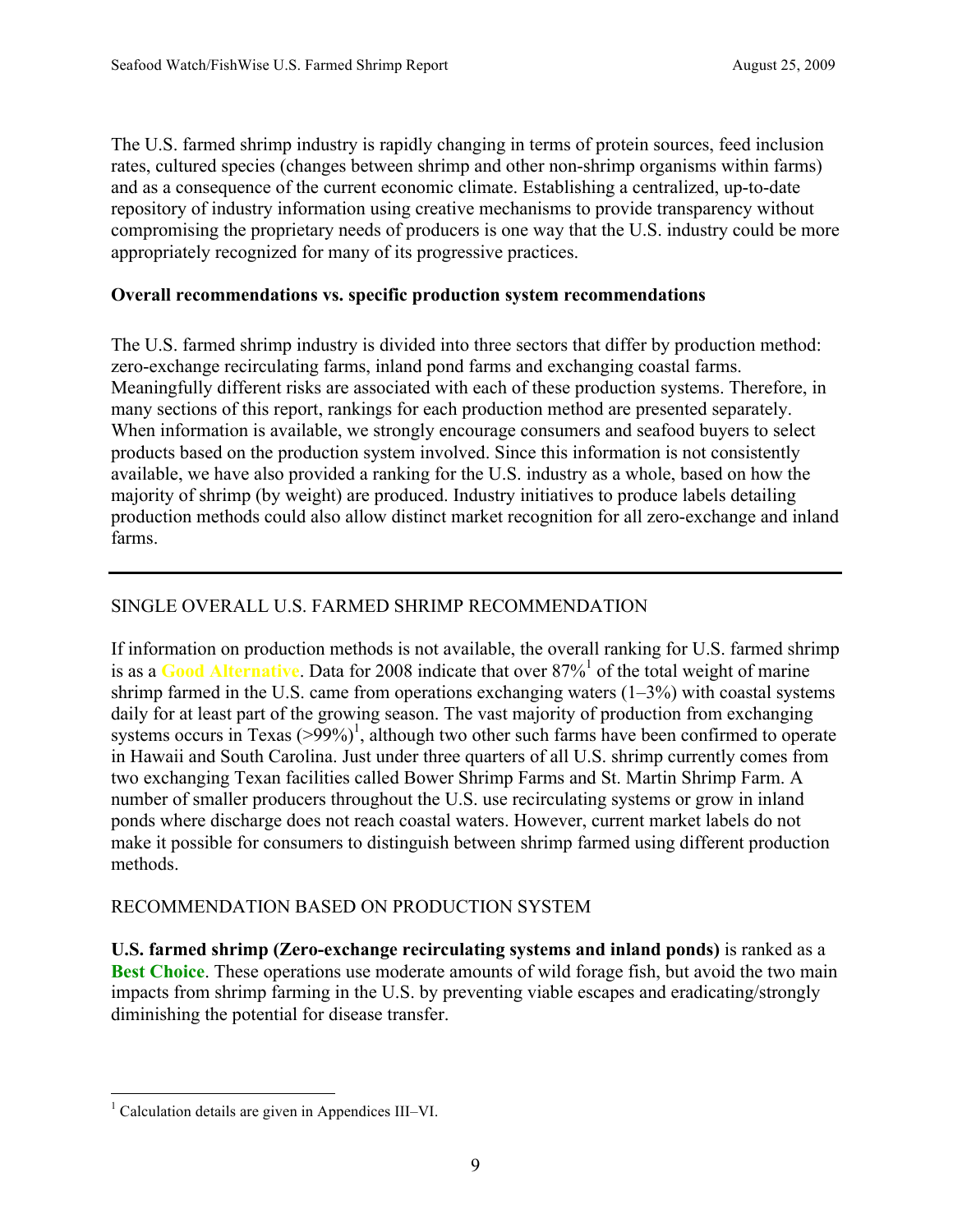**U.S. farmed shrimp (Exchanging systems)** is ranked as a **Good Alternative**. Farms that exchange water with coastal systems use moderate amounts of wild forage fish, have episodic escapes, operate with a moderate risk of disease transfer to wild shrimp and may be sited in or adjoining vulnerable coastal wetlands

|  | Table of Sustainability Ranks - U.S. Farmed White Shrimp (Litopenaeus vannamei): |  |
|--|----------------------------------------------------------------------------------|--|
|  |                                                                                  |  |

|                                                            | <b>Conservation Concern</b>                          |                           |             |          |
|------------------------------------------------------------|------------------------------------------------------|---------------------------|-------------|----------|
| <b>Sustainability</b><br>Criteria                          | Low                                                  | <b>Moderate</b>           | <b>High</b> | Critical |
| Use of marine<br>resources                                 |                                                      |                           |             |          |
| Risk of escaped fish to<br>wild stocks                     | Zero-exchange<br>recirculating and<br>inland systems | Exchanging systems        |             |          |
| Risk of disease and<br>parasite transfer to<br>wild stocks | Zero-exchange<br>recirculating and<br>inland systems | <b>Exchanging systems</b> |             |          |
| Risk of pollution and<br>habitat effects                   | Zero-exchange<br>recirculating and<br>inland systems | Exchanging systems        |             |          |
| Management<br>effectiveness                                |                                                      |                           |             |          |

#### **About the Overall Seafood Recommendation:**

- A seafood product is ranked **Best Choice** if >3 criteria are of Low Conservation Concern (Green) and the remaining criteria are not of High or Critical
- A seafood product is ranked as a **Good Alternative** if the five criteria "average" to a Moderate Conservation Concern (Yellow) OR if the "Status of Stocks" and "Management Effectiveness" criteria are both of Moderate Conservation Concern.
- A seafood product is ranked **Avoid** if  $\geq 2$  criteria are of High Conservation Concern (Red) OR if one or more criteria are of Critical (Black)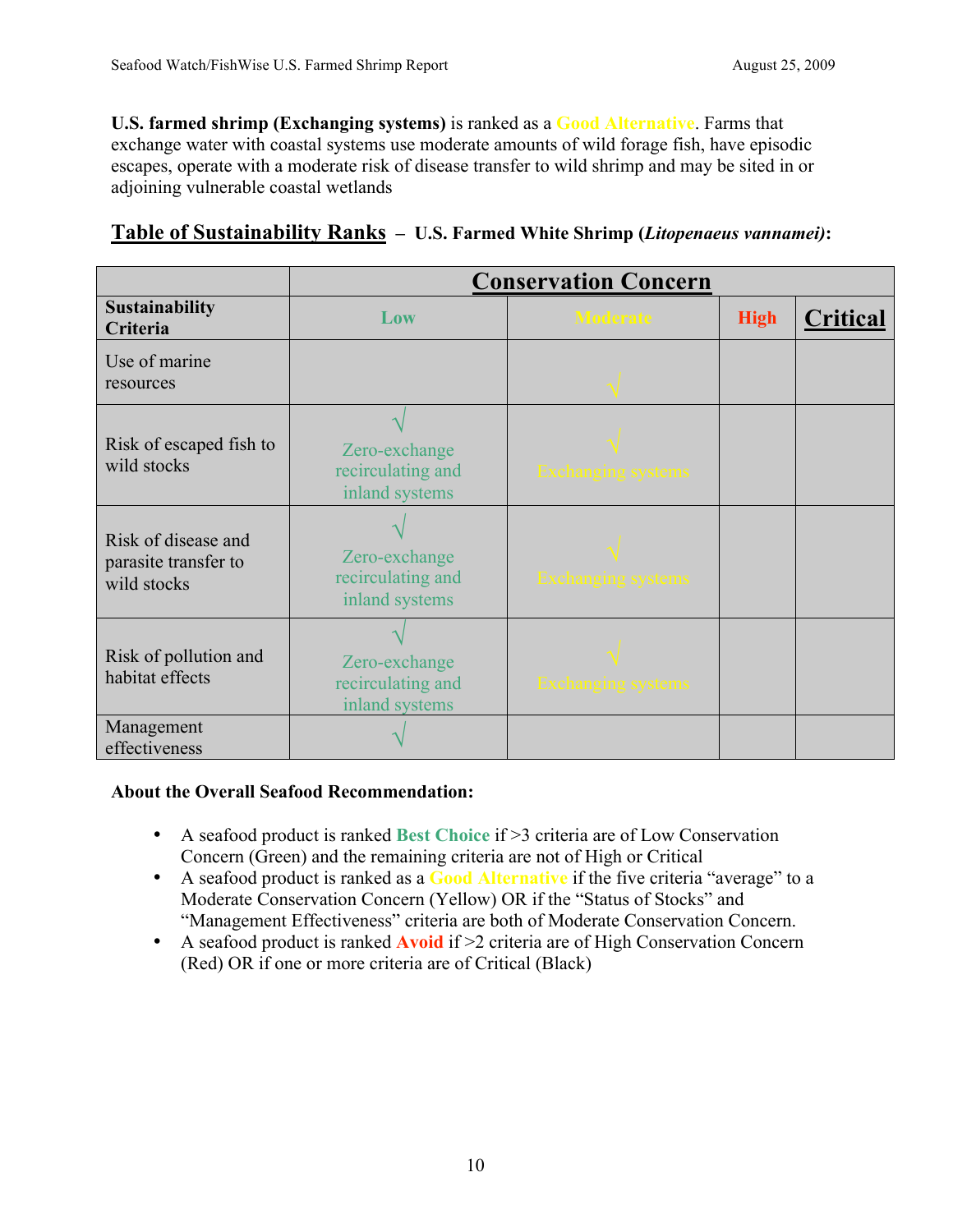# **Overall Seafood Recommendation: U.S. farmed shrimp (general):**

**Best Choice** Good Alternative Avoid **OR Zero-exchange recirculating and inland systems: Best Choice** Good Alternative Avoid **Exchanging systems: Best Choice** Good Alternative Avoid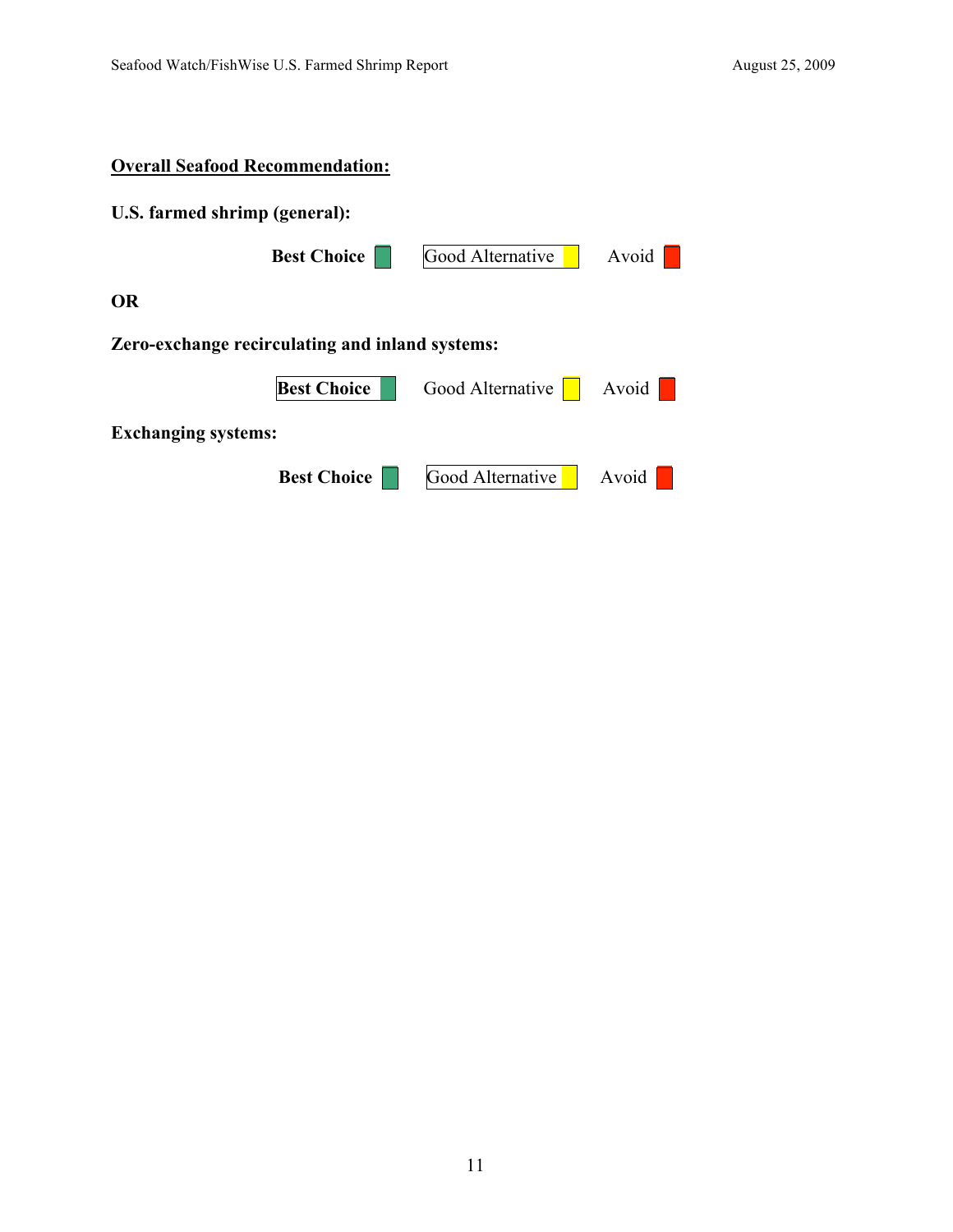## **II. Introduction**

#### **Biology: Pacific White Shrimp (***Litopenaeus vannamei***)**

The Pacific white shrimp, *Litopenaeus vannamei* (formerly *Penaeus vannamei*), is a marine crustacean belonging to the order Decapoda and the family Penaeidae. The body is translucent but often has a bluish-green hue due to the presence of pigmented chromatophores (molecules evolved to collect/reflect light). *Litopenaeus vannamei* (Figure 1) can reach 230 mm (9 inches) in length and are restricted to eastern Pacific waters ranging from Sonora, Mexico to Tumbes in northern Peru (Figure 2) (Farfante and Kensley 1997). The preferred habitat of *L. vannamei* ranges from muddy shore bottoms down to depths of 72 m (235 feet) (Dore and Frimodt 1987). The anatomy (Figure 3) and life history (Figures 4 and 5) of *L. vannamei* are similar to other members of the family Penaeidae.



**Figure 1:** *Litopenaeus vannamei* **(http://www.ag.auburn.edu/fish)**

Weight at first maturity averages 20 g for males and 28 g for females and is usually obtained between six and seven months of age. Female *L. vannamei,* weighing 30 to 45 g, spawn 100,000 to 250,000 eggs that are approximately 0.22 mm in diameter. Hatching occurs approximately 16 hours after fertilization.

The growth and survival of *L. vannamei* post-larvae are strongly dependent on temperature and salinity. When reared at temperatures of 20, 25, 30 and 35˚C and salinities of 20, 30, 35, 40 and 50 parts per thousand (ppt), survival and growth reach a joint optimum at around 28– 30˚C and 33–40 ppt. Juvenile survival is severely compromised at low salinities and high temperatures (Ponce-Palafox *et al.* 1997).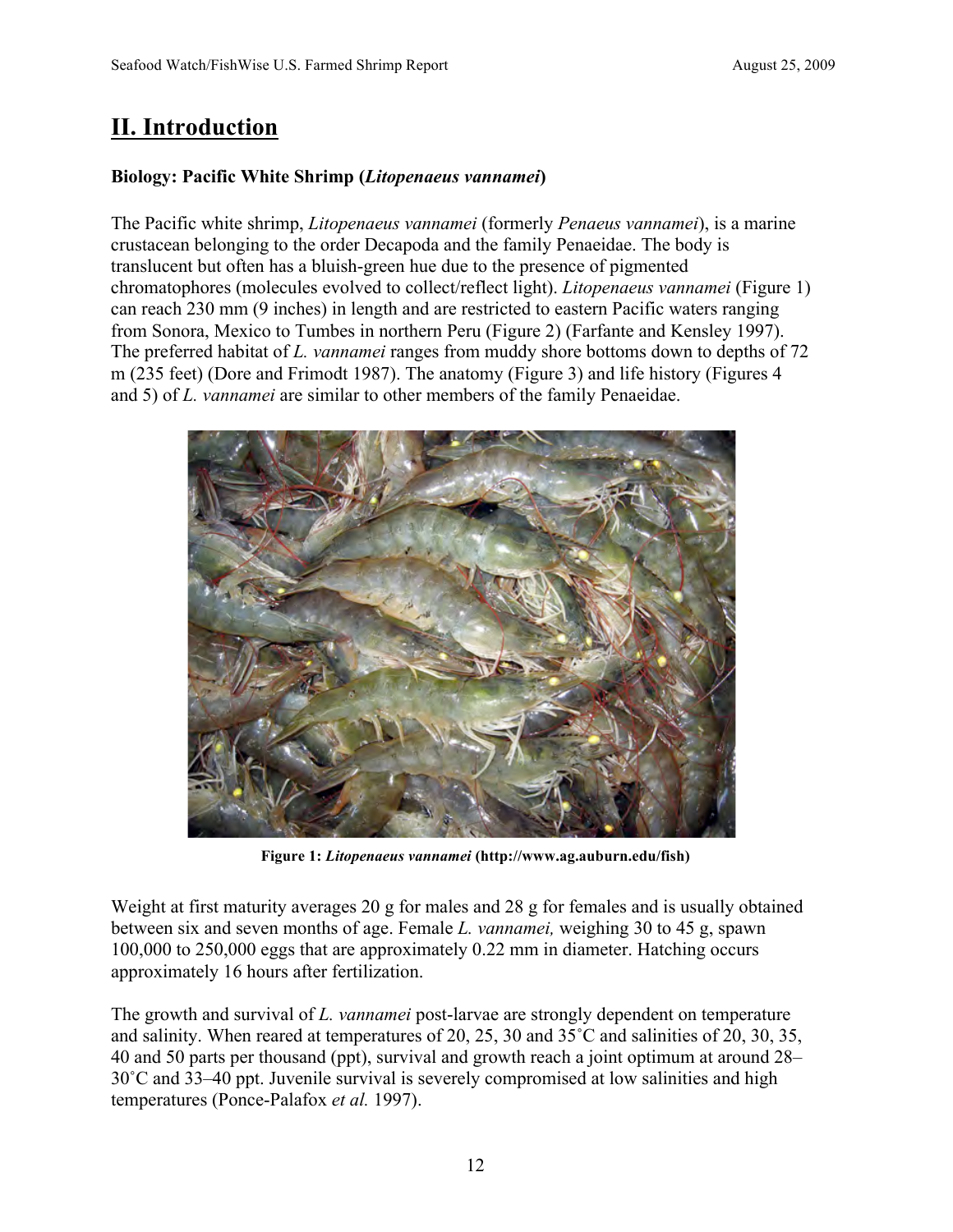

**Figure 2: The native geographic range of** *L. vannamei* **in the wild from Holthuis, L.B. 1980. FAO species catalogue. Vol.1. Shrimps and prawns of the world. An annotated catalogue of species of interest to fisheries (FAO Fish. Synop. (125) V.1: 261; www.fao.org).**



**Figure 3: Basic shrimp anatomy. Courtesy of South Carolina Department of Natural Resources.**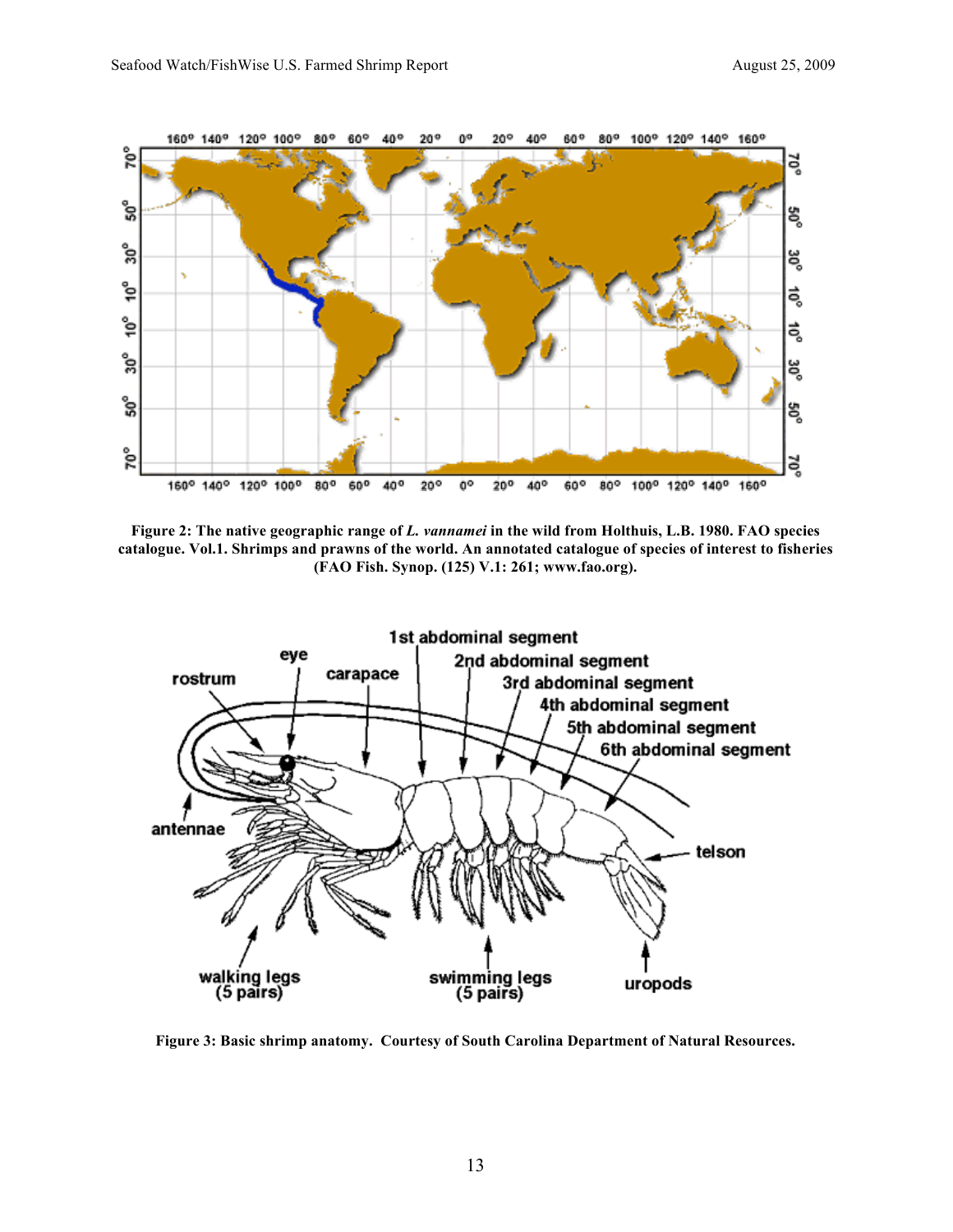

**Figure 4: Penaeid shrimp life-history. Courtesy of South Carolina Department of Natural Resources.**



**Figure 5: Diagrammatic representation of Penaeid shrimp life history.**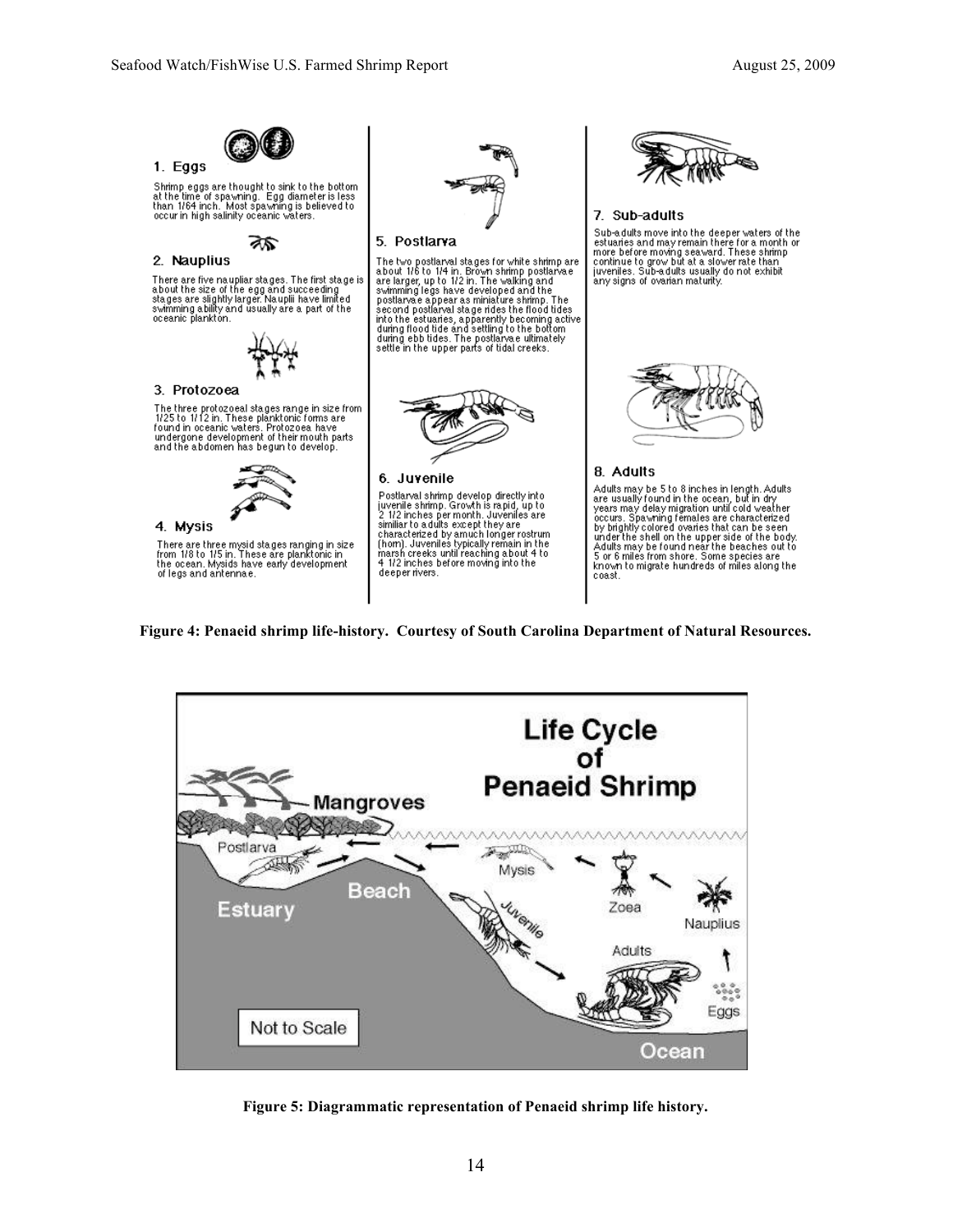#### **Farming methods**

*Litopenaeus vannamei* inhabits waters that range in salinity from 1 to 40 ppt (Bray *et al.* 1994) and is the most commonly cultured shrimp in the world (Josupeit 2008b). In the western hemisphere, *L. vannamei* is typically grown in ponds with salinity concentrations ranging from 0.5 (Samocha *et al.* 2001) to 28.3 ppt (Smith and Lawrence 1990, Saoud *et al.* 2003)*.* 

.

When the industry began, shrimp farmers predominantly utilized coastal flow-through technology, however, there was a shift away from this method during the 1990s (Treece 2002). Currently, operations in the United States raise shrimp using three different production methods:

- **Exchanging systems**: are located coastally, stock semi-intensively and practice water exchange techniques to maintain water quality.
- **Inland pond systems**: draw on ground water sources to fill their ponds. They do not practice water exchange but do produce effluent, which is either discharged to local freshwater sources or used as irrigation for crops.
- **Recirculating zero-exchange systems**: use either filtered, treated seawater or create their own salt water by adding minerals to freshwater. They do not discharge any effluent.

#### **Development of the U.S. industry**

*Litopenaeus vannamei* is not native to North America and was brought to South Carolina in 1985 in post-larval form for commercial aquaculture (Sandifer 1988). Domestic shrimp production began in Hawaii, where disease-resistant strains were bred and maintained in quarantine on the Island of Oahu by the U.S. Department of Agriculture's United States Marine Shrimp Farming Program (Treece 2008). Since 2005, broodstock has been produced in Texas, Hawaii and Florida (USDA NASS 2006).

Growout operations (normally for consumption) have traditionally been concentrated in Texas more than any other state. This concentration has only intensified in the last decade as growout production in other states has diminished both overall and in relation to Texas. In 2008, over 87% of production came from Texas (of which 99% came from exchanging farms, by weight, Appendix V), 4% came from Alabama and 2.6% came from Hawaii and Florida, with South Carolina, Kentucky, Maryland and Arizona making up the remainder (Treece 2009b) (Figure 6).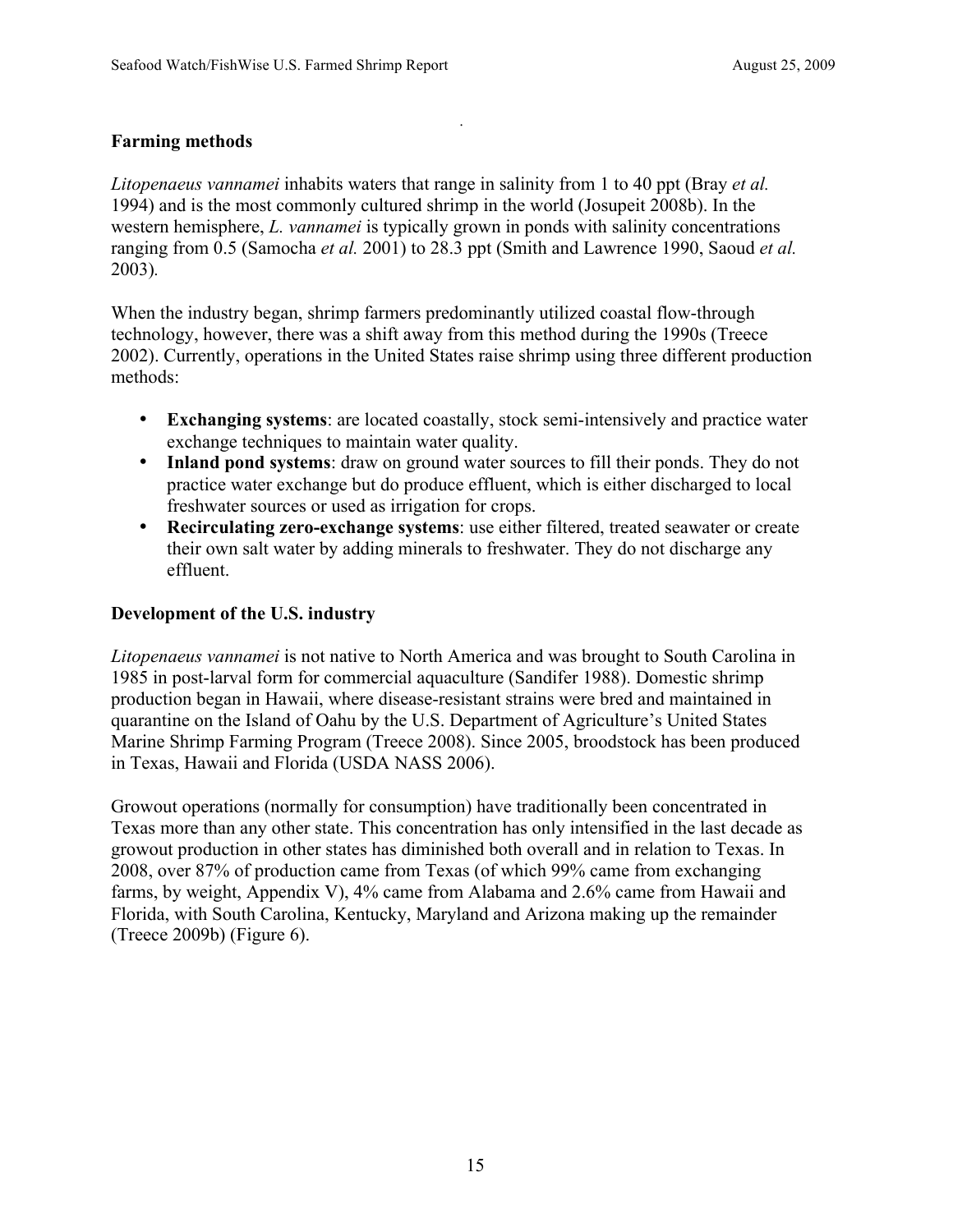

**Figure 6: Shrimp production by state, in millions of pounds, 2008. Note break in the y-axis from 500,000–3,000,000 lbs.** 

#### **Production trends**

Total saltwater shrimp aquaculture production in the U.S. is currently more than twice what it was at the industry's inception, although production has varied substantially through time. The industry reached peak production in 2003, when levels were greater than six times initial production, but outputs have declined since (Figure 7). In 2007, the U.S. produced 2,278 metric tons of *L. vannamei* (<0.1% global production by weight) worth \$10,046,000 or 0.1% of the global total value (FAO 2009).

Texas is currently the state producing the most shrimp in the U.S, with outputs increasing substantially between 1987 and 2006 (Figure 8). When production peaked in 2003, Texas farmed a record 9 million pounds of *L. vannamei* (70% of U.S. domestic production) valued at \$18 million. In 2004, production dropped to 7.94 million pounds, then to 6.83 million pounds in 2005, 5.0 million pounds in 2006, and 3.4 million pounds in 2007. Production increased slightly in 2008 to 3.7 million pounds (Treece 2008, Treece 2009b). The reduction in 2004 is thought to have resulted mainly from infection by Taura Syndrome Virus (TSV) coupled with decreasing shrimp prices. The overall decline since 2003 is thought to be a result of low farm-gate prices (the price farmers receive for their product from buyers) due to competition from imports and rising operation costs (Treece 2008).

#### **Value**

*Litopenaeus vannamei* is a high value aquaculture species. In Texas, *L. vannamei* was estimated to to be the fourth most valuable aquaculture species after catfish, red drum and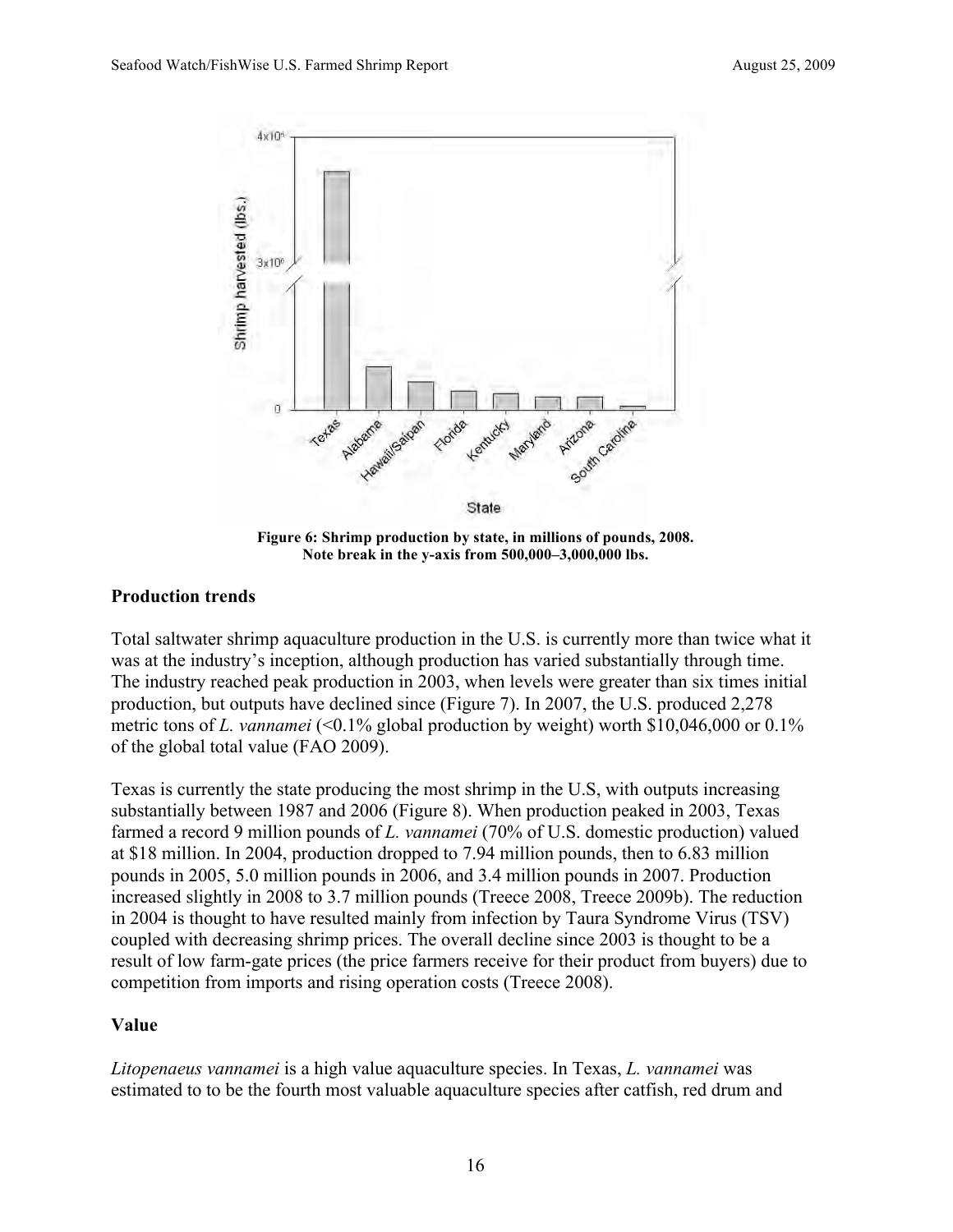hybrid striped bass in 2007 (Treece 2008). However, since 2002, average farm-gate prices for *L. vannamei* have been \$3.00/lb, \$2.00/lb and \$1.00/lb for shrimp in the 30 g, 20 g and 10 g weight ranges, respectively, and the overall value of the crop has been steadily decreasing (Figure 9) (Treece 2008).



**Figure 7: U.S. shrimp production, 1988–2008 (Treece 2008).** 



**Figure 8: Total aquaculture shrimp production in Texas, 1987–2005 (Treece 2008).**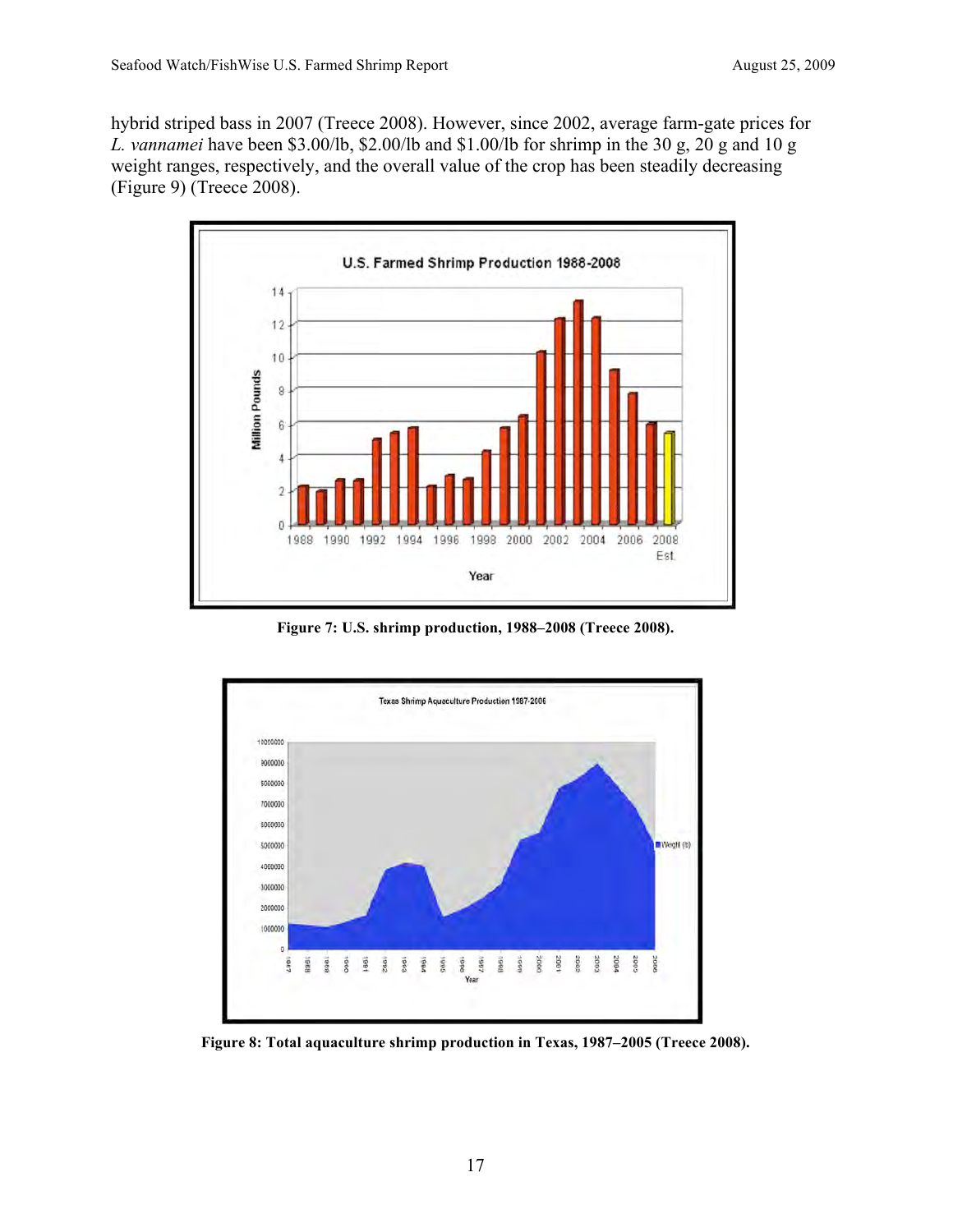

**Figure 9: Total aquaculture shrimp value in Texas, 1993–2005 (Treece 2008).**

#### **Availability of science**

Due to its global commercial importance, there is abundant literature on *L. vannamei* in the form of scientific journal articles, reports, books and websites. Information is available on many aspects of *L. vannamei* aquaculture, from the biology of the species to cultivation techniques to disease susceptibility. Scientific information specific to the production of *L. vannamei* generally comes from academia and industry since these two sectors often work closely to improve the efficiency and quality of aquaculture products. As a result. research on *L. vannamei* is both publicly and privately funded.

Information pertaining specifically to the U.S. farmed shrimp industry is less abundant, most likely because domestic production is so small relative to worldwide volumes. Information on the composition of feeds used in U.S. aquaculture—specifically their fishmeal and fish oil inclusion rates—is very scarce: these data tend to be proprietary and closely guarded by the feed companies. There is also a paucity of information documenting the production methods in use by different farms and the relative efficacy of legislation and best management practices.

#### **Market information**

#### *Common and market names*

*Litopenaeus vannamei* is sold as West Coast (or Pacific) white shrimp, camarón blanco or langostino. Names used by the Food and Agriculture Organization of the United Nations (FAO) include: whiteleg shrimp, crevette pattes blanches and camarón patiblanco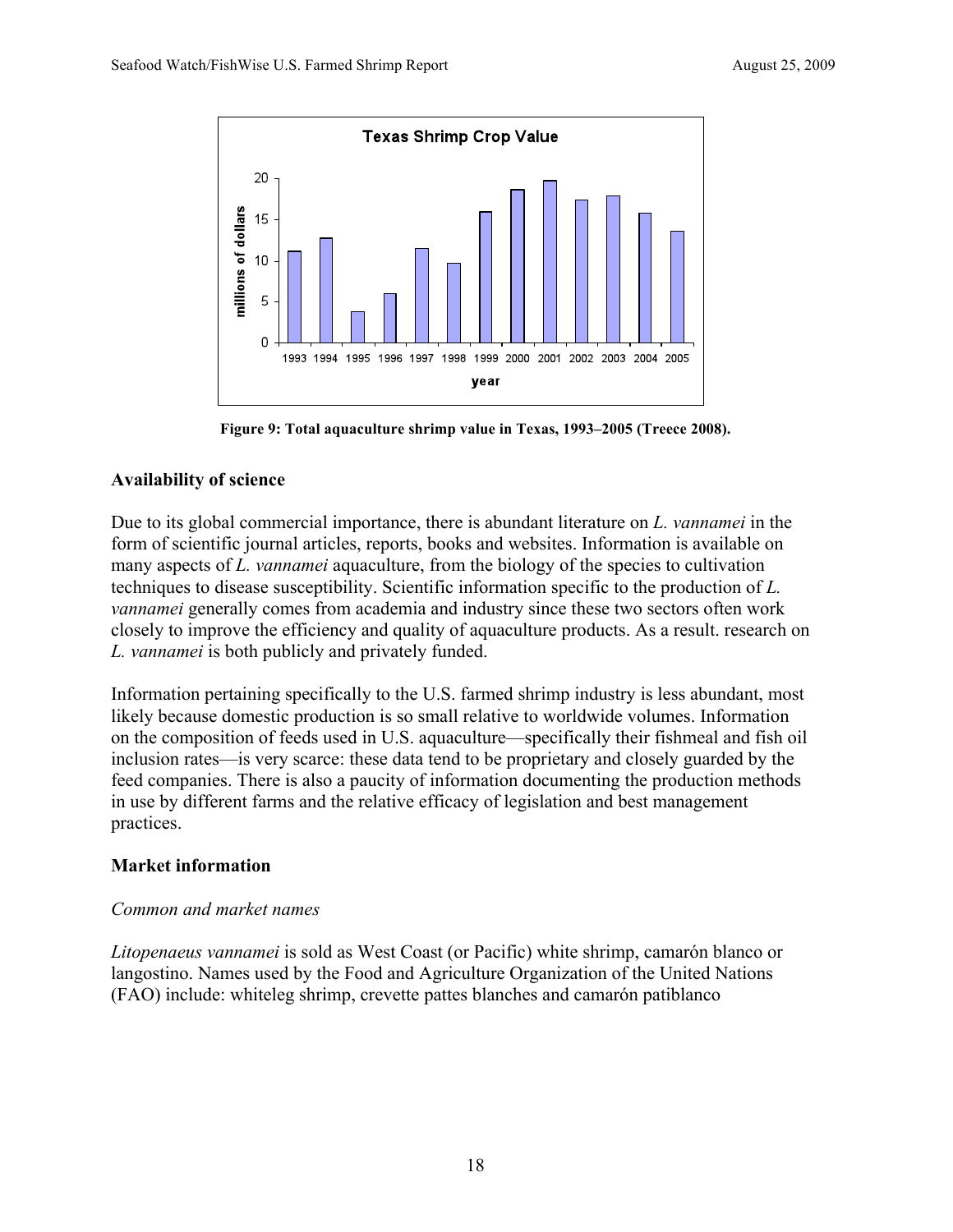#### *Seasonal availability*

Coastal farms perform only one harvest annually, which usually takes place in October (Ostrowski, June 2007). The harvest is never later than the first week of November when cold snaps can occur that would kill the animals. Any shrimp not sold fresh are frozen and sold throughout the remainder of the year (Jaenike June 2007). Several inland intensive farms perform multiple harvests throughout the year (Marvesta Shrimp Farms 2009).

#### *Product forms*

*Litopenaeus vannamei* shrimp are sold head-on, head-off, Individually Quick Frozen (IQF), block (frozen in ice blocks) and fresh.

|                |                       | Count per pound |        |
|----------------|-----------------------|-----------------|--------|
| Size name      | <b>Green headless</b> | Peeled          | Cooked |
| Extra Colossal | Under 10              | Under 15        | 16/20  |
| Colossal       | Under 15              | 16/20           | 21/25  |
| Extra Jumbo    | 16/20                 | 21/25           | 26/30  |
| Jumbo          | 21/25                 | 26/30           | 31/35  |
| Extra Large    | 26/30                 | 31/35           | 36/40  |
| Large          | 31/40                 | 36/45           | 41/50  |
| Medium Large   | 36/40                 | 41/45           | 46/50  |
| Medium         | 41/50                 | 46/55           | 51/60  |
| Small          | 51/60                 | 56/65           | 61/70  |
| Extra Small    | 61/70                 | 77/75           | 71/80  |
| Tiny           | Over 70               |                 |        |

**Table 1.** Explanation of shrimp sizing (Seafood Business 1999).

#### *Shrimp count*

Because shrimp vary in size, they are sold by count (number) per pound rather than by individual weight. This is expressed as a range. For example, a 16/20 count means it takes 16 to 20 shrimp of that size to make up a pound (Seafood Business 1999). The smaller the count, the larger the individual shrimp.

#### **Import and export statistics**

The United States is the largest market for shrimp globally (Johnson 2007). More than 85% of U.S. consumption met with imports, resulting in an annual trade deficit of more than \$3.2 billion (University of Southern Mississippi 2008). Shrimp imports to the U.S. increased from 1997 to 2006 (Figure 10) until a sudden downward trend began in 2007 (Table 2), which was thought to be a result of the weakening dollar, the boom in oil prices, the slower economy, anti-dumping tariff disputes, reduction in some key production areas and a reduction in consumer confidence (Josupeit 2008a).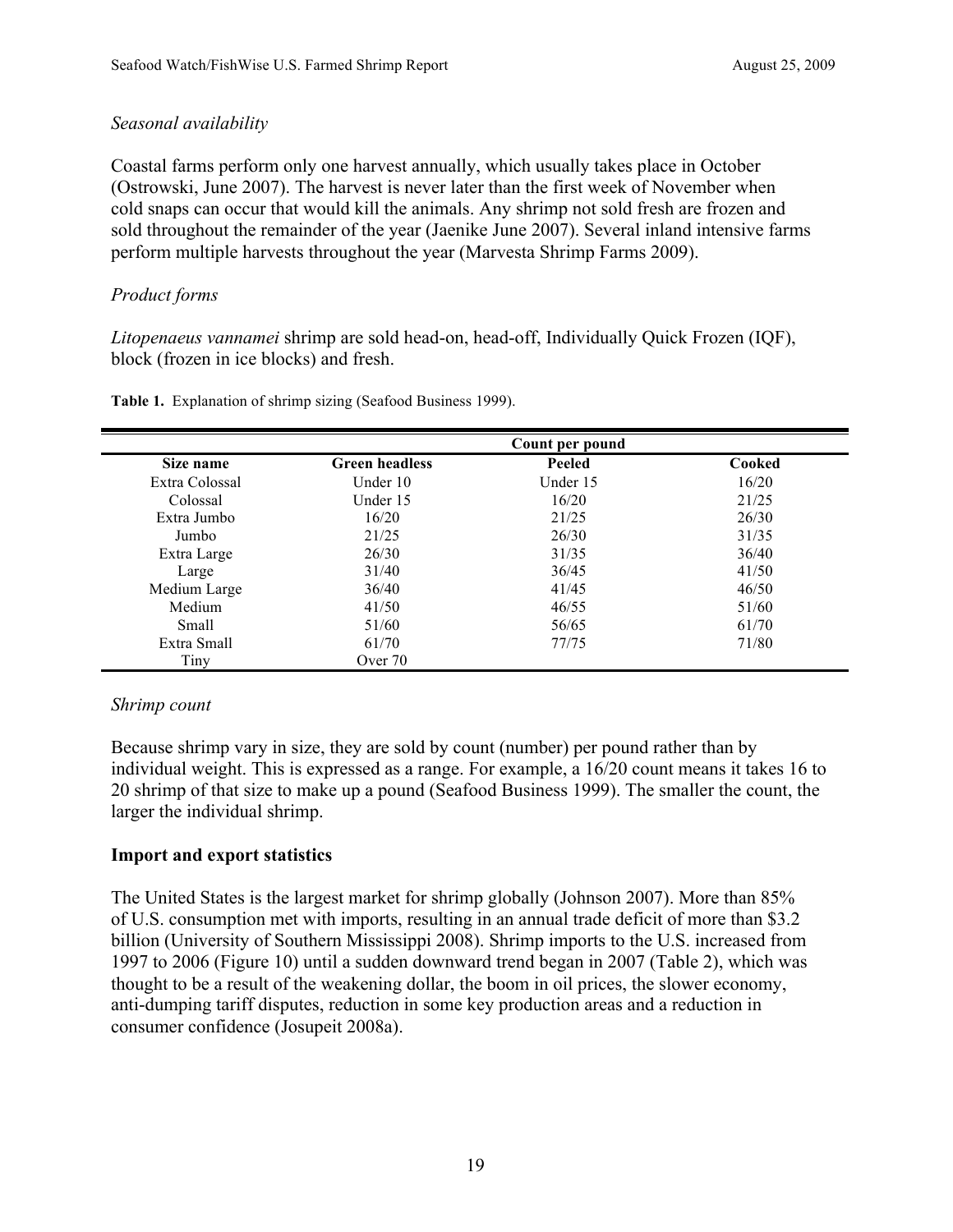

**Figure 10: U.S. shrimp import volume (in metric tons) and value (in U.S. dollars) from 1997–2006 (Lopez 2007).** 

Increased foreign shrimp production (Figure 11) and imports into the U.S. over the past five years (Table 2, Figure 10) have lowered farm-gate prices and threatened the profitability of the U.S. marine shrimp farming industry. In response, the U.S. Marine Shrimp Farming Program (USMSFP) has aggressively pursued a strategy to provide next generation technologies, products and services that will improve competitiveness and create new opportunities for U.S. shrimp farmers (Ostrowski 2006).

| <b>Shrimp</b> | 2002  | 2003  | 2004                             | 2005                           | 2006  | 2007  |
|---------------|-------|-------|----------------------------------|--------------------------------|-------|-------|
| imports to    |       |       |                                  |                                |       |       |
| the U.S.      |       |       |                                  |                                |       |       |
| Origin        |       |       |                                  | 1000s of metric tons of shrimp |       |       |
| Thailand      | 115.1 | 133.2 | 132.1                            | 160.9                          | 193.7 | 188.3 |
| Ecuador       | 29.7  | 34.0  | 37.5                             | 49.6                           | 59.4  | 59.1  |
| Indonesia     | 17.4  | 21.7  | 47.0                             | 52.6                           | 58.7  | 59.1  |
| China         | 49.5  | 81.0  | 66.0                             | 45.2                           | 68.2  | 48.4  |
| Mexico        | 24.3  | 25.5  | 29.0                             | 28.1                           | 35.4  | 40.6  |
| Viet Nam      | 44.7  | 57.4  | 37.1                             | 42.9                           | 37.1  | 39.3  |
| Malaysia      | 1.5   | 1.3   | 12.7                             | 17.2                           | 20.3  | 22.8  |
| India         | 44.2  | 45.5  | 41.0                             | 35.7                           | 27.3  | 20.8  |
| Bangladesh    | 8.5   | 8.1   | 17.4                             | 15.8                           | 19.4  | 14.9  |
| Venezuela     | 10.3  | 10.0  | 16.3                             | 11.4                           | 9.9   | 10.8  |
| Guyana        | 9.7   | 11.4  | 8.4                              | 8.6                            | 7.8   | 8.9   |
| <b>Brazil</b> | 17.7  | 21.8  | 9.2                              | 3.0                            | 0.6   | 0.0   |
| Others        | 56.7  | 53.6  | 63.9                             | 57.8                           | 52.5  | 43.9  |
| Total         | 429.3 | 504.5 | 517.6                            | 528.8                          | 590.3 | 556.9 |
|               |       |       | Source: NMFS; GLOBEFISH AN 10129 |                                |       |       |

**Table 2.** Volume of U.S. shrimp imports country by country (in 1000s of metric tons) from 2002 to 2007 (Josupeit 2008b).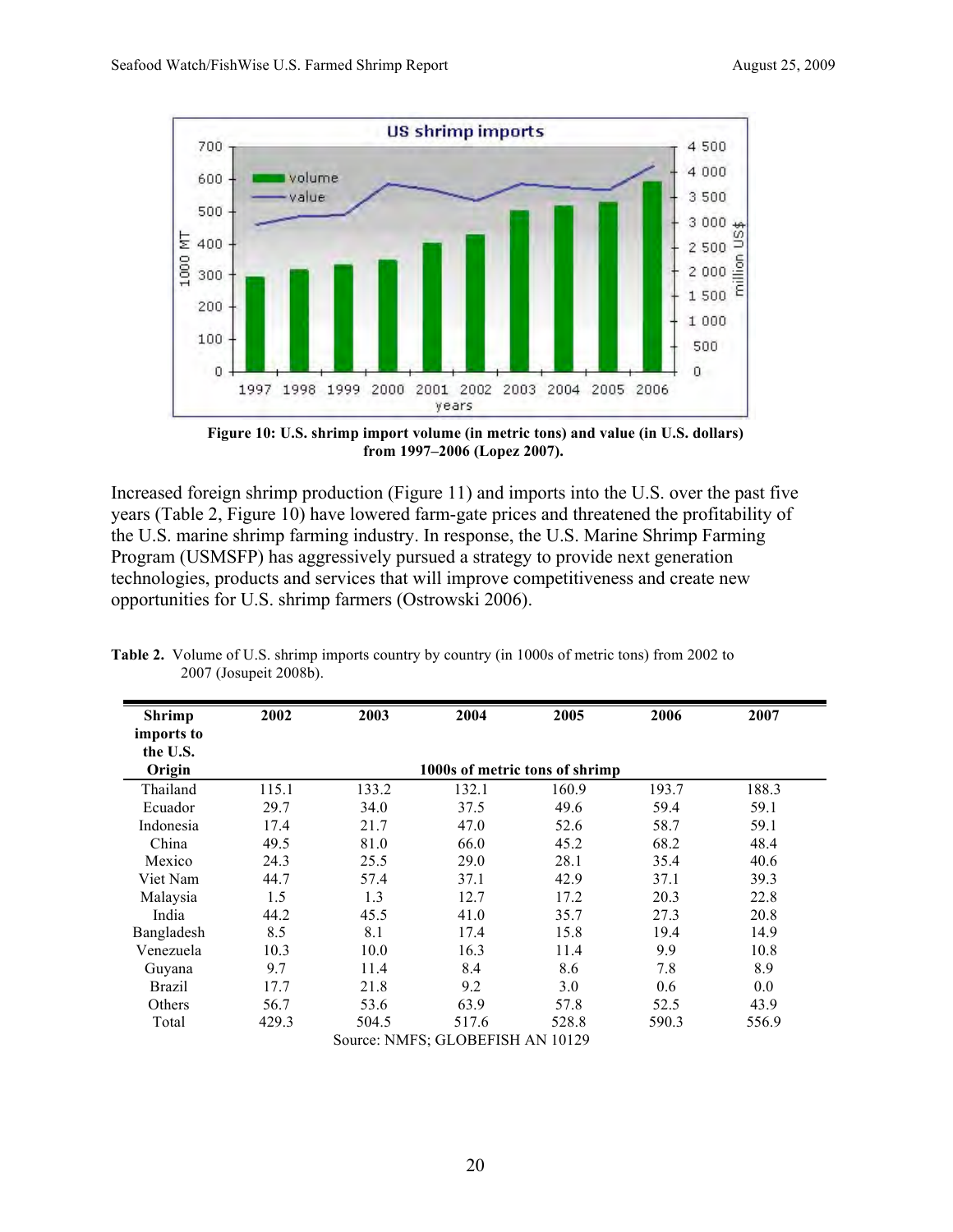

**Figure 11: Global shrimp production 1988–2006 (Josupeit 2008b).** 

The U.S. has a diverse domestic aquaculture industry with exports primarily consisting of rainbow trout, Atlantic salmon, tilapia, catfish, freshwater crayfish and live mussels being shipped to Europe, North America, South America and Asia (Garrett *et al.* 1997). Most U.S. shrimp is consumed domestically, but farmers do occasionally export their product to Mexico or Canada if prices in these countries increase beyond the domestic market. Because of tariffs against U.S. shrimp, U.S. producers are unable to sell their product to the European Union (Jaenike, June 2007).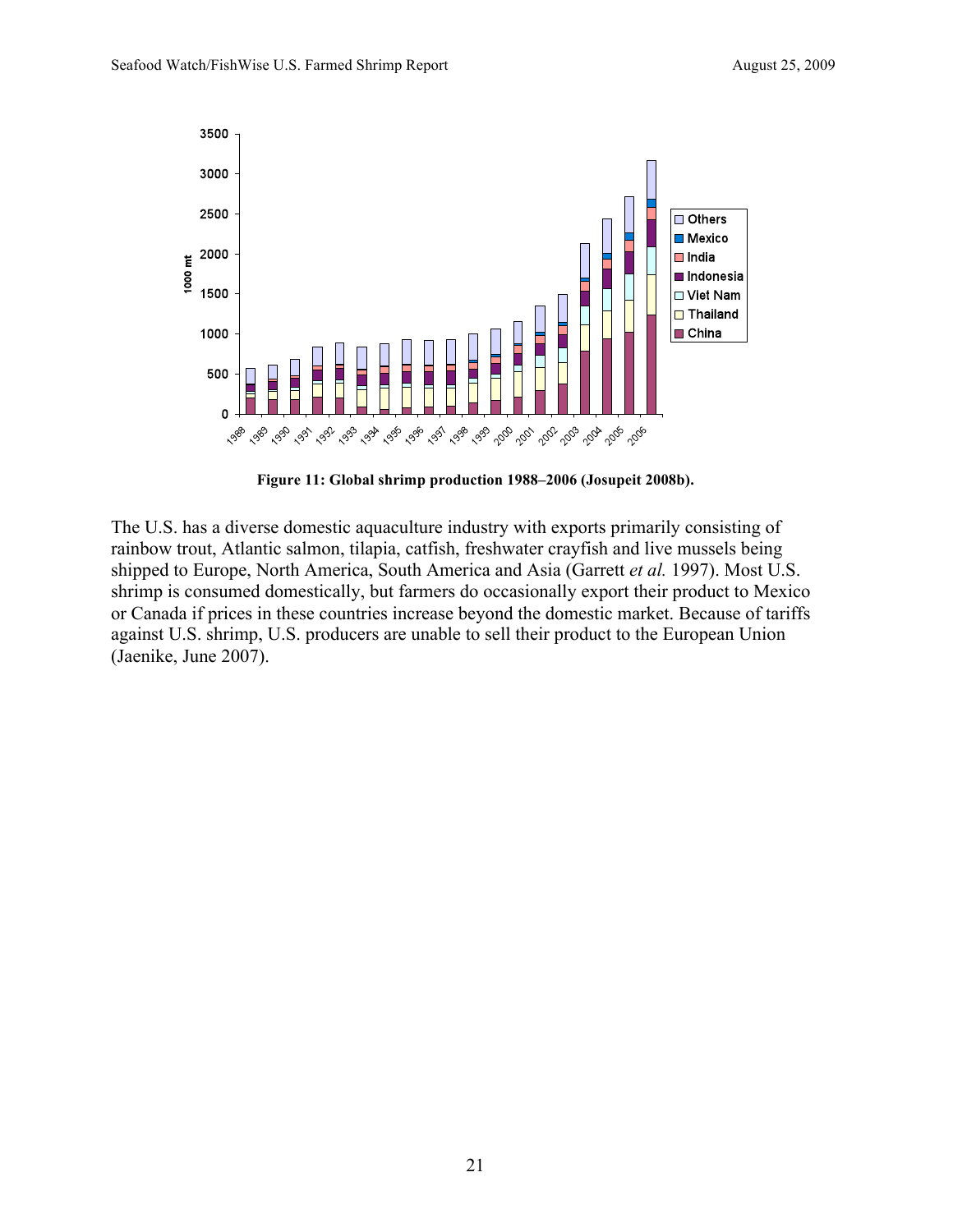#### **III. Analysis of Seafood Watch® Sustainability Criteria for Farm-Raised Species**

#### **Criterion 1: Use of Marine Resources**

#### **Nutritional requirements and feed production**

*Litopenaus vannamei* is the most well-studied shrimp species with regard to nutrition and physiology (Cuzon *et al.* 2004). It is also a shrimp that maximizes growth in reduced protein environments due to its ability to make use of ambient, naturally occurring food sources such as plant matter and detritus (Gamboa-Delgado *et al.* 2003). When *L. vannamei* are grown semi-intensively, as they are in the U.S., high stocking densities decrease access to naturally occurring food items. Therefore, feeds with high protein content are needed to promote optimal growth and reduce mortality. The protein in aquaculture fish feeds normally comes from a combination of fishmeal derived from reduction fisheries and plant sources. Land animal by-product proteins may also be used. Major shrimp feed manufacturers in the U.S. include Cargill, Rangen, Zeigler and Burris Feed (Tacon May 2007). Obtaining information about shrimp feeds can be difficult due to the proprietary nature of information concerning feed composition.

Understanding nutritional requirements is central to the development of improved hatchery approaches and growout techniques for shrimp. Commercial feeds traditionally used for growout contain 30–50% protein. Culture strategy (Table 3) and species-specific nutritional requirements (Table 4) both determine the fraction of protein in feed (Forster *et al.* 2002).

Most *L. vannamei* in the U.S. is grown in semi-intensive systems with stocking densities of 100,000 to 300,000 individuals per hectare. Yields range up to 5,000 kilograms per hectare annually (Conklin 2003). At the least intense end of the farming spectrum, extensive culture has lower stocking densities (≤25,000 post-larvae per hectare), lower yields (<500 kg per hectare annually) and tends to use less feed and/or feeds with a lower proportion of protein. In extensive culture, shrimp obtain some of their protein from prey occurring naturally in the culture ponds. Although less frequently used in the U.S., intensive culture can yield as much as 20,000 kilograms per hectare annually, but requires aeration, constant water exchange, feeds with very high protein content and high initial stocking densities (Conklin 2003) .

*Litopenaeus vannamei* is an efficient species for farming because it has lower and more flexible protein requirements than both the tiger prawn *Penaeus monodon* (Fabricius, 1798) and the blue shrimp *Litopenaeus stylirostris* (Stimpson, 1874) (Velasco *et al.* 2000). It is also possible to successfully substitute as much as 75% of the diet of *L. vannamei* with soy protein concentrate (Forster *et al.* 2002). However, to exclude fishmeal and oil from shrimp diets entirely, an alternate source of DHA omega-3 fatty acids (required for optimal shrimp growth) must be included in the feed. These DHA omega-3 fatty acids are essential for shrimp growth since crustaceans only have a limited ability to synthesize them *de novo* (Gonzalez-Felix *et al.* 2003).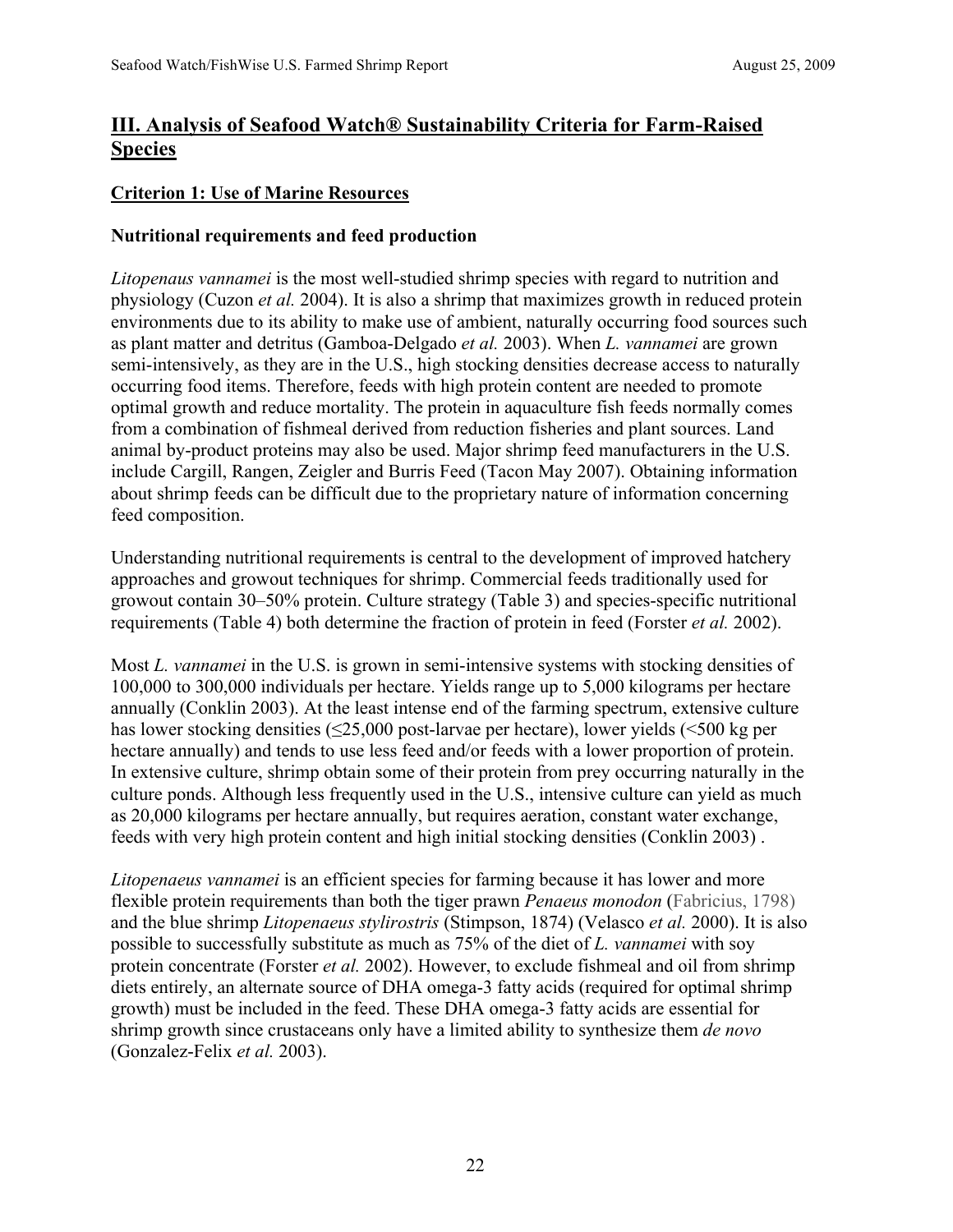| Culture system | Protein requirement (whether derived from fishmeal and/or other sources) |
|----------------|--------------------------------------------------------------------------|
| Extensive      | $25\% - 30\%$                                                            |
| Semi-intensive | $30\% - 40\%$                                                            |
| Intensive      | $40\% - 50\%$                                                            |

**Table 3.** Suggested protein levels for various culture strategies. Data from (O'Keefe 1998).

In recent years, two primary factors have been attributed to changes in shrimp feed composition: the variable price of feed containing high quality protein (derived from forage fisheries) and the environmental impacts of such fisheries:

> "As the shrimp farming industry has exploded from a minor producer of shrimp to one of global importance, several factors have stimulated efforts to find alternatives for marine protein sources in manufactured shrimp feeds. Undoubtedly, price is the key reason to look for alternatives. The supply and price of high quality fishmeal, as well as shrimp and squid meals, can vary dramatically from year to year. There is also a general concern of the potential negative impact that fishmeal production might have on natural fisheries because of the use of single species fisheries models that do not fully account for the ecosystem effects of the fisheries (Naylor *et al.* 2000). Because of its attractive amino acid content, availability and relatively affordable price, soybean meal and soy concentrates have received increasing attention as replacements for marine animal meals" (Conklin 2003).

**Table 4**. Suggested protein requirements for various shrimp species. (1) (Venkataramiah *et al.* 1975, Zein-Eldin and Corliss 1976) (2) (Wu and Dong 2002) (3) (Colvin 1976, Boonyaratpalin 1998) (4) (Colvin and Brand 1977) (5) (Pedrazzoli *et al.* 1998) (6) (Deshimaru and Kuroki 1975, Deshimaru and Yone 1978) (7) (Chen, 1993a in (Shiau 1998) in(Conklin 2003).

| <b>Species name</b>      | Common name           | Protein requirement<br>(whether derived from<br>fishmeal and/or other<br>sources) |
|--------------------------|-----------------------|-----------------------------------------------------------------------------------|
| Farfantepenaeus aztecus  | Northern brown shrimp | $40\% - 51\%$ (1)                                                                 |
| Fenneropenaeus chinensis | Chinese white shrimp  | $45\%$ (2)                                                                        |
| Fenneropenaeus indicus   | Indian white shrimp   | $34\% - 50\%$ (3)                                                                 |
| Litopenaeus stylirostris | Western blue shrimp   | $30\% - 35\%$ (4)                                                                 |
| Litopenaeus vannamei     | Western white shrimp  | $30\% - 40\%$ (5)                                                                 |
| Marsupenaeus japonicus   | Japanese kuruma prawn | $52\% - 57\%$ (6)                                                                 |
| Penaeus monodon          | Giant tiger shrimp    | $40\% - 50\%$ (7)                                                                 |

The variable economics of fishmeal (and fish oil) are the result of a finite supply of wild forage fish stocks that are facing substantial increases in demand from the global expansion of aquaculture. In 2006, it was estimated that 68.2% of total global fishmeal production (3,724,000 metric tons) and 88.5% of total global fish oil production (835,000 metric tons) was consumed by the aquaculture sector (Tacon and Metian 2008), and these percentages are increasing (Figure 12). While feed efficiencies continue to improve, some researchers have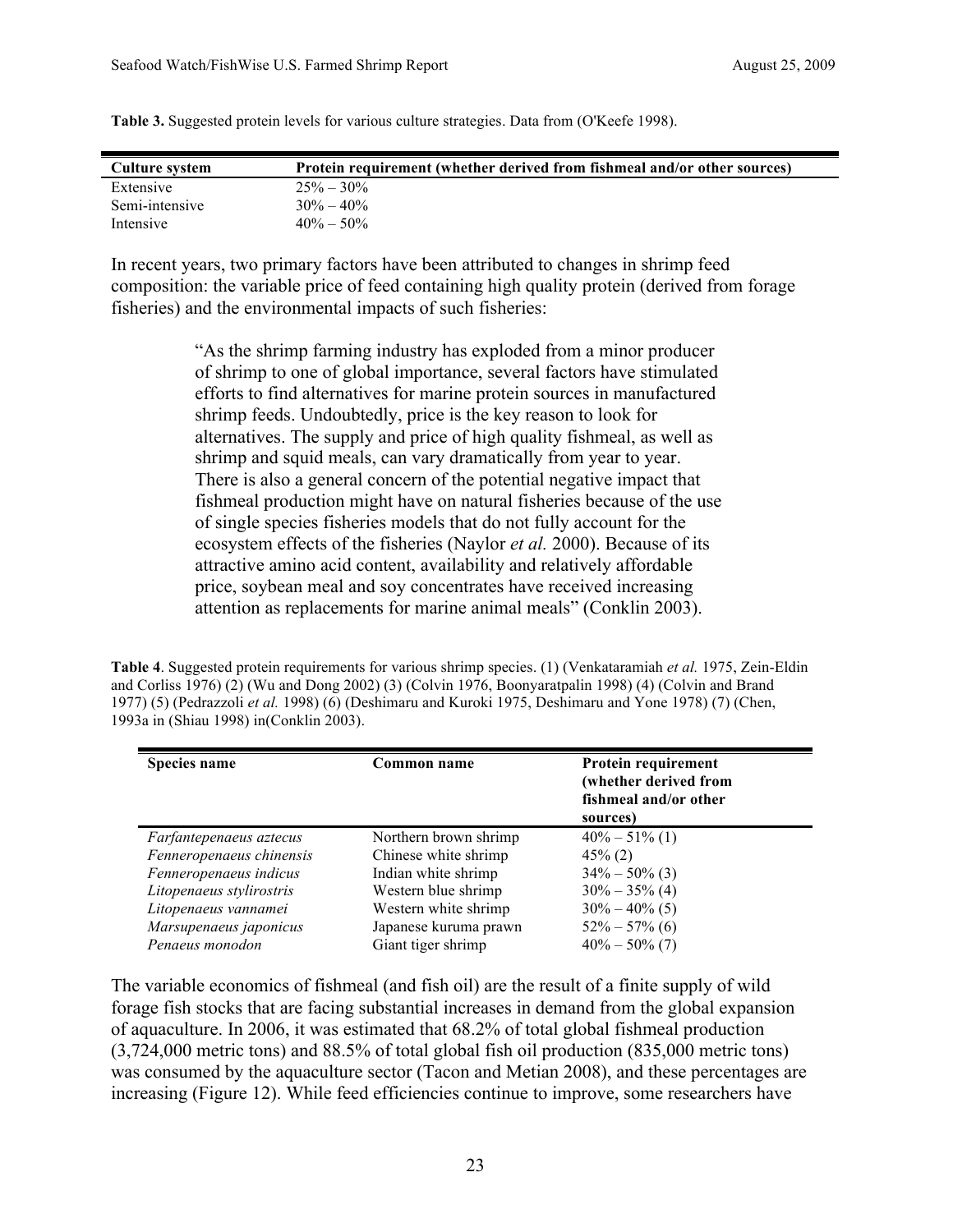suggested that projected aquaculture expansion will soon outstrip fish oil and fishmeal production, increasing the need to identify and develop alternative protein sources (Brown 2002, Naylor and Burke 2005).



**Figure 12: Change in percentage fishmeal use from 2000–2007 (Jackson 2009).**

These two factors represent considerable economic as well as environmental incentives for making a transition from marine-derived protein meals to soy-based and other protein substitutes in the manufacture of feeds for shrimp aquaculture.

#### **Alternative feed composition strategies**

The aquaculture industry has begun to develop lower-cost feed formulations using alternative protein sources (Siccardi *et al.* 2006, Amaya *et al.* 2007). Although many plant proteins are suitable, soy-based products are one example of alternative protein sources currently being used in aquaculture feeds. Processing considerations have also been considered such as the removal of "anti-nutritional factors" to increase digestibility (Siccardi *et al.* 2006). Feed use efficiency has been discussed along with the potential development of a genetically modified soybean designed to suit aquaculture needs (Brown 2002). It has also been hypothesized that soy has substantial advantages over traditional protein sources used in feeds including improved effluent quality from aquaculture operations, and greater stability in soybean meal prices when compared to fishmeal (Brown 2002). However, fishmeal continues to have a nutritional advantage over soy, and replacing fish oil (also an important ingredient in feeds) with soy products would be considerably more difficult (Brown 2002). It may also be worth noting that at least 80% of U.S. soybean farmers cultivate genetically modified (GMO) soybeans (Traxler 2004).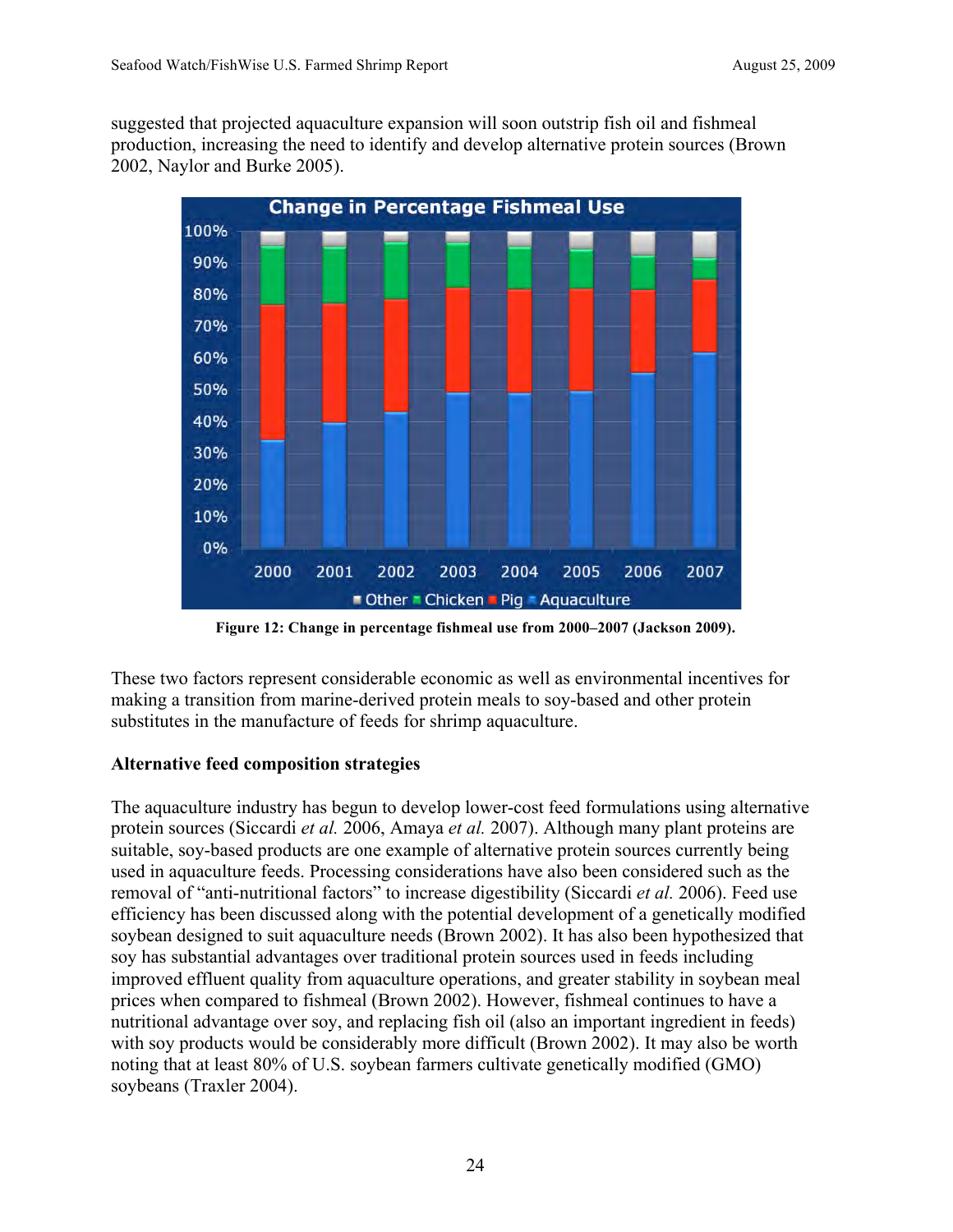Another alternative protein source tested as a substitute for fishmeal in *L. vannamei* diets comes from enzymatically hydrolyzed or steam-processed bird feathers, which are then combined in different ratios with soybean meal (Mendoza *et al.* 2001). Comparisons of a diet consisting of a 2:1 ratio of hydrolyzed feathers to soybean meal (20% of total diet) and a control diet containing 17.8% fishmeal revealed that growth, feed conversion ratios, digestibility and protein efficiency were similar among treatments over a 30-day period. This suggests that *L. vannamei* can be fed a diet containing 20% enzymatically hydrolyzed feathers and soybean meal without significant alterations to growth and feed conversion rates obtained with traditional fishmeal-based feeds (Mendoza *et al.* 2001).

Methods of producing DHA and EPA omega-3 fatty acids (normally provided by fish oil) from marine microalgae or genetically modified yeast grown in fermentation systems have been developed. A fishmeal and fish oil-free feed is therefore technically feasible and the shrimp display growth rates and final weights comparable to those achieved using commercial feeds that do contain fishmeal (Bullis June 2007). However, currently there are no U.S. shrimp farmers using this feed, most likely because it is more expensive than regular feeds.

#### **Stock status of reduction fisheries<sup>1</sup>**

Reduction fisheries (also called industrial or forage fisheries) refer to those fisheries in which the harvest is "reduced" to fishmeal and fish oil, primarily for use in agriculture and aquaculture feeds. The precise sources of fishmeal and fish oil can be difficult to determine due to proprietary reasons. Nevertheless, we do know that most forage fisheries are for small pelagic species that mature quickly, reproduce prolifically, are low on the food chain and are preyed on by higher trophic level animals such as piscivorous fish, seabirds and marine mammals. Forage species play a crucial role in marine ecosystems as they transfer energy from plankton to larger fishes, seabirds and marine mammals (Naylor *et al.* 2000, Alder and Pauly 2006) (MATF 2007).

Removing forage species from the marine ecosystem can therefore impact marine mammals and seabirds (Baraff and Loughin 2000) (Tasker *et al.* 2000, Furness 2003, Becker and Beissinger 2006). Fisheries targeting forage species can even reduce the productivity of other commercial and recreational fish that consume those species as prey (Walters *et al.* 2005). Similarly, forage fish are nutritious and could be used more efficiently by humans for direct consumption (Alder and Pauly 2006). There are multiple sources of uncertainty regarding these species' population sizes, so removal of forage species should err on the side of caution (NRC 2006). A healthy abundance of forage fish in our coastal marine systems is critical to the resilience of these systems in the face of the global climate and oceanographic changes we will face in the coming decades (IPCC 2007).

It is generally believed that the populations of fish targeted in most reduction fisheries are stable (Hardy and Tacon 2002, Huntington *et al.* 2004), although concerns have been raised about the potential for increased demand for farmed carnivorous fish by expanding industries (Weber 2003). In most cases, populations of forage fish are classified as fully exploited

 1 Parts of this section are adapted from (Tetreault Miranda and Peet 2008) and can be found at http://www.montereybayaquarium.org/cr/SeafoodWatch/web/sfw\_factsheet.aspx?gid=88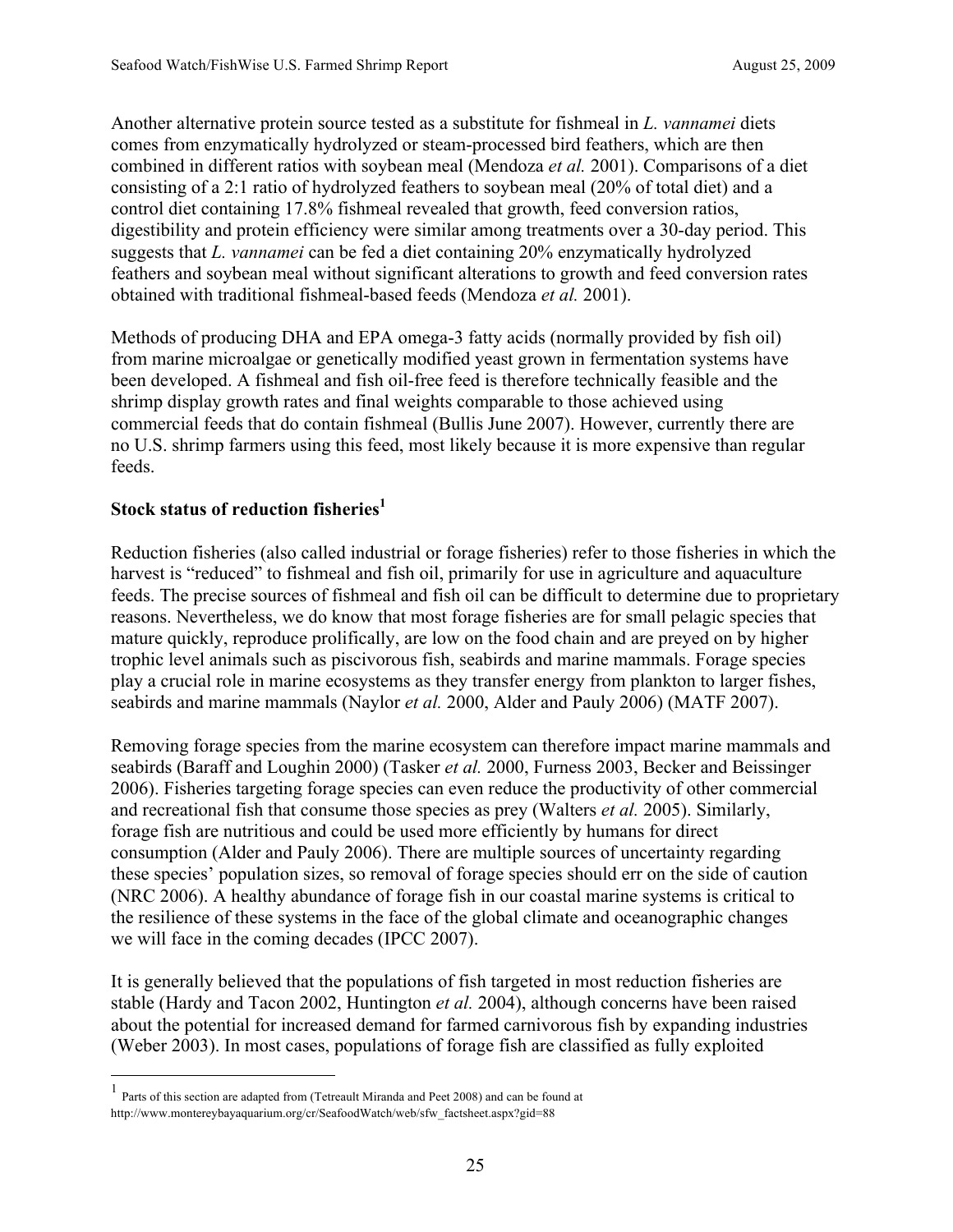$W(1,1)$ 

(Tacon 2005). Menhaden is thought to be one of the main fish used in U.S. feeds as a protein source. According to the Atlantic States Marine Fisheries Commission, the 2006 stock assessment showed that stocks are not considered to be overfished nor is overfishing occurring (ASMFC 2007). Marine Stewardship Council certification of forage fish populations used for reduction does not currently exist, but may be one mechanism to help assure the health of these stocks.

#### **Sources of seed stock**

Shrimp farming operations in the U.S. use only larvae produced from cultures grown in Hawaii, Texas and Florida (Treece 2008). These sources are typically marketed as Specific Pathogen Free (SPF) or Specific Pathogen Resistant (SPR). In other countries, the capture of wild *L. vannamei* postlarvae can be associated with severe environmental degradation and high bycatch of other species (Paez-Osuna 2001), but this practice is now mostly redundant on a commercial scale. These concerns are non-existent for shrimp aquaculture in the U.S. because all domestic farms stock their operations with post-larvae raised by other farms (Ostrowski June 2007).

#### **Rates for WI:FO, inclusion and economic feed conversion**

There are three major aspects of aquaculture feed that must be considered when determining a farm's economic viability and its impact on reduction fisheries: the amount of raw material (fishmeal and fish oil) for feed that can be extracted from wild fish (yield rate), the amount of fishmeal and/or oil in feeds (inclusion rate) and the efficiency with which feed is converted into farmed biomass (economic feed conversion rate).

For farmed *L. vannamei* in the U.S., we calculate the ratio of wild fish input to farmed fish output via the equation:

| Yield rate<br>of wild fish to<br>fishmeal/oil | Inclusion<br>rate | Feed<br>conversion<br>rate | $\qquad \qquad =$ | Wild Fish<br>Input: Farmed<br>Fish Output<br>(WI:FO) |
|-----------------------------------------------|-------------------|----------------------------|-------------------|------------------------------------------------------|
|                                               |                   |                            |                   |                                                      |

#### *Yield rate*

Reduction is the process by which wild fish are processed into fishmeal and/or fish oil. The efficiency of this process is described by a yield rate, which can vary based on the species of fish, the season, the condition of the fish and the efficiency of the forage fish reduction plants (Tyedmers 2000).

Here, we use a fishmeal yield rate of 22%. This has been suggested by Tyedmers (2000) as a reasonable year-round average yield rate for menhaden. Yield rates of 22% for fishmeal are also consistent with global fishmeal yield values cited by Tacon and Metian (2008), who estimate fishmeal yields of 22.5%. A fishmeal yield rate of 22% means that 4.5 units of wild fish from reduction fisheries are needed to produce a single unit of fishmeal.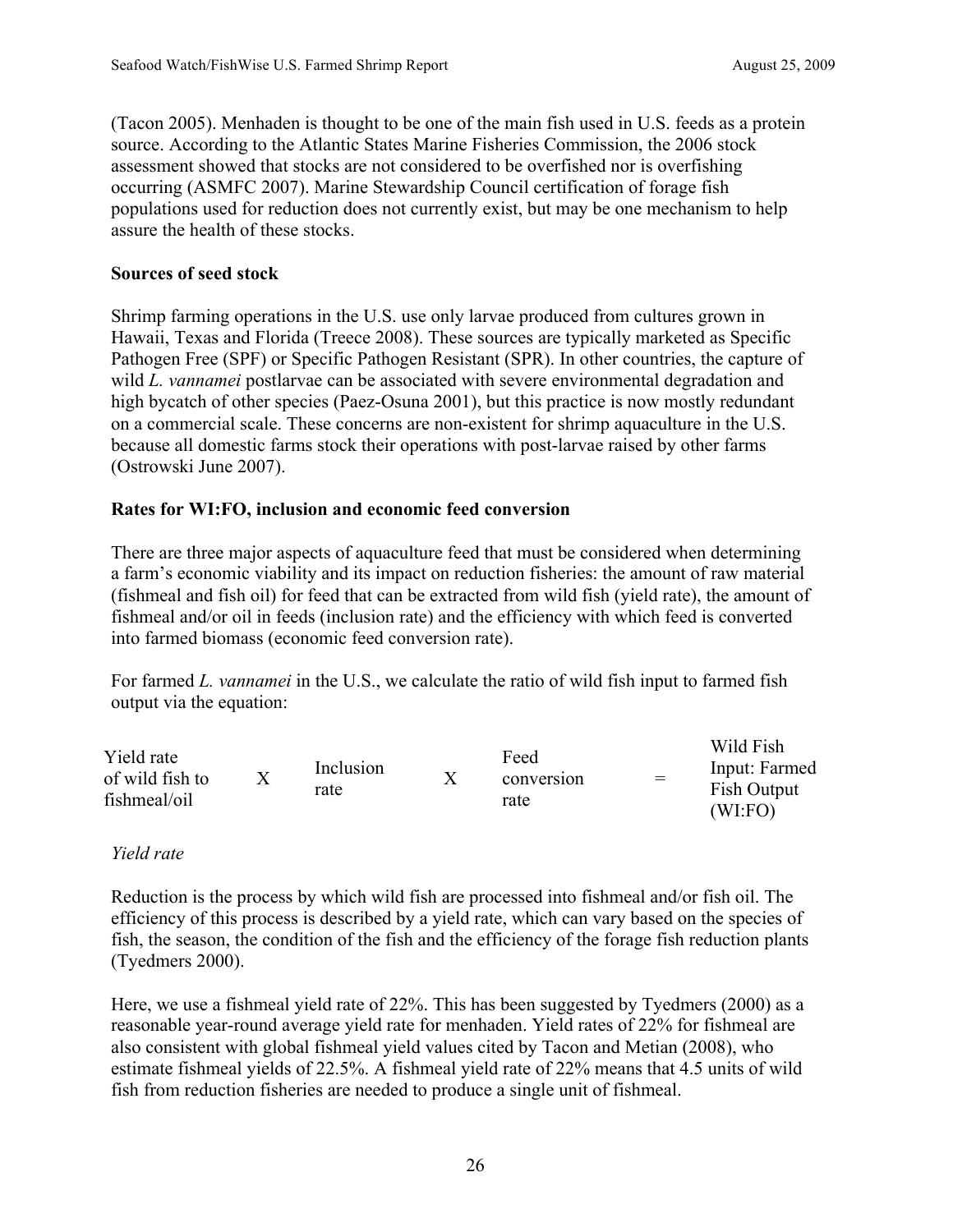We also show calculations based on a fish oil conversion rate of 12%, or 8.3 units of wild fish to produce one unit of fish oil, which was suggested by Tyedmers (2000) as a representative year-round average for Gulf of Mexico menhaden. This yield rate is substantially higher than the global 5% oil yield averages suggested by Tacon and Metian (2008), corresponding to 20 units of wild fish for one unit of fish oil. However, to be consistent with previous Seafood Watch Reports, we will continue to use the Tyedmers (2000) value until a new definitive estimate is published. As the fish oil content of shrimp feed is low, the difference between these values does not affect the overall ranking for U.S. farmed shrimp (see WI:FO calculations below).

#### *Inclusion rate*

The result of a global survey undertaken between December 2006 and October 2007 suggests that the mean percentage fishmeal and fish oil included in compound shrimp feeds in the U.S. is 15% (range: 5–20%) and 4% (range: 1–8%), respectively (sample sizes not cited, Tacon and Metian, 2008). Here, we use these rates as the best values currently available summarizing inclusion of fishmeal and fish oil in feeds in the U.S. industry. There were no reports of feeds with inclusion rates higher than  $15\%^2$ , so we infer this to be a conservative estimate of the fishmeal inclusion rate from a conservation perspective.

Further independent estimates for inclusions rates in shrimp feeds used in the U.S. range from 6.5–25% fishmeal and 0–3% fish oil (Coutteau June 2007). Dr. Addison Lawrence, who has worked extensively with shrimp nutrition and formulates industrial feeds, uses an average fishmeal inclusion rate from 5–10% for shrimp production feeds and never more than 15% (Lawrence, November 2008). In the U.S., shrimp farms claim to be actively reducing their inclusion rates. For example, in 2007, Harlingen Shrimp Farms, Ltd. (Texas) claimed to have reduced their fishmeal inclusion ratio from 25% to 15% (Jaenike June 2007) and this year (2009) Marvesta Shrimp Farms aim to reduce their feed from the current 15% to 6.5% (Fritze, December 2008).

#### *Economic feed conversion rate*

The economic feed conversion rate (eFCR) is generally defined as the ratio of total feed weight used to the net production output (total weight gained by the stock) over one or more farming cycles<sup>3</sup>.

This calculation is expressed as:

 $\overline{a}$ 

Feed Weight/(Final Stock Wet Weight – Starting Wet Weight) =  $e$ FCR<sup>4</sup>

 $2^{2}$  Based on communications with two U.S. shrimp farmers and an academic who formulates feeds for the U.S. industry.

 $3$  This is in contrast to biological feed conversion rates, which simply examine the capacity for a particular species to metabolize feed and convert it into biomass, without accounting for the mortality and average losses over a farming cycle.

<sup>&</sup>lt;sup>4</sup> Although this calculation is of critical economic importance when determining which feeds provide optimal growth for the price, FCRs alone are a poor tool for measuring environmental impact, which is best accomplished using overall WI:FO (also know as FFER or feed fish equivalence ratio). FCRs are problematic if they are used to infer the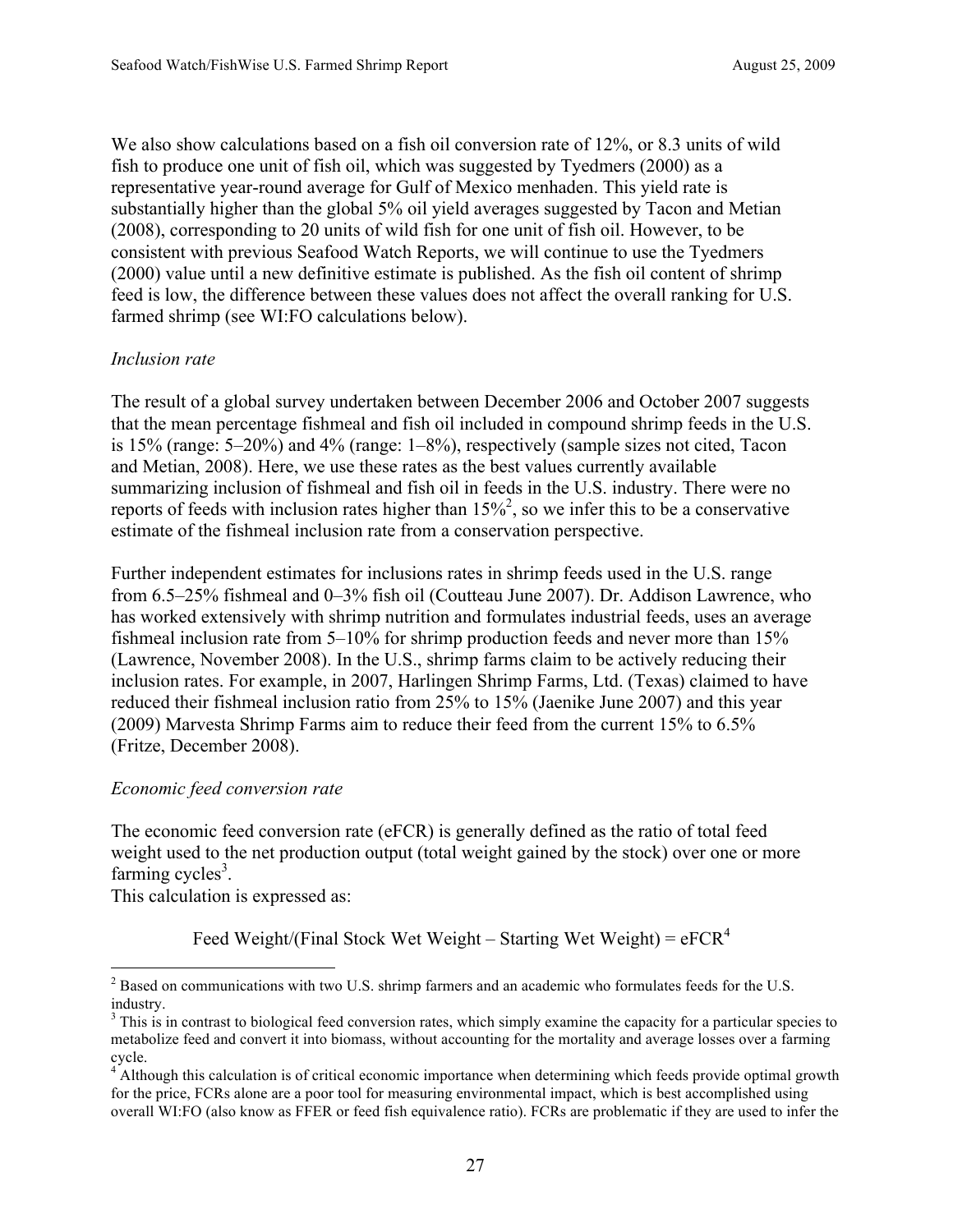Globally, compound shrimp feeds were estimated to have an eFCR of 1.7 in 2007, and this is predicted to fall to 1.4 by 2020 (Tacon and Metian 2008). However, estimating eFCRs is challenging because the values depend on multiple factors including size of shrimp farmed, farming conditions (e.g., use of feed trays (Jory *et al.* 2001)), stocking densities, escapes and individual survivorship. For example, large shrimp grow less efficiently than smaller shrimp (Wyban *et al.* 1995) such that smaller size-class shrimp (e.g., 15 g per individual) have lower eFCRs than larger size classes (e.g., 30 g per individual) (Jaenike June 2007). The use of "average" eFCRs is further complicated by the fact that individual ponds produce shrimp of varying sizes such that a given eFCR corresponds to a range of size classes.

In this report, we used a mean eFCR value of 2.0 for the U.S. farmed shrimp industry obtained from surveys conducted by Tacon and Metian (2008). The only other estimate for the eFCR of most U.S. shrimp feeds that we could obtain came from Dr. Peter Coutteau (INVE, Belgium—a company manufacturing aquaculture feeds) and was cited as 1.3–1.6 (Coutteau, June 2007). For the purposes of this report, we use the environmentally conservative estimate of 2.0.

#### *Overall WI:FO calculations*

#### *Fishmeal*

 (Tyedmers, 2000; Tacon and Metian, 2008)  $(4.5 \text{ kg} \text{ wild fish}/1 \text{ kg fish}$  fishmeal) X  $(0.15 \text{ kg fish} \text{m}$ eal/1 kg feed) X  $(2.0 \text{ kg feed}/1 \text{ kg shrink})$  $=1.35$  kg wild fish/1 kg shrimp

#### *Fish oil*

 $\overline{a}$ 

(Tyedmers 2000)  $(8.3 \text{ kg} \text{ wild fish/1 kg fish oil}) \times (0.04 \text{ kg fish oil/1 kg feed}) \times (2.0 \text{ kg feed/1 kg shrink}) =$ 0.66 kg wild fish/1 kg shrimp

 (Tacon and Metian 2008) (20 kg wild fish/1 kg fish oil)  $X$  (0.04 kg fish oil/1 kg feed)  $X$  (2.0 kg feed/1 kg shrimp)  $= 1.60$  kg wild fish/1 kg shrimp

Since reduction fisheries produce both fishmeal and fish oil from the same fish, it is necessary to estimate whether fishmeal or fish oil is limiting for the production of a particular species. For shrimp, fishmeal rather than fish oil is the limiting part of feed. Therefore, the overall WI:FO estimated for U.S. farmed shrimp is 1.35. For the sake of completeness, we

conversion of biomass from one form to another because they compare dry weight of feed to wet weight of stock produced (stock weight gain). Therefore, the units of comparison are not consistent and underestimate the true amount of biomass that goes into the system relative to the output. Second, since FCR is a weight-based metric, it cannot account for differences among feeds that vary in either the amount of fish in feed (inclusion rate) or differences in the proportion of fish oil to fishmeal within individual feeds, where fish oil tends to require more fish to produce per unit weight than fishmeal.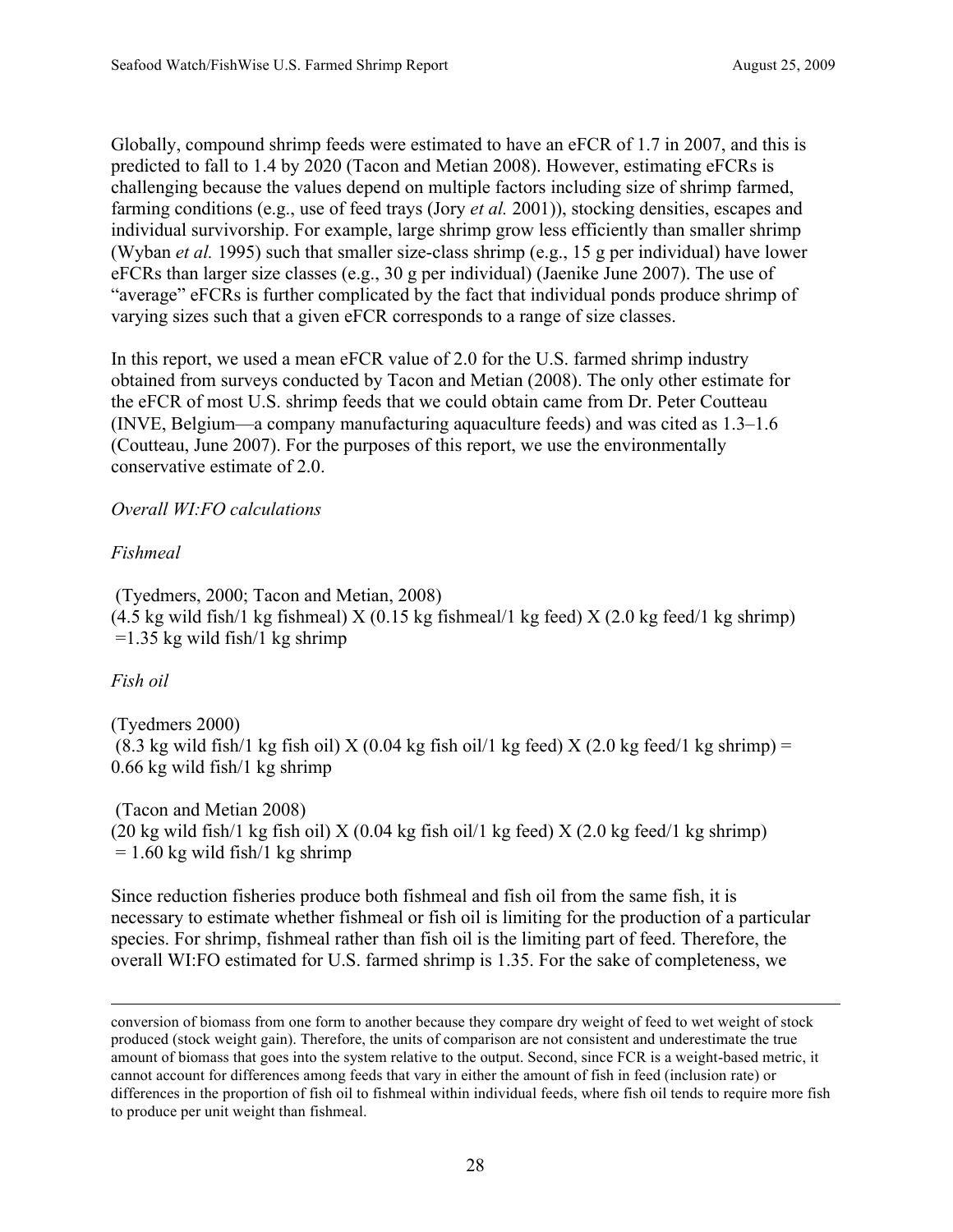have also shown the U.S. farmed shrimp WI:FO using two different estimates of fish oil yield rate.

It is worth noting that feed without any ingredients derived from forage fish would yield WI:FO values of zero.

#### **Synthesis**

The best values currently available for inclusion rates in the U.S. suggest a mean of 15% fishmeal and 4% fish oil for compound feeds, along with an eFCR of 2.0 (Tacon and Metian 2008). The resulting WI:FO using these numbers together with a broadly accepted yield rate of 4.5kg wild fish to fishmeal (Tyedmers 2000) is 1.35, which equates to a "moderate" use of marine resources. Using the alternative calculations based on Tacon and Metian's (2008) oil yield figures would not affect this "moderate" ranking.

There are some U.S. operations reportedly using fishmeal inclusion rates as low as 5% (Tacon and Metian 2008) and with this value the resulting WI:FO becomes 0.45, which equates to "low" use of marine resources. Such values represent the low end of inclusion rates in the U.S. but are currently possible. Given continuing improvements in feed formulations and the U.S. market demand for large shrimp (high eFCRs), the most straightforward way for the U.S. shrimp farming industry to minimize their WI:FO ratio will likely be to continue to reduce forage fish inclusion in feed by using plant proteins and algaebased fish oil alternatives. With the current values for eFCR and yield rates, an inclusion rate of less than 12% fishmeal would result in a "low" use of marine resources. Access to yield rates from the specific reduction fisheries used in U.S. feeds together with inclusion rates for U.S. farm formulations would allow re-evaluation of the WI:FO values for U.S. shrimp.

#### **Use of marine resources rank:**

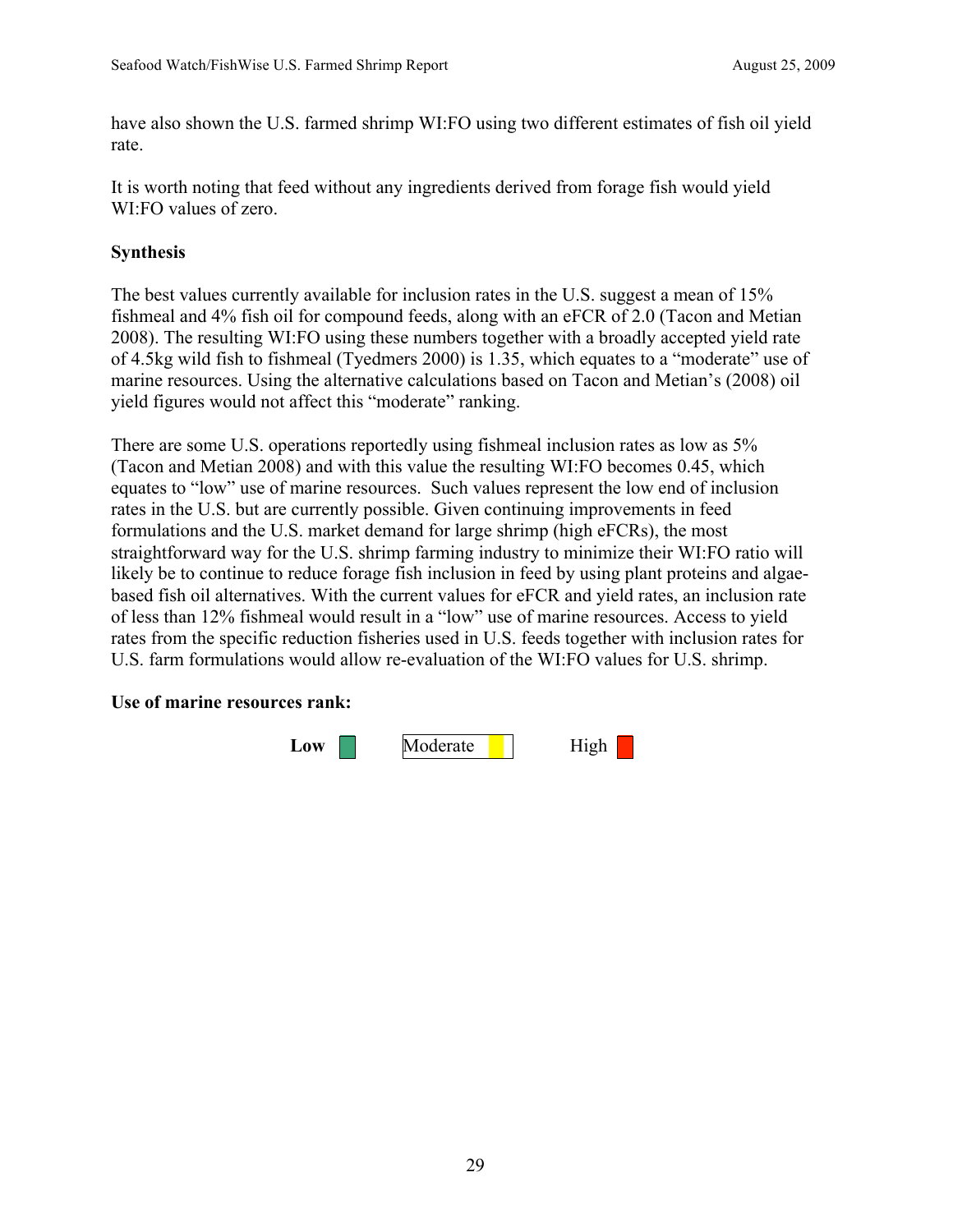#### **Criterion 2: Risk of Escaped Fish to Wild Stocks**

Texas was responsible for approximately 87% of U.S. shrimp production in 2008 (Treece 2009b) and over 99% of the shrimp produced in Texas came from exchanging farms. All shrimp production in the state is regulated by the Texas Parks and Wildlife Department. Most farms operate with daily water exchanges of about 1–3% (Gregg, March 2009)(Appendix I), mainly by relying on recirculating systems (Treece 2002).

There are six potential negative impacts of escaped farmed fish, whether native or nonnative: colonization, genetic impacts, competition, predation, habitat alteration and disease impacts. These risks can be reduced via proactive measures such as careful selection of sites for farms, species and systems; training of personnel; and development of contingency plans and monitoring systems (Myrick 2002).

#### **Endemism and escape**

 $\overline{a}$ 

*Litopenaeus vannamei* is not native to the U.S., but comes from the eastern Pacific waters ranging from Sonora, Mexico to Tumbes in northern Peru.

There are records of *L. vannamei* escaping from shrimp ponds, but a total of only 11 events have been recorded in government invasive species databases since 1990 (Perry 2009). Some caution is warranted here because, unless there is a known escape event, the measurement of escapes depends on commercial fishermen reporting catches. However, there is no evidence of established populations in the wild. The last *L. vannamei* found in wild U.S. continental<sup>5</sup> waters was in 1998, and most recorded landings occurred in the early 1990s (Perry 2009) perhaps related to the transition between open flow-through and largely contained systems in coastal ponds in the mid-1990s (Treece 2002). In South Carolina, two exotic occurrences of *L. vannamei* have been recorded in the North Edisto River mouth (Charleston County) and in coastal waters (Wenner and Knott 1992). In Texas, six individual non-native *L. vannamei* were collected from the Gulf of Mexico off Brownsville (Cameron County), Matagorda Bay, Laguna Madre (north of Arroyo Colorado), Port Mansfield (Willacy County) and at Palacios (Matagorda County) (Balboa *et al.* 1991, Howells 2001). The last and only time an escape was identified in Hawaiian waters was in 1994. In Puerto Rico, one escape was noted in a canal connecting commercial aquaculture operations to La Plata River (Perry 2009).

A second non-native shrimp, the black tiger shrimp *Penaeus monodon*, has been officially recorded 27 times in at least six states including Alabama (n=2), Hawaii (n=1), Florida (n=4), Louisiana (n=1), South Carolina (n=7), North Carolina (n=10) and Georgia (n=2) (Fuller 2009). However, at present, no *P. monodon* are reared on U.S. farms or in U.S. research facilities, and there are no known established populations in U.S. waters. Conversations with research facilities and experts on the Atlantic seaboard near the North Carolina coast indicate that these collections are believed to have come from animals that escaped from farms in the

<sup>5</sup> One escaped *L. vannamei* was found in a drainage canal in Puerto Rico in 2006 in an area heavily predated by tarpon and egrets.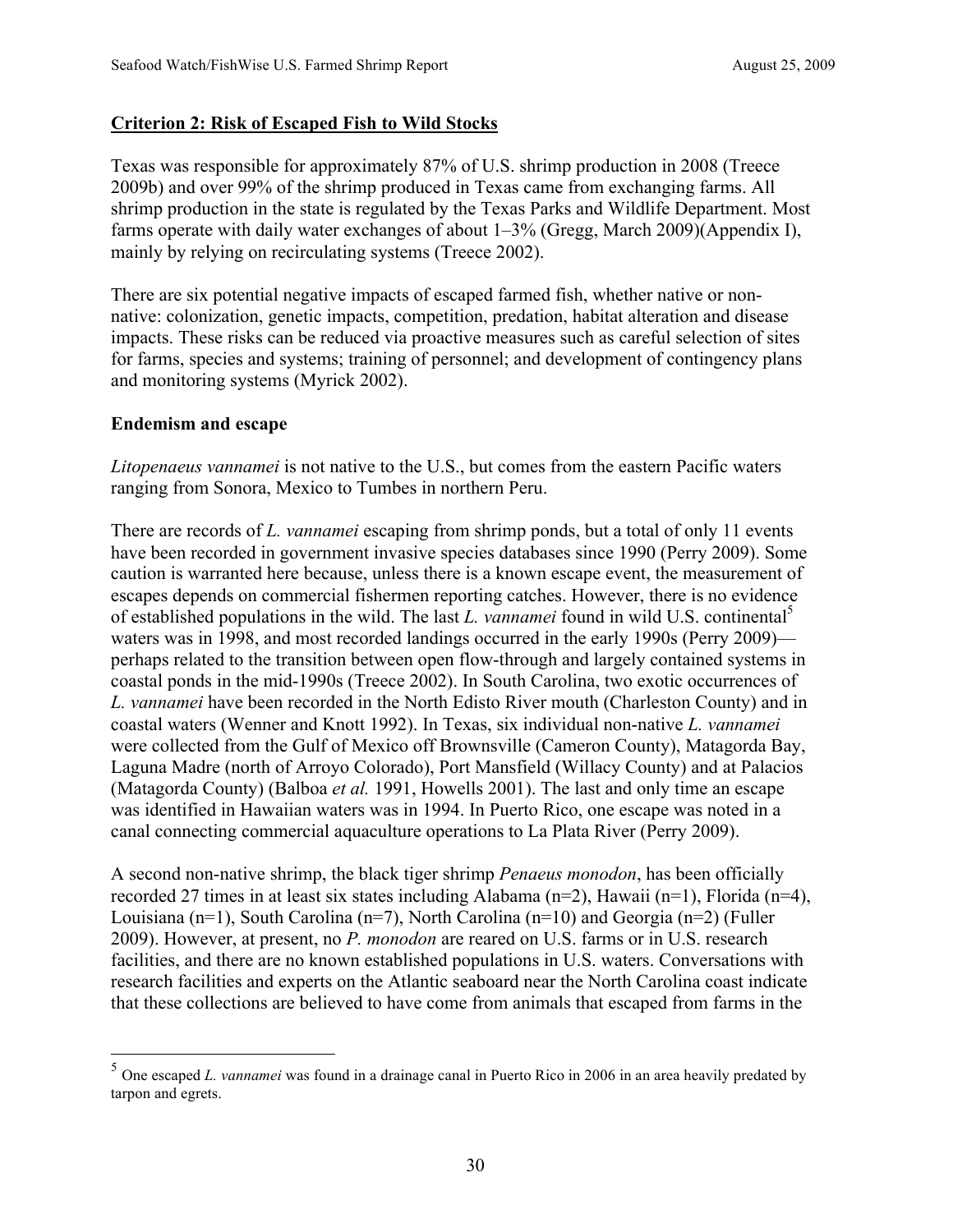Caribbean, and are not relevant in terms of evaluating either disease or escape from U.S. farms.

#### **Preventing escape**

Exchanging farms pose the highest risk of escapes due to their relatively frequent discharges of water. However, in Texas, where the majority of exchanging farms are located, to avoid escape from farms during daily water exchanges with coastal waters, the Texas Parks and Wildlife Department (TPWD) enforces a rule calling for all water outflow to be triplescreened using varying mesh sizes according to animal size. Water intake must also be double-screened (500 and 250 micron mesh size) using screen bags made from either nylon or polypropylene. During the earlier stages of the farming process, a 500 micron mesh with 1/4 inch mesh backing and mesh netting on the outside is utilized (Jaenike, June 2007). Farms often do not exchange water until shrimp have passed the advanced juvenile stage and are sufficiently large to be retained by 1/4 inch mesh screening (Jaenike, June 2007).

At harvest time, a 3/8 inch mesh is used for the first screening, followed by a 1/2 inch mesh and finally another 1/2 inch mesh netting on the outside. Farms are also required to have a hurricane protection plan. If there is the threat of a hurricane, water levels in the ponds are lowered to contain rainwater and reduce the chance of wind damage to earthen levees. Additionally, all discharge pipes must be secured (Jaenike, June 2007).

The Hazard Analysis and Critical Control Point program, administered by the U.S. Food and Drug Administration, requires the TPWD to inspect exotic shrimp farm operations for diseases and viruses at least twice per year. Part of this inspection covers screens and harvest equipment to make certain they are escape-proof (HACCP 2007).

Inland ponds do discharge effluent, but they do not practice water exchange so the risk of shrimp escaping is negligible except for once per year, at harvest (USDA-Natural Resources Conservation Service and Auburn University 2003c) when ponds are drained and shrimp are captured as they leave the pond via the discharge water (Teichert-Coddington 2002). In many instances this discharge, rather than being discharged into a water body, is used to irrigate crops such as wheat, sorghum, cotton, alfalfa and olives (King *et al.* 2002). Moss (2002) describes the risk of escape of non-indigenous species from inland shrimp aquaculture as irrelevant.

Zero-exchange recirculating systems avoid the issue of escape altogether because there is no discharge of water, with all effluent being reincorporated into the system (Allen, April 2009; Fritze, December 2008).

#### **Colonization potential**

Escapes of non-native species are of greatest concern when environmental conditions enable establishment. Studies indicate that *L. vannamei* survival and growth is optimal at temperatures of 28–30˚C and salinities of 33–40 ppt (Ponce-Palafox *et al.* 1997). The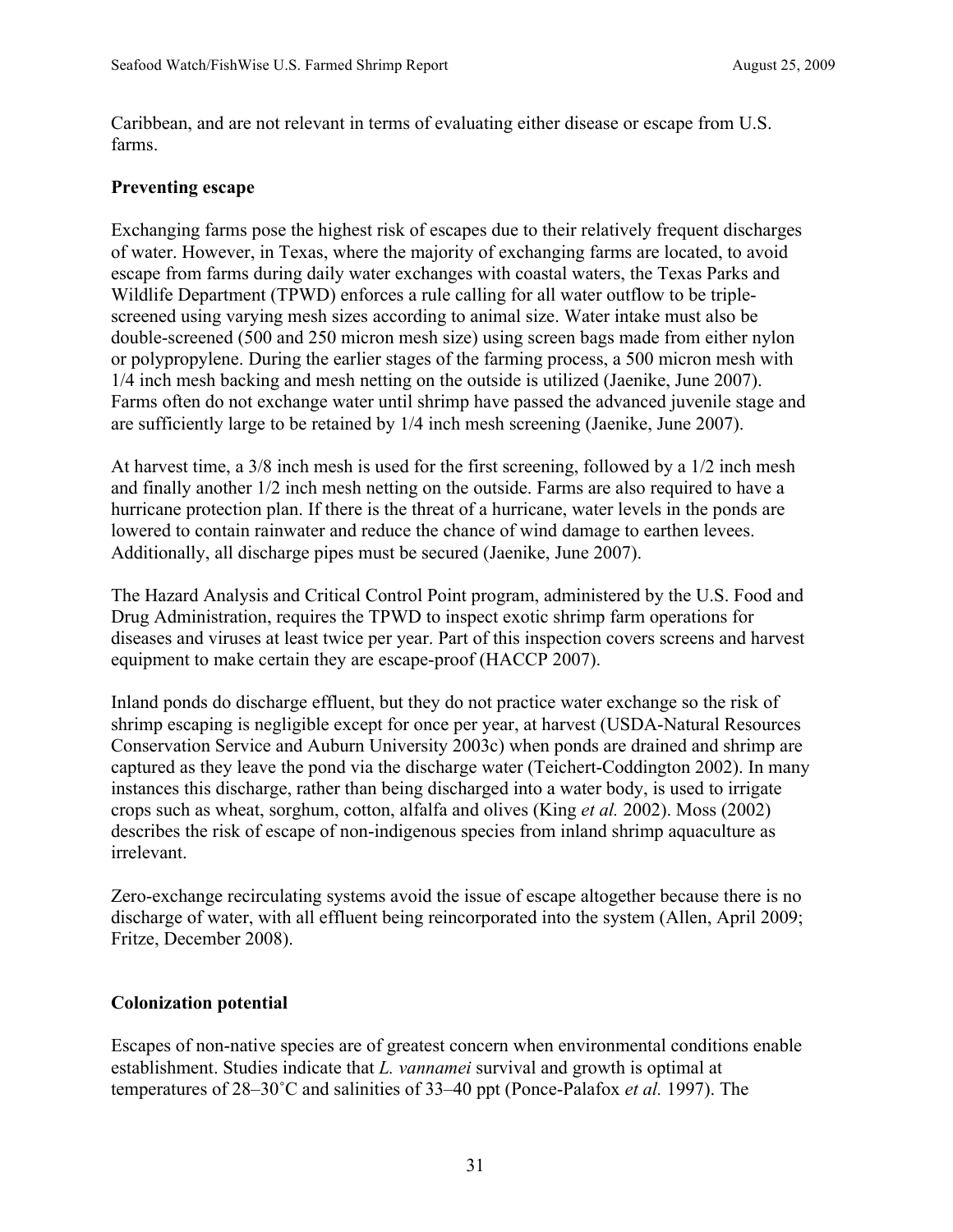species' preferred temperature range is 26.1–31.4°C (Hernandez *et al.* 2006). Temperatures in inshore waters range from 11.6–30˚C along the Texas coast, from 8.8–28.8˚C in South Carolina and from 21.6–27.2˚C in the Hawaiian Islands (National Oceanic Data Center 2009). Therefore, U.S. waters adjacent to shrimp culturing regions all exhibit temperature regimes that fall within the temperature and salinity tolerances of *L. vannamei*. However, no areas maintain optimal conditions for the growth and survival of *L. vannamei*.

Of all locations in the U.S., sea surface temperatures in Hawaii are within, but still slightly below, the species' optimum conditions. In Hawaii there are no regular commercial shrimp fisheries that might detect regular escapes, although Hawaii does have commercial shrimp trap fisheries that have operated sporadically since the 1960s (National Marine Fisheries Service (NMFS) *et al.* 2008).

Juvenile *L. vannamei* cannot survive at salinities below 2 ppt (Laramore *et al.* 2007), so there is no potential for the establishment of wild populations in freshwater systems.

#### **Other effects of escape (genetic impacts, competition, predation, habitat alteration)**

No information could be found on the possible or actual interactions of escaped aquaculture shrimp with native shrimp populations such as hybridization or indirect competition for food and other resources.

#### **Status of potentially affected wild shrimp**

The shrimp populations in the U.S. Gulf of Mexico are currently ranked as "Healthy" in the Seafood Watch Report "Wild-Caught Warmwater Shrimp: Gulf of Mexico and U.S. South Atlantic Regions" (last updated June 20, 2007), as fishery managers have no concerns about stock sizes.

#### **Synthesis**

Inland farms and aquaculture operations (regardless of location) using zero-exchange recirculating systems pose little or no threat to adjacent environments resulting from escapes and rank as a "low" risk. Escapes have been known to occur from exchanging farms, as evidenced by the occasional detection of *L. vannamei* in U.S. coastal waters. It has not been shown how the transition from largely open flow-through systems in coastal farms prior to the mid 1990s toward current practices focused on recirculation with minimal exchange have altered the risk of escapes, but it has likely been greatly diminished. There is currently no evidence that *L. vannamei* has established independent populations in U.S. waters, but the greatest risk that this could happen exists in Hawaii where the last and only escape was detected in 1994. Based on the facts that *L. vannamei* is a non-native species, escapes have been reported and the effects of interactions (both genetic and otherwise) with native shrimp species are unknown, exchanging aquaculture systems carry a "moderate" risk.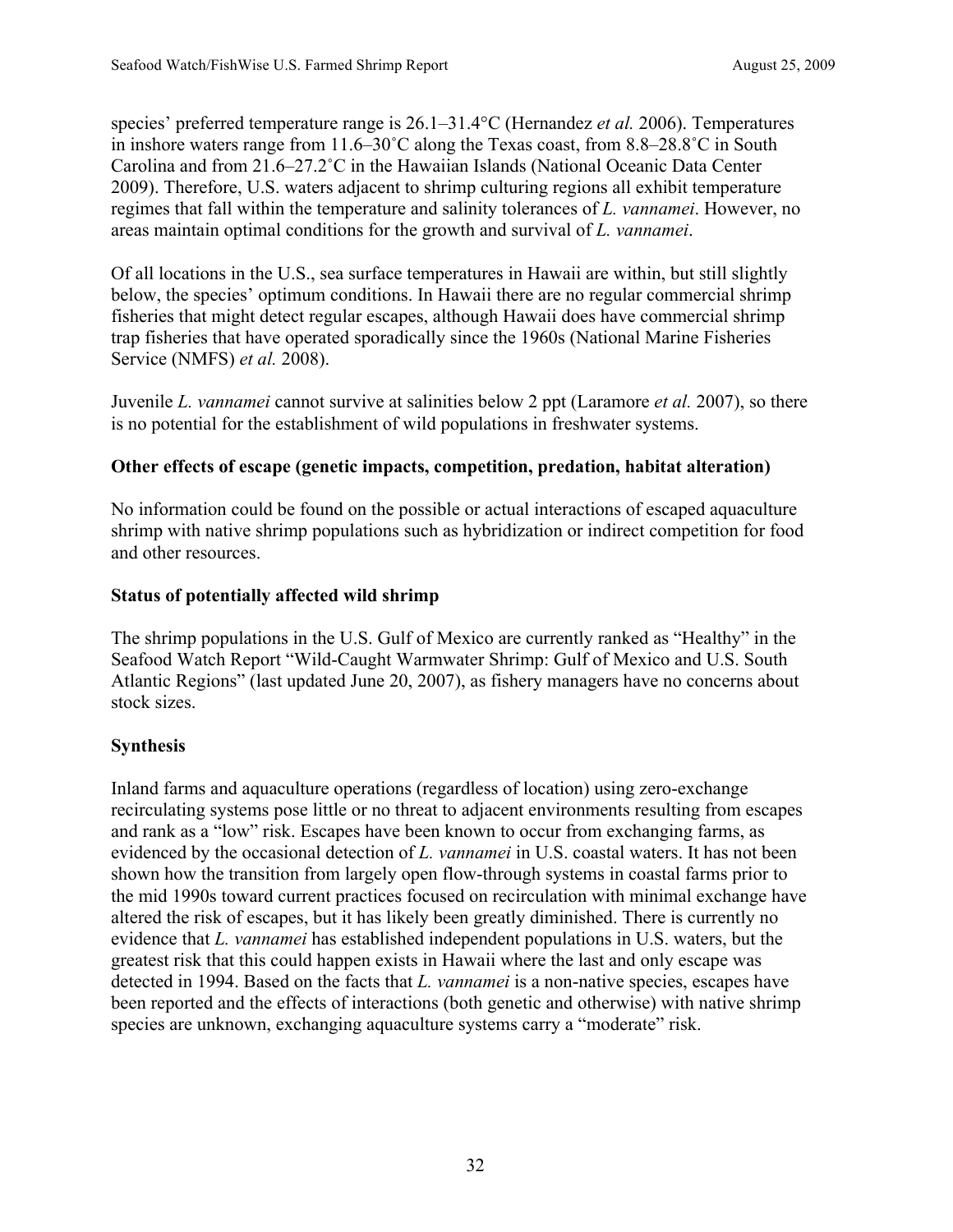#### **Risk of escaped fish to wild stocks rank:**

#### **Zero-exchange recirculating and inland systems:**

| Low                | Moderate | High | Critical |
|--------------------|----------|------|----------|
| <b>Exchanging:</b> |          |      |          |
| Low                | Moderate | High | Critical |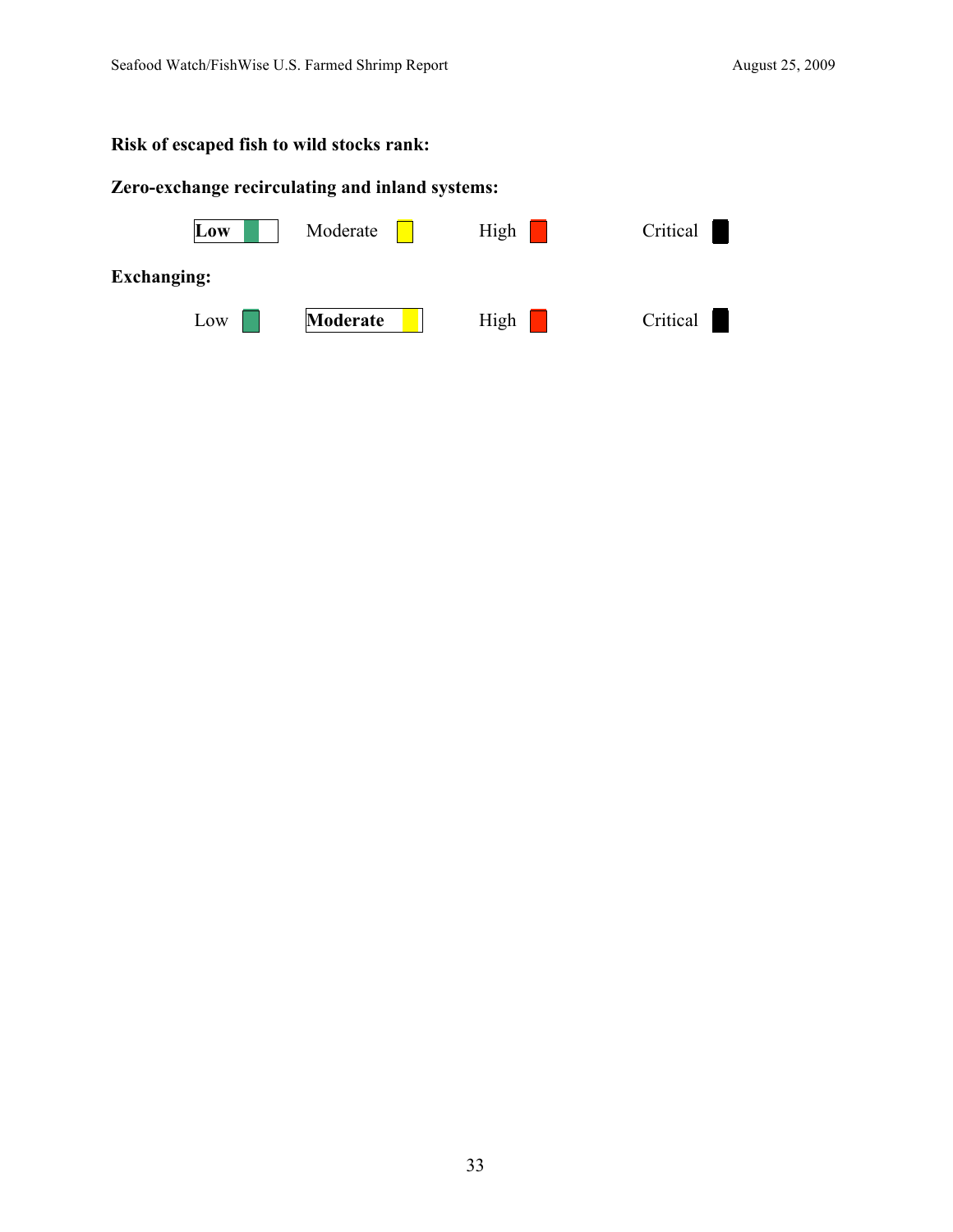#### **Criterion 3: Risk of Disease and Parasite Transfer to Wild Stocks**

The risks for disease transfer between farmed animals and wild stocks is contingent on a number of factors: the potential for farming to amplify and retransmit disease to wild stocks, the likelihood of introducing pathogens to wild populations, the management of bio-safety risks and the susceptibility of wild stocks to infection. Here, we give an overview of the biological and historical information relevant to diseases affecting U.S. farmed shrimp, then examine the relative risks posed by different factors relevant to disease transfer.

#### **Overview Information**

#### *Pathogens and Diseases affecting* L. vannamei

*Litopenaeus vannamei* is known to be a vector for several viruses including *Baculovirus penaei* (BP), Infectious Hypodermal and Hematopoietic Necrosis Virus (IHHNV), Reo-like Virus (REO), Taura Syndrome Virus (TSV), White Spot Syndrome Virus (WSSV) and Yellow Head Virus (YHV). Of these, all but BP and REO are considered major penaeid shrimp viral pathogens in U.S. aquaculture operations (Dorf *et al.* 2005). In particular, WSSV can be highly lethal to farmed shrimp with mortality reaching 100% in some cases (APHIS 2007).

In addition to viruses, penaeid shrimp raised in aquaculture (including those raised in the southwestern U.S.) are known to carry a range of pathogens including bacterial, fungal, rickettsial, protozoan and metazoan infections (Lightner *et al.* 1983a, Lightner *et al.* 1983b, Lightner 1985, Lightner 1988, Brock and Lightner 1990, Brock 1992, Lightner 1993, Lightner 1996, Lotz 1997, Kautsky *et al.* 2000). Additionally, several noninfectious diseases exist that are caused by genetics, nutrition or extreme environmental conditions including toxins (Kautsky *et al.* 2000).

Currently, most U.S. shrimp farms reportedly use "disease-resistant" broodstock (discussed below). Furthermore, probiotics may be used on U.S. farms where the introduction of "friendly microbes" to farms during rearing has been shown to thwart harmful pathogens via competition (Moriarty 1998, Kautsky *et al.* 2000).

#### *History of pathogen outbreaks in the U.S.*

#### White Spot Syndrome Virus (WSSV)

Before November 1995, there were no documented cases of WSSV at U.S. shrimp farms: all previous outbreaks had been reported in Asia. In 1995, the first national occurrence of WSSV resulted in heavy losses to farms in South Carolina and Texas. Hawaii's first WSSV outbreak (Kaui'i Island) occurred in 2004 when the virus decimated the *L. vannamei* reared at Ceatech USA Inc., one of the largest farms in the state at that time (Hayworth 2004). A subsequent WSSV episode occurred at the same location (renamed Limaloa Farm) in 2008 (USMSFP 2008). Within three days of tissue samples from Limaloa Farm being sent for analysis, the Hawaii Department of Agriculture (HDOA) implemented an emergency quarantine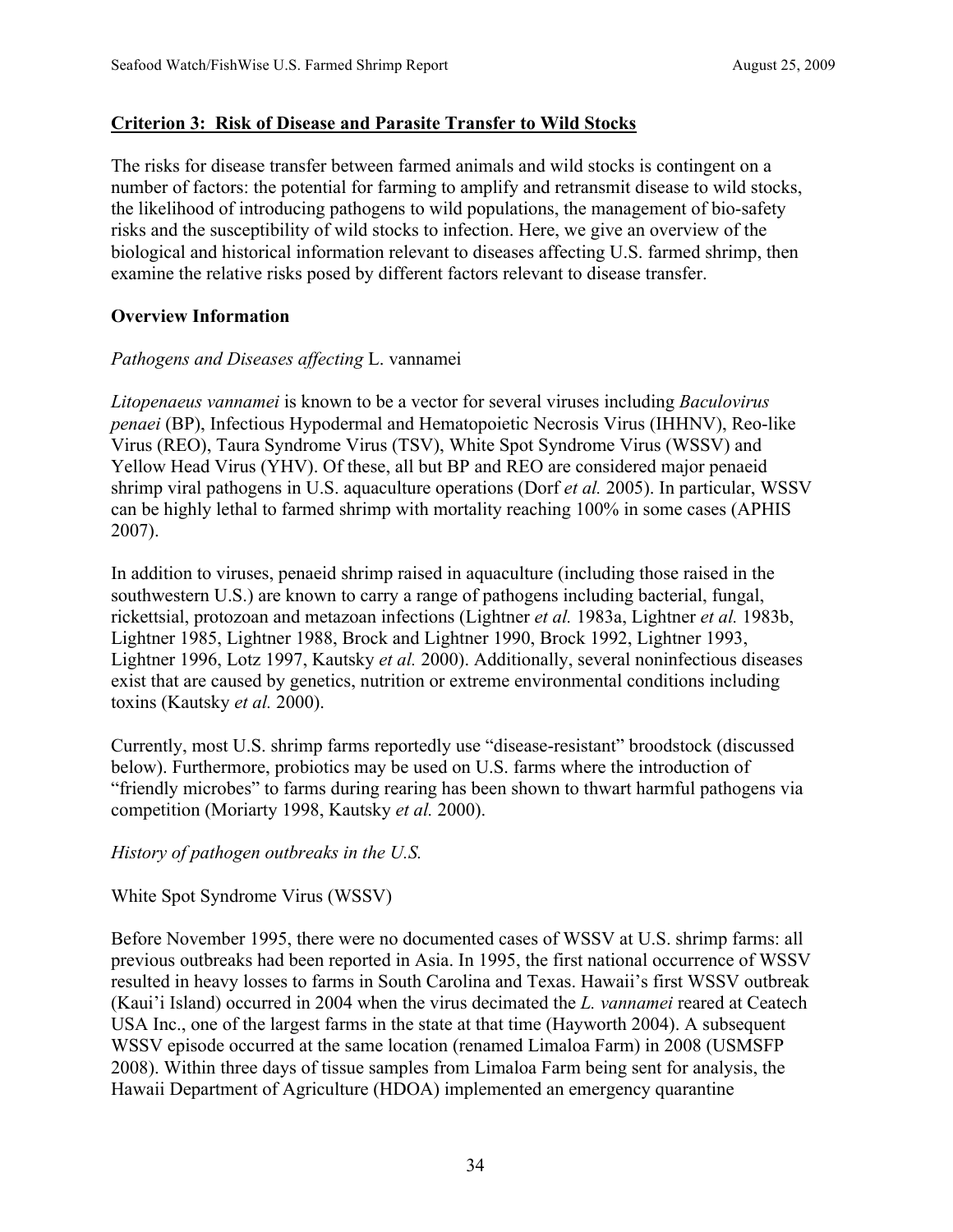prohibiting the movement of shrimp. The farm had reportedly already voluntarily halted shipments as soon as symptoms were first noticed (HDOA 2008).

**Table 5**. Biological summary of main shrimp viruses, with information on the presentation of the disease, transmissibility/mortality associated with outbreaks, and current geographic extent of the disease.

| Common                                                                                   | Abbreviation &                                                                                                                                                                                                                                                                                                               | <b>Description</b>                                                                                                                                                                                                                                                                                                                                                                                                                                                                                                                                                                                                                                                                                                                                                                                                                                                                                                                                                                                         |
|------------------------------------------------------------------------------------------|------------------------------------------------------------------------------------------------------------------------------------------------------------------------------------------------------------------------------------------------------------------------------------------------------------------------------|------------------------------------------------------------------------------------------------------------------------------------------------------------------------------------------------------------------------------------------------------------------------------------------------------------------------------------------------------------------------------------------------------------------------------------------------------------------------------------------------------------------------------------------------------------------------------------------------------------------------------------------------------------------------------------------------------------------------------------------------------------------------------------------------------------------------------------------------------------------------------------------------------------------------------------------------------------------------------------------------------------|
| name                                                                                     | Family                                                                                                                                                                                                                                                                                                                       |                                                                                                                                                                                                                                                                                                                                                                                                                                                                                                                                                                                                                                                                                                                                                                                                                                                                                                                                                                                                            |
| White Spot<br>Syndrome<br>Virus<br>(White<br>Spot<br>Syndrome<br>Baculovirus<br>Complex) | <b>WSSV</b><br>Taxonomy: Family =<br>Nimaviridae, Genus =<br>Whispovirus                                                                                                                                                                                                                                                     | Virus: WSSV is a rod-shaped double-stranded DNA virus. The virus<br>has an outer lipid bi-layer membrane envelope, sometimes with a tail-<br>like appendage at one end of the virion. Presentation: White spots on<br>the shell of infected shrimp under scanning electron microscope appear<br>as large dome shaped spots on the carapace measuring $0.3-3$ mm in<br>diameter. Smaller white spots of $0.02-0.1$ mm appear as linked spheres<br>on the cuticle surface. Chemical composition of the spots is similar to<br>the carapace with calcium forming 80-90% of the total material. It has<br>been suggested these spots derive from abnormalities of the cuticular<br>epidermis. Infection: The disease is highly lethal and contagious,<br>killing shrimp quickly. Outbreaks cause 100% mortality in most shrimp<br>farm populations within three days. Geography: Currently known to be<br>present in all shrimp growing regions except Australia.                                              |
| Taura<br>Syndrome<br>Virus                                                               | <b>TSV</b><br>Taxonomy: First<br>classified as a possible<br>member of the family<br>Picornaviridae. It was<br>later reclassified in the<br>Dicistroviridae family,<br>genus Cripavirus. It<br>currently belongs to<br>that same family, but it<br>is unassigned to any<br>genus.                                            | Virus: TSV is an RNA virus that mutates frequently. Presentation:<br>Affected cells have bodies occupying large areas within the cytoplasm<br>composed of an amorphous, granular, electron-dense matrix. Infection:<br>Cumulative mortalities due to TSV in affected juvenile L. vannamei<br>populations have ranged from 40 to 95% (Lightner 1999). It also<br>severely affects P. setiferus, P. stylirostris and P. schmitt. Geography:<br>Until 1998, it was considered to be a Western Hemisphere virus. The<br>first Asian outbreak occurred in Taiwan. It has more recently been<br>identified in Thailand, Myanmar, China, Korea and Indonesia where it<br>has been associated with significant epizootics in farmed L. vannamei<br>and P. monodon (Wikipedia 2009a). It has been recorded in the U.S. in<br>Hawaii, Florida, Texas and South Carolina.                                                                                                                                             |
| Yellow-<br><b>Head Virus</b>                                                             | <b>YHV</b><br>Taxonomy: May be a<br>member of the order<br>Nidovirales, the family<br>Coronoviridae and<br>possibly the genus<br>Torovirus. More<br>information about the<br>replication strategy is<br>needed to definitively<br>place the virus in the<br>appropriate genus and<br>family within the order<br>Nidovirales. | Virus: A pleomorphic enveloped virus with single stranded RNA<br>primarily localized in the cytoplasm of infected cells. There is a long<br>filamentous form of the virus prior to capsid and envelope formation<br>(Gulf States Marine Fisheries Commission 2005). Presentation: Occurs<br>in the juvenile to sub-adult stages of shrimp 5 to 15 grams in size.<br>Affected shrimp exhibit light yellow coloration of the cephalothorax<br>area and a generally pale or bleached appearance; they die within a few<br>hours (Gulf States Marine Fisheries Commission 2005). Infection:<br>Indications of disease are observed within two days of infection and<br>generally 100% mortality occurs 3-9 days after infection (Lu et al.<br>1995). Geography: Yellow-head virus principally infects pond-reared<br>black tiger prawns, P. monodon. It was first reported in Thailand (1990)<br>but is known to infect and cause mass mortality in shrimp farming<br>operations throughout southeastern Asia. |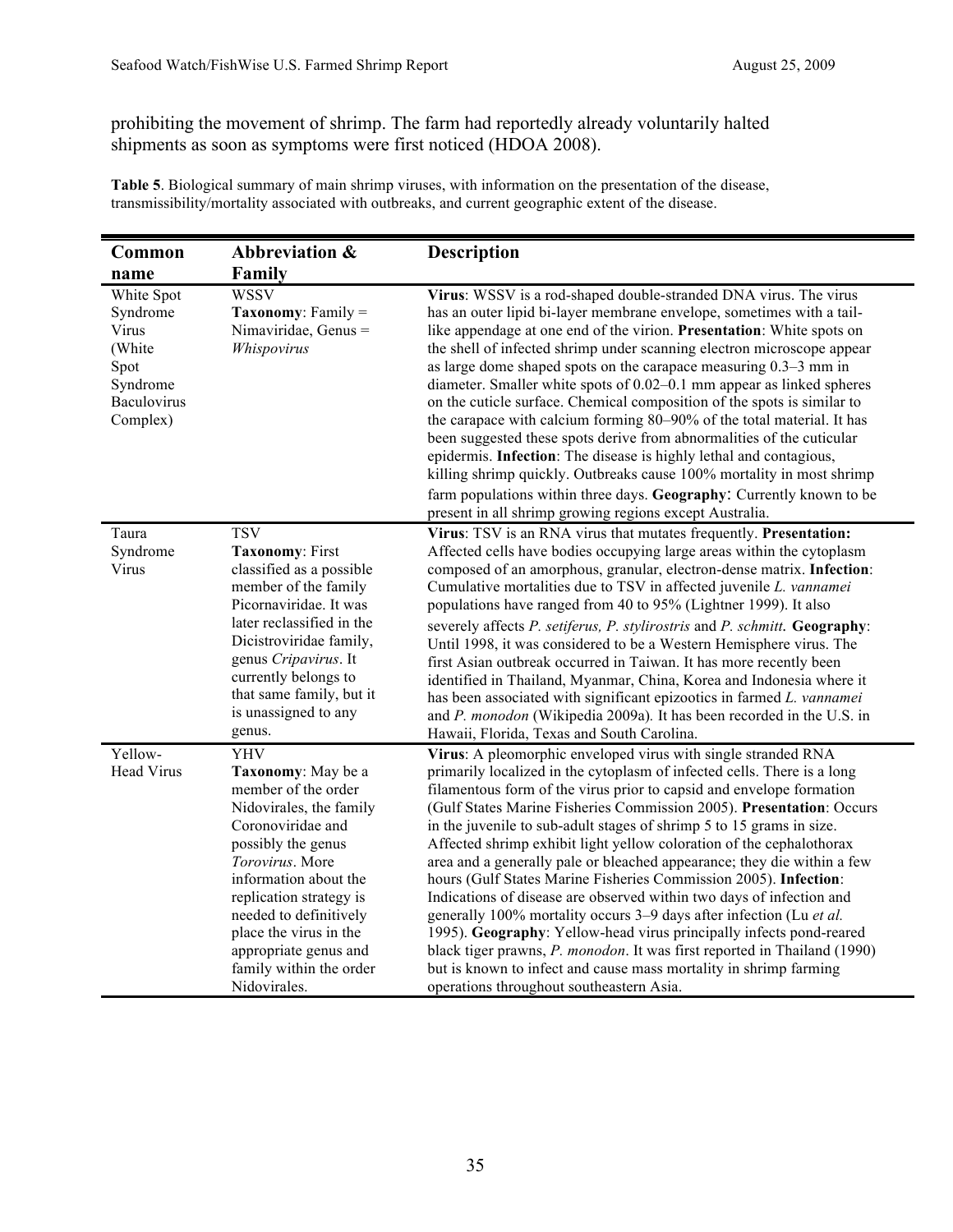Taura Syndrome Virus (TSV)

Taura syndrome virus was first recognized internationally in farms near the mouth of the Taura River, Ecuador in June 1992. The first major outbreaks of TSV in the U.S. occurred in May 1994 on a *L. vannamei* farm on the island of Oahu, Hawaii; by October 1994, it was found at a facility in Florida, and by May 1995 it was present in Texas farms along the southern and central Texas Gulf coast (Overstreet *et al.* 1997). During the 1995 outbreak, dissemination of TSV was attributed to the movement of infected post-larvae and broodstock (APHIS 2004), although this assertion has been debated (Jaenike, June 2007). The United States Department of Agriculture reported another outbreak of TSV in 2004 in Texas. At that time, the Texas Parks and Wildlife Department placed quarantines on the affected facilities prohibiting water discharge and restricting shrimp movement (APHIS 2004). There has been no recurrence of TSV in Texas since (Treece 2008). Most recently, the Hawaii Department of Agriculture announced a TSV outbreak on a shrimp farm in Hawaii in 2007, and a quarantine order was issued. Effluent from this farm does not enter the ocean but is contained on site in basins (HDOA 2007).

#### Yellow-Head Virus (YHV)

There has been one incident of YHV infection in pond-reared juvenile *L. setiferus* in south Texas, reported in 1995. Nearby shrimp packing plants that imported and re-processed raw, frozen shrimp were the presumed source of the virus (Lightner 1996).

#### **Risk of amplification**

Shrimp farms, like most aquaculture operations, rear animals at close to carrying capacity. As such, there is always the potential for pathogenic organisms to amplify in the presence of artificially dense (physically close, potentially compromised conditions) host populations. The outbreaks described above are evidence that disease amplification does occur on U.S. shrimp farms.

#### **Risk of transmission**

All three native shrimp species can carry at least TSV without exhibiting the disease, and in theory, have the potential to act as vectors for transmission of diseases onto farms, as may other crustaceans such as crabs (e.g., Kanchanaphum *et al.* 1998). Therefore, pathogens from intake waters could transmit infection to farmed *L. vannamei*. Furthermore, "…no rules have currently been established to protect the farmed shrimp from feral or native shrimp populations, known to be carriers of Baculovirus and a White Spot-like virus" (Treece 2008).

There is limited information currently available with which to assess the risk of transmission of disease from shrimp farms to wild shrimp populations. The risk of transmission is based on a number of factors, few of which have received rigorous research. Issues needing consideration include, at least: a) the susceptibility of wild U.S. shrimp to foreign viruses, and b) the presence of mechanisms for transmission.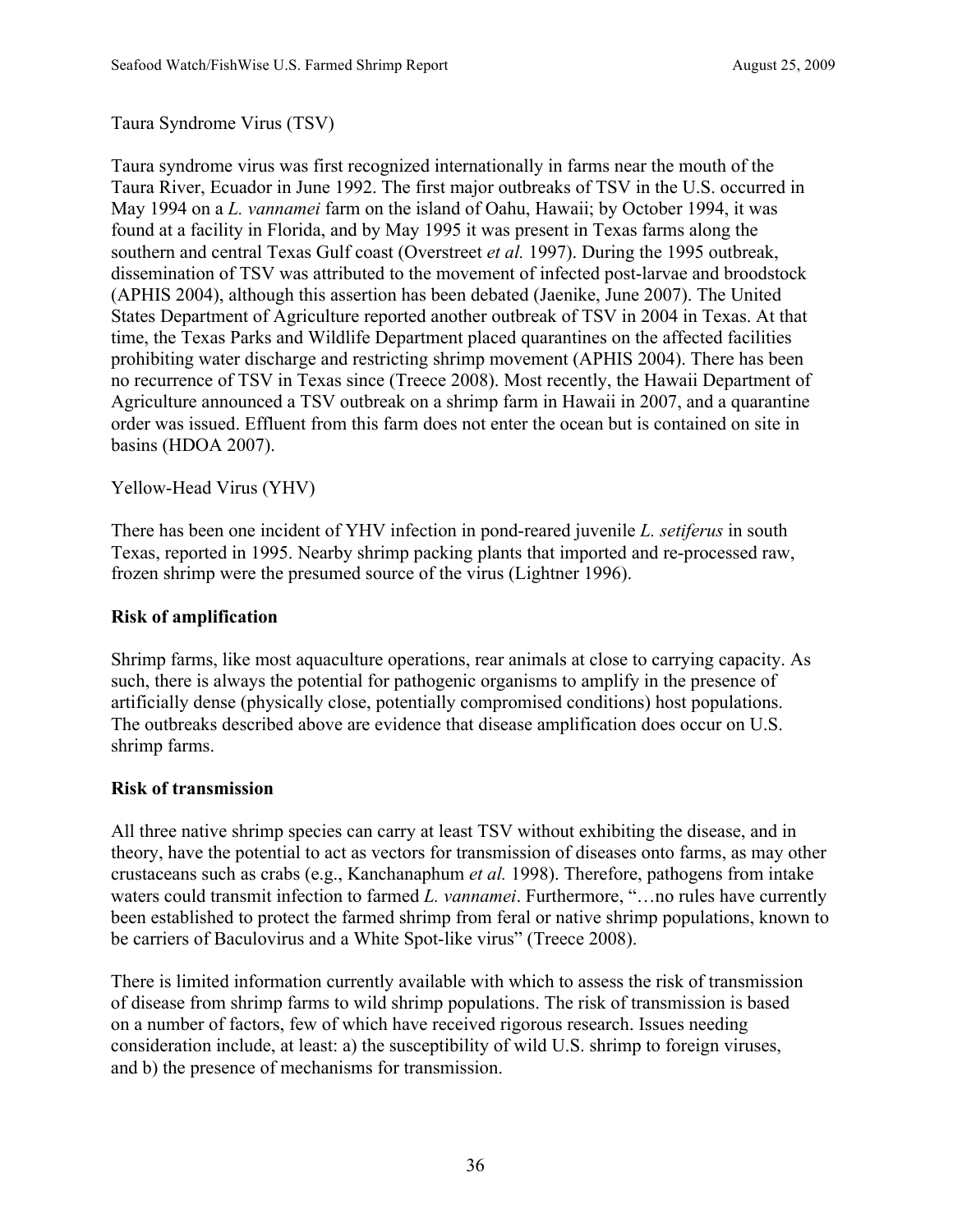# *Viral susceptibility of wild U.S. shrimp species*

In the Gulf of Mexico and the Western Atlantic Ocean, there are three main penaeid shrimp species, which are all commercially fished (Dorf *et al.* 2005): *Litopenaeus setiferus* (Linnaeus, 1767), *Farfantepenaeus aztecus* (Ives, 1891) and *Farfantepenaeus duorarum* (Burkenroad, 1939).

**Table 6.** Summary of the susceptibility of native U.S. shrimp species to viruses commonly causing outbreaks on international shrimp farms. Information taken from 1) Lightner *et al.* 1998, 2) Overstreet *et al.* 1997.

|                          | Common shrimp farm virus |                        |                                                                |
|--------------------------|--------------------------|------------------------|----------------------------------------------------------------|
| Wild U.S. shrimp species | WSSV <sup>1</sup>        | $\text{TSV}^2$         | YHV <sup>1</sup>                                               |
| Litopenaeus setiferus    | 100% mortality           | Can cause mortality    | Infects, non-lethal in PLs. Mortality rates not<br>documented. |
| Farfantepenaeus aztecus  | 27% mortality            | Cannot cause mortality | Infects, non-lethal in PLs. Mortality rates not<br>documented. |
| Farfantepenaeus duorarum | $0\%$ mortality          | Cannot cause mortality | Infects, non-lethal in PLs. Mortality rates not<br>documented. |

White spot syndrome virus (WSSV)

Transmission of WSSV is mainly through oral ingestion and waterborne routes on farms (horizontal transmission) and vertical transmission (from infected mother shrimp to offspring) in the case of shrimp hatcheries (Wikipedia 2009b).

When postlarval and juvenile stages of the three species of wild U.S. penaeid shrimp (*Fenaeus aztecus, F. duorarum* and *L. setiferus*) were fed tissue infected with WSSV from Asia, specimens exhibited 100% cumulative mortality in *F. setiferus,* 27% cumulative mortality in *F. aztecus*, and no signs of infection and 0% cumulative mortality in *P. duorarum* (Lightner *et al.* 1998).

Taura Syndrome Virus (TSV)

Taura syndrome virus has the potential to infect or be carried by native shrimp species from U.S. waters. It has been experimentally transmitted to wild shrimp species via injection, ingestion and incorporation of the infective material into dietary brine shrimp (Overstreet *et al.* 1997).

Experimental studies have demonstrated that *L. setifuerus* can be killed by TSV, but not *F. aztecus* or *F. duorarum*. Infections in *L. setiferus* take longer to cause mortality than in *L. vannamei* and kill a smaller percentage of *L. setiferus* hosts. Dosage and genetic differences in stocks appear to affect differences in mortality, regardless of which native species acts as a host. For example, a Texas stock of *L. setiferus* was less susceptible to infection and mortality than stocks from Mississippi and South Carolina (Overstreet *et al.* 1997). Therefore, it is theoretically possible that TSV could be introduced to local populations via escapees from aquaculture operations (JSA 1997, Overstreet *et al.* 1997). Other wild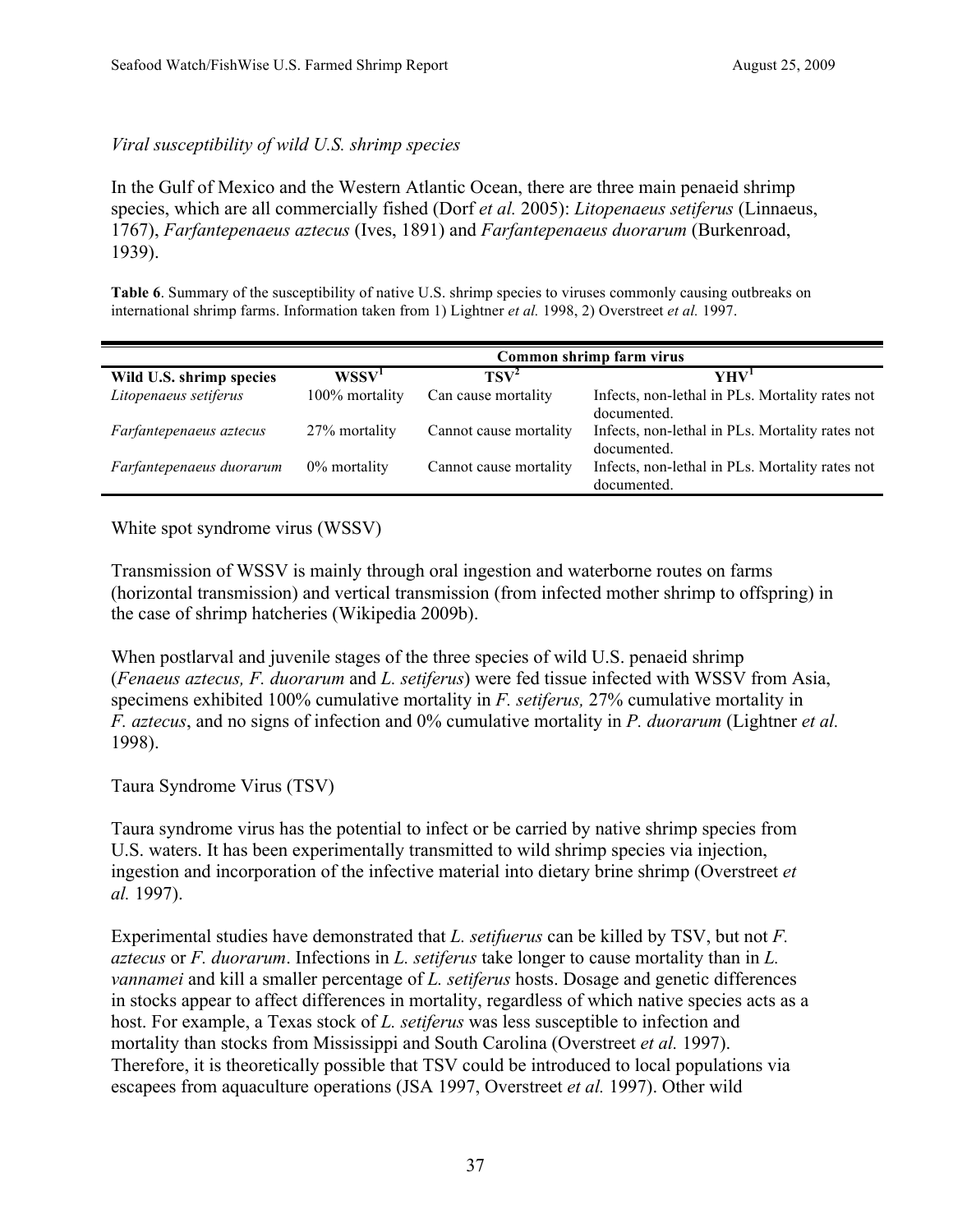crustacean populations, including those fished commercially, may also be at risk from introduced viruses (Dorf *et al.* 2005).

Yellow-Head Virus (YHV)

Yellow-head virus has been shown experimentally to infect and cause serious disease in juvenile stages of the American penaeids *L*. *setiferus*, *F. aztecus* and *F*. *duorarum*. Under experimental conditions, postlarval shrimp appear to be resistant to YHV (Lightner *et al.* 1998).

#### *Mechanisms for pathogen transmission*

Mechanisms that have been suggested to mediate transfer of shrimp farm viruses in different systems include direct interaction between infected and non-infected shrimp via escapes, inter-pond foraging by avian predators, crab movement, the passive diffusion of water between pond walls and the release of infected water into coastal systems.

Even for the principal viruses that threaten shrimp farms (WSSF, TSV and YHV), research to understand how viruses are transferred between hosts is in its infancy. For example, it is not clear whether most shrimp farm viruses can survive in water outside of host organisms. Recent research has shown zooplankton may be a vector for the transmission of WSSV (Mang *et al.* 2007, Zhang *et al.* 2008). In this case (and if the same were true for other shrimp viruses), uptake by phytoplankton, followed by ingestion by zooplankton is a mechanism that could operate in conjunction with avian predation, crab movement or the passive diffusion of water to foster disease outbreaks within and between farms.

In systems such as those used in the U.S., where disease outbreaks are infrequent, rapidly quarantined and farms occur at low densities, viruses are most likely to be introduced via: 1) imported commodity shrimp from supermarkets, 2) commodity shrimp processing plant wastes (solids and liquid wastewater effluent), and 3) shrimp used as bait (both imported commodity shrimp and domestic) (Treece 2008).

It is standard commodity shrimp farming practice to harvest and sell the crop when viral outbreaks are detected. This is acceptable from a human health perspective because consumption of shrimp viruses poses no threat to people. However, it also means that shrimp viruses enter coastal waters from restaurant waste, home waste, seafood suppliers and processing plants. Commodity shrimp that are not consumed may be used as bait or may end up deposited in landfills/other refuge sites, later to be transmitted to natural water bodies by birds, insects, animals or other means (Overstreet *et al.* 1997).

#### *Risk of retransmission*

The issue of disease retransmission from wild shrimp back to farms is largely unstudied. All three native shrimp species can carry at least TSV without exhibiting the disease and, in theory, have the potential to act as vectors for retransmission, as may other crustaceans such as crabs (e.g. Kanchanaphum *et al.* 1998). Therefore, pathogens from intake waters could theoretically retransmit infection to *L. vannamei* on farms, although we could find no reports of such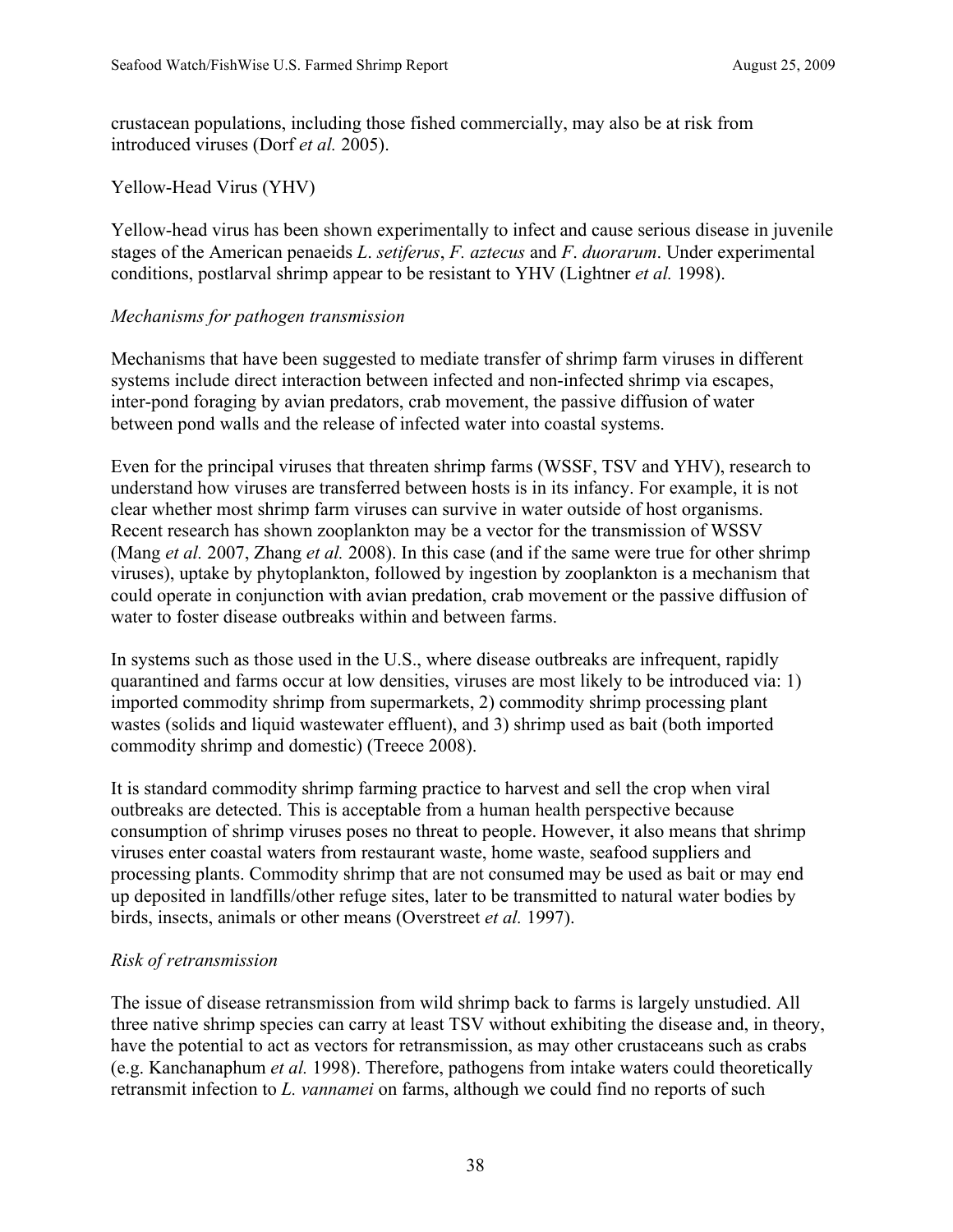occurrences. Furthermore, "…no rules have currently been established to protect the farmed shrimp from feral or native shrimp populations, known to be carriers of Baculovirus and a White Spot-like virus" (Treece 2008).

## **Evidence of pathogen introductions and establishment**

There is evidence that in 1997 and 1998, wild white and brown shrimp (*Litopenaeus Setiferus* and *Farfantepenaeus aztecus,* respectively) were detected with WSSV off the coast of Texas (but not TSV or other pathogens) (Dorf *et al.* 2005). The WSSV present in wild stocks may have come from farm effluent or escapees. It could also have come from the multitude of non-farm related vectors listed above. Subsequent surveys checking for the presence of farm viruses in wild stocks from 1997–2000 produced no evidence of diseased animals in the wild (Dorf *et al.* 2005). A similar study surveying wild shrimp along the Gulf of Mexico in areas adjacent to shrimp farms (in Mexico) also did not show evidence of diseased animals (Chavez-Sanchez *et al.* 2007).

There was a second report of WSSV in native *L. setiferus* stocks off Mississippi in the Gulf of Mexico in 2004 (Treece 2008). We could find no evidence of systematic disease surveys of wild penaeid shrimp after 2004.

This indicates that in at least one instance of an introduction, there was no evidence that shrimp farm viruses became established in wild U.S. stocks. The effects of a second recorded introduction remain unknown. Further surveys are also needed to know whether WSSV has become established in U.S. stocks of other crustaceans such as crabs and crayfish.

# **Biosecurity: Pathogen resistant/genetically modified organism strains**

Multi-generational selection for desirable culture traits, including disease resistance, has been possible in *L. vannamei* because this species grows and breeds easily in culture. Selective breeding of other species, such as *Penaeus monodon*, has not been as successful due to the difficulties of captive reproduction (Conklin 2003).

The use of disease-free or disease-resistant strains of shrimp in U.S. aquaculture reduces the risk transferring pathogens from culture to the surrounding environment, and the use of domesticated specific pathogen-free (SPF) and specific pathogen resistant (SPR) shrimp stocks<sup>6</sup> has been called the most important aspect of U.S. shrimp aquaculture's biosecurity programs (Lightner 2005).

All shrimp farms on the U.S. mainland reportedly stock TSV-resistant strains exclusively. The only U.S. locations where non-TSV-resistant shrimp are stocked are in Hawaii, where a few farms still use them. There is currently no TSV in Hawaii, and there are no major seafood processing plants in the Hawaiian Islands that could potentially function as junctions for disease transfer.

 $\overline{a}$  $6$  Developed by the Oceanic Institute, Hawaii under the U.S. Marine Shrimp Farming Program (USMSFP)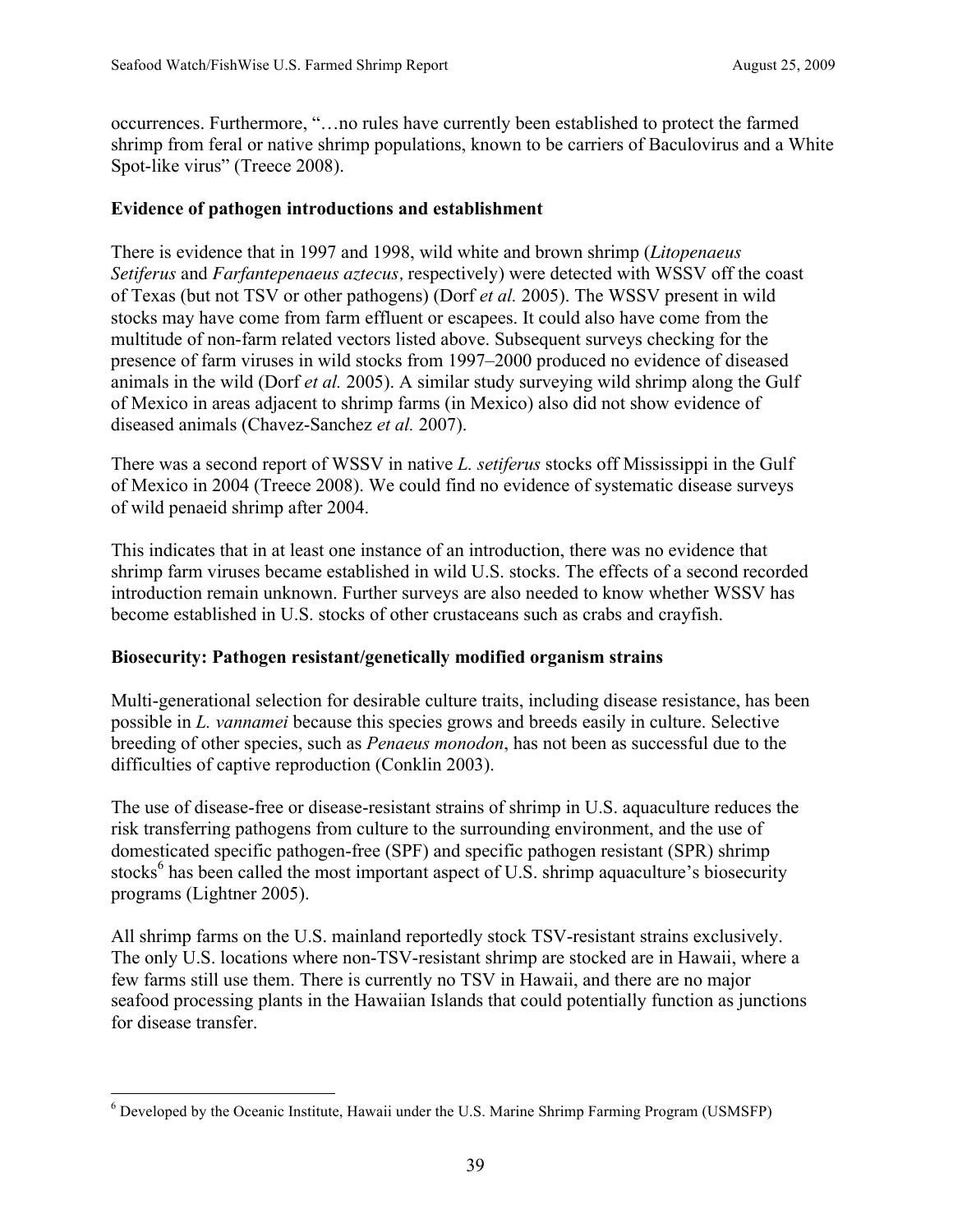The Oceanic Institute is currently attempting to develop genetically modified shrimp with increased disease resistance (Oceanic Institute 2008). Research is focused on the manipulation of antimicrobial genes. To date, the Oceanic Institute has successfully produced transgenic shrimp carrying the cecropin gene, which should confer pathogen resistance. Future efforts will focus on producing an F1 generation of transgenic shrimp that will then be tested for resistance to a suite of viral, bacterial, fungal, and protozoan pathogens. The commercial use of genetically modified livestock remains controversial.

# *Managing for disease and quarantine procedures*

Since disease management on farms is relevant to exchanging farms, and because 99% of production from exchanging farms occurs in Texas, we provide disease management information from this state.

 "In 1997 the Texas State Legislature requested Texas Department of Agriculture, Texas Commission on Environmental Quality (TCEQ) and Texas Parks and Wildlife Department (TPWD) to develop a Memorandum of Understanding for the coordination of the agencies on aquaculture regulatory matters, which was implemented in 1999…. Rules adopted by the regulatory agencies have been successful in the response to disease outbreaks in pond-raised shrimp…. Operators must immediately notify TPWD officials regarding any mortalities of farm raised shrimp; hatchery operators are required to have their shrimp certified monthly during operations as disease free by a department-approved disease specialist (Texas Veterinary Medical Diagnostic Lab); and operators are required to show they possess or have applied for the appropriate TCEQ discharge permit. All farms have cooperated with the agencies and progress has been made in controlling diseases and ... cleaning up discharges."

Biologists from the TPWD can quarantine diseased shrimp and stop discharges on farms until the threat to native shrimp has passed. State rules require cessation of discharge during the quarantine period, except in accordance with an Emergency Plan approved by the TPWD and following approval of the executive director. The executive director can lift the prohibition on discharge to allow for implementation of the facility's Emergency Plan, in accordance with a permit from the TPWD, following the lifting of the quarantine by the TPWD.

# **Status of potentially affected wild shrimp**

The status of stocks is relevant where there is the potential for pathogens to move via exchanging farms into coastal waters. The risk to wild stocks from disease will usually be less severe than the risk to farm populations because wild animals avoid the amplification risks inherent to the high stocking densities used in culture. Furthermore, shrimp are prolific and short-lived, which may make them somewhat resistant to catastrophic events. Wild populations will be more susceptible when they are already at risk due to depressed numbers or other factors that compromise breeding potential, growth or survival.

In the U.S., brown and white shrimp are the main commercial harvests of warmwater shrimp; neither is overfished, nor is overfishing occurring (Table 7) (Cascorbi 2004). In the Gulf of Mexico, brown shrimp are the principle catch, followed closely by white shrimp. The Gulf of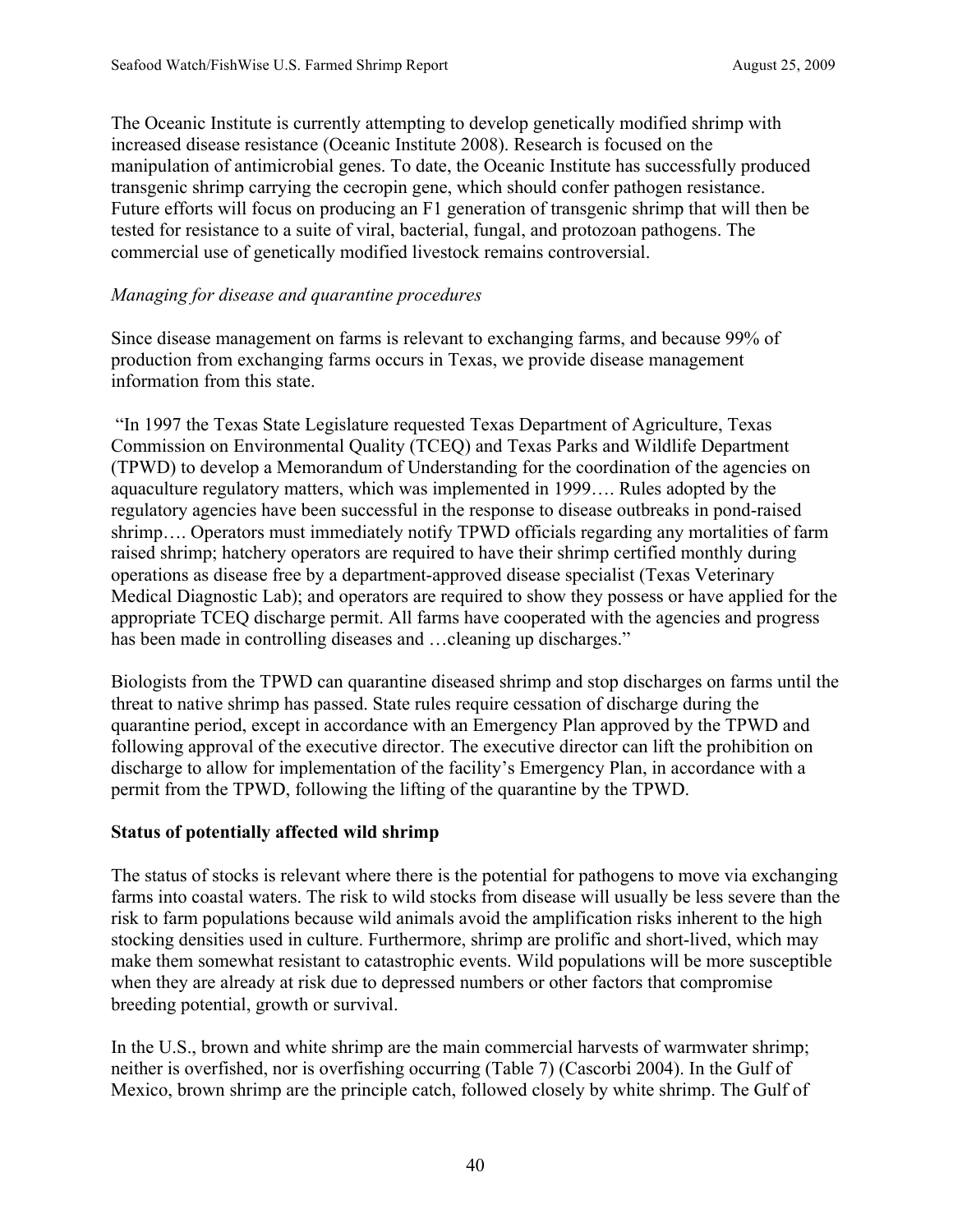Mexico fishery captures lesser amounts of pink shrimp along with small volumes of rock shrimp, royal red and seabobs (Council 2008). In South Carolina, white shrimp are the principal catch. In 2006, Amendment 13 capped the number of vessels in the federal fishery and established a ten-year moratorium on the issuance of commercial shrimp vessel permits. Reporting and certification of landings are now required and will continue to be until the end of the ten-year moratorium.

In the U.S., exchanging farms occur principally in Texas, with individual facilities in South Carolina and Hawaii (Appendix IV). To date, there has been no obvious effect of disease transmission from farms on wild stocks in the Gulf of Mexico (Chavez-Sanchez *et al.* 2007). Shrimp are also an annual species with high fecundity, and so may have less propensity to host pathogens because of high population turnover.

**Table 7.** Official status of commercially harvested U.S. shrimp stocks (NOAA 2009). Numbers shown correspond to the last quarter of 2008. Website last updated Feb 2, 2009.

| Latin                    | Common                 | Jurisdiction/ | <b>Status</b>                                         |
|--------------------------|------------------------|---------------|-------------------------------------------------------|
|                          | name/Fishery           | Location      |                                                       |
| Farfantepenaeus. Aztecus | Brown shrimp           | <b>SAFMC</b>  | No overfishing; Not overfished                        |
| Syconia brevirostris     | Brown rock<br>shrimp   | <b>SAFMC</b>  | No overfishing; Not overfished                        |
| Farfantepenaeus duorarum | Pink shrimp            | <b>SAFMC</b>  | Not subject to overfishing; Overfished                |
| Litopenaeus setiferus    | White shrimp           | <b>SAFMC</b>  | No overfishing; Not overfished                        |
| Farfantepenaeus aztecus  | Brown shrimp           | <b>GMFMC</b>  | No overfishing; Not overfished                        |
| Syconia brevirostris     | Brown rock<br>shrimp   | <b>GMFMC</b>  | No overfishing; Not overfished                        |
| Farfantepenaeus duorarum | Pink shrimp            | <b>GMFMC</b>  | Subject to overfishing, B/BMSY<80%; Not<br>overfished |
| Litopenaeus setiferus    | White shrimp           | <b>GMFMC</b>  | No overfishing; Not overfished                        |
| Hymenopenaeus robustus   | Royal Red shrimp       | <b>GMFMC</b>  | No Overfishing: Not overfished                        |
| Xiphopenaeus kroveri     | Sea bobs               | <b>GMFMC</b>  | Neither defined                                       |
| Heterocarpus laevigatus  | Smooth nylon<br>shrimp | Hawaii        | No regular commercial fishery                         |

# **Synthesis**

The use of disease-resistant strains coupled with strong management practices that have shown at least moderate capacity to contain pathogenic outbreaks alleviates the risk of disease transfer to wild U.S. shrimp stocks. However, there is a proven capacity for infectious viruses known to have lethal effects on wild native species to be transmitted from *L. vannamei* to all three commercially fished U.S. farmed shrimp populations, although no known examples of such have occurred *in situ*. Disease transfer to wild stocks is also possible and currently most likely from processing facilities, restaurants or other venues that receive commodity shrimp from Asia. Therefore, we have not concluded that there is evidence of disease transfer from farm animals to wild stocks. Surveys of wild shrimp in the Gulf of Mexico have also not shown evidence that viruses associated with shrimp aquaculture have become established in wild, native shrimp or crustacean stocks.

Risks to wild stocks vary directly with production method where there is no risk from zeroexchange and covered farms, low risk from inland, contained ponds (only via avian predation) and moderate risk of pathogen transfer from exchanging coastal farms. Where exchange of water occurs, escaped animals, waterborne vector organisms and/or pathogens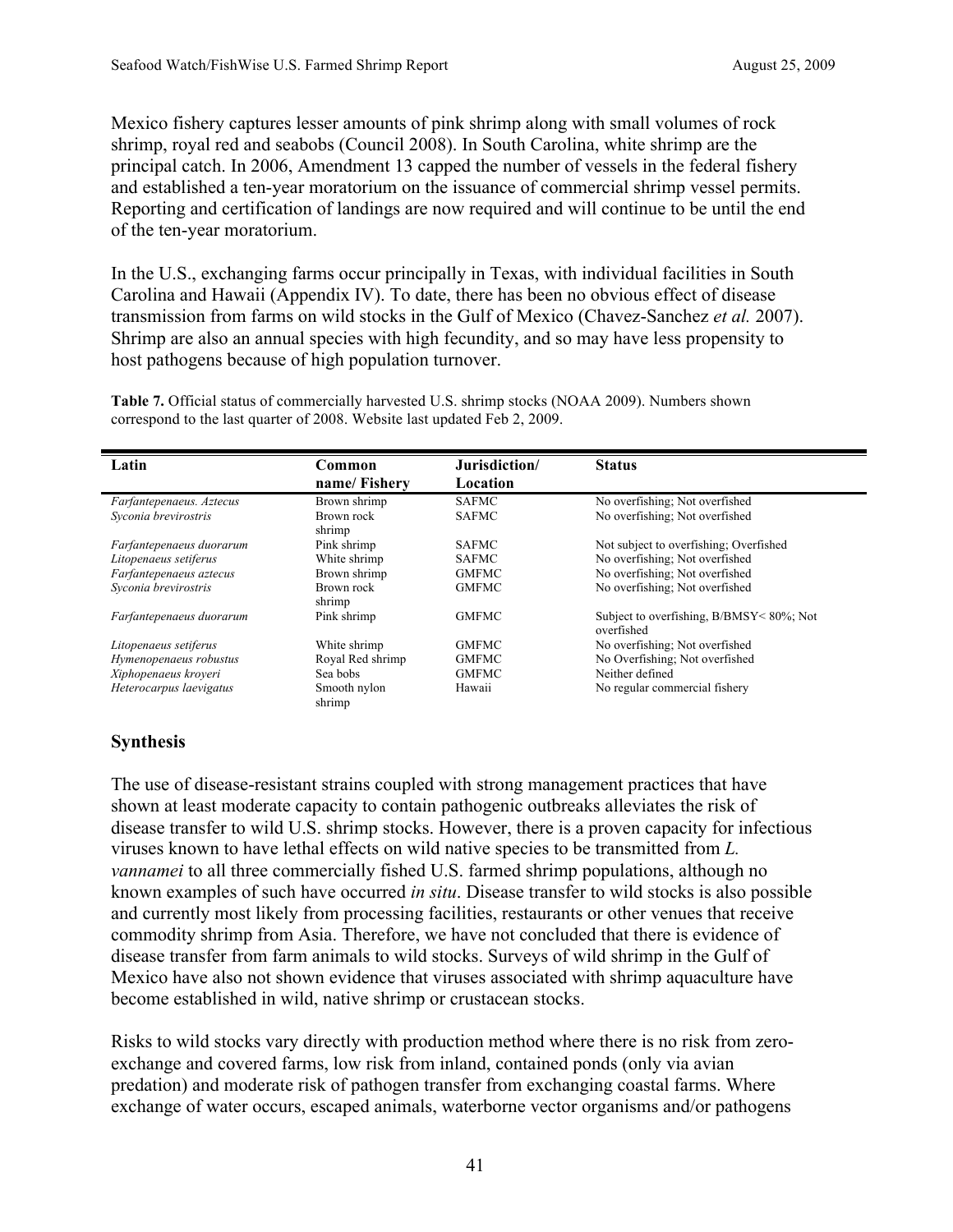would all theoretically have the potential to encounter animals from wild stocks. In the U.S. industry, exchanging farms occur predominantly in Texas, but at least one such facility also occurs in each of South Carolina and Hawaii.

Since 87% of U.S. production comes from exchanging farms, the overall industry ranks "moderate" for risk of disease transfer to wild stocks.

## **Risk of disease transfer to wild stocks rank:**

| Zero-exchange and inland ponds: |       |                        |                           |  |
|---------------------------------|-------|------------------------|---------------------------|--|
|                                 | Low   | Moderate $\vert \vert$ | $\left  \right $ Critical |  |
| <b>Exchanging:</b>              |       |                        |                           |  |
|                                 | $Low$ | Moderate               | $High$ Critical           |  |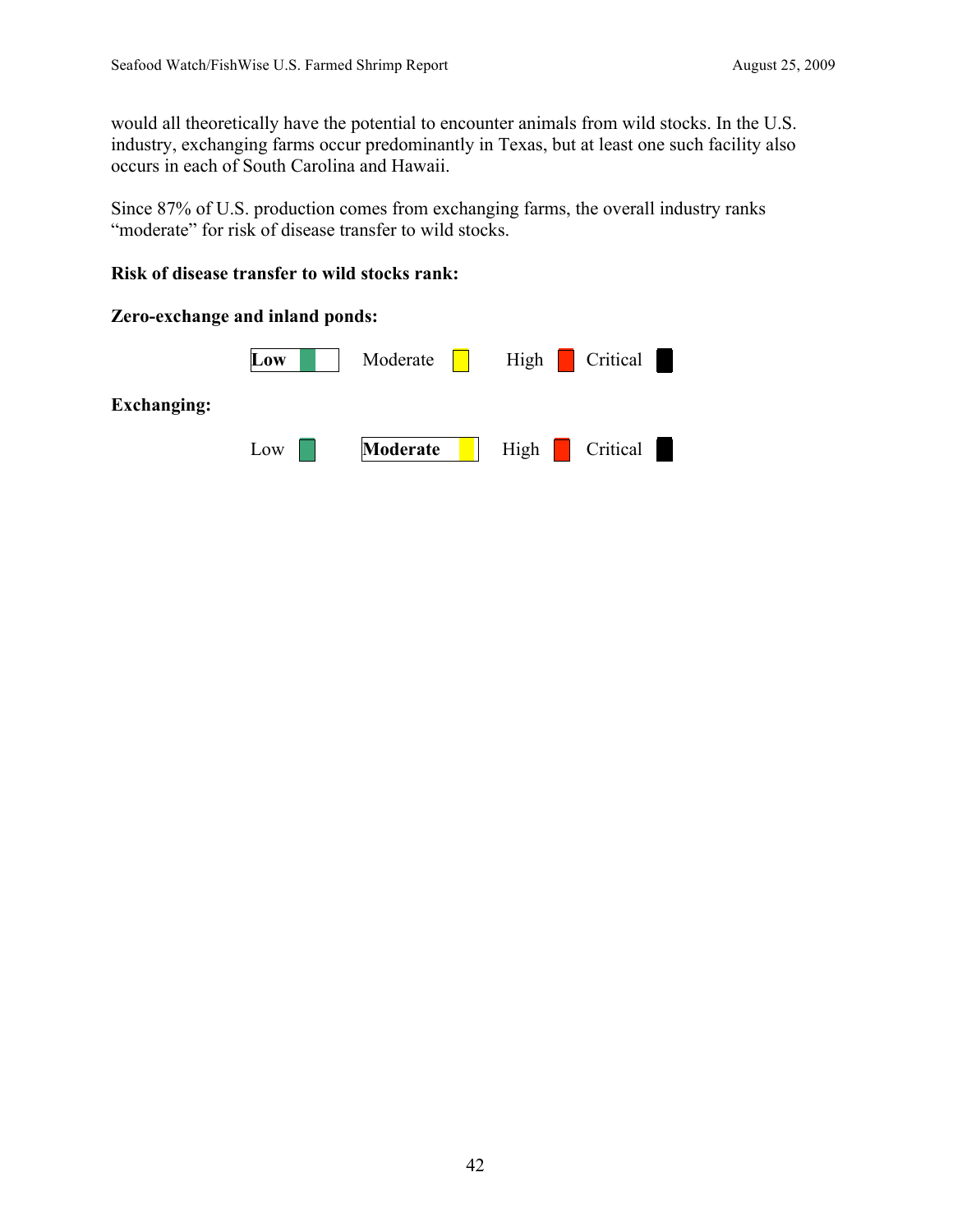# **Criterion 4: Risk of Pollution and Habitat Effects**

Shrimp farms in the U.S. usually operate using either seawater in coastal pond cultures or low-salinity groundwater in inland pond cultures, both farmed semi-intensively (Moss 2002, Stickney June 2007). There are two zero-exchange recirculating farms in the U.S.—Marvesta Shrimp Farms in Maryland ships in tankers of water from the Atlantic, filters it and treats it with ultraviolet light to remove bacteria, viruses and algae (Marvesta Shrimp Farms 2009) and Seafood Systems in Michigan creates its own saltwater via a mix similar to what can be purchased from aquarium stores (Allen April 2009). These farms can be considered superintensive (Van Wyk *et al.* 2000, Samocha *et al.* 2001). Siting for aquaculture is generally regulated at the local level, with the need to respect statewide guidelines on sensitive habitats and siting.

## **Inland pond systems**

Inland shrimp farming is generally thought to have substantial advantages from an environmental perspective, primarily due to the reliance on best management practices, including having ponds confined by walls and clay soils with low filtration. The key disadvantage of inland shrimp farming is the possibility that salinization of local water sources may result (Boyd 2001). The salinity of the water used in Alabama, Arizona and Texas is low and in Florida farmers typically use hard freshwater (Moss 2002). The perceived advantages of inland farming are considered to outweigh the possible risk of salinizing local waters. These advantages include reduction of disease introduction from waterborne and airborne vectors, more efficient water use, the elimination of damage to coastal ecosystems and economic benefits due to the diversification of land use for food production (Boyd 2001, Alava 2004).

#### *Effluent water treatment*

Inland farming systems often use effluent water to irrigate agricultural crops such as olive trees and durum wheat (Moss 2002). In Arizona, the salinity of pond water is low (Whetstone *et al.* 2002) and shrimp aquaculture has been paired with existing agricultural irrigation for crops like wheat, sorghum, olives and cotton (McIntosh and Fitzsimmons 2003). Nutrientenriched shrimp farm effluent has been found to supply 20–30% of the nitrogen necessary for wheat production with an average salinity of only 0.2 ppt higher than the local well water flowing onto farms (McIntosh and Fitzsimmons 2003).

Ponds that do not use their effluent for irrigation generally discharge into freshwater streams and shallow freshwater aquifers. Any farm directly discharging water is subject to Effluent Limitation Guidelines developed by the Environmental Protection Agency and Best Management Practices have been developed to improve the quality of effluents (USDA-Natural Resources Conservation Service and Auburn University 2003c). These practices aim to maximize the capability of ponds to assimilate wastes and assure that farm operations are conducted in a responsible manner. Examples of such practices include storing water in a reservoir when it is drained for harvest and re-using it for the next crop, discharging into a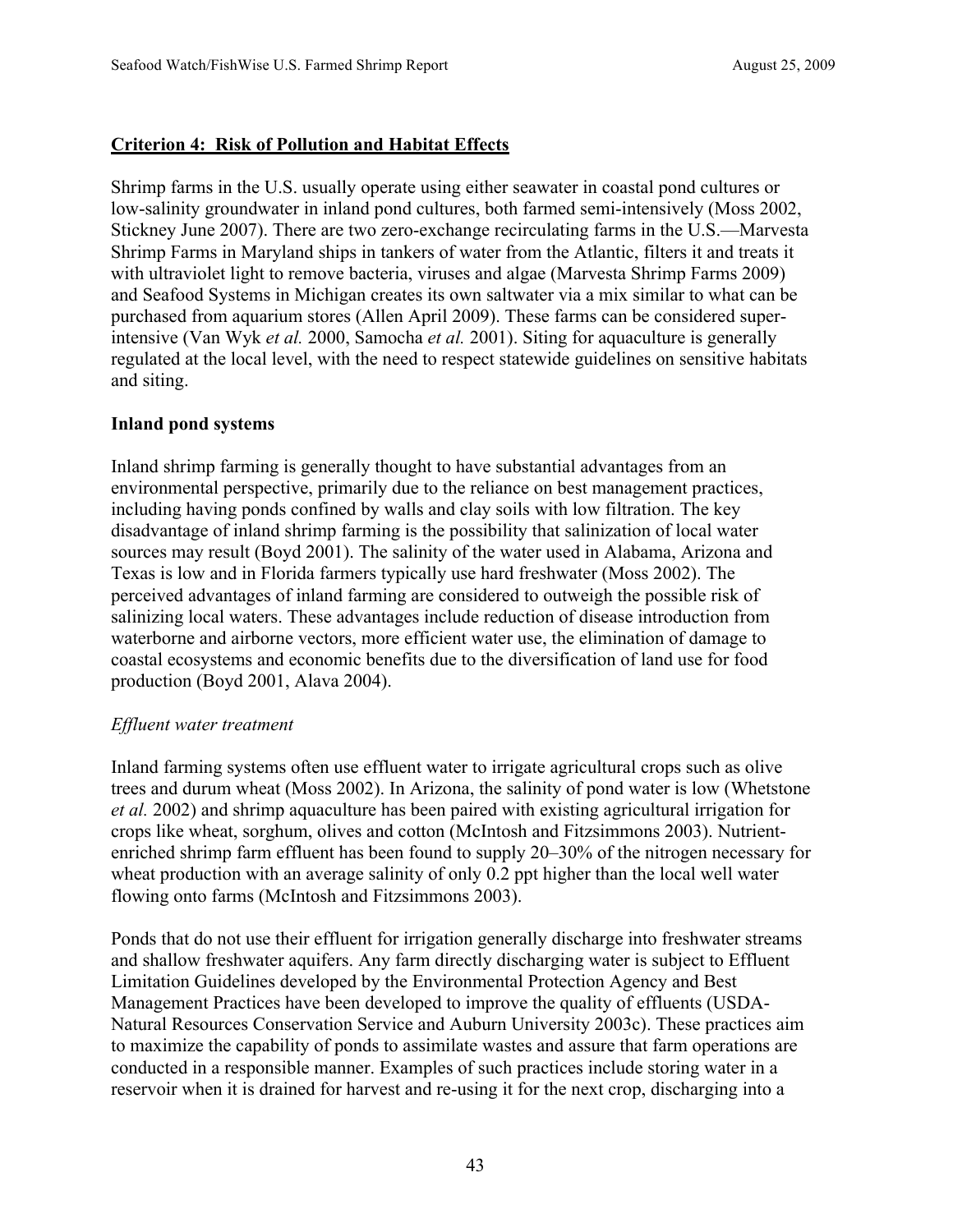settling basin to minimize suspended solids and then discharging slowly (USDA-Natural Resources Conservation Service and Auburn University  $2003a$ , and monitoring streams for compliance with EPA in-stream criteria for chlorides (USDA-Natural Resources Conservation Service and Auburn University 2003c).

## *Local and regional effluent effects*

Incidents of salinization adjacent to inland aquaculture farms have occurred in the past with inland shrimp farming. Near one farm in Alabama, elevated salt concentrations were found in a local stream flowing through the farm as well as in the shallow aquifer beneath it when culture ponds were partially drained for harvesting. The elevated salt level exceeded 230 mg/L, the maximum concentration allowed in regulations set by the Alabama Department of Environmental Management. More frequent reuse of water and more gradual release of pond effluents during shrimp harvest has the potential to reduce spikes in stream and aquifer chloride concentrations, keeping levels in compliance with regulations (Boyd *et al.* 2006). This type of effluent effect is only known to have occurred as a single event in a single state, and is therefore not considered a "substantial" risk.

## *Sensitivity of habitat and extent of operations*

Inland shrimp farms are generally situated on previously developed agricultural land and are perceived as economically beneficial by way of land diversification (Boyd 2001).

#### **Zero-exchange recirculating systems**

There are currently two "super-intensive" shrimp farming operations located inland using zero-exchange recirculating systems. These operations have eliminated the risks of pollution via effluent by not discharging any wastewater. Seafood Systems Inc. of Michigan has estimated that three pounds of inorganic waste are collected per month from their farm, and reported to use it as fertilizer on their garden (Allen April 2009). Marvesta Shrimp Farms of Maryland report sterilizing and re-incorporating all waste produced (Fritze December 2008).

#### **Exchanging systems**

 $\overline{a}$ 

Traditionally, coastal shrimp aquaculture operations pose greater environmental concerns compared with inland farms. Generally, these problems include the destruction of coastal wetlands during pond construction, hyper-nutrification of estuarine ecosystems by culture pond effluent, entrainment of estuarine biota and the impacts of shrimp farm chemicals on estuarine systems (Hopkins *et al.* 1995). During the 1980s and early 1990s, the majority of shrimp farms were operated on flow-through systems, with large percentages of water exchanged daily. Most farms in the U.S. now operate on largely recirculating systems, modifying their farms slightly to allow for the reuse of culture water instead of discharging it

<sup>&</sup>lt;sup>7</sup> Water discharged from settling basins is also lower in nitrogen, phosphorus and biochemical oxygen demand than water entering them and the basins allow for pH adjustment (USDA-Natural Resources Conservation Service and Auburn University 2003b).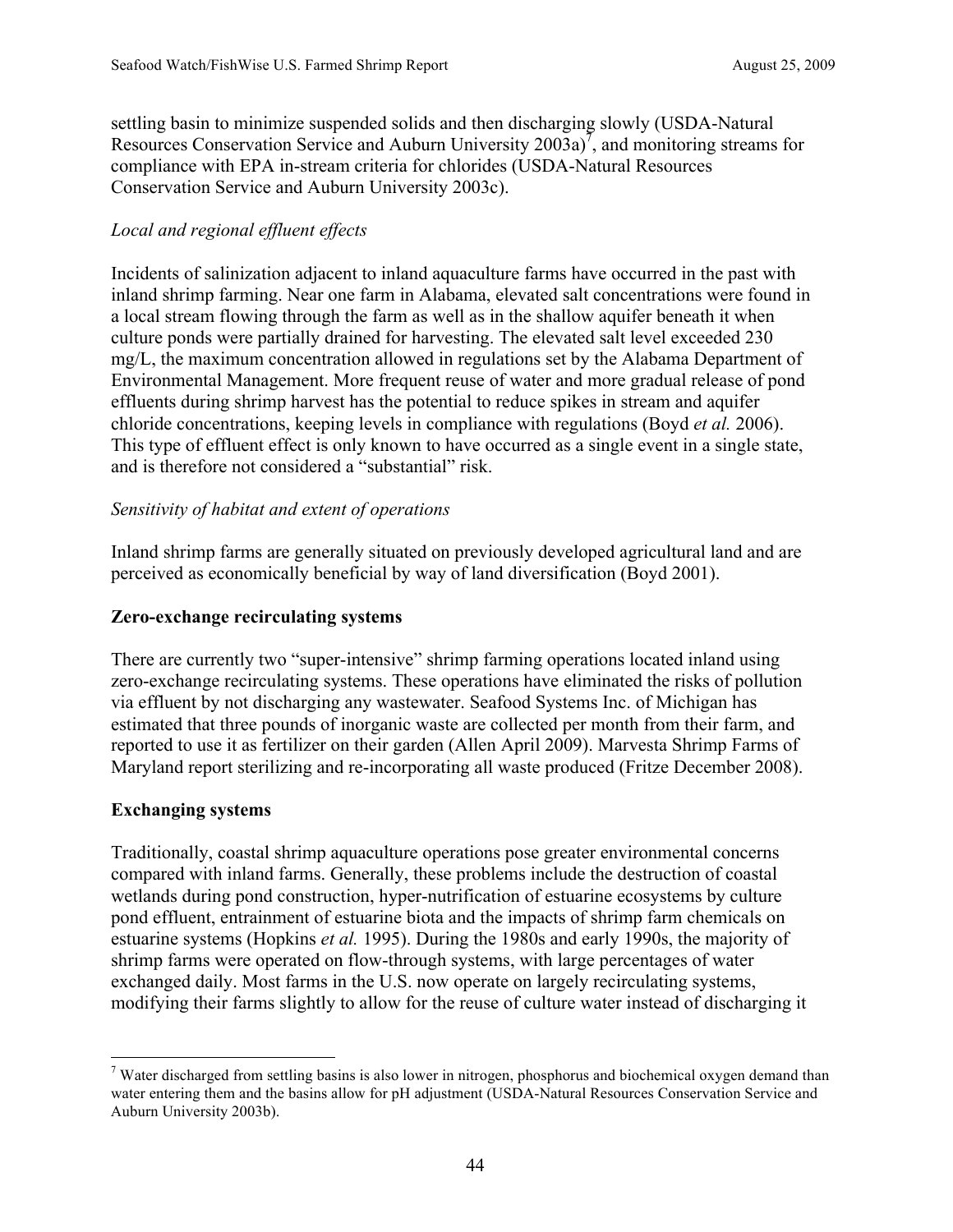(Treece 2002), which significantly reduces many of these risk factors. Daily exchange rates have been cited at  $1-3\%$  (Gregg March 2009).

Shrimp farm siting and effluent regulation in the U.S. is more rigorous than in other countries. For example, in Texas:

*"*Commercial shrimp-culture facilities in the coastal zone must obtain a site-specific wastewater discharge permit from Texas Natural Resource Conservation Commission (TNRCC) Texas Agriculture Code § 134.013. Prior to issuance of the permit, an applicant must provide an environmental report on the conditions at the proposed site. The report must assess potential impacts on sensitive aquatic habitats, significant impacts related to the construction or operation of the facility and any mitigation actions proposed by the applicant. The report must be provided to TNRCC and the Texas Department of Agriculture (TDA). TNRCC must consider this report before making a determination on the wastewater discharge permit, and TDA will only require the report if the proposed activity will occur within the coastal zone, which is defined by the TPWD. TNRCC is required to establish guidelines for this report and its requirements. Licenses are valid for two years." (Fletcher and Weston 1999)

#### *Effluent water treatment*

As authorized by the Clean Water Act, the National Pollutant Discharge Elimination System (NPDES) permit program controls water pollution by regulating point sources that discharge pollutants into waters of the United States. The EPA states that all concentrated aquatic animal production facilities must regularly maintain production and wastewater treatment systems. These NPDES permits state how much waste an aquaculture operation is allowed to discharge according to levels of ammonia, dissolved oxygen and total suspended solids. Permits are tailored to each farm specifically, depending on the characteristics of the water body into which the farm is discharging effluent (Jaenike, June 2007). In Texas, legal effluent requirements had a notable effect on management practices: farms built retention ponds and some reduced discharged solids and ammonia by over 98% (Hamper 2001). Retention ponds act as settling basins and are considered here to provide partial treatment of effluent water before it is discharged.

Several large exchanging farms (e.g., Harlingen, Bowers) report the use of constructed wetlands to treat effluent before discharge. Constructed wetlands are ecologically beneficial, low-cost treatment alternatives that have been proven capable of reducing suspended solids, biochemical oxygen demand (BOD), nitrogen, phosphorus and heavy metals from wastewater and act as recirculation filters, thus reducing the impact of effluent on local water bodies (Tilley *et al.* 2002).

#### *Local and regional effluent effects*

No information could be found showing evidence of effluent effects from coastal shrimp farms, but there is a theoretical risk of negative effects. Permitting should, in theory, assure that coastal pond effluent does not cause environmental damage. However, the ultimate effectiveness of permitting remains unknown.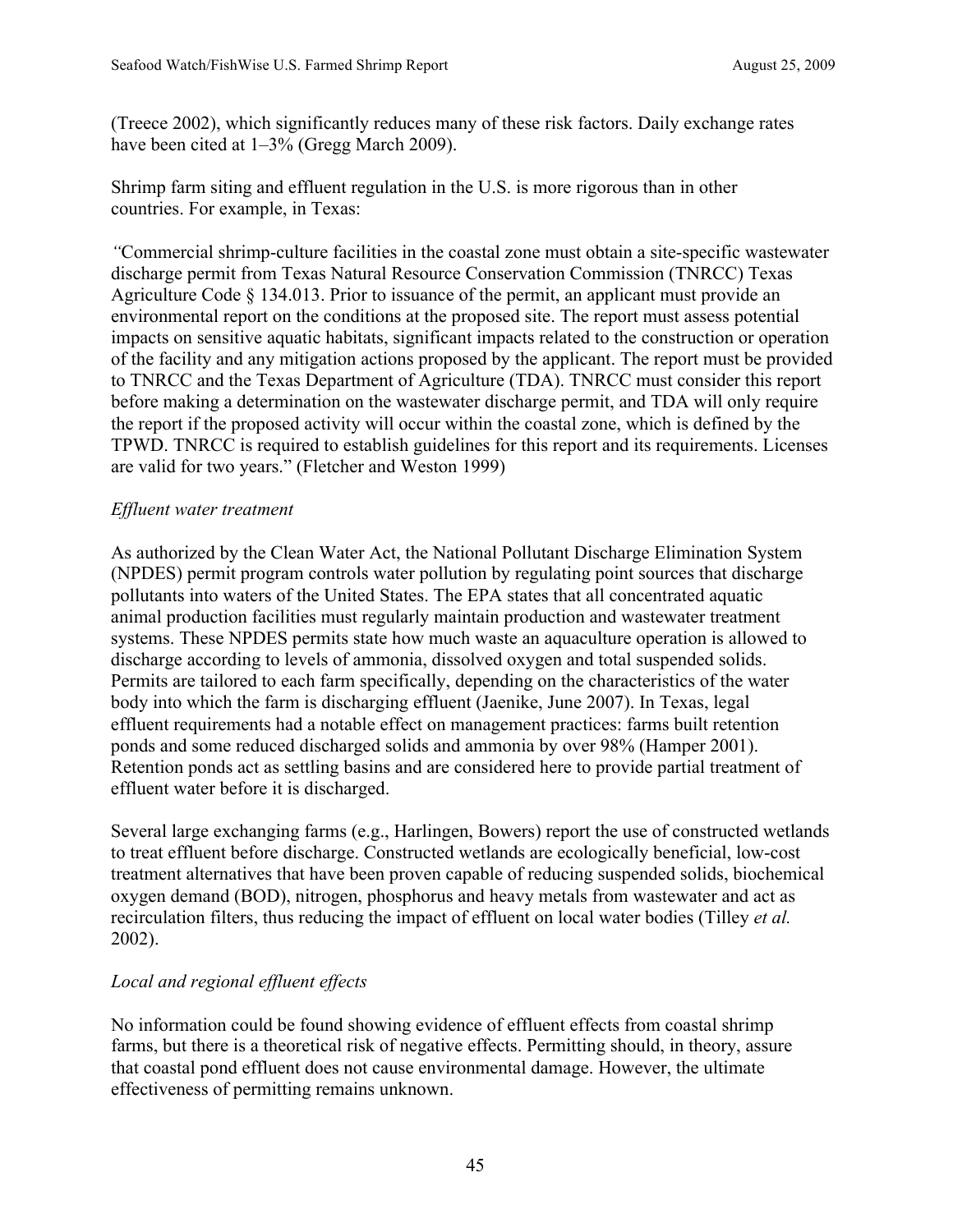#### *Sensitivity of habitat and extent of operations*

Coastal shrimp farms are sometimes located on coastal marshlands or riparian habitats, which, under the RAMSAR Convention's international definition, are a form of wetland. RAMSAR defines wetlands as:

"...areas of marsh, fen, peatland or water, whether natural or artificial, permanent or temporary, with water that is static or flowing, fresh, brackish or salt, including areas of marine water the depth of which at low tide does not exceed six metres." (Article 1.1)

Currently, farms are not sited on many of the habitats encompassed by this definition because, in the United States, conversion of particular types of wetlands to shrimp ponds is nearly impossible due to current federal regulations for wetland protection (Hopkins *et al.* 1995). Section 404 of the Clean Water Act is the primary vehicle for federal regulation of some of the activities that occur in wetlands (Votteler and Muir 2002) and EPA guidelines state that:

"…degradation or destruction of special aquatic sites, such as filling in wetlands, is considered to be among the most severe environmental impacts covered by the guidelines…."

Nonetheless, it is understood that some farming activities are water-dependent so it is possible to obtain permission to construct water-pumping stations and effluent canals as long as wetland infringement in minimized. Wetland creation can be required to mitigate minor wetland infringements (Hopkins *et al.* 1995). Because wetlands are an area of high sensitivity, we have taken into account even minor infringements on this type of habitat, but further habitat destruction due to creation of new coastal shrimp farms is of little concern, unlike in some foreign countries lacking strict regulations regarding the destruction of coastal environments.

Currently, there is little expansion of the saltwater shrimp farming industry in the U.S. as the general trend is toward diversification and decreasing operations (Jaenike, June 2007). Use of recirculation techniques along the coast of Texas, where the largest aquaculture production of shrimp in the U.S. occurs, has addressed many effluent and pollution problems.

Water reuse technologies have reduced needs in Texas from over 4,500 gallons for each pound of shrimp produced in the early 1990s to 300 gallons per pound produced currently (Treece 2008). Furthermore, newer technologies being researched by the Oceanic Institute and the USMSFP have managed to reduce water use to less than 50 gallons for each pound of shrimp (Oceanic Institute 2008).

The historical siting of farms on habitat falling within broad definitions of wetlands, despite strong BMPs and protective current permitting, gives this factor a "high" risk ranking.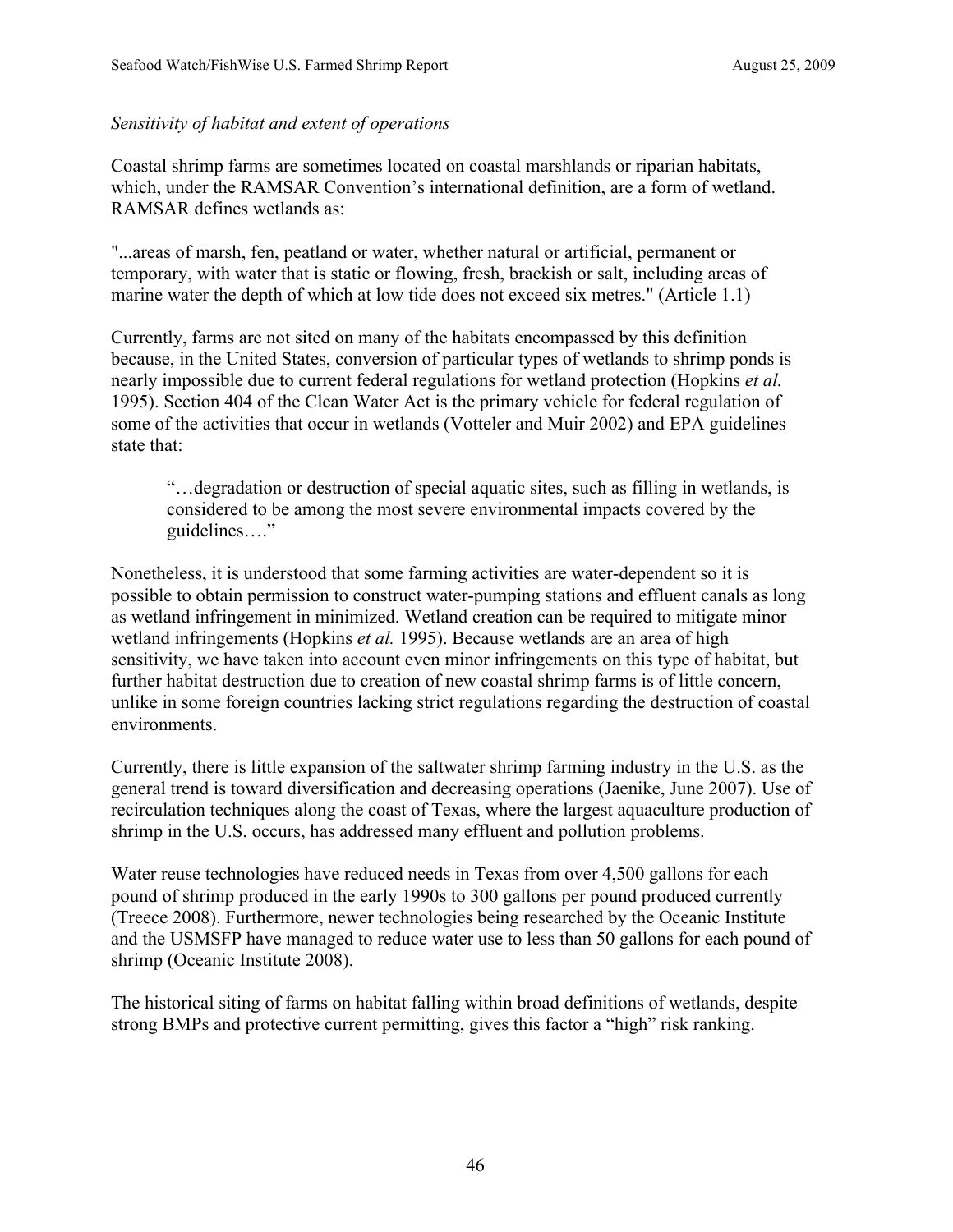## **Synthesis**

Excellent effluent management associated with zero-exchange recirculating systems and with inland operations that infrequently release partially treated effluent, or recycle it for landbased agricultural applications, collectively result in a rank of "low" risk for pollution and habitat effects. However, exchanging operations that discharge partially treated effluent, and may have been built in areas that were formerly wetlands or marshland, pose a "moderate" risk.

# **Risk of pollution and habitat effects rank:**

# **Zero-exchange recirculating and inland systems:**

|                    | Low | Moderate | High |
|--------------------|-----|----------|------|
| <b>Exchanging:</b> |     |          |      |
|                    | Low | Moderate | High |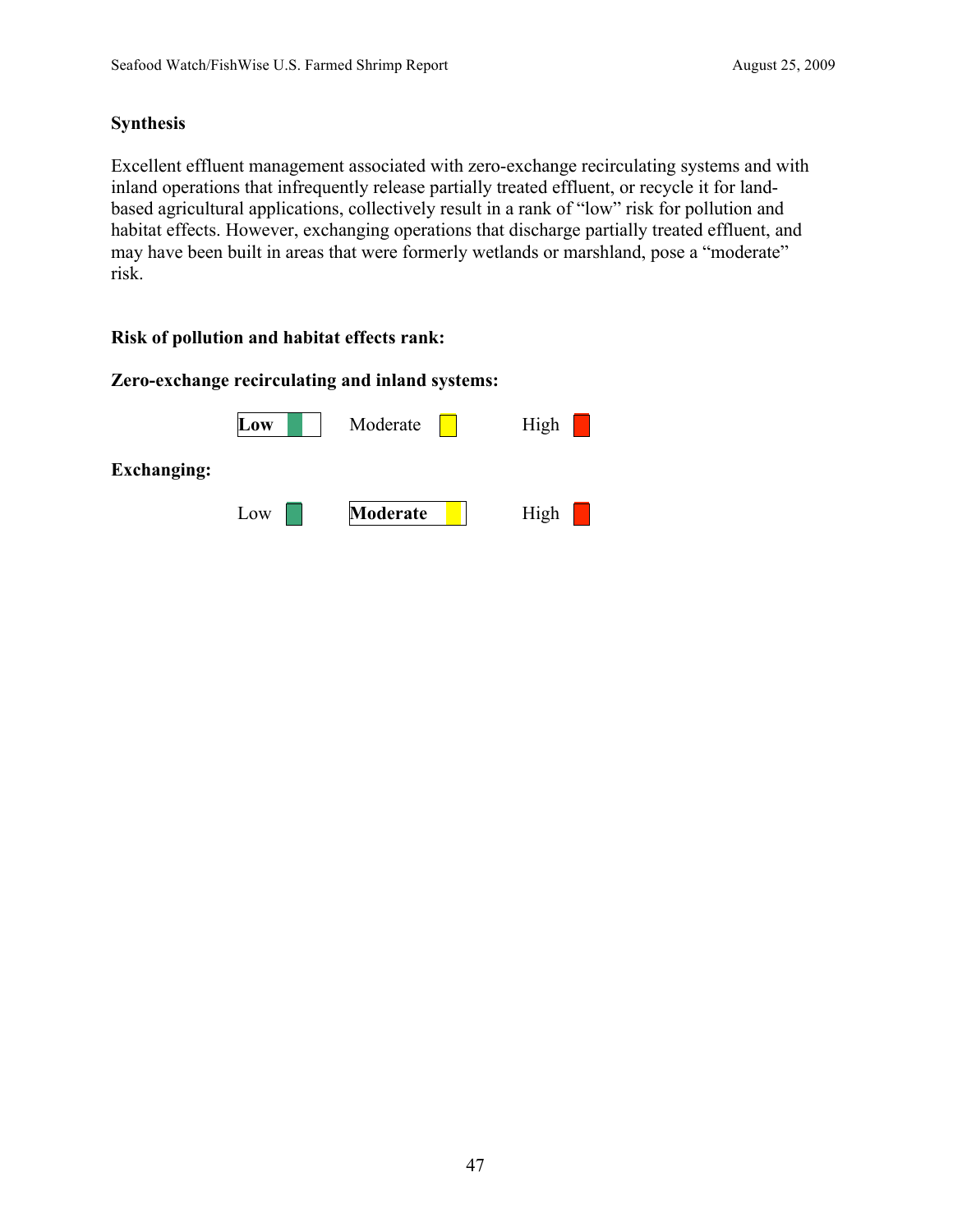## **Criterion 5: Effectiveness of the Management Regime**

#### **Laws and licensing**

The U.S. aquaculture industry is regulated by federal, state and local laws. Responsibility for enforcing environmental laws and regulations is divided among Environmental Protection Agency (EPA) headquarters offices, as well as regional, state and local EPA offices. The EPA is responsible for enforcing federal laws such as the Clean Water Act, which authorizes the National Pollutant Discharge Elimination System (NPDES) permit program that controls water pollution by regulating point sources that discharge pollutants into federal waters. These NPDES permit programs are administered by authorized states (EPA 2009b).

In 2004, the EPA finalized guidelines pertaining to the discharge of wastewater from concentrated aquatic animal production operations in response to a lawsuit filed by the Natural Resources Defense Council:

"In October 1989, the Natural Resources Defense Council and others sued EPA claiming the Agency had failed to comply with the Section 304(m) planning process required by the Clean Water Act. In January 1992, plaintiffs and EPA agreed to a settlement that established a schedule for EPA to promulgate effluent limitation guidelines for 11 specific industrial categories and for eight other categories to be determined by the Agency. EPA selected the concentrated aquatic animal production industry as one of those 11 categories. The revised consent decree requires the EPA to take final action by June 30, 2004." (EPA 2009a)

To implement EPA guidelines regarding effluent discharge of concentrated aquatic animal production, all applicable facilities must:

- Prevent discharge of drugs and pesticides that have been spilled and minimize discharges of excess feed;
- Regularly maintain production and wastewater treatment systems;
- Keep records on numbers and weights of animals, amounts of feed, and frequency of cleaning, inspections, maintenance and repairs;
- Train staff to prevent and respond to spills and to properly operate and maintain production and wastewater treatment systems;
- Report the use of experimental animal drugs or drugs that are not used in accordance with label requirements;
- Report failure of or damage to a containment system; and
- Develop, maintain and certify a Best Management Practice plan that describes how the facility will meet the requirements.

The rules also require flow-through and recirculating discharge facilities to minimize the discharge of solids such as uneaten feed, settled solids and animal carcasses.

A reduction in the discharge of biochemical oxygen demand and nutrients of approximately 300,000 per year was projected. The estimated cost of full compliance for all facilities was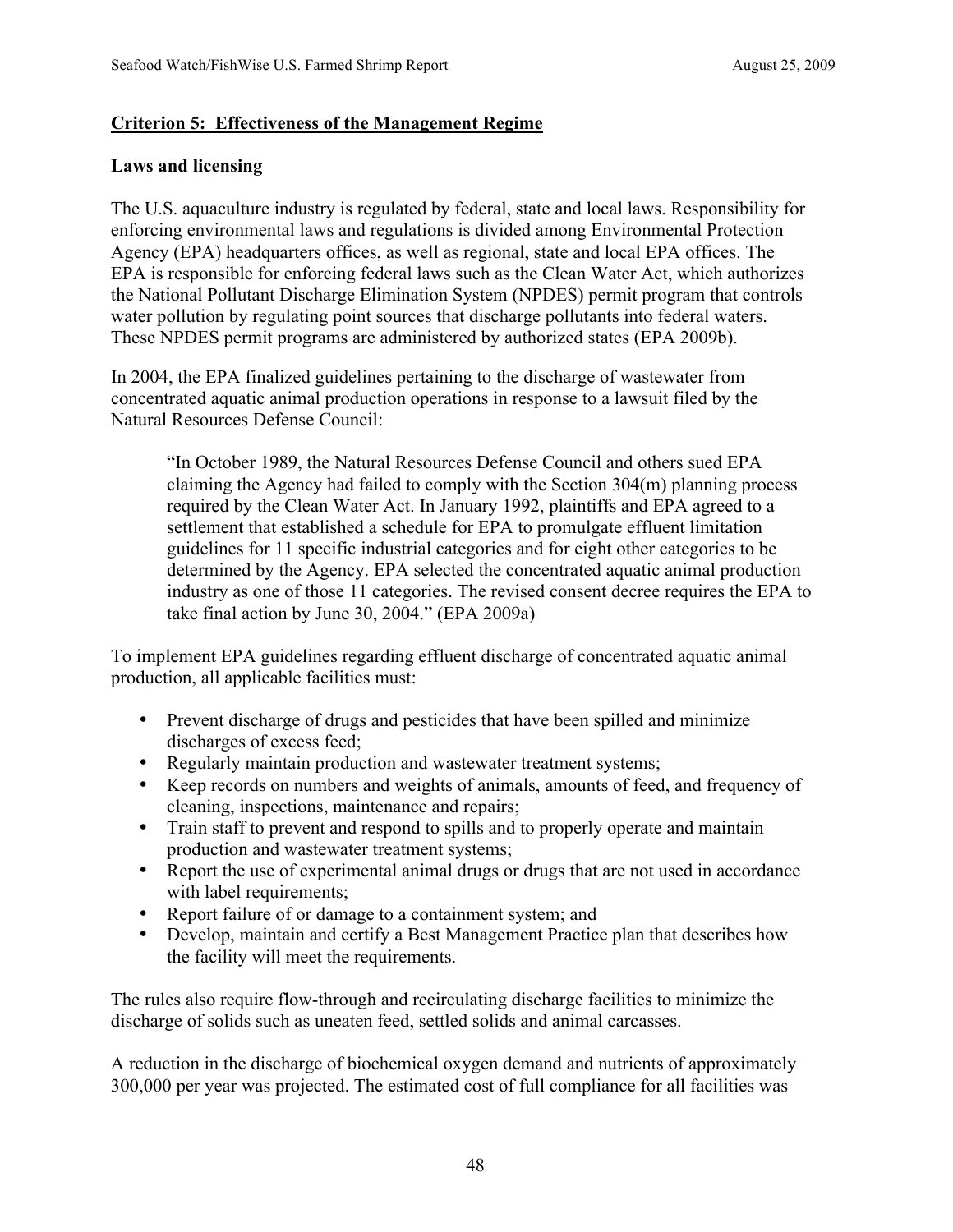\$1.4 million per year. Benefits of compliance include reduced ecosystem stress and improved recreational access (EPA 2009a).

#### *Permitting and monitoring*

There are three main types of permits issued for aquaculture in the U.S.: siting, discharge and biosecurity (exotics/disease). Siting permits do not require regular data collection, while discharge and biosecurity-related permits have metrics that require ongoing monitoring.

#### *Siting licenses*

Licensing to control the siting, number and size of shrimp farms prevents the degradation of wetlands, as discussed previously in the 'sensitivity of habitat and extent of operations' section of Criterion 4, and is governed by the Section 404 regulatory program of the Clean Water Act. Section 404 regulates the discharge of dredged or fill material into the nation's waters and establishes requirements that must be met. Permits can be issued to private parties and governmental agencies for construction in wetlands, streams, rivers and other aquatic habitats. The United States Army Corps of Engineers (ACE) administers Section 404 under the overview of the EPA. The ACE is the agency that issues permits related to siting. Figure 13 gives an overview of the review process for a permit request.

The United States Fish and Wildlife Service is responsible for investigating the nature of potential fish and wildlife impacts in the Section 404 permitting process (Holmberg 1998). In many states, administration of the Section 404 program is a cooperative effort between the ACE and an approved state coastal zone management program (Hopkins *et al.* 1995). The state programs were founded by and are funded through the Coastal Zone Management Act (CZMA), although state guidelines may be more restrictive than the CZMA federal statute (Hopkins *et al.* 1995).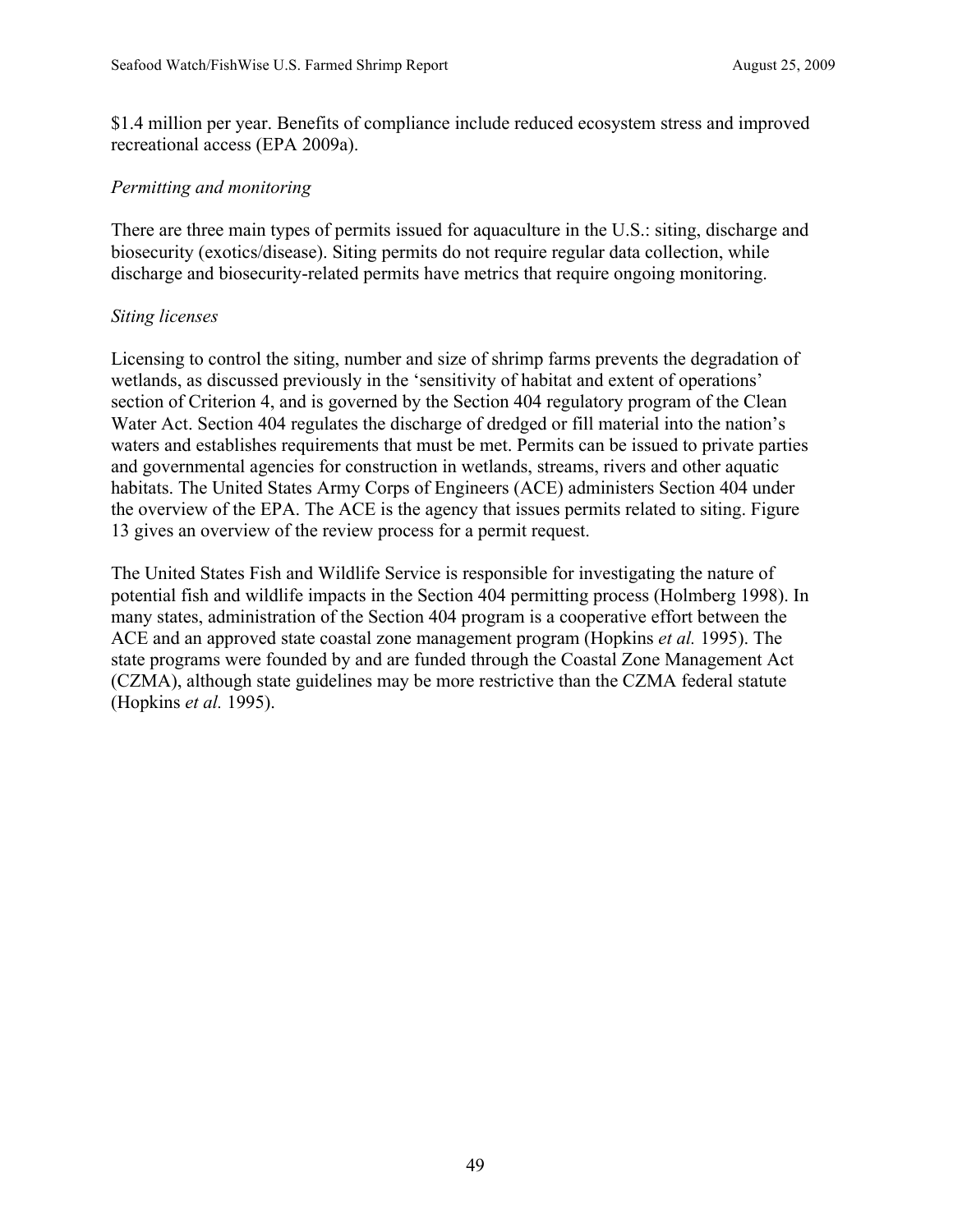

**Figure 13: Overview of a typical U.S. Army Corps of Engineers review process for a Section 404 dredge-andfill permit request (Votteler and Muir 2002).** 

In Texas, coastal aquaculture is regulated by up to 17 different agencies (Treece 2005). Among these agencies, the Texas Parks and Wildlife Department is tasked with siting:

"…establishing guidelines for the identification of sensitive aquatic habitat within the coastal zone. These sensitive habitat guidelines provide an outline for the Site Assessment Report, which is required for new and expanding commercial shrimp facilities located within the coastal zone. The Site Assessment Report must assess potential impacts on sensitive aquatic habitats, significant impacts related to the construction or operation of the facility and any mitigation actions proposed by the applicant. TCEQ must consider the Site Assessment Report before making a determination on the wastewater discharge permit."

No information could be found regulating the stocking densities employed by shrimp farmers in the U.S, however, "appropriate" stocking densities are referred to in some Best Management Practices documents (Boyd *et al.* 2008), and for ponds with high stocking densities, additional practices are recommended (Howerton 2001).

# *Discharge permits*

At the state level, discharge regulations are monitored and enforced with regularity during production. In Texas, effluent quality is monitored by the farmers and results are submitted to the Texas Commission for Environmental Quality (TCEQ). Discharge permits are determined by the TCEQ permit writers. Monitoring requirements are unique to each farm and contingent on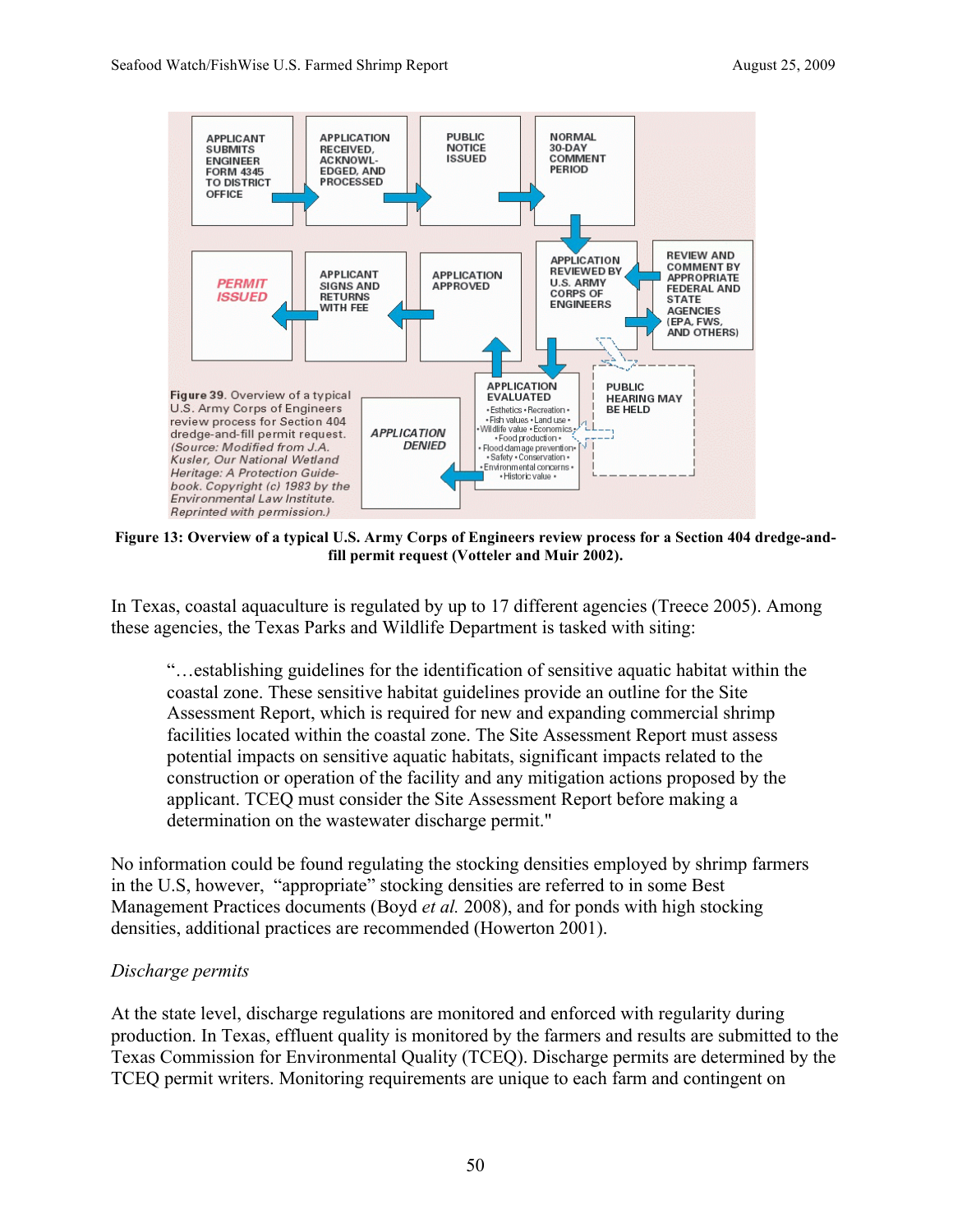production volumes (see Table 8 footnotes): more frequent monitoring activities are required on farms that produce more than 100,000 lbs of harvest per year.

The general permit to discharge wastes for Aquatic Animal Production facilities (including Concentrated Aquatic Animal facilities) states that the parameters subject to monitoring are flow, total suspended solids, inorganic suspended solids, total residual chlorine and pH (Table 8). Additional monitoring is required to measure dissolved oxygen, carbonaceous biochemical oxygen demand and ammonia nitrogen if the facility is discharging into perennial streams. (Texas Commission on Environmental Quality 2006). Information obtained from monitoring must be submitted to the TCEQ's Enforcement Division at intervals specified in the farm's individual discharge permit. While farm-specific permits are not publicly available without special request, interviews with Bowers Shrimp Farm, a Texas shrimp farm representative of large U.S. producers, indicated that their facility submits results weekly and that TCEQ inspects their sites at least once per year.

**Table 8.** Numerical effluent limitations applicable to all shrimp farms in Texas by the Texas Commission for Environmental Quality.

| <b>Parameter</b>              | Daily average<br>limit | Daily<br>maximum<br>limit | Sample<br>type     | Monitoring<br>frequency' |
|-------------------------------|------------------------|---------------------------|--------------------|--------------------------|
| Flow (MGD)                    | Report                 | Report                    | Estimate/Me<br>ter | 1/dav                    |
| Total suspended solids        | N/A                    | $90 \text{ mg}/l$         | Grab               | $1/m$ onth               |
| Inorganic suspended<br>solids | N/A                    | Report $(mg/l)$           | Grab               | $1/m$ onth               |
| Total residual chlorine       | N/A                    | $0.1 \text{ mg/l}$        | Grab               | $1/day^2$                |
| pH (standard units)           | 6.0 minimum            | 9.0 maximum               | Grab               | $1$ /week                |

 $1$  Aquatic animal production facilities that discharge less than 30 days per year or produce less than 100,000 lbs harvest weight per year only have to monitor these parameters once every six months, except for flows that must be measured daily.

<sup>2</sup> Monitoring for total residual chlorine is required only when the effluent being discharged has been chlorinated.

For other states producing shrimp, the state monitors the water quality of discharges once every month while farms are in operation. Regulations for Parks and Wildlife Departments are monitored by biologists, while wardens from the same agency are responsible for enforcement. Reforms to state-level legislation governing aquaculture occur every two years, but in Texas the TCEQ has jurisdiction to modify the code via public hearings at any time without waiting for a formal session in the legislature (Treece 2009a).

The enforcement and compliance history of U.S. shrimp farms with respect to EPA regulations (e.g., the Clean Water Act) is based on data from the Permit Compliance System (PCS), a system that has been used since 1974, and from the modernized version of the PCS, the ICIS-NPDES (Integrated Compliance Information System—National Pollutant Discharge Elimination System) and can be found at:

http://www.epa-echo.gov/echo/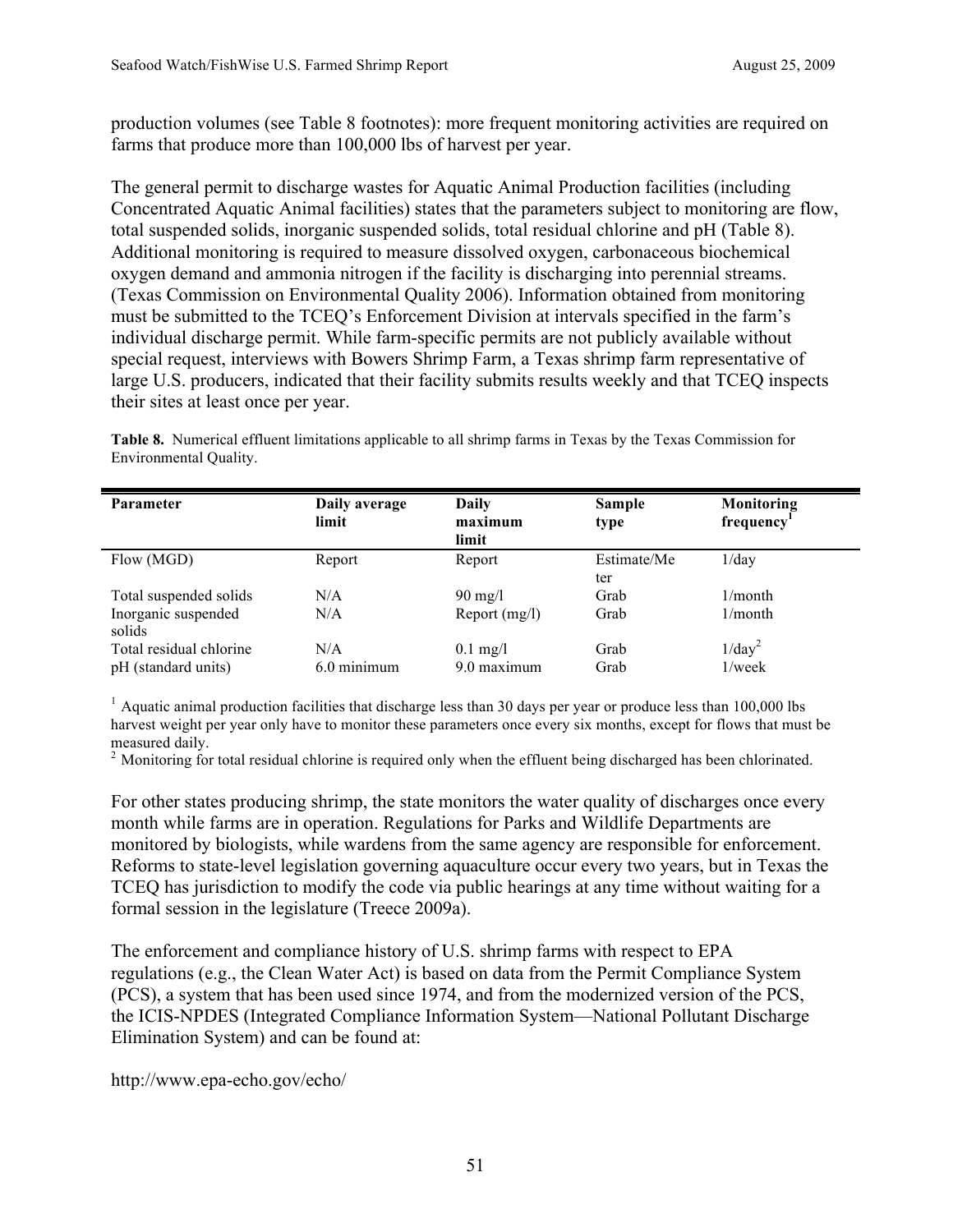## *Biosecurity permitting and disease prevention*

Biosecurity measures, including disease prevention, are regulated by state agencies and require regular monitoring. In Texas, farms culturing *L. vannamei* are required to have an Exotic Species Permit, and in order to obtain this permit, the Texas Parks and Wildlife Department (TPWD) must conduct an inspection of the facility to examine the effluent discharge system and ensure that potentially harmful exotic species are unable to escape. These permits must be renewed annually, so this particular inspection occurs at least once a year but may occur more frequently as additional inspections are required if the farm modifies its facilities by, for example, creating additional ponds or modifying the effluent discharge system.

To prevent disease outbreaks, Exotic Species Permit holders must complete a weekly clinical analysis checklist and must submit a synopsis of these checklists to the TPWD every month. If a farmer wants to exchange water or harvest, the TPWD must be notified so that a shrimp inspection can be conducted. The initial inspection is usually conducted within 6–8 weeks of stocking and is either performed by a TPWD-approved examiner or the farmer may submit samples to an approved diagnostic laboratory for disease examination (Juan and Adami Jr 2003). If a farm is discharging water continuously, shrimp inspections will occur once every two weeks (Juan, August 2009). If disease results are negative, a report must be submitted to TPWD before approval for discharge can be granted; if they are positive, a quarantine will be imposed for a specific time period depending on the disease (Juan and Adami Jr 2003).

South Carolina has similar documentation available describing the permitting process of shrimp farms, which includes language detailing disease management. Permits are issued by the director of the Office of Fisheries Management (OFM) and are administered by the Fisheries Permitting Office. Components of the permit include statements describing conditions related to quarantine, reporting, inspections, compliance and emergency orders. The permit requires an operation plan that includes a non-negotiable disease management contingency plan. Any source of shrimp stock must be approved by South Carolina's Department of Natural Resources (DNR) and in its evaluation, the DNR will consider the facility's biosecurity characteristics, water sources and treatment, disease history and disease testing protocol, among other things. Biologists and compliance officials of the DNR monitor compliance with specifications outlined in the permit via site visits, facility inspections, log book reviews, receipt of and response to written correspondence with the permittee and assurance of quarantine, when required (South Carolina Department of Natural Resources 2002).

The United States Department of Agriculture is responsible for the National Center for Animal Health Emergency Management, which controls the Emergency Management Response System, but emergency measures are often implemented via local authorities. For example, the Hawaii Department of Agriculture issued a quarantine order on a shrimp farm in 2007 when TSV was detected by the Aquaculture Development Program (HDOA 2007). Biosecurity protocols in the U.S. are considered to have the highest standards worldwide (Ostrowski, June 2007).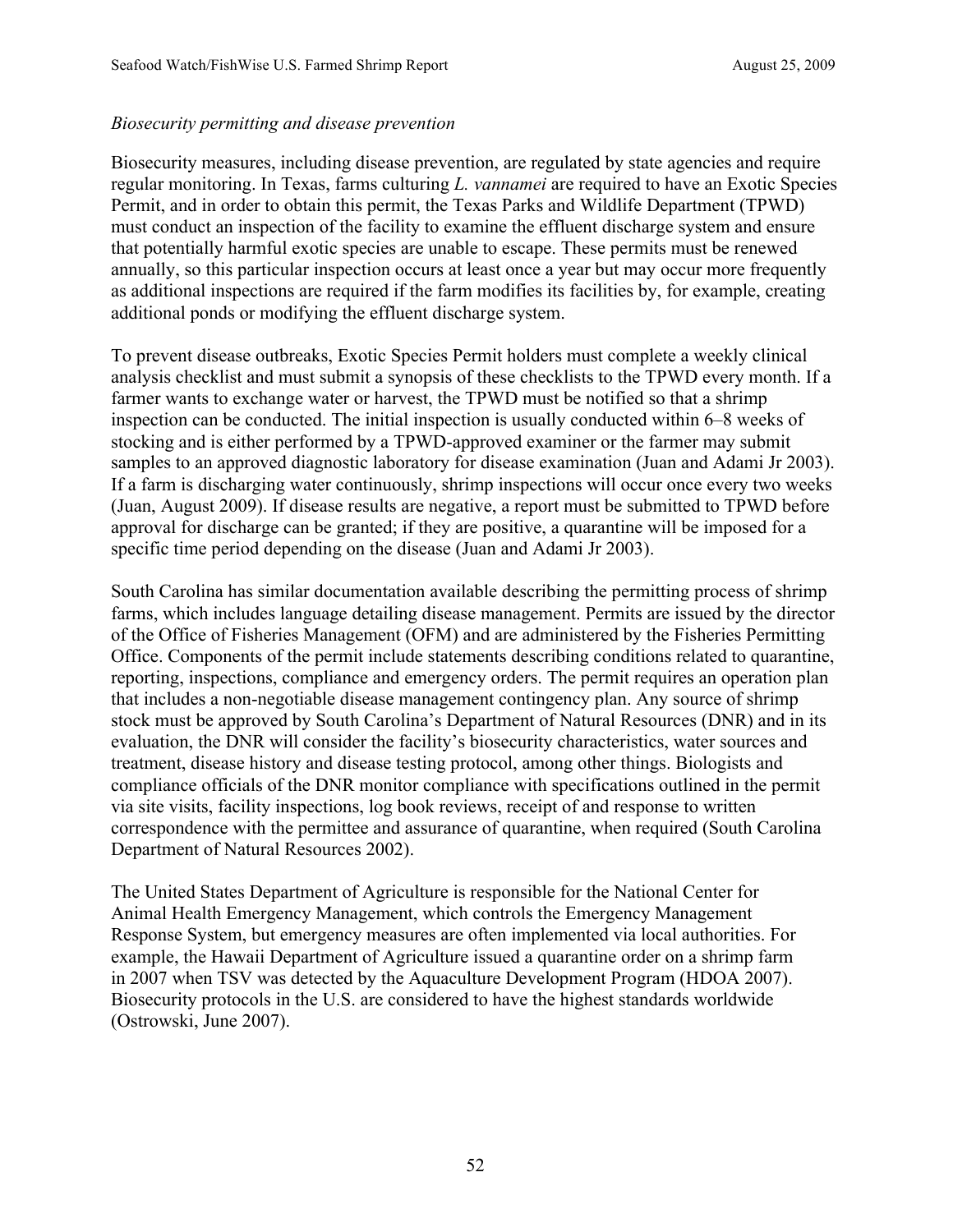## **Better Management Practices**

In addition to the variety of permits required by different government agencies, the EPA requires concentrated aquatic animal producers to develop Best Management Practices (BMPs) to describe how facilities will meet the set requirements of their guidelines. The United States Department of Agriculture Natural Resources Conservation Service (NRCS) has extensive BMPs that are publicly available online for inland aquaculture including "Managing Ponds for Inland Culture of Marine Shrimp" (USDA-Natural Resources Conservation Service and Auburn University 2003c). Since inland and closed systems have not been found to have significantly adverse environmental impacts, their BMPs are assumed to be effective. Hawaii has developed its own set of BMPs that address water quality, site selection, farm operations and effluent management (Howerton 2001). However, no information could be found to attest to the direct effectiveness of BMPs in Hawaii or on exchanging farms in the U.S. Therefore, the effectiveness of BMPs is deemed unknown.

## **Therapeutics**

Approved drugs for use in aquaculture are set by the Food and Drug Administration, and rules are enforced via the Center for Veterinary Medicine.

Drugs approved for penaeid shrimp culture in the U.S. include (by product name and supplier): Parasite-S, Western Chemical Inc; Formalin-F, Natchez Animal Supply Co. and Formacide-B, B.L. Mitchell Inc. All three include the drug formalin and are used to control protozoan parasites (species of the family *Bodo, Epistylis* and *Zoothamnium*). In tanks, 50- 100  $\mu$ L/L is permitted up to four hours daily; in earthen ponds, 25  $\mu$ L/L is permitted as a single treatment. These treatments cannot be used if the water is warmer than 80 °F, if there is a heavy phytoplankton bloom or if dissolved oxygen is less than 5 mg/L. Ponds may be retreated in 5–10 days if needed (FDA 2008). Guidelines for chemical use also exist in BMPs (Boyd *et al.* 2008).

A list of FDA-approved drugs for aquaculture can be found at: http://www.fda.gov/AnimalVeterinary/DevelopmentApprovalProcess/Aquaculture/ucm1329 54.htm

State regulations may be more specific than federal regulations in the management of therapeutics. In Texas, regulations state that if any drugs, medications or chemicals approved by the EPA or the FDA have been used, water must be diluted, held for a specific time or neutralized prior to discharge as directed on the product label or as necessary to comply with state regulations relating to Texas Surface Water Quality Standards (cite general permit doc).

#### **Predator control**

Little information could be found on the use of predator control techniques. One document was found mentioning the use of screens to prevent the introduction of predators via inflow (AquaNIC 1993). Harlingen Shrimp Farms reported that their predator controls are "limited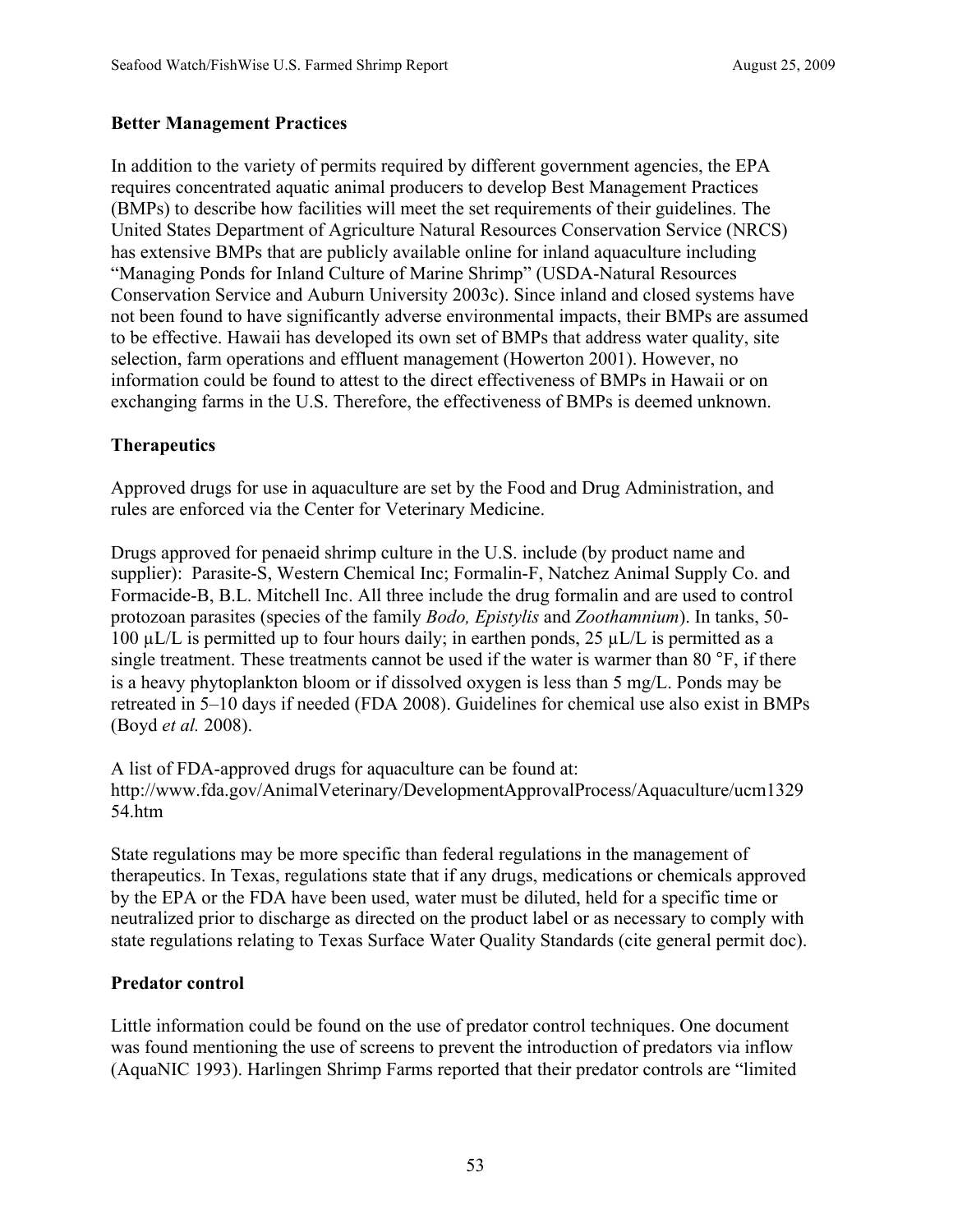mainly to scare-away methodologies." Better Management Practices advise aquaculturists against killing birds (Boyd *et al.* 2008).

#### **Expansion of industry**

The conversion of wetlands to shrimp ponds in the U.S. is now nearly impossible due mainly to federal regulations for wetland protection (Hopkins *et al.* 1995). It is most likely that any expansion of shrimp aquaculture in the U.S. will take place within the inland/zero-exchange recirculating sector. The aquaculture policy of the U.S. Department of Commerce (DOC) states that aquatic foods shall be produced in an environmentally responsible manner with a specific objective (by the year 2025) to develop aquaculture technologies to improve production and safeguard the environment, emphasizing where possible those technologies that employ pollution prevention rather than pollution control techniques (U.S. Department of Commerce 1999). The creation of a single comprehensive federal policy that could provide holistic regulation for aquaculture and its expansion would be of great utility.

# **Synthesis**

Regulations regarding site development, effluent release, biological security, drug and chemical use along with all other major aspects of operations are in place and enforced at federal, state and local levels. Extensive BMPs have been adopted by most operations, while permitting processes enforce monitoring of farm effluent and biosecurity risks such as exotic species escape and disease outbreak. Processes managed by the EPA and ACE have shown marked improvement since new legislation in 2004, and resources are available to help farmers when management issues arise with the potential to threaten the industry as a whole. Therefore, U.S. shrimp aquaculture management is ranked "highly effective."

# **Effectiveness of Management Rank:**

**Highly Effective Noderately Effective <b>Not** Effective **Not**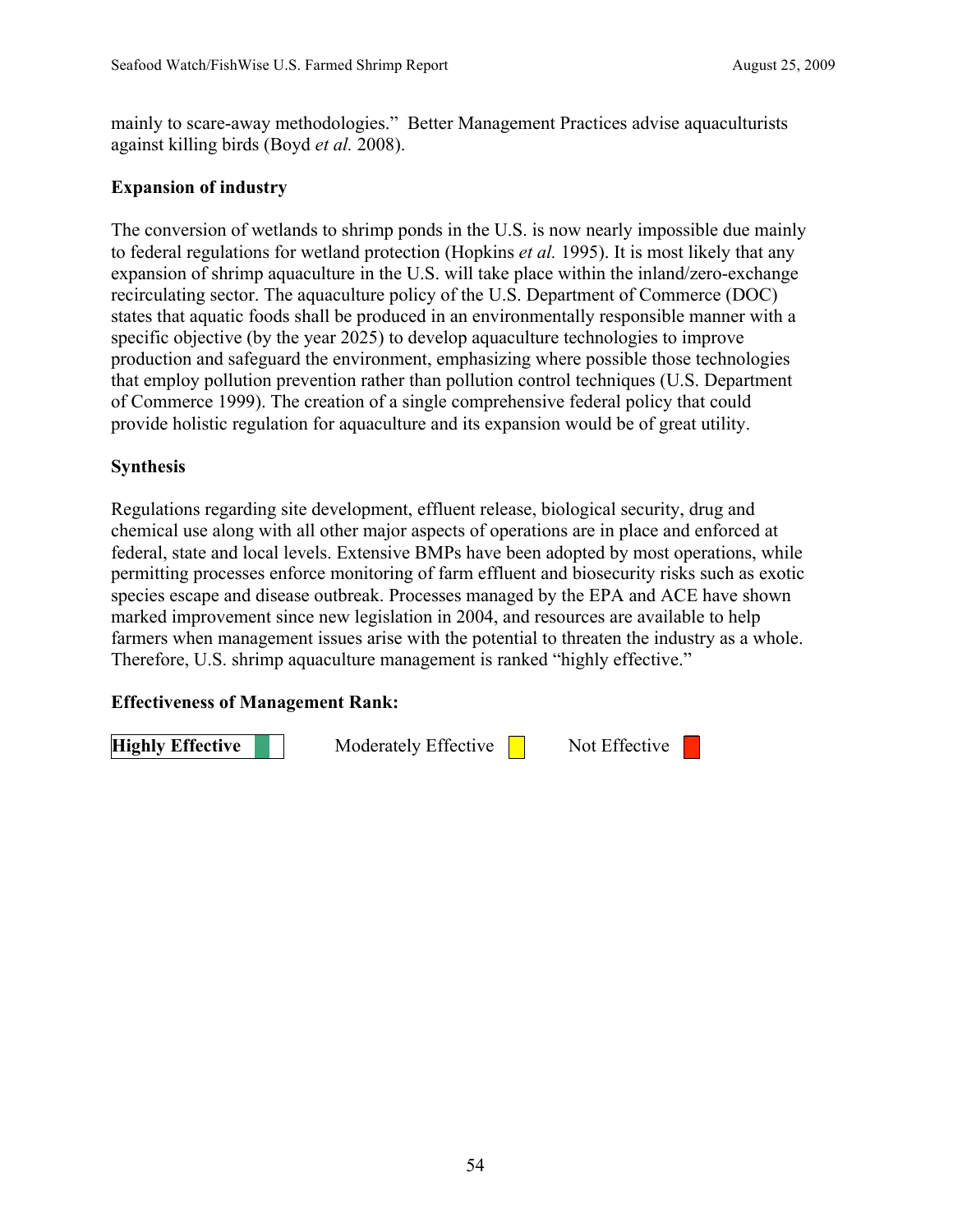# **IV. Overall Evaluation and Seafood Recommendation**

As a whole, U.S. farmed shrimp offers consumers a "**Good Alternative**" source of one of America's most-consumed forms of seafood. However, we distinguish between inland/zeroexchange recirculating systems, which are a "**Best Choice**", and exchanging production systems, which are good alternatives but still have some concerns. Since exchanging production systems produce  $\sim 85\%$  of U.S. shrimp by volume, we use their ranking for the overall U.S. recommendation.

The use of marine resources is deemed "moderate" across the board due to the average fishmeal and oil inclusion rates in formulated shrimp feeds of 15% and 4%, respectively, and a Feed Conversion Ratio of 2.0. This means that for every pound of shrimp produced, 1.35 pounds of wild fish are used in feed. Unusually progressive farmers are using fishmeal inclusion rates as low as 5%. If U.S. shrimp producers could broadly embrace such reduced inclusion rates, the industry could obtain a "low" ranking for the use of marine resources.

The risk of shrimp escaping into the wild is only a concern for coastal farms using exchanging systems. The Pacific white shrimp being farmed in the U.S. has been occasionally detected in state waters around the Gulf of Mexico, Hawaii and the mid-Atlantic, although no populations are known to have become established in these areas. Since Pacific white shrimp is a non-native species in all the areas it has been detected, the effects of its interactions with native shrimp are unknown, and wild shrimp stocks remain healthy, exchanging coastal farms receive a ranking of "moderate" risk. Inland and zero-exchanging recirculating systems pose little to no threat to adjacent environments via escapes, and thus pose a "low" risk.

Diseases have been problematic for shrimp farmers worldwide, and the U.S. is no different. However, the U.S. benefits from the ready availability of specific pathogen free broodstock, which all U.S. operations reportedly use. This has been a significant development in disease prevention and represents a strong biosecurity measure. Combined with stringent management and quarantine protocols, this greatly alleviates the risk of disease transmission to the wild. However, it is known that diseases found in farmed shrimp have the capacity to transfer to three commercially fished shrimp species in U.S. waters, so the theoretical risk of transmission remains, although there is no evidence of disease organisms having become established in wild populations. The more serious risk to wild shrimp may currently be viruses imported in diseased commodity shrimp. In terms of disease, exchanging farms have a "moderate" risk of disease transfer to wild stocks while inland and zero-exchange recirculating systems have a "low" risk due to the low likelihood of escapes and interactions with wild stocks.

The U.S. has strict regulations on the release of wastewater and all shrimp farms must obtain permits in order to discharge effluents. Zero-exchange recirculating systems recycle all of their wastewater and inland farms often recycle theirs to irrigate agricultural crops, so the risks of pollution and habitat effects are "low". Exchanging farms have to treat effluent if they do not comply with set standards, and no information could be found on whether their effluent has had negative impacts on the environment. Combined with the strict regulations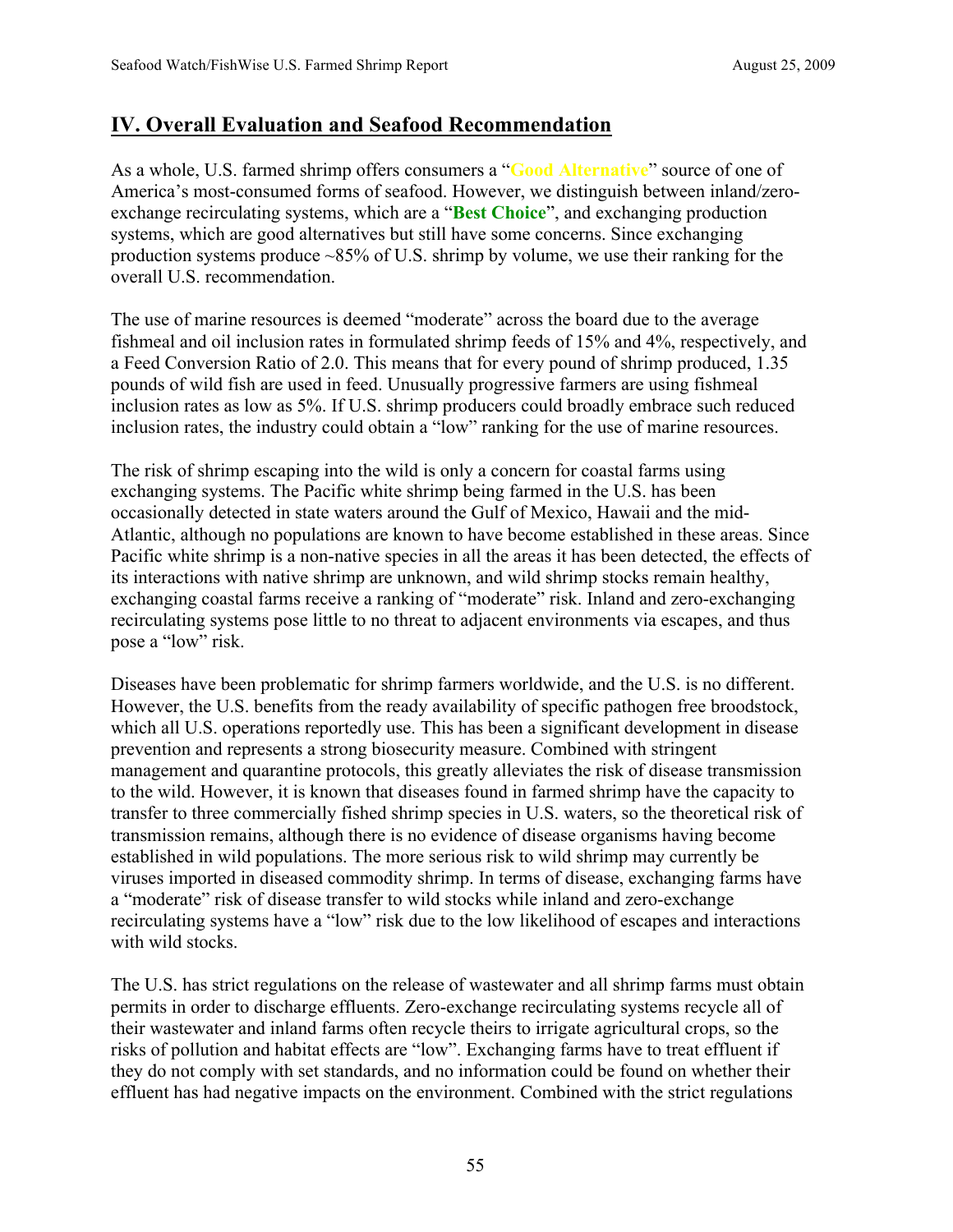on wetland protection, exchanging farms receive a ranking of "moderate" for risk of pollution and habitat effects.

Management is deemed "highly effective" for U.S. shrimp aquaculture due to the strict federal, state and local laws that are applied to concentrated aquatic animal production. The industry has extensive Best Management Practices and the monitoring and enforcement of regulations applied to U.S. operations regarding site development, effluent release, biological security and chemical use is generally strong and tailored to individual farms.

# **Table of sustainability ranks:**

|                                                               | <b>Conservation concern</b>                          |                   |             |                 |
|---------------------------------------------------------------|------------------------------------------------------|-------------------|-------------|-----------------|
| <b>Sustainability</b><br>criteria                             | Low                                                  | <b>Moderate</b>   | <b>High</b> | <b>Critical</b> |
| Use of marine<br>resources                                    |                                                      |                   |             |                 |
| Risk of escaped<br>fish to wild stocks                        | Zero-exchange<br>recirculating and<br>inland systems | <b>Exchanging</b> |             |                 |
| Risk of disease<br>and parasite<br>transfer to wild<br>stocks | Zero-exchange<br>recirculating and<br>inland systems | <b>Exchanging</b> |             |                 |
| Risk of pollution<br>and habitat effects                      | Zero-exchange<br>recirculating and<br>inland systems | <b>Exchanging</b> |             |                 |
| Management<br>effectiveness                                   |                                                      |                   |             |                 |

# **COUNTRYWIDE RECOMMENDATION**

# **U.S. farmed shrimp:**

**OR** 

Best Choice **Good Alternative** Avoid **Zero-exchange recirculating and inland systems: Best Choice** Good Alternative **R** Avoid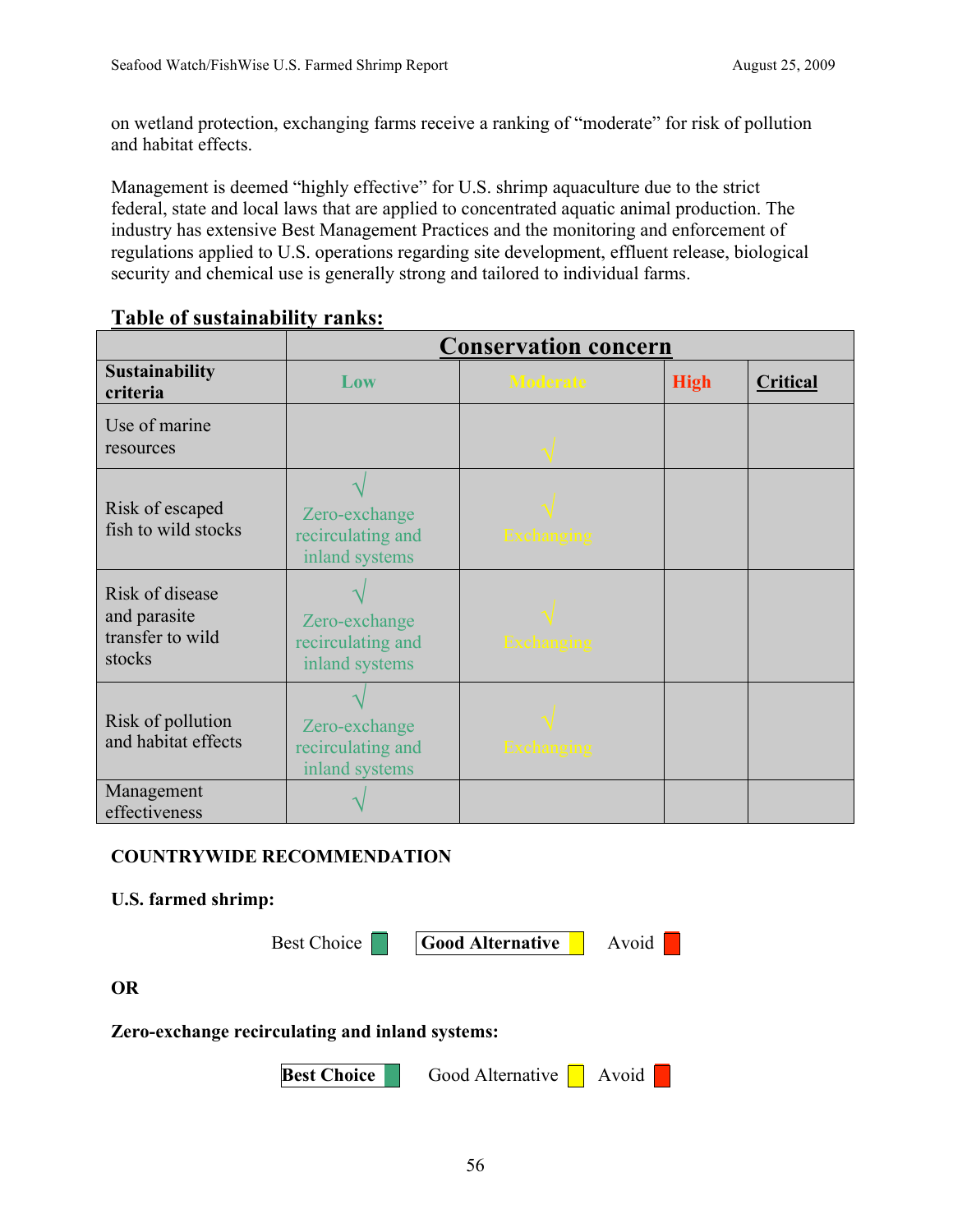## **Exchanging:**

Best Choice **Good Alternative** Avoid

# **Acknowledgments**

We would like to thank all who contributed research and effort toward the completion of this report. In particular, special thanks go to Douglas Conklin (University of California, Davis), Anthony Ostrowski (Oceanic Institute), Dr. Robert R. Stickney (Texas Sea Grant), Dr. Peter Coutteau (INVE, Belgium), Fritz Jaenike (Harlingen Shrimp Farms, Texas), Keith Gregg, Corey Peet, Dr. Geoff Shester and Peter Bridson for their review of the manuscript and insightful comments.

*Scientific review does not constitute an endorsement of the Seafood Watch or FishWise® programs, or their seafood recommendations, on the part of the reviewing scientists. Seafood Watch and FishWise® are solely responsible for the conclusions reached in this report.*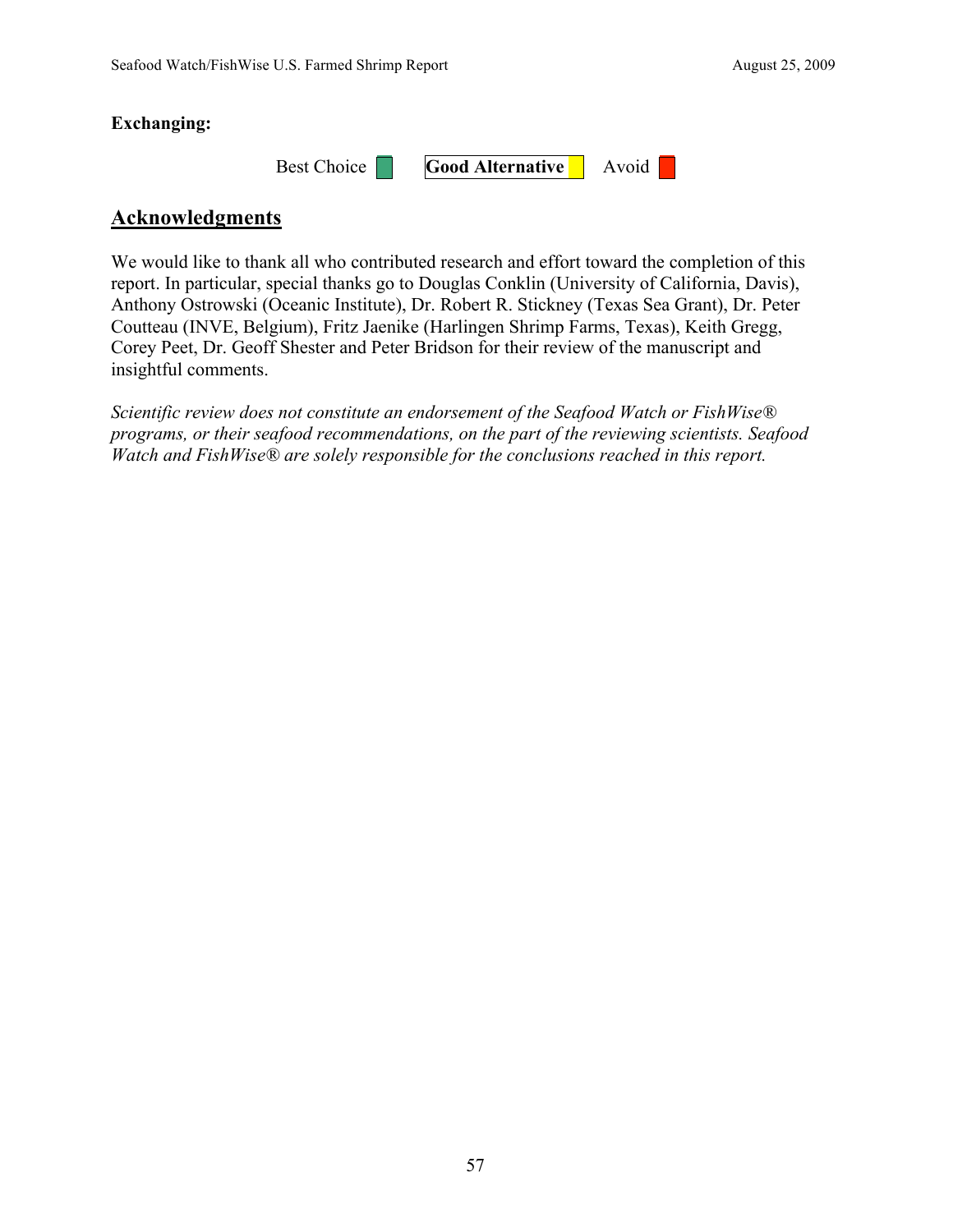# **Appendix I – Estimates of Daily Water Exchange**

Harlingen Shrimp Farm provided **estimates** of water exchange, thought to be greater than, or equal to, most exchanging coastal farms in Texas (Gregg March 2009).

**Months of Operation**: April - November = 216 days **Maximum daily exchange**: 3%. **2006 Total discharge**: 1.384 billion gallons (daily operational exchange plus harvest) **Total pond area**: 346 acres **Total pond volume**: 1 million gallons/acre X 346 acres = 346,000,000 gallons **Daily discharge**: 6,407,407.41 gallons/day.

**Average daily discharge %:** 6,407,407 (daily discharge)/346,000,000 (total pond volume) X100  $= 1.85\%$  of their total.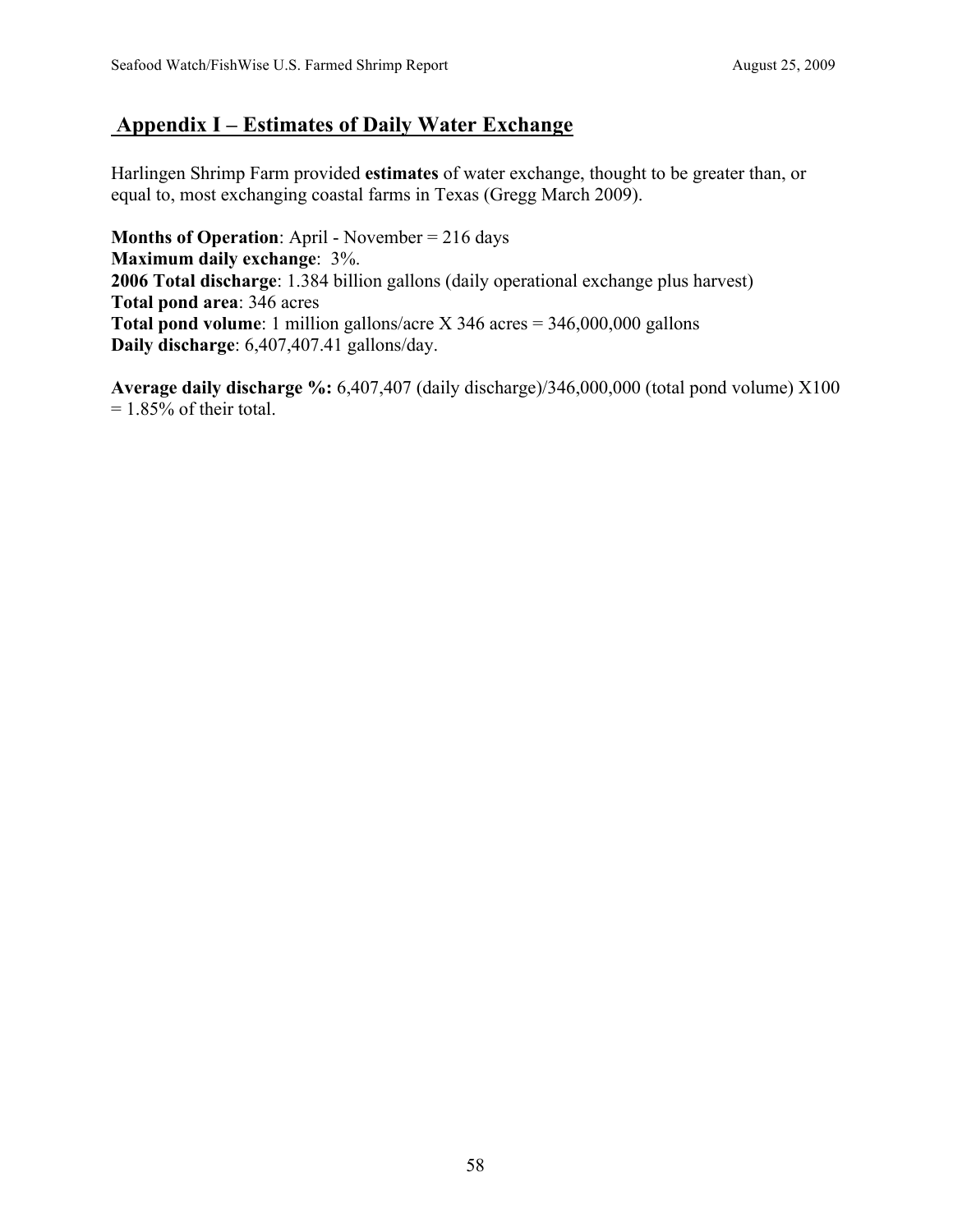# **Appendix II – Seafood Watch Rankings of Individual Aquaculture Criteria**

| <b>Criterion 1: Use of Marine Resources</b>                                                                               | Ranking |
|---------------------------------------------------------------------------------------------------------------------------|---------|
| Feed use components to evaluate                                                                                           |         |
| A) Yield ratio: amount of wild-caught fish (excluding fishery by-products) used to create<br>fishmeal and oil (ton/ton):  |         |
| Wild Fish: Fish Meal; ratio = 4.5 [i.e. value = 4.5:1 from Tyedmers (2000)]                                               |         |
| Wild Fish: Fish Oil; ratio = $8.3$ [i.e. value = $8.3$ :1 from Tyedmers (2000)]                                           |         |
| *Farms using ABN or other feeds that do not contain fishery products (aka 'fish free feeds')<br>$= 0$                     |         |
| B) Inclusion ratio of fishmeal, fish oil, and other marine resources in feed (%):                                         |         |
| Fish Meal; enter $\% = 15\%$                                                                                              |         |
| Fish Oil; enter $\% = 4\%$                                                                                                |         |
| C) Efficiency of feed use: known or estimated average economic feed conversion ratio (FCR                                 |         |
| $=$ dry feed: wet fish) in grow-out operations:                                                                           |         |
| Enter $FCR = 2.0$                                                                                                         |         |
| Wild input: farmed output ratio (WI:FO)                                                                                   |         |
| Calculate and enter the largest of the resulting values:                                                                  |         |
| Meal <sub>max</sub> : [Yield ratio] <sub>meal</sub> X [Inclusion ratio] <sub>meal</sub> x [FCR] = 4.5 X 0.15 X 2.0 = 1.35 |         |
| Oil <sub>max</sub> : [Yield ratio] <sub>oil</sub> X [Inclusion ratio] <sub>oil</sub> x [FCR] = 8.3 X 0.04 X 2.0 = 0.664   |         |
| WI:FO = (maximum high value = $1.35$ )                                                                                    |         |
| Feed use for L. vannamei:                                                                                                 |         |
| Fishmeal inclusion ratio: $0.15(15%)$                                                                                     |         |
| Average $FCR = 2.0$                                                                                                       |         |
| Meal <sub>max</sub> : [Yield ratio] <sub>meal</sub> X [Inclusion ratio] <sub>meal</sub> X [FCR] = 4.5 X 0.15 X 2.0 = 1.35 |         |
| $WI:FO = 1.35$                                                                                                            |         |
| <b>Primary Factor (WI:FO)</b>                                                                                             |         |
| Estimated amount of wild fish used to produce farmed fish (ton/ton; WI:FO value from                                      |         |
| above):                                                                                                                   |         |
| Green: Low use of marine resources (WI:FO = $0-1.1$ ) OR supplemental feed not used.                                      |         |
| Yellow: Moderate use of marine resources (WI:FO = $1.1-2.0$ ). Red: Extensive use of marine<br>resources (WI:FO $>$ 2).   |         |
| <b>Secondary Factors</b>                                                                                                  |         |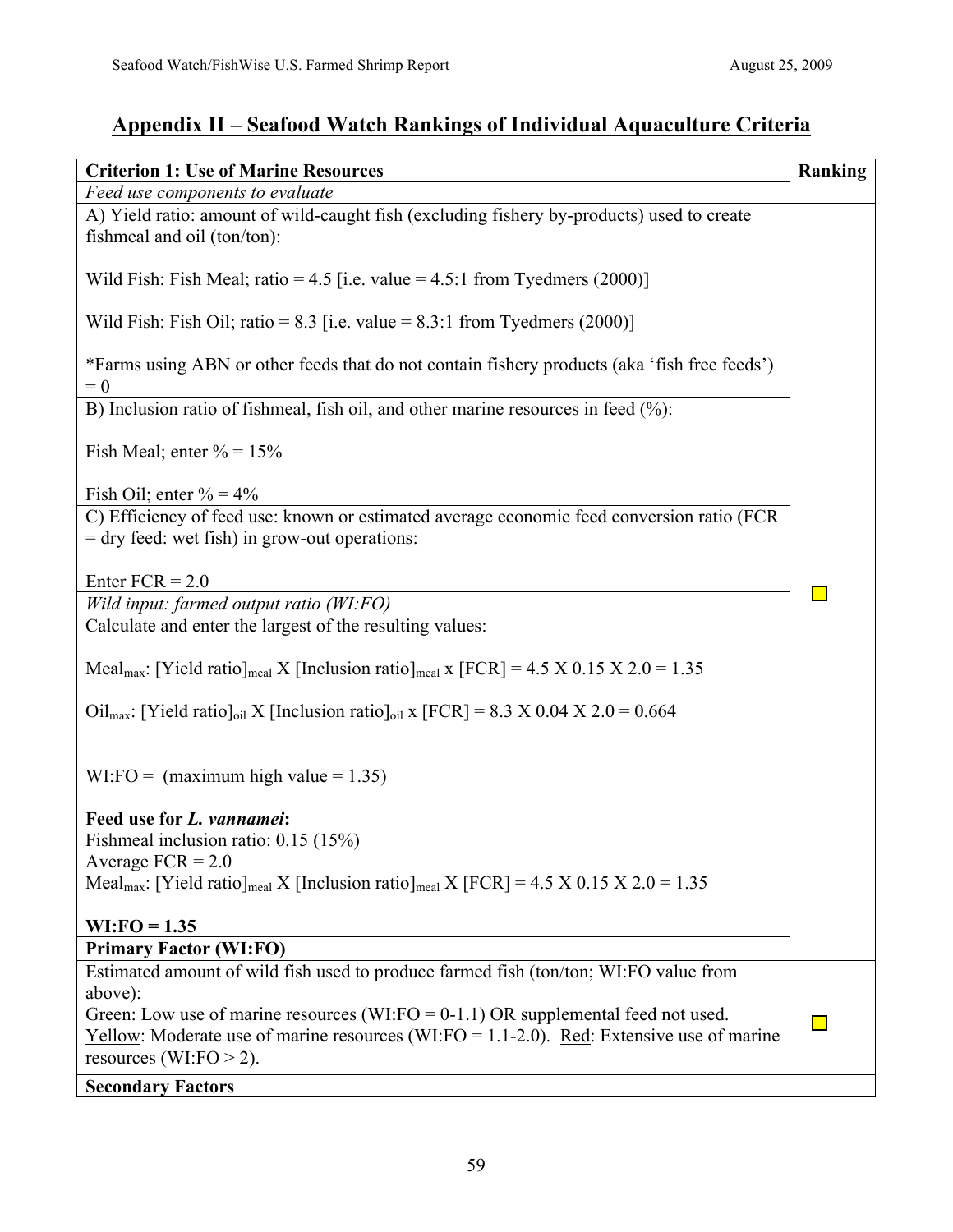| Stock status of the reduction fishery used in feed for the farmed species:                                     |  |
|----------------------------------------------------------------------------------------------------------------|--|
| <u>Green</u> : At or above $B_{MSY}$ ( $\geq 100\%$ ). <u>Yellow</u> : Moderately below $B_{MSY}$ (50-100%) OR |  |
| unknown. Red: Substantially below $B_{MSY}$ (e.g. < 50%) OR overfished OR overfishing is                       |  |
| occurring OR fishery is unregulated. No Color: Not applicable because no reduction fishery                     |  |
| products are used to supplement feed.                                                                          |  |
|                                                                                                                |  |
| Source of stock for the farmed species:                                                                        |  |
| Green: Stock from closed life-cycle hatchery OR wild caught and intensity of collection                        |  |
| clearly does not result in depletion of broodstock, wild juveniles or associated non-target                    |  |
| organisms. Yellow: Wild caught and collection has the potential to impact broodstock, wild                     |  |
| juveniles or associated non-target organisms. Red: Wild caught and intensity of collection                     |  |
| clearly results in depletion of broodstock, wild juveniles, or associated non-target organisms.                |  |
| <b>Evaluation Guidelines</b>                                                                                   |  |
| Use of marine resources is "Low" (Green) when WI:FO is between 0.0 and 1.1                                     |  |
| Use of marine resources is "Moderate" (Yellow) when WI:FO is between 1.1 and 2.0                               |  |
| Use of marine resources is "High" (Red) when:                                                                  |  |
| 1. $W1:FO > 2.0$                                                                                               |  |
| 2. Source of stock for the farmed species is ranked Red                                                        |  |
| 3. Stock status of the reduction fishery is ranked Red                                                         |  |
| Use of marine resources is "Critical" (Black) and rank is Red, regardless of other criteria, if:               |  |
| 1. WI:FO $> 2.0$ AND Source of stock for the farmed species is ranked Red                                      |  |
| 2. WI: $FO > 2.0$ AND the stock status of the reduction fishery is ranked Red                                  |  |
|                                                                                                                |  |
| <b>Conservation Concern: Use of Marine Resources</b>                                                           |  |
|                                                                                                                |  |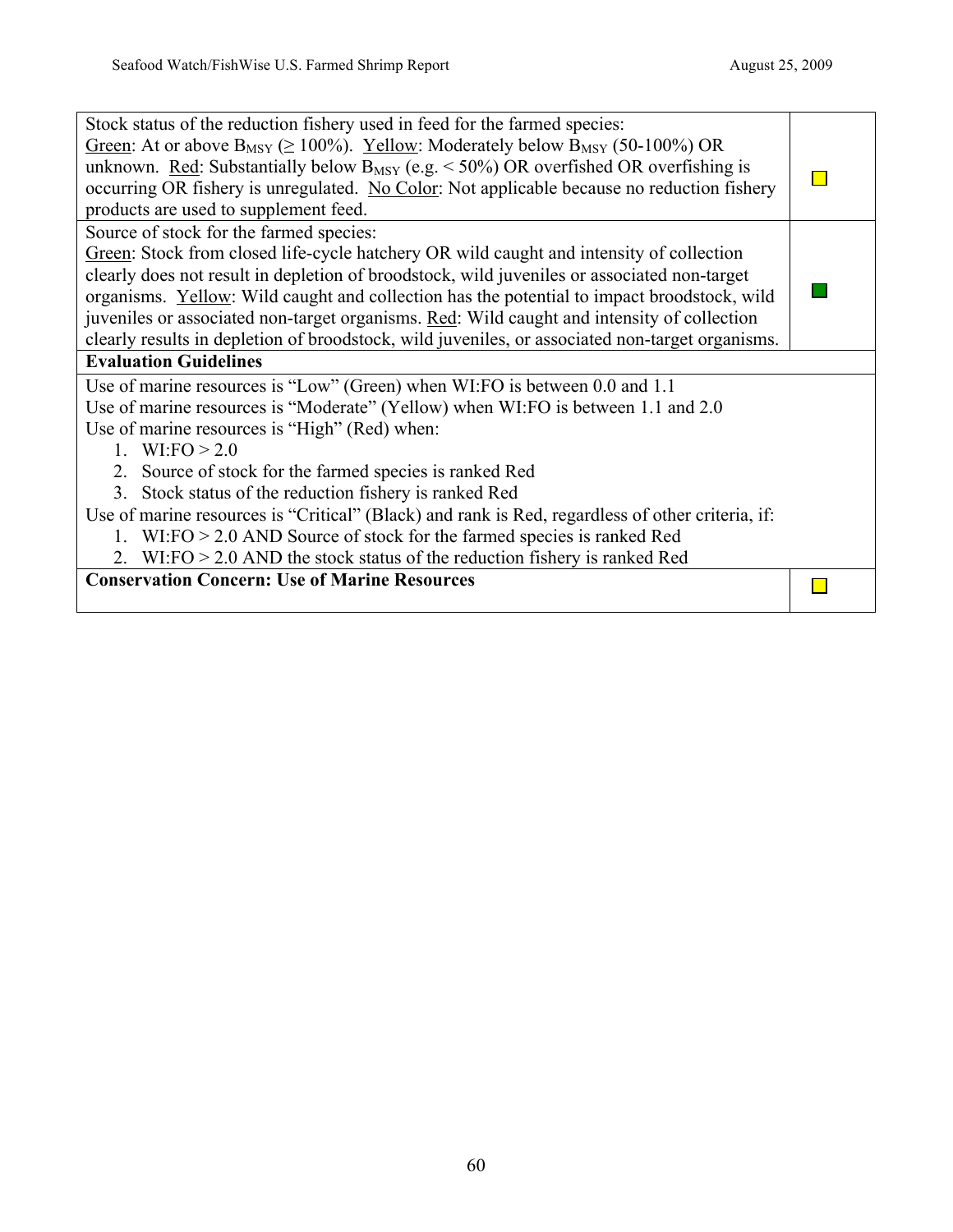| <b>Criterion 2: Risk of Escaped Fish to Wild Stocks</b>                                                                                                                                                                                                                                                                                                                                                                                                                                                 | <b>Ranking</b>                             |
|---------------------------------------------------------------------------------------------------------------------------------------------------------------------------------------------------------------------------------------------------------------------------------------------------------------------------------------------------------------------------------------------------------------------------------------------------------------------------------------------------------|--------------------------------------------|
| <b>Primary Factors</b>                                                                                                                                                                                                                                                                                                                                                                                                                                                                                  |                                            |
| Evidence that farmed fish regularly escape to the surrounding environment:<br>Green: Rarely if system is open OR never because system is closed. Yellow:<br>Infrequently if system is open or unknown. Red: Regularly and often in open<br>systems.                                                                                                                                                                                                                                                     | Zero-<br>exchange/<br>inland<br>Exchanging |
| Status of escaping farmed fish to the surrounding environment:<br>Green: Native; genetically and ecologically similar to wild stocks OR survival and/or<br>reproduction are known not to occur for the escaped species in local, natural<br>environments. Yellow: Non-native but historically widely established or status<br>unknown. Red: Non-native (including genetically modified organisms) and not yet<br>fully established OR native and genetically or ecologically distinct from wild stocks. | Zero-<br>exchange/<br>inland<br>Exchanging |
| <b>Secondary Factors</b>                                                                                                                                                                                                                                                                                                                                                                                                                                                                                |                                            |
| Where escaping fish is non-native - Evidence of the establishment of self-sustaining<br>feral stocks:<br>Green: Studies show no evidence of establishment to date. Yellow: Establishment is<br>probable on theoretical grounds OR unknown. Red: Empirical evidence of                                                                                                                                                                                                                                   |                                            |
| establishment.<br>Where escaping fish is native – Evidence of genetic introgression through successful<br>crossbreeding:<br>Green: Studies show no evidence of introgression to date. Yellow: Introgression is<br>likely on theoretical grounds OR unknown. Red: Empirical evidence of<br>introgression.                                                                                                                                                                                                | N/A                                        |
| Evidence of spawning disruption of wild fish:<br>Green: Studies show no evidence of spawning disruption to date. Yellow: Spawning<br>disruption is likely on theoretical grounds OR unknown. Red: Empirical evidence of<br>spawning disruption.                                                                                                                                                                                                                                                         |                                            |
| Evidence of competition with wild fish for limiting resources or habitats:<br>Green: Studies show no evidence of competition to date. Yellow: Competition is<br>likely on theoretical grounds OR unknown. Red: Empirical evidence of competition.                                                                                                                                                                                                                                                       | Zero-<br>exchange/<br>inland<br>Exchanging |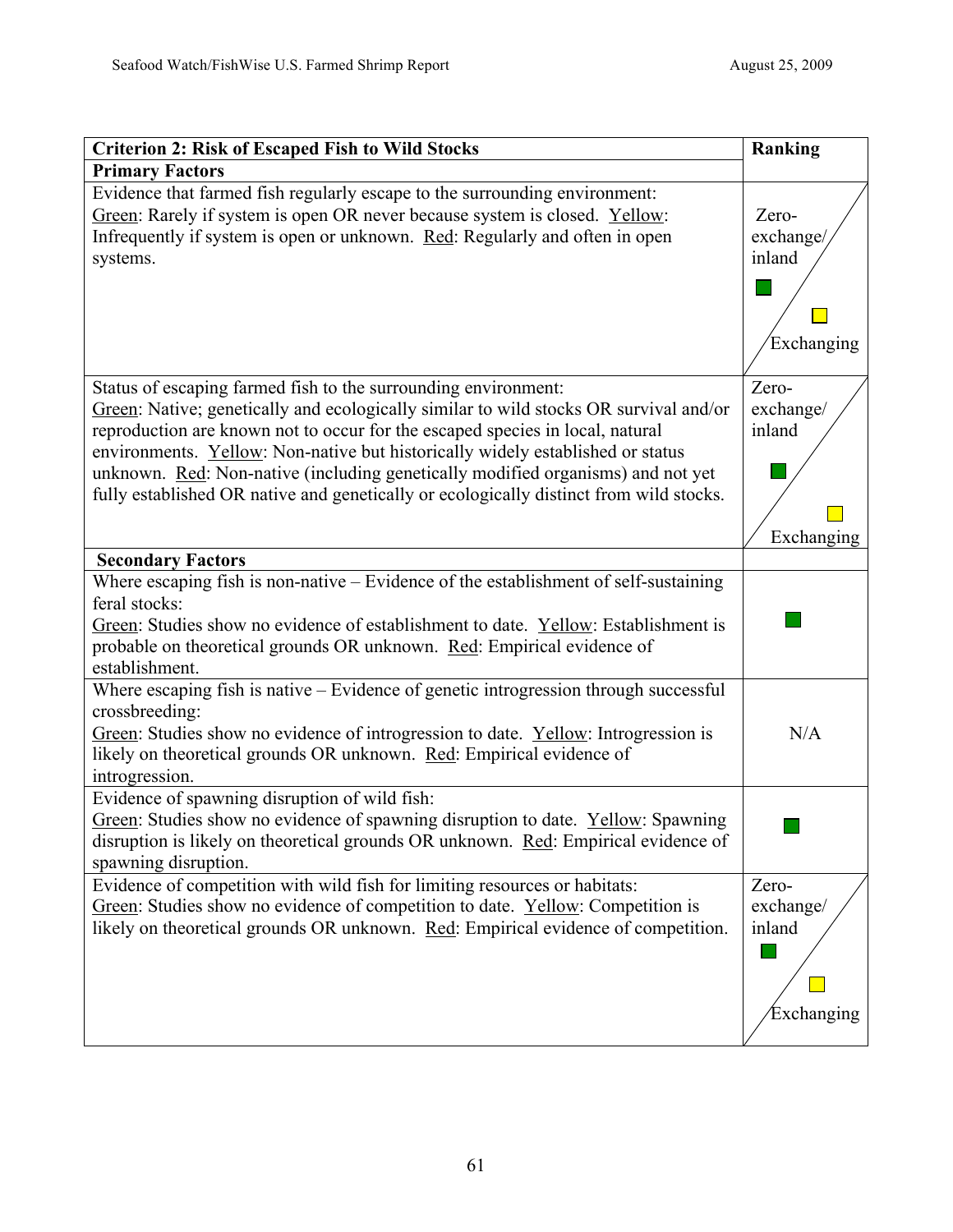| Stock status of affected wild fish:                                                                                           |  |  |
|-------------------------------------------------------------------------------------------------------------------------------|--|--|
| <u>Green</u> : At or above ( $> 100\%$ ) B <sub>MSY</sub> OR no affected wild fish. <u>Yellow</u> : Moderately                |  |  |
| below (50-100%) $B_{MSY}$ OR unknown. Red: Substantially below $B_{MSY}$ (< 50%) OR                                           |  |  |
| overfished, "endangered", "threatened" or "protected" under state, federal or                                                 |  |  |
| international law.                                                                                                            |  |  |
| <b>Evaluation Guidelines</b>                                                                                                  |  |  |
| A "Low Risk" (Green) occurs when a species:                                                                                   |  |  |
| 1. Never escapes because system is closed.                                                                                    |  |  |
| Rarely escapes AND is native and genetically/ecologically similar to local stocks.<br>2.                                      |  |  |
| Infrequently escapes AND is native and survival/reproduction is known not to occur.<br>3 <sub>1</sub>                         |  |  |
| A "Moderate Risk" (Yellow) occurs when the species:                                                                           |  |  |
| Infrequently escapes AND is non-native and not yet fully established AND there is no<br>1.                                    |  |  |
| evidence to date of negative interactions.                                                                                    |  |  |
| 2. Regularly escapes AND is native; genetically and ecologically similar to wild stocks OR<br>survival is known not to occur. |  |  |
| 3. Is non-native but is historically widely established.                                                                      |  |  |
| A "High Risk" (Red) occurs when the two primary factors rank Red AND one or more additional<br>factors rank Red.              |  |  |
| Escapes are a "Critical Risk" (Black) and rank is Red, regardless of other criteria, if risk of escapes                       |  |  |
| AND the status of the affected wild fish stocks also ranks Red.                                                               |  |  |
| <b>Conservation Concern: Risk of Escaped Fish to Wild Stocks</b>                                                              |  |  |
| Zero-exchange recirculating and inland systems                                                                                |  |  |
| Exchanging systems                                                                                                            |  |  |

| <b>Criterion 3: Risk of Disease and Parasite Transfer to Wild Stocks</b>                                                                                                                                                                                                                                           | Ranking                                    |
|--------------------------------------------------------------------------------------------------------------------------------------------------------------------------------------------------------------------------------------------------------------------------------------------------------------------|--------------------------------------------|
| <b>Primary Factors</b>                                                                                                                                                                                                                                                                                             |                                            |
| Risk of amplification and retransmission of disease or parasites to wild stocks:<br>Green: Studies show no evidence of amplification or retransmission to date.<br>Yellow: Likely risk of amplification or transmission theoretical OR unknown.<br>Red: Empirical evidence of amplification or retransmission.     | Zero-<br>exchange/<br>inland<br>Exchanging |
| Risk of species introductions or translocations or novel pathogens to wild stocks:<br>Green: Studies show no evidence of introductions or translocations to date. Yellow:<br>Theoretical risk of introductions or translocations likely OR unknown. Red:<br>Empirical evidence of introductions or translocations. | Zero-<br>exchange/<br>inland<br>Exchanging |
| <b>Secondary Factors</b>                                                                                                                                                                                                                                                                                           |                                            |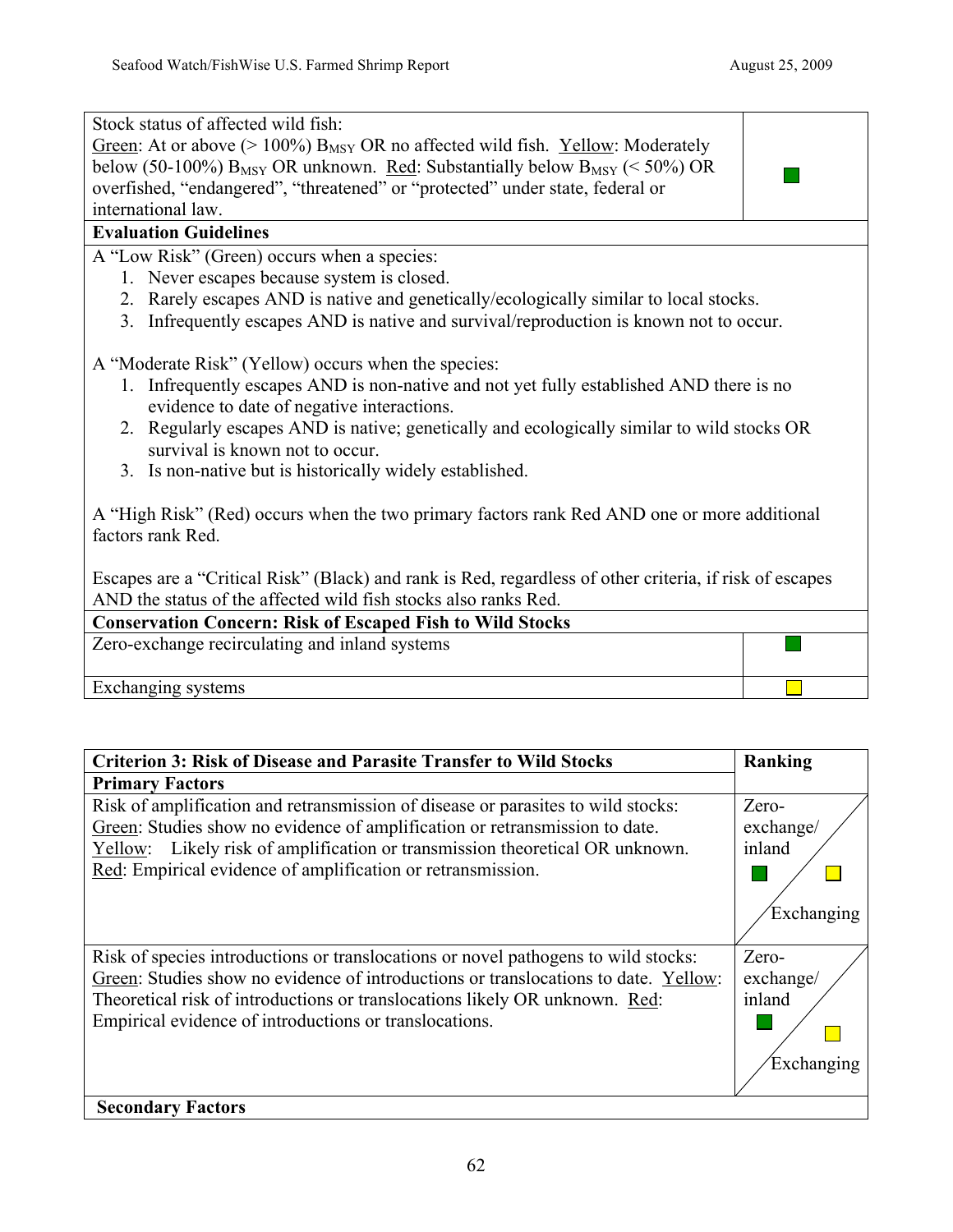| Bio-safety risks inherent in operations:<br>Green: Low risk; closed systems with controls on effluent release. Yellow:<br>Moderate risk; infrequent discharged ponds or raceways OR unknown. Red: High<br>risk; frequent water exchange OR open systems with water exchange to outside<br>environment (e.g. nets, pens or cages). | Zero-<br>exchange/<br>inland<br>Exchanging |  |
|-----------------------------------------------------------------------------------------------------------------------------------------------------------------------------------------------------------------------------------------------------------------------------------------------------------------------------------|--------------------------------------------|--|
| Stock status of potentially affected wild fish:                                                                                                                                                                                                                                                                                   |                                            |  |
| Green: At or above ( $> 100\%$ ) B <sub>MSY</sub> OR no affected wild fish. Yellow: Moderately;                                                                                                                                                                                                                                   |                                            |  |
| below (50-100%) $B_{MSY}$ OR unknown. Red: Substantially below $B_{MSY}$ (< 50%) OR                                                                                                                                                                                                                                               |                                            |  |
| overfished, "endangered", "threatened" or "protected" under state, federal or                                                                                                                                                                                                                                                     |                                            |  |
| international law.                                                                                                                                                                                                                                                                                                                |                                            |  |
| <b>Evaluation Guidelines</b>                                                                                                                                                                                                                                                                                                      |                                            |  |
| Disease transfer is "Low Risk" (Green) when:                                                                                                                                                                                                                                                                                      |                                            |  |
| 1. Neither primary factor ranks Red AND both secondary factors rank Green.                                                                                                                                                                                                                                                        |                                            |  |
| 2. Both primary factors rank Green AND neither secondary factor ranks Red.                                                                                                                                                                                                                                                        |                                            |  |
| Disease transfer is a "Moderate Risk" (Yellow) if the ranks of the primary and secondary factors                                                                                                                                                                                                                                  |                                            |  |
| "average" to Yellow.                                                                                                                                                                                                                                                                                                              |                                            |  |
| Disease transfer is "High Risk" (Red) if:                                                                                                                                                                                                                                                                                         |                                            |  |
| 1. Either primary factor ranks Red AND bio-safety risks are low (Green) or moderate (Yellow).                                                                                                                                                                                                                                     |                                            |  |
| 2. Both primary factors rank Yellow AND bio-safety risks are high (Red) AND stock status of                                                                                                                                                                                                                                       |                                            |  |
| the wild fish affected does not rank Green.                                                                                                                                                                                                                                                                                       |                                            |  |
| Disease transfer is a "Critical Risk" (Black) and rank is Red, regardless of other criteria, if either                                                                                                                                                                                                                            |                                            |  |
| primary factor ranks Red AND stock status or the wild fish affected also ranks Red.                                                                                                                                                                                                                                               |                                            |  |
| <b>Conservation Concern: Risk of Disease Transfer to Wild Stocks</b>                                                                                                                                                                                                                                                              |                                            |  |
| Zero-exchange recirculating and inland systems                                                                                                                                                                                                                                                                                    |                                            |  |
| Exchanging systems                                                                                                                                                                                                                                                                                                                |                                            |  |

| <b>Criterion 4: Risk of Pollution and Habitat Effects</b>                           |                |
|-------------------------------------------------------------------------------------|----------------|
| <b>Primary Factors</b>                                                              |                |
| <b>Effluent Effects</b>                                                             |                |
| Effluent water treatment:                                                           | Zero-exchange/ |
| Green: Effluent water is substantially treated before discharge (e.g. recirculating | inland         |
| system, settling ponds or reconstructed wetlands) OR polyculture and integrated     |                |
| aquaculture are used to recycle nutrients in open systems OR treatment not          |                |
| necessary because supplemental feed is not used. Yellow: Effluent water partially   |                |
| treated before discharge (e.g. infrequently flushed ponds). Red: Effluent water not |                |
| treated before discharge (e.g. open nets, pens or cages).                           | Exchanging     |
|                                                                                     |                |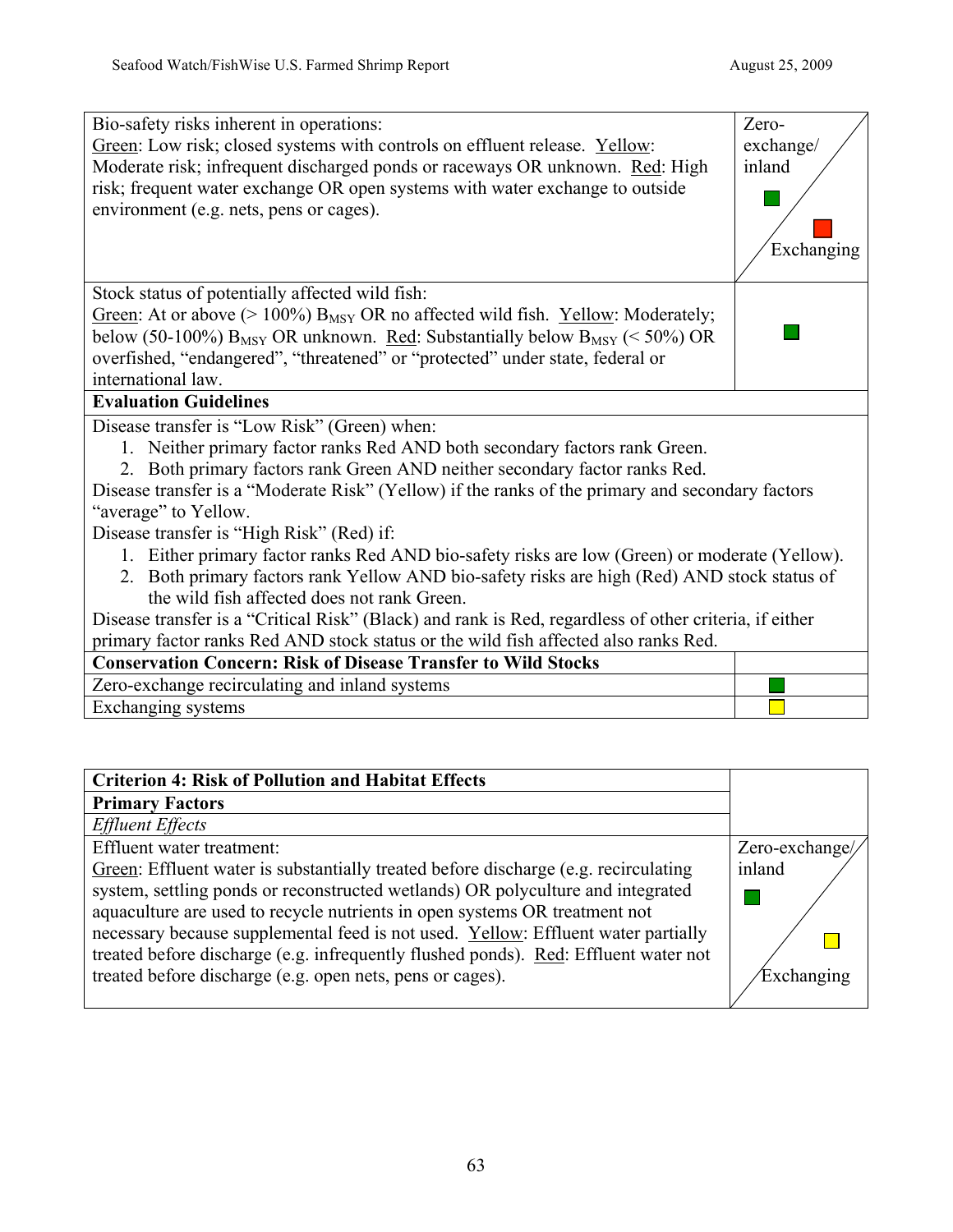| Evidence of substantial local (within two times the diameter of the site) effluent                                                                                       | Zero-exchange/        |  |  |  |  |
|--------------------------------------------------------------------------------------------------------------------------------------------------------------------------|-----------------------|--|--|--|--|
| effects (including alteration of benthic communities, presence of signature species,                                                                                     | inland                |  |  |  |  |
| modified redox potential, etc):                                                                                                                                          |                       |  |  |  |  |
| Green: Studies show no evidence of negative effects to date. Yellow: Risk of                                                                                             |                       |  |  |  |  |
| negative effects on theoretical grounds likely OR unknown. Red: Empirical                                                                                                |                       |  |  |  |  |
| evidence of local effluent effects.                                                                                                                                      | Éxchanging            |  |  |  |  |
|                                                                                                                                                                          |                       |  |  |  |  |
| Evidence of regional effluent effects (including harmful algal blooms, altered                                                                                           | Zero-exchange/        |  |  |  |  |
| nutrient budgets, etc):                                                                                                                                                  | inland                |  |  |  |  |
| Green: Studies show no evidence of negative effects to date. Yellow: Risk of                                                                                             |                       |  |  |  |  |
| negative effects on theoretical grounds likely OR unknown. Red: Empirical                                                                                                |                       |  |  |  |  |
| evidence of regional effluent effects.                                                                                                                                   |                       |  |  |  |  |
|                                                                                                                                                                          | Exchanging            |  |  |  |  |
|                                                                                                                                                                          |                       |  |  |  |  |
| Extent of local or regional effluent effects:                                                                                                                            | Zero-exchange         |  |  |  |  |
| Green: Effects are in compliance with set standards. Yellow: Effects infrequently                                                                                        |                       |  |  |  |  |
| exceed standards. Red: Effects regularly exceed set standards.                                                                                                           |                       |  |  |  |  |
|                                                                                                                                                                          |                       |  |  |  |  |
|                                                                                                                                                                          | Inland/               |  |  |  |  |
|                                                                                                                                                                          | Exchanging            |  |  |  |  |
| Habitat Effects                                                                                                                                                          |                       |  |  |  |  |
| Sensitivity of location to habitat impacts:                                                                                                                              | Zero-exchange/        |  |  |  |  |
| Green: Operations in areas of low ecological sensitivity (e.g. land that is less                                                                                         | Inland                |  |  |  |  |
|                                                                                                                                                                          |                       |  |  |  |  |
| susceptible to degradation, such as land formerly used for agriculture or otherwise                                                                                      |                       |  |  |  |  |
| previously developed). Yellow: Operations in areas of moderate sensitivity (e.g.<br>coastal and near-shore waters, rocky intertidal or subtidal zones, rivers or streams |                       |  |  |  |  |
|                                                                                                                                                                          | Exchanging<br>coastal |  |  |  |  |
| (riparian habitats), offshore waters. Red: Operations in areas of high ecological<br>sensitivity (e.g. coastal wetlands, mangroves).                                     |                       |  |  |  |  |
| Extent of operations and resulting habitat impacts:                                                                                                                      | Zero-exchange/        |  |  |  |  |
| Green: Low density of fish/site or sites/area relative to flushing rate and carrying                                                                                     | Inland                |  |  |  |  |
| capacity in open systems OR systems are closed. Yellow: Moderate densities of                                                                                            |                       |  |  |  |  |
| fish/site or sites/area relative to flushing rate and carrying capacity for open                                                                                         |                       |  |  |  |  |
| systems. Red: High density of fish/site or sites/area relative to flushing rate and                                                                                      |                       |  |  |  |  |
| carrying capacity for open systems.                                                                                                                                      | Exchanging            |  |  |  |  |
| <b>Evaluation Guidelines</b>                                                                                                                                             |                       |  |  |  |  |
| Pollution/habitat effects are "Low Risk" (Green) if three or more factors rank Green and none of the                                                                     |                       |  |  |  |  |
| other factors rank Red.                                                                                                                                                  |                       |  |  |  |  |
| Pollution/habitat effects are of "Moderate Risk" (Yellow) if factors "average" to Yellow.                                                                                |                       |  |  |  |  |
| Pollution/habitat effects are "High Risk" (Red) if three or more factors rank Red.                                                                                       |                       |  |  |  |  |
|                                                                                                                                                                          |                       |  |  |  |  |
| No combination of ranks can result in a "Critical Risk" (Black) for pollution and habitat effects.                                                                       |                       |  |  |  |  |
| <b>Conservation Concern: Risk of Pollution and Habitat Effects</b>                                                                                                       |                       |  |  |  |  |
| Zero-exchange recirculating and inland systems                                                                                                                           |                       |  |  |  |  |
| Exchanging systems                                                                                                                                                       |                       |  |  |  |  |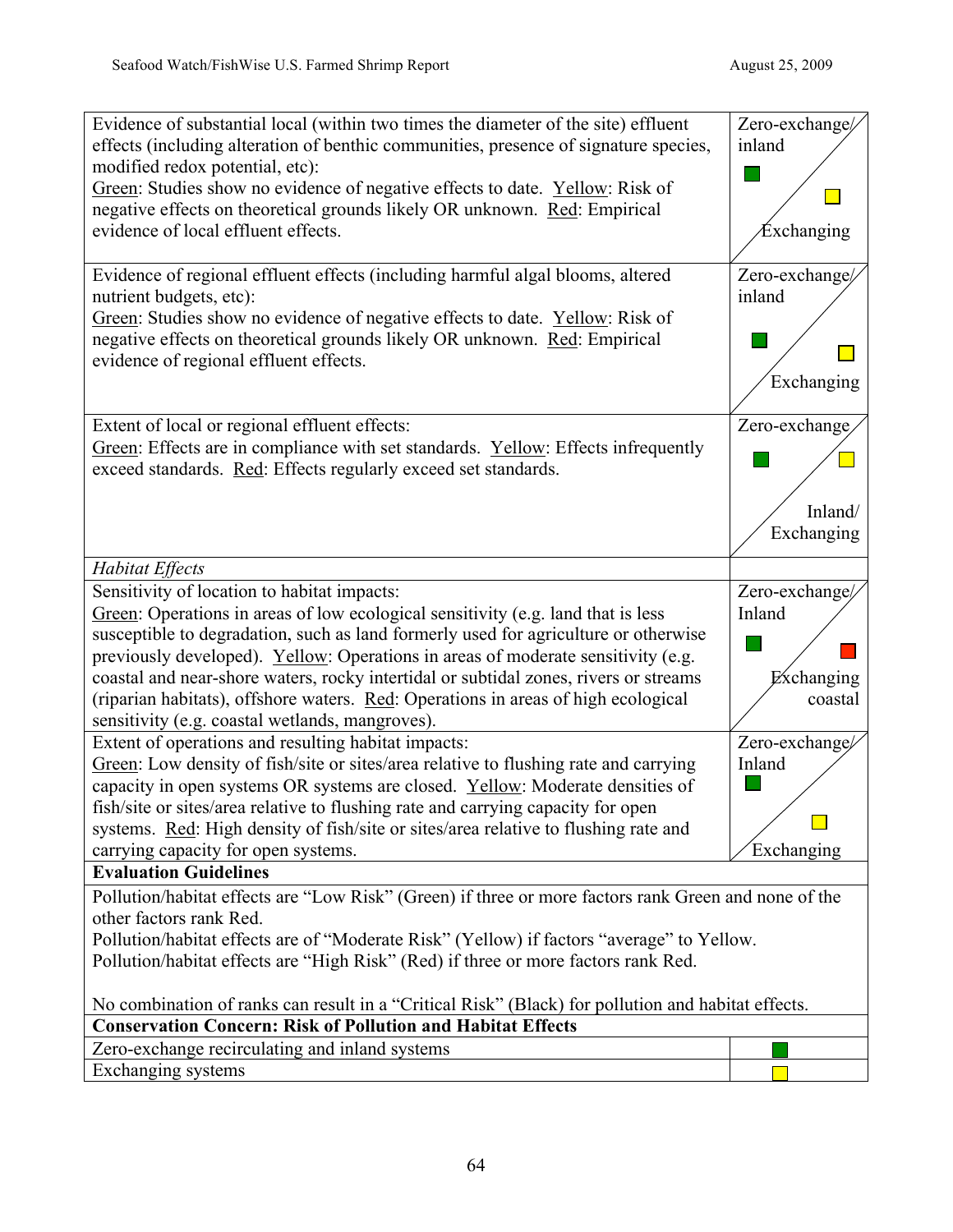| <b>Criterion 5: Effectiveness of the Management Regime</b>                                             | Ranking           |
|--------------------------------------------------------------------------------------------------------|-------------------|
| <b>Primary Factors</b>                                                                                 |                   |
| Demonstrated application of existing federal, state and local laws to current aquaculture              |                   |
| operations:                                                                                            |                   |
| Green: Yes, federal, state and local laws are applied. Yellow: Yes, but concerns exist                 |                   |
| about effectiveness of laws or their application. Red: Laws are not applied OR laws                    |                   |
| applied are clearly not effective.                                                                     |                   |
| Use of licensing to control the location (siting), number, size and stocking density of                |                   |
| farms:                                                                                                 |                   |
| Green: Yes, and deemed effective. Yellow: Yes, but concerns exist about effectiveness.                 |                   |
| Red: No licensing OR licensing used is clearly not effective.                                          |                   |
| Existence and effectiveness of "better management practices" for aquaculture operations,               | Zero-             |
| especially to reduce escaped fish:                                                                     | exchange/         |
| Green: Exist and deemed effective. Yellow: Exist but effectiveness is up for debate OR                 | inland            |
| unknown. Red: Do not exist OR exist but are clearly not effective.                                     |                   |
|                                                                                                        |                   |
|                                                                                                        |                   |
|                                                                                                        | <i>Exchanging</i> |
| Existence and effectiveness of measures to prevent disease and to treat those outbreaks that           |                   |
| do occur (e.g. vaccine program, pest management practices, fallowing of pens, retaining                |                   |
| diseased water, etc.):                                                                                 |                   |
| Green: Exist and deemed effective. Yellow: Exist but effectiveness is up for debate OR                 |                   |
| unknown. Red: Do not exist OR exist but clearly not effective.                                         |                   |
| Existence of regulations for therapeutic chemicals, including their release into the                   |                   |
| environment, such as antibiotics, biocides and herbicides:                                             |                   |
| Green: Exist and deemed effective OR no therapeutics used. Yellow: Exist but                           |                   |
| effectiveness is up for debate OR unknown. Red: Not regulated OR poor regulation and                   |                   |
| enforcement.                                                                                           |                   |
| Use and effect of predator controls (e.g. for birds and marine mammals) in farming                     |                   |
| operations:                                                                                            |                   |
| Green: Predator controls are not used OR predator deterrents are used but are benign.                  |                   |
| Yellow: Predator controls are used with limited mortality or displacement effects. Red:                |                   |
| Predator controls are used with high mortality or displacement effects.                                |                   |
| Existence and effectiveness of policies and incentives, utilizing a precautionary approach             |                   |
| (including ecosystem studies of potential cumulative impacts) against irreversible risks, to           |                   |
| guide expansion of the aquaculture industry.                                                           |                   |
| Green: Exist and are deemed effective. Yellow: Exist but effectiveness is up for debate.               |                   |
| Red: Do not exist OR exist but are clearly not effective.                                              |                   |
| <b>Evaluation Guidelines</b>                                                                           |                   |
| Management is at "Low Risk" (Green) of being considered ineffective if four or more factors rank Green |                   |
| and none of the other factors rank Red.                                                                |                   |
| Management is at "Moderate Risk" (Yellow) of being considered ineffective if all factors "average" to  |                   |
| Yellow.                                                                                                |                   |
| Management is at "High Risk" (Red) of being considered ineffective if 3 or more factors rank Red.      |                   |
| No combination of ranks can result in a "Critical Risk" (Black) for effectiveness of management.       |                   |
| <b>Conservation Concern: Effectiveness of the Management Regime</b>                                    |                   |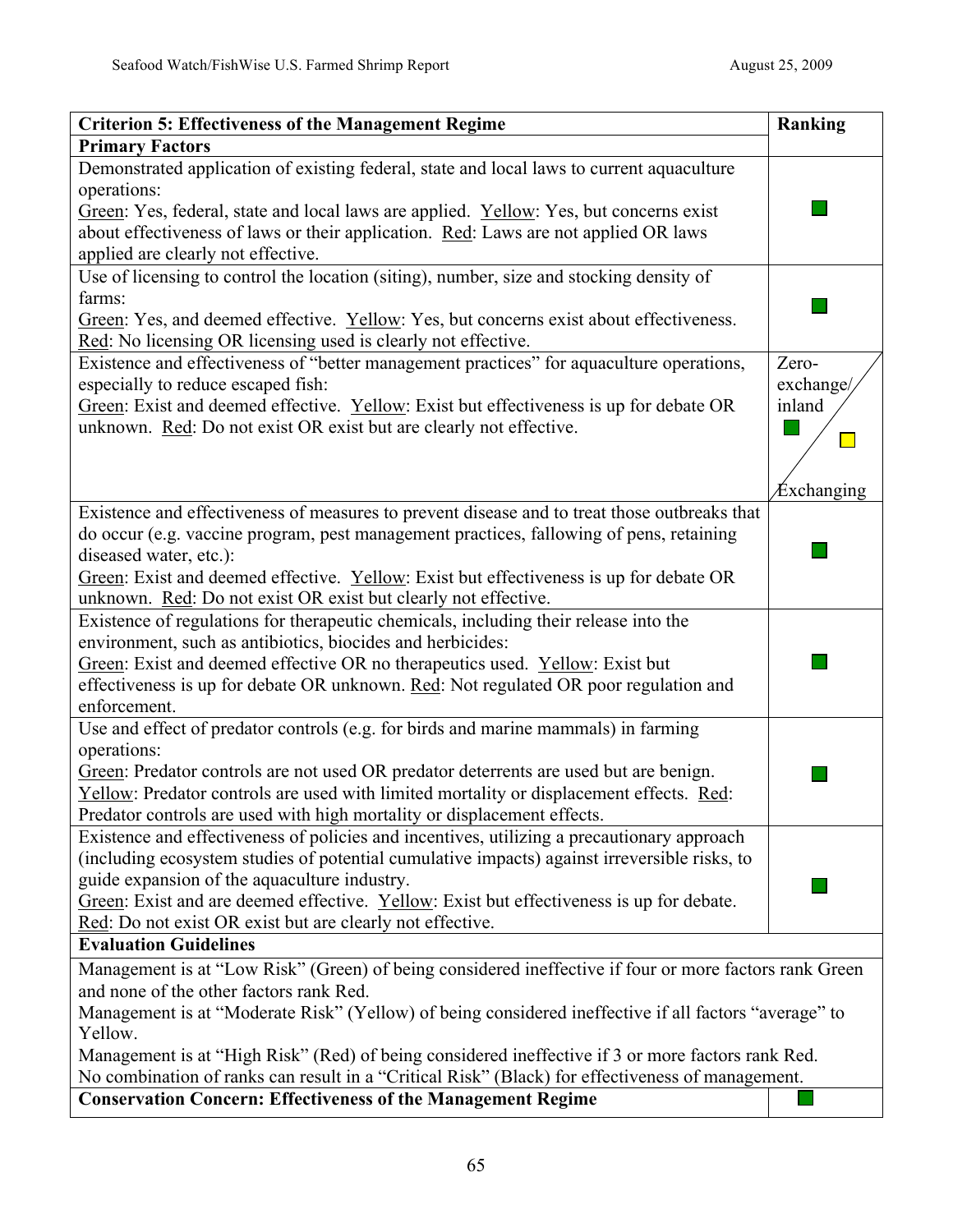# **Appendix III – U.S. Farmed Shrimp Production by State, 2008**

United States production of farmed marine shrimp (*L. vannamei*) by state: states are listed in descending order of production volume. Michigan data was compiled based on a personal communication with Russell Allen of Seafood Systems Inc, all other data were obtained by collegiate correspondence among industry experts, compiled by Granvil Treece Texas A&M. Respondents included: Craig Collins, Desert Shrimp, AZ; Dr. Ya-Sheng Juan, Texas Parks and Wildlife Department (TPWD), Brownsville, TX; Dr. David Teichert Coddington, Greene Prairie Aquafarm, AL; Mark Godwin, Woods Fisheries, FL; Al Stokes, South Carolina; Guy Furman, KY; Dr. James Tidwell, KY; Bob Rosenberry, Shrimp News International, San Diego, CA; Dr. Tony Ostrowski, USMSFP, HI. Lbs gives the total grown-out weight of shrimp by state, % U.S. shows the total volume of shrimp produced by state, as a percentage of the U.S. total, acres gives pond surface areas by state, PL Stocked gives the number of Post-Larval stage young used to populate ponds in a given state. Number of farms is our estimate of the number of farms producing shrimp for consumption (not broodstock), taken from the Table shown in Appendix IV. Farms thought to have ceased operations were not included (italicized, Appendix IV)

Two states, Arkansas and California, are listed in Appendix IV, but do not have production volumes here. The facilities listed for these states do not have working contact information available online. Total production volumes presented here, therefore represent best, but likely still not completely accurate, estimates of total U.S. production.

| <b>State</b>   | Lbs.      | $\frac{0}{0}$<br>U.S. | Acre        | PL<br><b>Stocked</b> | Number of<br>operating<br>farms |
|----------------|-----------|-----------------------|-------------|----------------------|---------------------------------|
| Texas          | 3,725,392 | 87.1                  | 975         | 146,733,750          | 8                               |
| Alabama        | 171,000   | 3.9                   | 54          | 6,000,000            | 1                               |
| Hawaii/Saipan  | 110,000   | 2.6                   | n/a         | n/a                  | 3                               |
| Florida        | 73,593    | 1.7                   | 25          | 3,080,000            | $\overline{2}$                  |
| Kentucky       | 66,224    | 1.6                   | 1 (covered) | 2,580,000            | ??                              |
| Maryland       | 50,000    | 1.2                   | n/a         | n/a                  | $\perp$                         |
| Arizona        | 50,000    | 1.2                   | 18          | 2,600,000            | $\overline{2}$                  |
| Michigan       | 18,200    | 0.4                   | n/a         | n/a                  | 1                               |
| South Carolina | 14,000    | 0.3                   | n/a         | n/a                  | 1                               |
| Arkansas       | n/a       | n/a                   | n/a         | n/a                  | 0?                              |
| California     | n/a       | n/a                   | n/a         | n/a                  | 0?                              |
| Total          | 4,278,409 | 100                   | $1073+$     | 160,993,750          |                                 |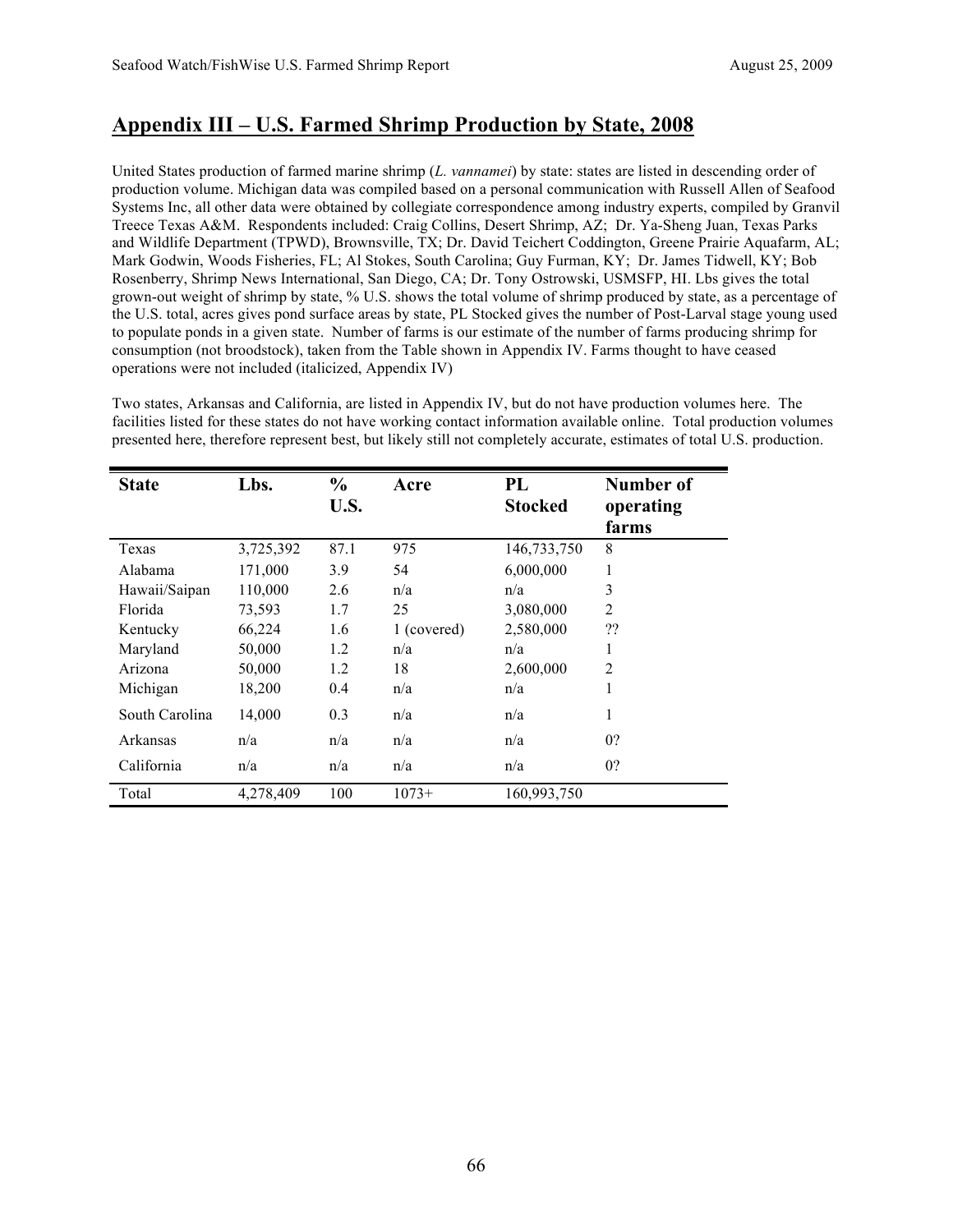# **Appendix IV – Production Methods of U.S. Shrimp Farms, by State**

Farms producing marine shrimp (*L. vannamei*), by state: states are listed alphabetically. Data for all states, with the exception of Texas, Kentucky and Maryland, were obtained from the U.S. Marine Shrimp Farming Program's (USMSFP) website (http://www.usmsfp.org/ , copywrited 2005). Data for Texas were obtained from Granvil Treece, Texas A&M University. Kentucky and Maryland operations were known to the authors. Farms operated by individuals (versus registered commercial farms), were not included in this table, nor are research facilities. Question marks represent the inability to establish unequivocal information on water exchange practices and/or whether farm waters are discharged into salt water. Farms rearing broodstock are assumed to be no exchange: where we contacted farms and verbally assured no exchange, this was cited as "no exchange". The inability to obtain definitive information for the production methods of all farms was due to communications – which were attempted by one or more of phone calls, e-mail and contact forms on websites. The most recent status of attempts is given in the final column (updated April 4 2009). Farms thought to have ceased operations/diversified into other aquaculture products, based on an absence of contact information, or phone numbers out of service, are italicized.

**State Farm Name Exchanging water/No exchange Discharge into salt water? Discharge comment Contact status** Alabama Green Prairie Aquafarm No exchange No Uses effluent for farming Contacted Arizona Arizona Mariculture Associates. LLC ? No No coast in AZ Left phone message Wood Brothers Shrimp Farm (Desert Sweet Shrimp) No exchange No No coast in AZ Contacted *Ewing Shrimp Farm ? No No coast in AZ No contact details found Arizona Shrimp Company ? No No coast in AZ No contact details found Arkansas Brave New Shrimp Seafood LLC ? No No coast in AR No contact details California Sunset Sea Farms ? ? ? Number not in service* Florida Indian River Aquaculture, LLC ? ? ? Number not in service Shrimp Improvement Systems Broodstock ? ? Left message Woods Fisheries ? ? ? Left message Hawaii Aquatic Farms ? ? ? 2 Left message<br>
Chen-Lu Farms. Inc. Broodstock ? ? ? No answer Chen-Lu Farms, Inc. Broodstock ? ? No answer High Health Aquaculture In. Broodstock ? No comment Contacted Island Aquaculture Exchanging Yes No comment Contacted Kona Bay Marine Resources, Inc. Broodstock ? ? Provide a set of the same state of the same state of the Left message Molokai Sea Farms International Broodstock No Said that "they don't discharge into the ocean" Contacted Paradise Shrimp Farm, Inc Broodstock ? ? No answer Rainbow Hawaii Broodstock ? ? ? Couldn't leave

We caution that this list may be incomplete. Regular updating will be needed as production volumes, economic constraints of current markets and diversification are all rapidly modifying farm operations.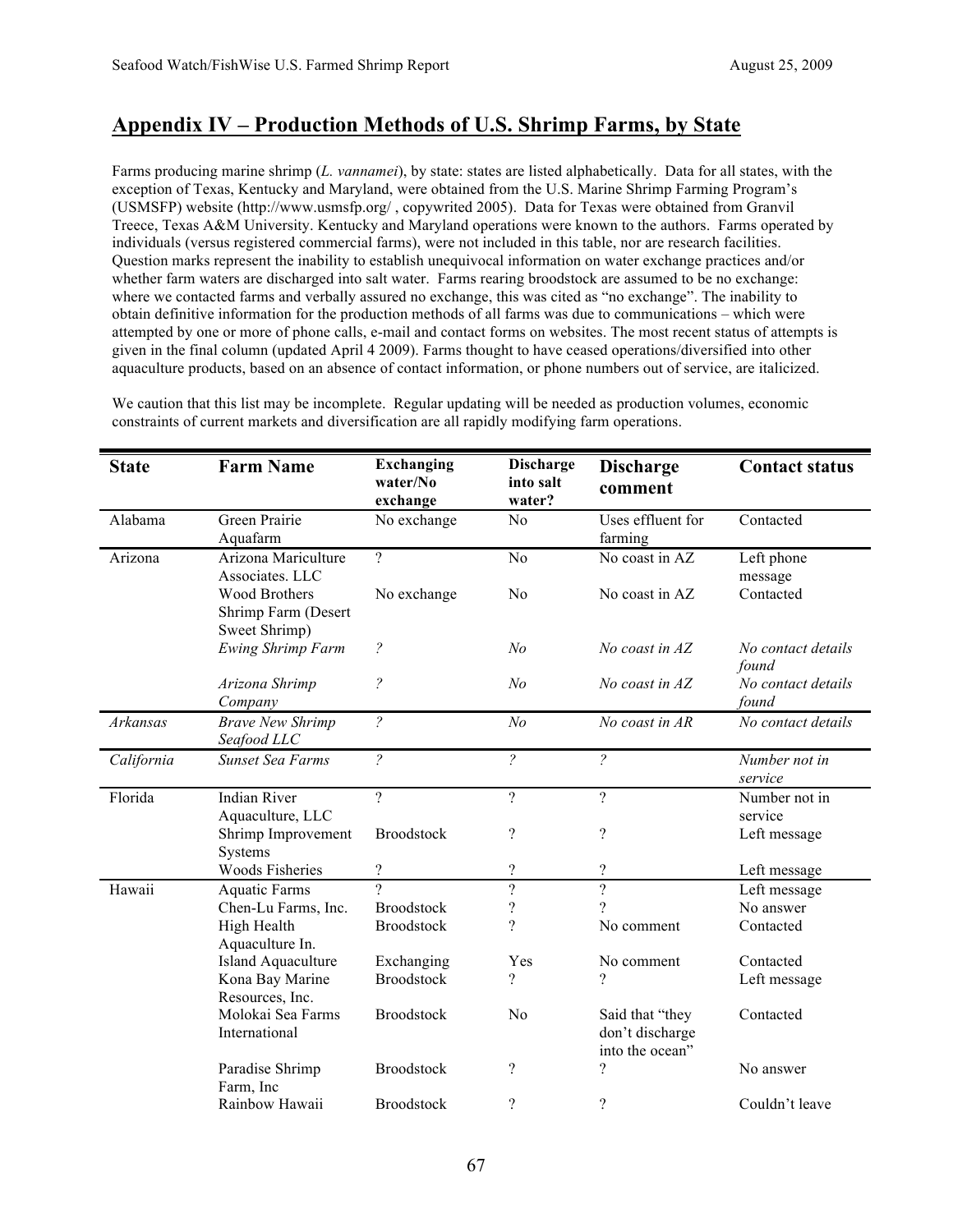|                   | Farms                                                                                                                  |                                                        |                                            |                                                                                                         | message - full<br>mailbox                      |
|-------------------|------------------------------------------------------------------------------------------------------------------------|--------------------------------------------------------|--------------------------------------------|---------------------------------------------------------------------------------------------------------|------------------------------------------------|
|                   | Taylor Shellfish<br>Kahuku Shrimp Co.,                                                                                 | $\boldsymbol{\mathcal{P}}$<br>$\overline{\mathcal{E}}$ | $\overline{\mathcal{C}}$<br>$\overline{?}$ | $\overline{\mathcal{L}}$<br>$\overline{?}$                                                              | Left message<br>Number not in                  |
|                   | Inc<br>D& J Ocean Farm                                                                                                 | <b>Broodstock</b>                                      | $\tilde{\mathcal{C}}$                      | $\tilde{?}$                                                                                             | service<br>Number not in<br>service            |
|                   | Hawaii Oahu Suisan<br>Inc.                                                                                             | <b>Broodstock</b>                                      | $\tilde{\mathcal{C}}$                      | $\tilde{z}$                                                                                             | Number not in<br>service                       |
|                   | <b>Shrimp Production</b><br>Hawaii, Inc                                                                                | $\tilde{?}$                                            | $\tilde{?}$                                | $\tilde{z}$                                                                                             | Number not in<br>service                       |
| Kentucky          | Magnolia Shrimp                                                                                                        | No exchange                                            | No                                         | All water<br>recirculated, only<br>water input                                                          | Visited website                                |
| Maryland          | Marvesta Shrimp<br>Farms                                                                                               | No exchange                                            | No                                         | All water<br>recirculated, only<br>water input                                                          | Contacted                                      |
| Michigan          | Sea Food Systems                                                                                                       |                                                        | N <sub>o</sub>                             | All water<br>recirculated, waste<br>is 3lbs/mo.<br>Inorganic sludge,<br>used as fertilizer on<br>garden | Left message                                   |
| South<br>Carolina | Palmetto Aquaculture<br>$Corp$ – one producing<br>pond currently                                                       | Exchanging                                             | Yes                                        | No comment                                                                                              | Contacted                                      |
|                   | Island Fresh Seafood<br>- one pond in $2007$ ,<br>not economically<br>feasible, will re-start<br>if conditions improve | Exchanging                                             | Yes                                        | No comment                                                                                              | Contacted                                      |
| Texas             | Bowers Shrimp Farm<br>Harlingen Shrimp<br>Farm                                                                         | Exchanging<br>Exchanging                               | Yes<br>Yes                                 | No comment<br>No comment                                                                                | Contacted<br>Contacted                         |
|                   | Michael and Lucky<br>Shrimp Farm                                                                                       | Exchanging                                             | Yes                                        | n/a                                                                                                     | Not contacted -<br>Info from Granvil<br>Treece |
|                   | Natural Shrimp<br>International Inc                                                                                    | $N/A$ – water is<br>discharged, not<br>exchanged       | No                                         | n/a                                                                                                     | Not contacted -<br>Info from Granvil<br>Treece |
|                   | Permian Sea Organics                                                                                                   | $N/A$ – water is<br>discharged, not<br>exchanged       | N <sub>0</sub>                             | n/a                                                                                                     | Not contacted -<br>Info from Granvil<br>Treece |
|                   | St. Martin Seafood<br>Shrimp Farm                                                                                      | Exchanging                                             | Yes                                        | n/a                                                                                                     | Not contacted -<br>Info from Granvil<br>Treece |
|                   | SS-San Tung                                                                                                            | Exchanging                                             | Yes                                        | n/a                                                                                                     | Not contacted -<br>Info from Granvil<br>Treece |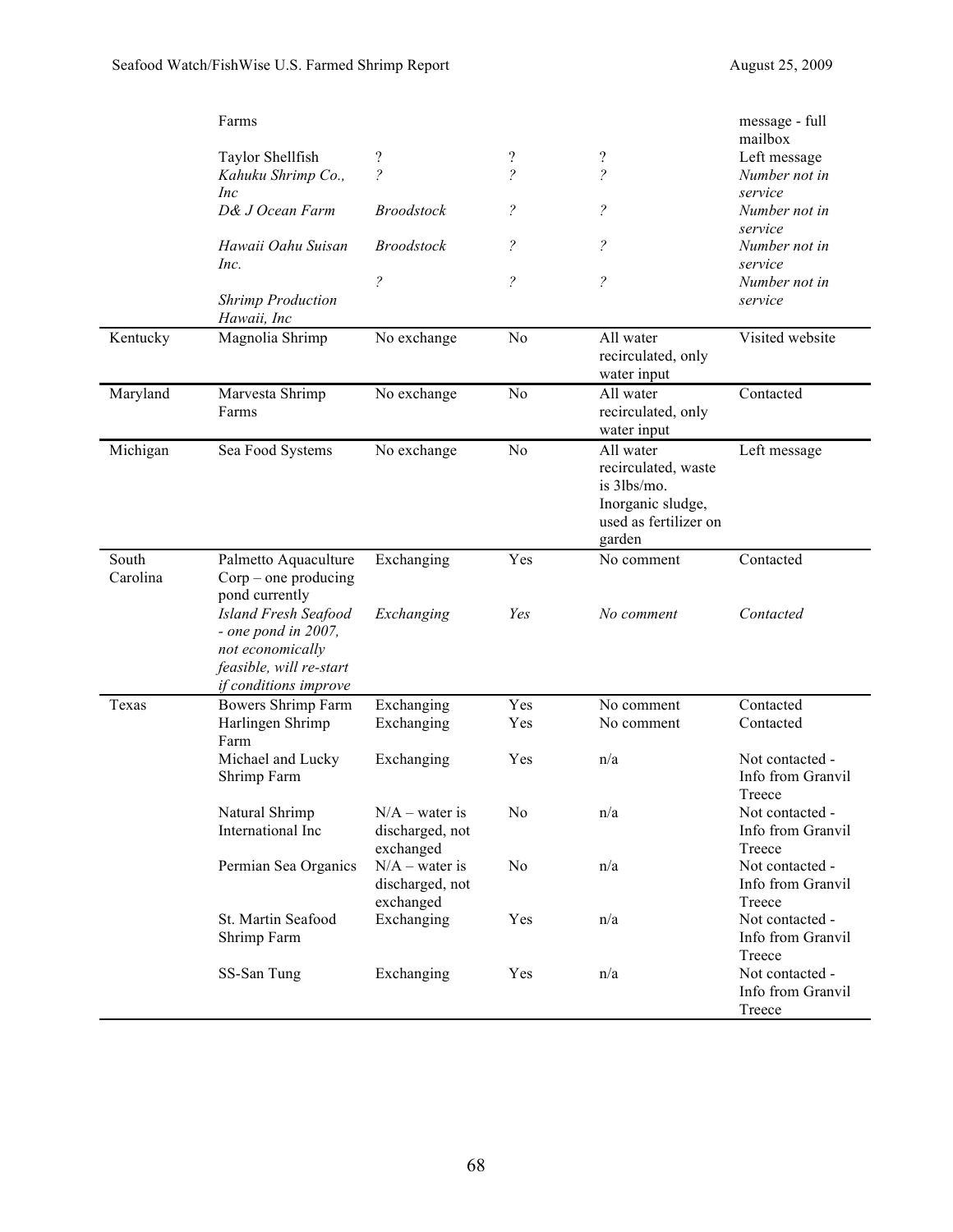$\overline{a}$ 

# **Appendix V – Texas Farmed Shrimp Production, 2008**

Volume of shrimp produced by farm, in Texas, in 2008<sup>8</sup>. Data were obtained from Granvil Treece (Texas A&M University), compiled from information made publicly available by Texas Parks and Wildlife Department  $(TPWD)^9$ . The single known state research facility (Texas A&M University) was excluded from presentation and calculations, with the rationale that it does not produce shrimp for public consumption. Lbs gives the total grown-out weight of shrimp by state, % Texas shows the relative contribution to Texas production, by farm. % U.S. shows the relative contribution of all Texan farms to the overall U.S. total marine farmed shrimp production. Acres gives pond surface areas by farm. PL Stocked gives the number of post-larval stage young used to populate ponds. Information on discharge practices was obtained verbally, in phone conversations with farms owners and operators.

| Company<br><b>Name</b>          | Lbs.      | % Texas | % U.S.Acres PL |        | <b>Stocked</b> | <b>Exchanging</b><br>water/No exchange        | <b>Discharge</b><br>into coastal |
|---------------------------------|-----------|---------|----------------|--------|----------------|-----------------------------------------------|----------------------------------|
|                                 |           |         |                |        |                |                                               | waters?                          |
| Michael and<br>Lucky Shrimp     | 32,000    | 0.9     | 0.8            | 8.0    | 2.000.000      | Exchanging                                    | Yes                              |
| Harlingen                       | 520,000   | 14.0    | 12.2           | 337.0  |                | 20,340,000 Exchanging                         | Yes                              |
| Shrimp Farm                     |           | 6.2     |                |        |                |                                               | <b>Yes</b>                       |
| SS-San Tung                     | 229,022   |         | 5.4            | 55.0   |                | 10,000,000 Exchanging                         |                                  |
| Bowers Shrimp 1,850,900<br>Farm |           | 49.8    | 43.3           | 349.0  |                | $61,000,000$ Exchanging                       | Yes                              |
| <b>St Martin</b><br>Shrimp Farm | 1,055,370 | 28.4    | 24.7           | 220.00 |                | 51,411,000 Exchanging                         | Yes                              |
| Permian Sea                     | 7,000     | 0.2     | 0.2            | 4.0    | 400,000        | $N/A$ – water is discharged,<br>not exchanged | N <sub>0</sub>                   |
| Natural Shrimp                  | 25,000    | 0.7     | 0.6            | 0.5    | 1,418,750      | $N/A$ – water is discharged,<br>not exchanged | N <sub>0</sub>                   |
| <b>Total</b>                    | 3,719,292 | 100     | 87.2           | 973.5  | 146,569,750    |                                               |                                  |

<sup>&</sup>lt;sup>8</sup> Data were obtained via collegiate correspondence among industry experts, compiled by Granvil Treece Texas A&M. Respondents included: Craig Collins, Desert Shrimp, AZ.; Dr. Ya-Sheng Juan, TPWD, Brownsville, TX.; Dr. David Teichert Coddington, Greene Prairie Aquafarm, AL.; Mark Godwin, Woods Fisheries, FL.; Al Stokes, South Carolina; Guy Furman, KY.; Dr. James Tidwell, KY.; Bob Rosenberry, Shrimp News International, San Diego, CA.; Dr. Tony Ostrowski, USMSFP, HI

<sup>9</sup> Texas Parks and Wildlife Department (TPWD) regulate exotic species such that farms are required to report production volumes at the end of each year. Data were compiled by Dr. Ya-Sheng Juan with TPWD in Brownsville, Robert Adami with TPWD in Corpus Christi, and Joedy Gray with TPWD in Austin. Information is made public if requested.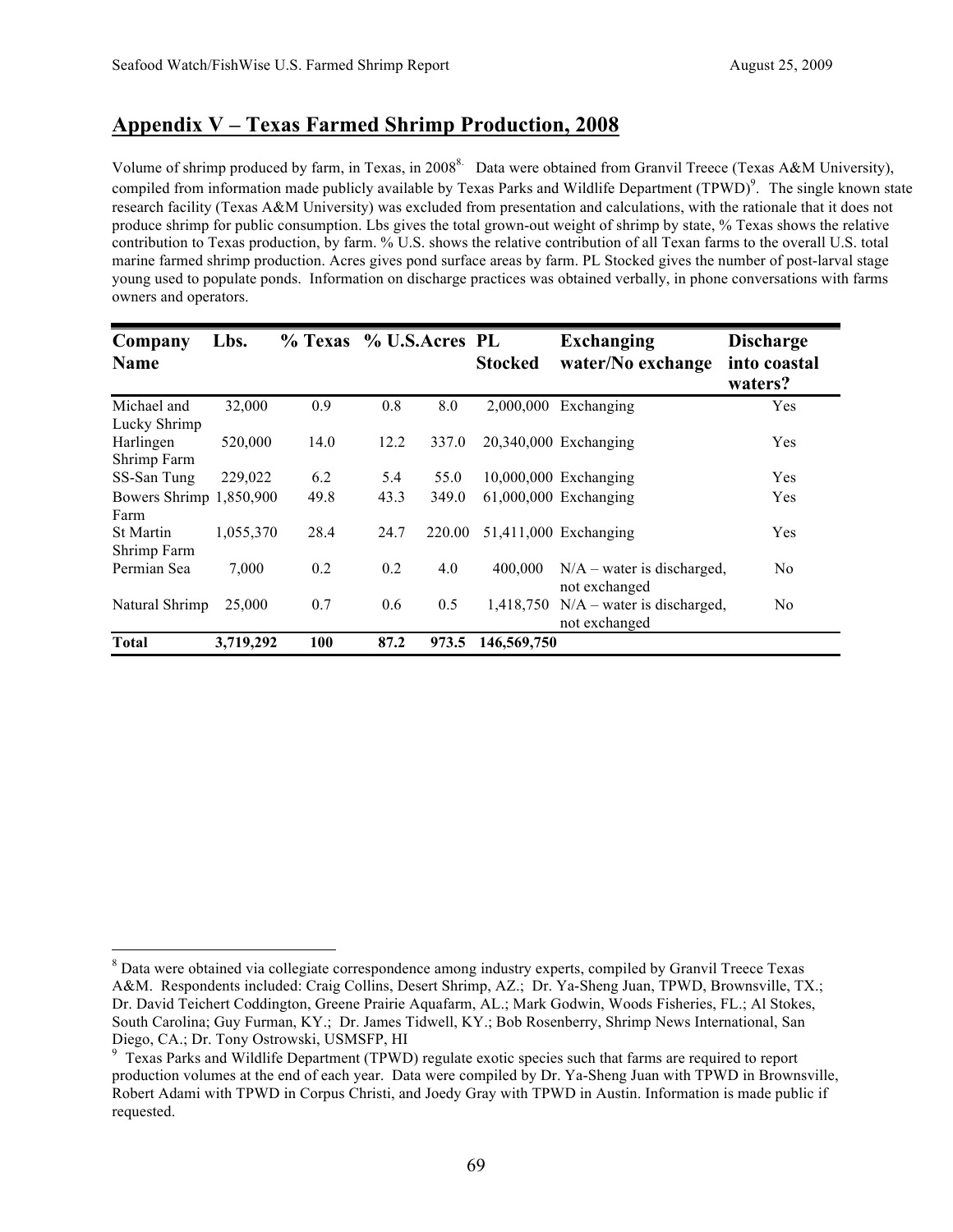# **Appendix VI – U.S. Shrimp Farms Exchanging into Coastal Waters**

Calculations for the overall percentage of operations that exchange farm waters into coastal systems in 1) Texas and 2) the United States.

- 1) **Texas**: % Production from farms exchanging into coastal waters
	- Assumed 3,725,392 lbs. produced in Texas in 2008 (App. V)
	- Less production at research facilities (6100 lbs) (App IV vs. App VI)
	- Less production from inland Texas farms (Mengers & Son, Permian Sea Organics =  $32\,000$  lbs) (App. VI)
	- Over total state production for 2008
	- $-$  3,687,292/3,719,292X100 = **99.1%**
- 2) **United States**: % Production from farms exchanging into coastal waters
	- Assumed 3,719,292 lbs. produced in Texas in 2008 for consumption (App. VI).
	- Added production from single exchanging farm in South Carolina (14 000 lbs.) (App. IV). Note that there is one other farm, known to exchange farm waters with coastal systems, and currently operational: Island Aquaculture, in Hawaii.
	- Less production from inland Texas farms (Mengers & Son, Permian Sea Organics = 32 000 lbs) = 3,687,292
	- Over total U.S. production for  $2008 = 4,278,409$  lbs (App. IV)
	- 3,701,292/4,278,409 X 100 ~**86.5%**

Note that this number would be larger with the inclusion of production from Island Aquaculture, HI and potentially other facilities that we have had trouble contacting. Conversely, this value would decrease if any of the state weights given in Appendix III include the production of broodstock. Without complete, farm-level data for every state,  $\sim$ 87% represent a best estimate of the percentage of shrimp in the U.S., produced on exchanging farms connected to coastal systems.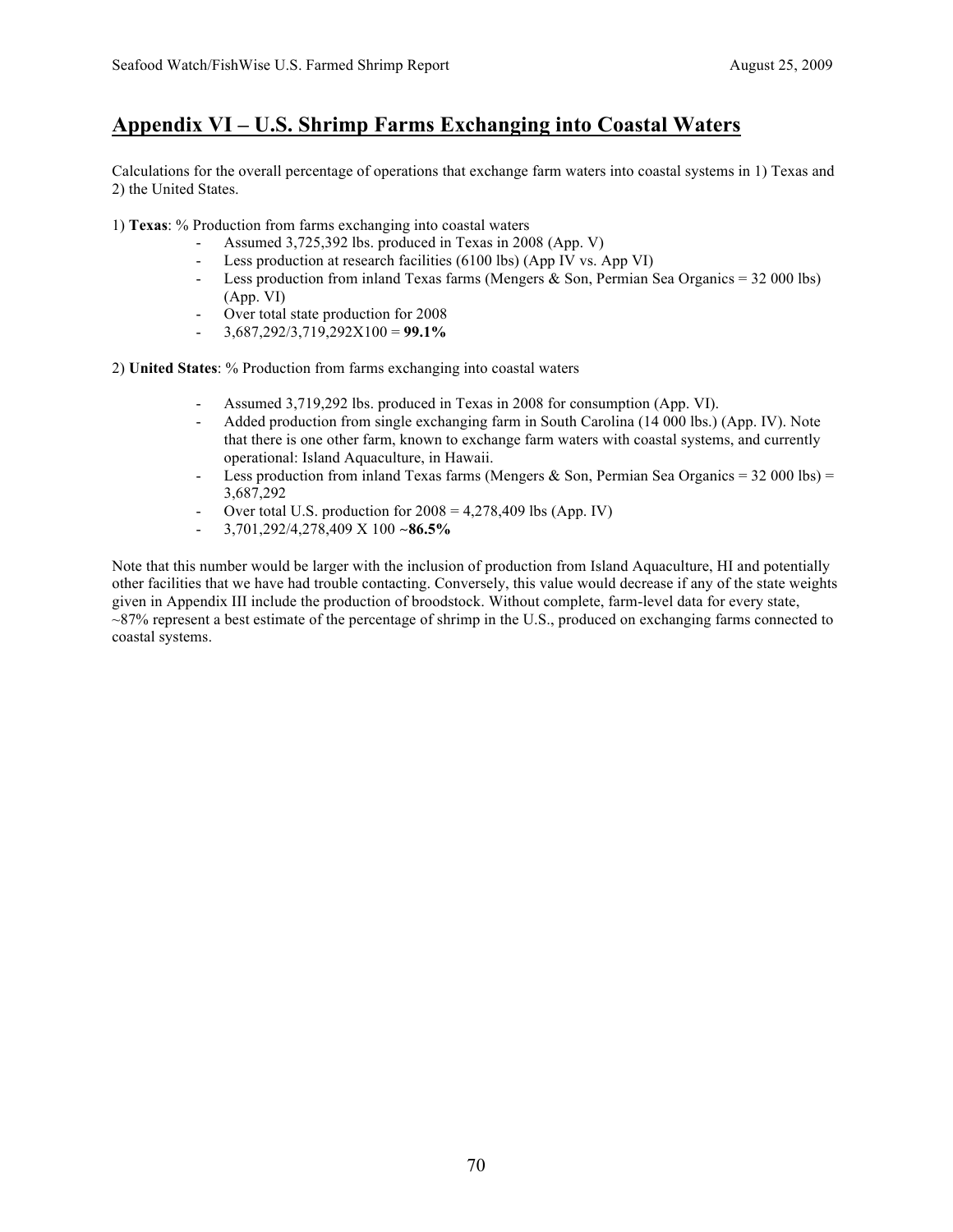# **References**

- Alava, J. J. 2004. Environmental impact assessment on inland shrimp farming in Ecuador. Pages 13 *in* The International Triennial Meeting of the World Aquaculture Society 2004. Honolulu, Hawaii.
- Alder, J., and D. Pauly. 2006. On the multiple uses of forage fish: from ecosystems to markets. Fisheries Centre Research Reports **14**:120.
- Allen, R. April 2009. Seafood Systems Inc, U.S. Shrimp Farming Association. Personal communication.
- Amaya, E., A. D. Davis, and D. B. Rouse. 2007. Alternative diets for the Pacific white shrimp *Litopenaeus vannamei*. Aquaculture **262**:419-425.
- APHIS. 2004. CEI Impact Worksheet: Taura Syndrome Virus, United States. United States Department of Agriculture: Animal and Plant Health Inspection Service.
- APHIS. 2007. CEI impact worksheet. White Spot Disease. Pages 3. United States Department of Agriculture Animal and Plant Health Inspection Service.
- AquaNIC. 1993. Saltwater shrimp teaching plan Section D: Growing out shrimp. Pages 25. Aquaculture Network Information Centre.
- ASMFC. 2007. Species profile: Atlantic menhaden. Increased demand for omega-3 fatty acids may lead to increased harvest. ASMFC Fisheries Focus **16**:3.
- Balboa, W. A., T. L. King, and P. C. Hammerschmidt. 1991. Occurrence of Pacific white shrimp in lower Laguna Madre, Texas. Proceedings of the Annual Conference Southeast Association Fish and Wildlife Agencies **45**:288-292.
- Baraff, L. S., and T. R. Loughin. 2000. Trends and potential interactions between pinnipeds and fisheries of New England and the U.S. West Coast. Marine Fisheries Review **62**:1-39.
- Becker, B. H., and S. R. Beissinger. 2006. Centennial decline in the trophic level of an endangered seabird after fisheries decline. Conservation Biology **20**:470-479.
- Boonyaratpalin, M. 1998. Nutrition of *Penaeus merguiensis* and *Penaeus indicus*. Reviews in Fisheries Science **6**:69-78.
- Boyd, C. A., C. E. Boyd, A. A. McNevin, and D. B. Rouse. 2006. Salt discharge from an inland farm for marine shrimp in Alabama. Journal of the World Aquaculture Society **37**:345- 355.
- Boyd, C. E. 2001. Inland shrimp farming and the environment. World Aquaculture, March 2001.
- Boyd, C. E., C. Lim, J. Quieroz, K. Salie, L. de Wet, and A. McNevin. 2008. Best management practices for responsible aquaculture. United States Agency for International Development and Aquaculture Collaborative Research Support Program.
- Bray, W. A., A. L. Lawrence, and J. R. Leung-Trujillo. 1994. The effect of salinity on growth and survival of *Litopenaeus vannamei*, with observations on the interaction of IHHN virus and salinity. Aquaculture **122**:136-146.
- Brock, J. A. 1992. Current diagnostic methods for agents and diseases of farmed marine shrimp. Pages 209-231 *in* Diseases of cultured penaeid shrimp in Asia and the United States. W. Fulks and K. L. Main, editors. The Oceanic Institute, Honolulu, Hawaii.
- Brock, J. A., and D. V. Lightner. 1990. Diseases of crustacea. Diseases caused by microorganisms. Pages 245-349 *in* Diseases of Marine Animals. O. Kinne, editor. Biologische Anstalt Helgoland, Hamburg, Germany.
- Brown, P. B. 2002. Soybean meal in aquaculture. Soybean Meal Infosource **6**:5.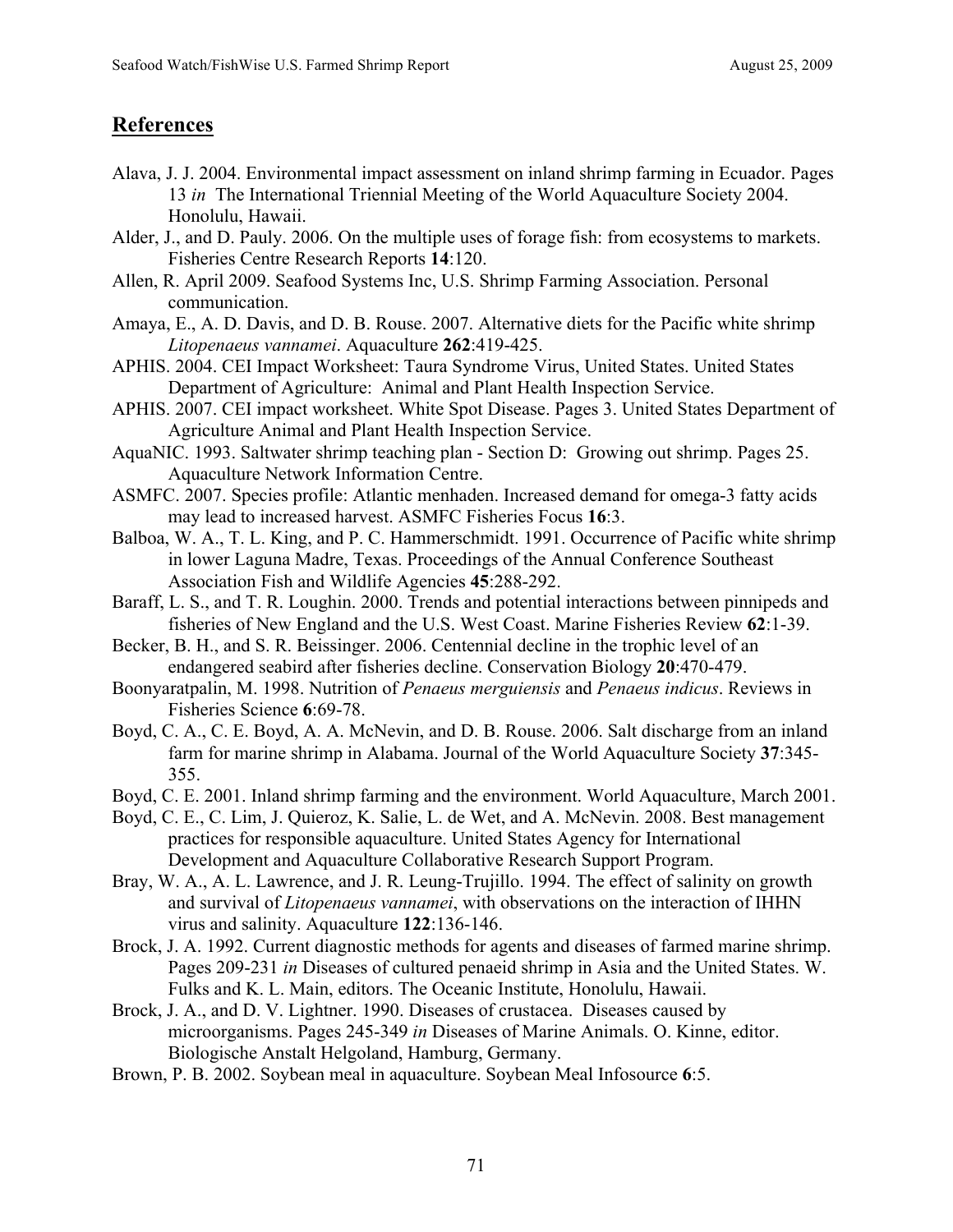- Bullis, R. June 2007. Advanced BioNutrition Corps, Columbia, Maryland. Personal communication.
- Cascorbi, A. 2004. Seafood report: wild-caught warmwater shrimp. Monterey Bay Aquarium Monterey Bay, California.
- Chavez-Sanchez, M. C., M. Hernandez-Martinez, S. Abad-Rosales, E. Fajer-Avila, L. Montoya-Rodriguez, and P. Alvarez-Torres. 2007. A survey of infection diseases and parasites of penaeid shrimp from the Gulf of Mexico. Journal of the World Aquaculture Society **33**:316-329.
- Colvin, L. V., and C. W. Brand. 1977. The protein requirement of penaeid shrimp at various lifecycle stages in controlled environment systems. Proceedings of the World Mariculture Society **8**:821-840.
- Colvin, P. M. 1976. Nutritional studies on penaeid prawns: Protein requirements in compounded diets for juvenile *Penaeus indicus* (Milnae Edwards). Aquaculture **7**:315-326.
- Conklin, D. E. 2003. Use of soybean meal in the diets of marine shrimp. Department of Animal Science, University of California Davis, United Soybean Board and American Soybean Association.
- Council, G. o. M. F. M. 2008. Shrimp management committee minutes. Pages 17 *in* Gulf of Mexico Fishery Management Council shrimp management committee meeting. Hilton Key Largo Hotel, Florida.
- Coutteau, P. June 2007. INVE AquaFeed Experts, Spain. Personal communication.
- Cuzon, G., A. Lawrence, G. Gaxiola, C. Rosas, and J. Guillaume. 2004. Nutrition of *Litopenaeus vannamei* reared in tanks or in ponds. Aquaculture **235**:513-551.
- Deshimaru, O., and K. Kuroki. 1975. Studies on a purified diet for prawn: IV. Evaluation of protein, free amino acids and their mixture as nitrogen source. Bulletin of the Japanese Society of Scientific Fisheries **41**:101-103.
- Deshimaru, O., and Y. Yone. 1978. Optimum level of dietary protein for prawn. Bulletin of the Japanese Society of Scientific Fisheries **44**:1395-1397.
- Dore, I., and C. Frimodt. 1987. An illustrated guide to shrimp of the world, Huntington, NY.
- Dorf, B. A., C. Hons, and P. Varner. 2005. A three-year survey of penaeid shrimp and callinectid crabs from Texas coastal waters for signs of disease caused by White Spot Syndrome Virus or Tauras Syndrome Virus. Journal of Aquatic Animal Health **17**:373-379.
- EPA. 2009a. Effluent guidelines aquatic animal production industry. Final rule fact sheet. Environmental Protection Agency. Accessed January 2009. http://www.epa.gov/guide/aquaculture/fs-final.htm.
- EPA. 2009b. National Pollutant Discharge Elimination System compliance monitoring Environmental Protection Agency. Accessed January 2009. http://www.epa.gov/compliance/monitoring/programs/cwa/npdes.html.
- FAO. 2009. Online query panel: global aquaculture production 1950-2007. Food and Agriculture Organization of the United Nations, Fisheries and Aquculture Department. Accessed April 2009. http://www.fao.org/fishery/statistics/global-aquaculture-production/query/en.
- Farfante, P. I., and B. Kensley. 1997. Penaeoid and sergestoid shrimps and prawns of the world. Keys and diagnoses for the families and genera. Editions du Muséum, Paris.
- FDA. 2008. A quick reference guide to: approved drugs for use in aquaculture. U.S. Fish and Wildlife Service Aquatic Animal Drug Approval Partnership Program, American Fisheries Society Fish Culture Section, American Fisheries Society Fish Health Section and U.S. Food and Drug Administration Center for Vetinary Medicine.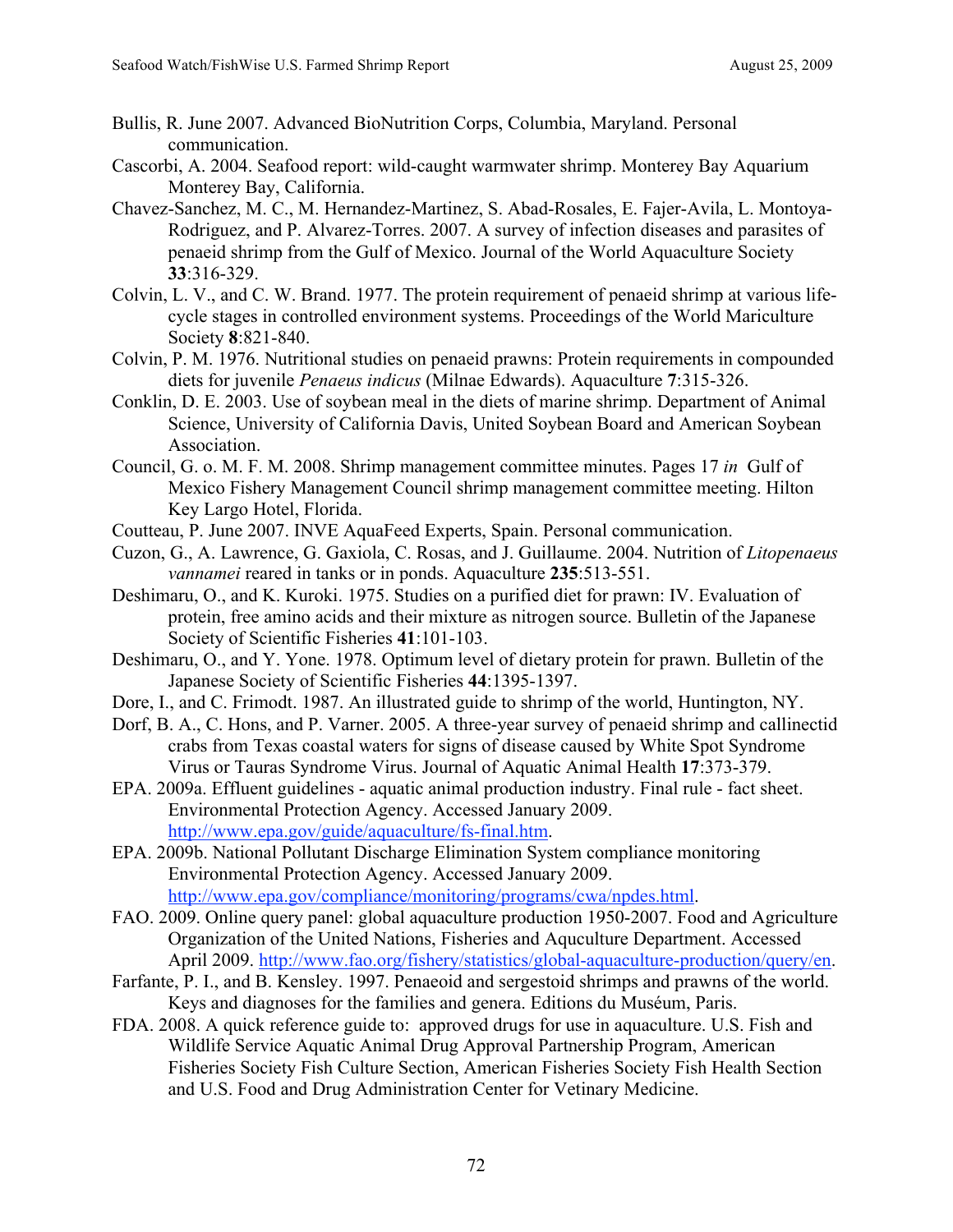- Fletcher, K. M., and G. Weston. 1999. The legal & regulatory environment: offshore aquaculture permitting process in the Gulf of Mexico. Pages 29. Mississippi-Alabama Sea Grant Legal Program.
- Forster, I., W. Dominy, and A. G. J. Tacon. 2002. The use of concentrates and other soy products in shrimp feeds. *in* Advaces en Nutricion Acuicola VI. Memorias del VI Simposium Internacional de Nutrcion Acuicola. Cancun, Quintana Roo, Mexico.
- Fritze, S. December 2008. Marvesta Shrimp Farms, Maryland. Personal communication.
- Fuller, P. 2009. *Penaeus monodon*. USGS Nonindigenous Aquatic Species database. United States Geological Survey, Gainesville, FL.
- Furness, R. W. 2003. Impacts of fisheries on seabird communities. Scientia Marina **67**:33-45.
- Gamboa-Delgado, J., C. Molina-Poveda, and C. Cahu. 2003. Digestive enzyme activity and food ingesta in juvenile shrimp *Litopenaeus vannamei* (Boone, 1931) as a function of body weight. Aquaculture Research **34**:1403-1411.
- Garrett, E. S., C. Lima dos Santos, and M. L. Jahncke. 1997. Public, animal, and environmental health implications of aquaculture. Emerging Infectious Diseases **3**:453-457.
- Gonzalez-Felix, M. L., D. M. I. Gatlin, A. L. Lawrence, and M. Perez-Valazquez. 2003. Nutritional evaluation of fatty acids for the open thelycum shrimp, *Litopenaeus vannamei*: II. Effect of dietary n-3 and n-6 polyunsaturated and highly unsaturated fatty acids on juvenile shrimp growth, survival and fatty acid composition. Aquaculture Nutrition **9**:115-122.
- Gregg, K. March 2009. Harlingen Shrimp Farms. Personal communication.
- Gulf States Marine Fisheries Commission. 2005. Fact sheet for Yellow-Head Virus (YHV). Gulf States Marine Fisheries Commission.
- HACCP. 2007. Shrimp farm inspection protocol. Texas Parks and Wildlife Department, editor. United States Food and Drug Administration.
- Hamper, L. 2001. Best management practices on shrimp farms in Texas. Pages 271 *in* Book of abstracts. Aquaculture 2001. World Aquaculture Society, Baton Rouge.
- Hardy, R. W., and A. Tacon. 2002 Fish meal: historical uses, production trends and future outlook for supplies. Pages 311-325 *in* Responsible Marine Aquaculture. R. Stickney and J. McVey, editors. CABI Publishing, New York.
- Hayworth, P. 2004. Kaua'i's crustacean crisis Ceatech shrimp virus may reach the open ocean. The Garden IsIand News, Kauai, 04.23.09.
- HDOA. 2007. News release NR07 03 April 2, 2007. Quarantine order issued after shrimp virus detected at Kahuku farm. Hawaii Department of Agriculture.
- HDOA. 2008. News release NR08 15 June 16, 2008. Kauai shrimp farm under state quarantine Hawaii Department of Agriculture.
- Hernandez, M. R., L. F. R. Buckle, E. Palacios, and B. S. Baron. 2006. Preferential behavior of white shrimp *Litopenaeus vannamei* (Boone 1931) by progressive temperature-salinity simultaneous interaction. Journal of Thermal Biology **31**:565-572.
- Holmberg, N. 1998. Protection as a form of management for estuarine wetlands: The section 404 regulatory program and its impacts on estuarine wetlands. *in* The Ecology and Management of Wetlands, Volume 2: Management, Use and Value of Wetlands. D. D. Hook, editor. Timber Press, Portland, Oregon.
- Hopkins, S. J., P. A. Sandifer, R. M. DeVoe, and F. A. Holland. 1995. Environmental impacts of shrimp farming with special reference to the situation in the continental United States. Estuaries **18**:25-42.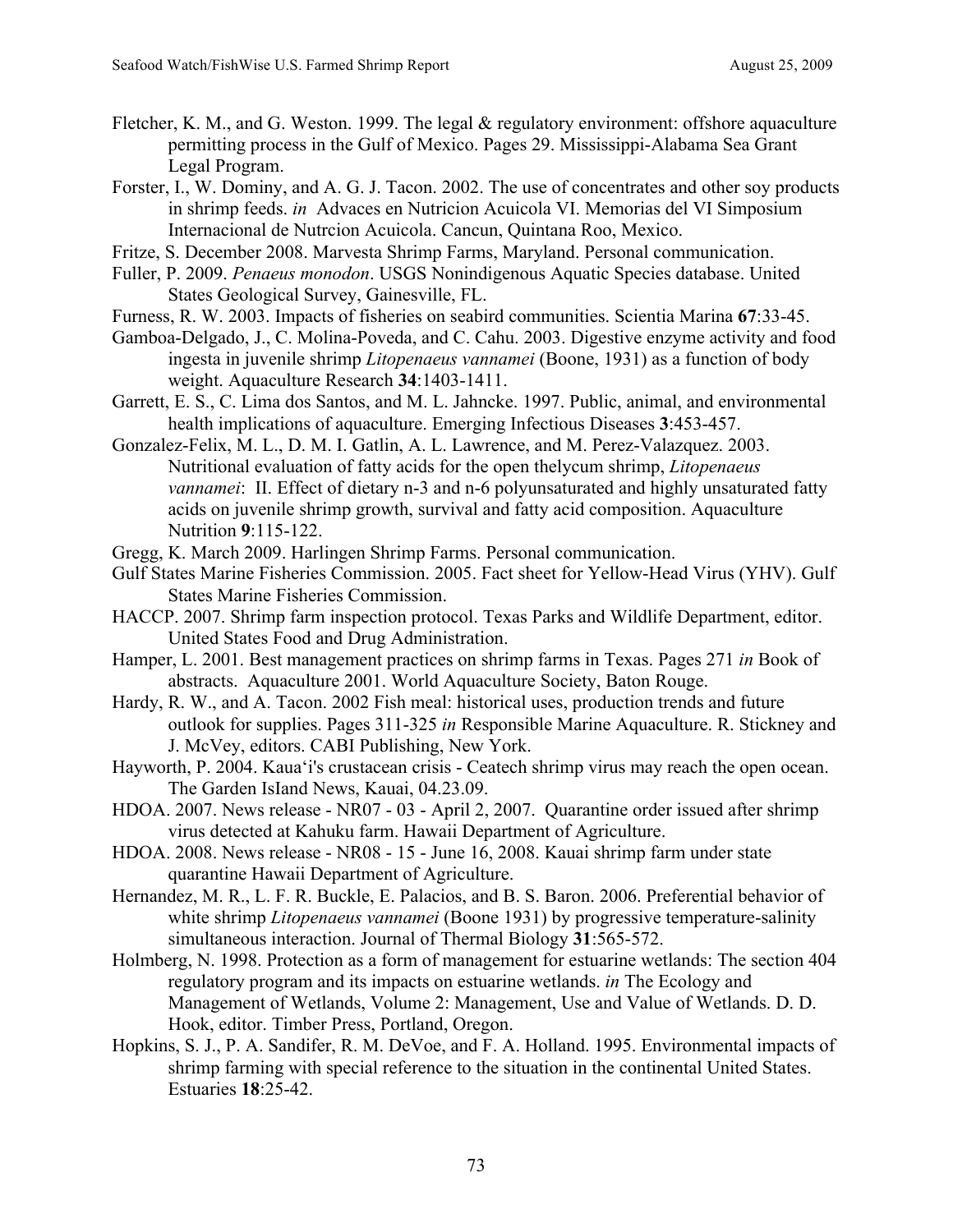- Howells, R. 2001. Introduced non-native fishes and shellfishes in Texas waters: an updated list and discussion. Texas Parks and Wildlife Department Austin.
- Howerton, R. 2001. Best management practices for Hawaiian aquaculture. University of Hawaii Sea Grant Extension Services.
- Huntington, T., C. Frid, R. Banks, C. Scott, and O. Paramor. 2004. Assessment of the sustainability of industrial fisheries producing fish meal and fish oil.
- IPCC. 2007. Fourth assessment report: climate change 2007: synthesis report. United Nations Environment Programme Valencia, Spain.
- Jaenike, F. June 2007. Harlingen Shrimp Farms, Texas. Personal communication.
- Johnson, H. 2007. 2006/2007 annual report on the United States seafood industry, fourth edition. H.M.Johnson & Associates.
- Jory, D., T. Cabrera, D. Dugger, D. Fegan, C. Berger, J. Orrantia, A. Wainberg, H. Perez, J. Castaoeda, R. McIntosh, M. Moya, C. Jackson, W. Vargas, and E. L. 2001. A global review of shrimp feed management: Status and perspectives. Aquaculture:318.
- Josupeit, H. 2008a. Globefish market report: shrimp November 08, US. Food and Agriculture Organization of the United Nations.
- Josupeit, H. 2008b. Towards sustainability in shrimp production, processing and trade Pages 29 *in* Shrimp 2008 - Techical and Trade Conference on Shrimp. Guangzhou, China.
- JSA. 1997. An evaluation of potential shrimp virus impacts on cultured shrimp and on wild shrimp populations in the Gulf of Mexico and southeastern U.S. Atlantic coastal waters. Joint Subcommittee on Aquaculture.
- Juan, Y. S. August 2009. Aquaculture Liaison/Inspector, Texas Parks and Wildlife Department. Personal communication.
- Juan, Y. S., and R. Adami Jr. 2003. Shrimp farm inspection program standard operation procedures used by coastal fisheries division. Pages 60 Fisheries Division, editor. Texas Parks and Wildlife, Austin, Texas.
- Kanchanaphum, P., C. Wongteerasupaya, N. Sitidilokratana, V. Boonsaeng, D. Panyim, A. Tassanakajon, B. Withyachumnarnkul, and T. W. Flegel. 1998. Experimental transmission of white spot syndrom virus (WSSV) from crabs to shrimp *Penaeus monodon*. Diseases of Aquatic Organisms **34**:1-7.
- Kautsky, N., P. Ronnback, M. Tedengren, and M. Troell. 2000. Ecosystem perspectives on management of disease in shrimp pond farming. Aquaculture **191**:145-161.
- King, C., D. McIntosh, E. Ryder, K. Fitzsimmons, and C. Collins. 2002. Quantifying the integration of olive production and inland shrimp farming *in* International Arid Lands Consortium - conference and workshop proceedings. Assessing capabilities of soil and water resources in drylands: the role of information retrieval and dissemination technologies. Tucson, Arizona.
- Laramore, S., C. R. Laramore, and J. Scarpa. 2007. Effect of low salinity on growth and survival of postlarvae and juvenile *Litopenaeus vannamei.* Journal of the World Aquaculture Society **32**:385-392.
- Lawrence, A. November 2008. Texas A&M University. Personal communication.
- Lightner, D. V. 1985. A review of the diseases of cultured penaeid shrimps and prawns with emphasis on recent discoveries and developments. Pages 79-103 *in* Proceedings of the First International Conference on the Culture of Penaeid Prawns/Shrimps. Y. Taki, T. H. Primavera, and T. A. Llobrera, editors., Iloilo City, Philippines.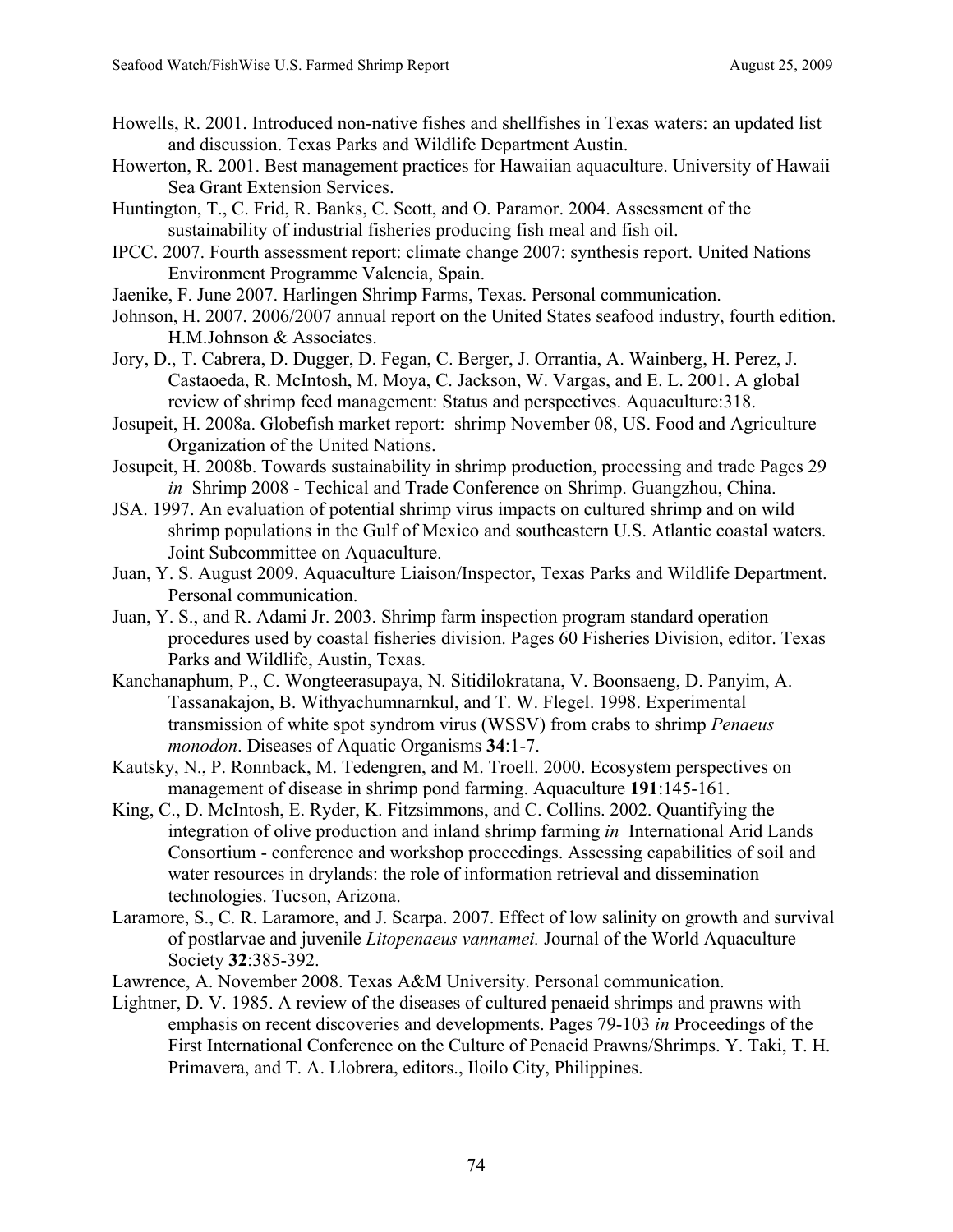- Lightner, D. V. 1988. *Vibro* disease. Pages 42-47 *in* Disease diagnostic and control in North American marine aquaculture developments in aquaculture and fisheries science. C. J. Sinderman and D. V. Lightner, editors. Science Publishing, New York, USA.
- Lightner, D. V. 1993. Diseases of cultured penaeid shrimp. Pages 393-486 *in* CRC Handbook of Mariculture, Vol. 1, Crustacean Aquaculture. J. McVey, editor. CRC Press, Boca Raton, Florida.
- Lightner, D. V. 1996. A handbook of shrimp pathology and diagnostic procedures for diseases of cultured penaeid shrimp. World Aquaculture Society, Baton Rouge, Louisiana.
- Lightner, D. V. 1999. The penaeid shrimp viruses TSV, IHHNV, WSSV, and YHV current status in the Americas, available diagnostic methods, and management strategies Journal of Applied Aquaculture **9**:27-52.
- Lightner, D. V. 2005. Biosecurity in shrimp farming: pathogen exclusion through use of SPF stock and routine surveillance. Journal of the World Aquaculture Society **36**:229-248.
- Lightner, D. V., K. W. Hasson, B. L. White, and R. M. Redman. 1998. Experimental infection of western hemisphere penaeid shrimp with Asian white spot syndrome virus and Asian yellow head virus. Journal of Aquatic Animal Health **10**:271-281.
- Lightner, D. V., R. M. Redman, and T. A. Bell. 1983a. Infectious hypodermal and hematopoieticnecrosis: a newly recognized virus disease of penaeid shrimp. Journal of Invertebrate Pathology **42**:62-70.
- Lightner, D. V., R. M. Redman, T. A. Bell, and J. A. Brock. 1983b. Detection of IHHN virus in *Penaeus stylirostris* and *P. vannamei* imported into Hawaii. Journal of the World Mariculture Society **14**:212-225.
- Lopez, J. 2007. Globefish market report: shrimp market report March 2007 US. Food and Agriculture Organization of the United Nations.
- Lotz, J. M. 1997. Disease control and pathogen status in an SPF-based shrimp aquaculture industry, with particular reference to the United States. Pages 243-254 *in* Diseases in Asian Aquaculture 3. T. W. Flegel and I. H. MacRae, editors. Fish Health Section. Asian Fisheries Society, Manila, Philippines.
- Lu, Y., T. L. M, P. C. Loh, J. A. Brock, and R. Gose. 1995. Development of a quantal assay in primary shrimp cell culture for yellow head baculovirus (YBV) of penaeid shrimp Journal of Virological Methods **52**:231-236.
- Mang, J. S., S. L. Dong, X. L. Tian, Y. W. Dong, X. Y. Liu, and D. C. Yan. 2007. Virusphytoplankton adhesion: a new WSSV transmission route to zooplankton. Acta Oceanologica Sinica **26**:109-115.
- Marvesta Shrimp Farms. 2009. Marvesta Shrimp. Accessed January 2009. http://marvesta.com/shrimp.php.
- MATF. 2007. Sustainable marine aquaculture: fulfilling the promise; managing the risks. Marine Aquaculture Task Force Takoma Park, MD.
- McIntosh, D., and K. Fitzsimmons. 2003. Characterization of effluent from an inland, lowsalinity shrimp farm: what contribution could this water make if used for irrigation? Aquacultural Engineering **27**:147-156.
- Mendoza, R., A. De Dios, C. Vazquez, E. Cruz, D. Ricque, C. Aguilera, and J. Montemayor. 2001. Fish meal replacement with feather-enzymatic hydrolyzates co-extruded with soyabean meal in practical diets for the Pacific white shrimp (*Litopenaeus vannamei*). Aquaculture Nutrition **7**:143-151.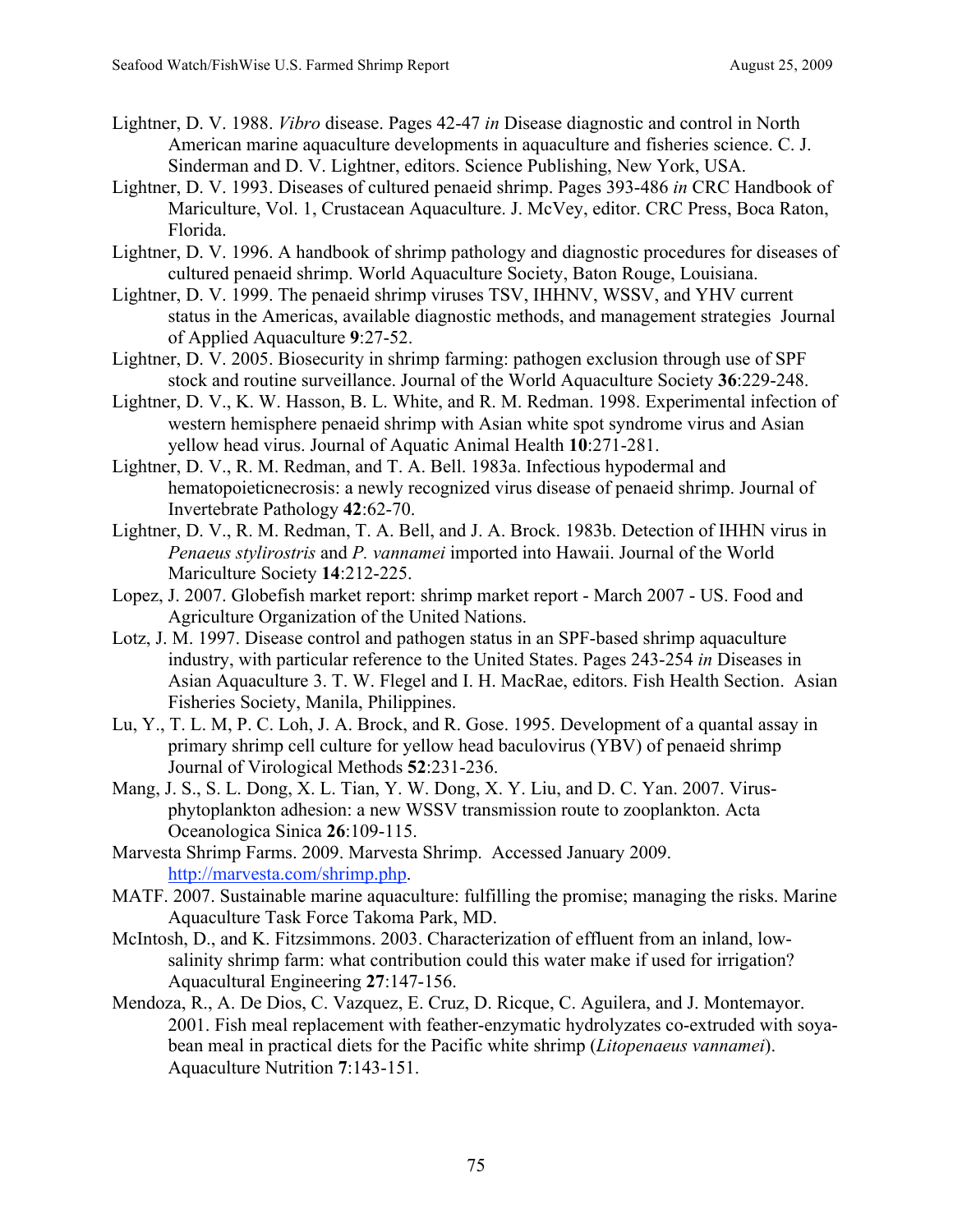- Moriarty, D. J. W. 1998. Control of luminous *Vibrio* species in aquaculture ponds. Aquaculture **164**:351-358.
- Moss, S. M. 2002. Marine shrimp farming in the western hemisphere: past problems, present solutions and future visions. Reviews in Fisheries Science **10**:601-620.
- National Marine Fisheries Service (NMFS), National Oceanic and Atmospheric Administration (NOAA), and Department of Commerce. 2008. Fisheries in the Western Pacific; crustacean fisheries; deepwater shrimp. Federal Register: Rules and Regulations. **73**:3.
- National Oceanic Data Center. 2009. National Oceanic and Atmospheric Administration. Accessed April 2009. http://www.nodc.noaa.gov/.
- Naylor, R., and M. Burke. 2005. Aquaculture and ocean resources: raising tigers of the sea. Annual Review of Environmental Resources **30**:185-218.
- Naylor, R. L., R. Goldburg, J. H. Primavera, J. H. Primavera, N. Kautsky, M. C. M. Beveridge, C. Jason, C. Folke, J. Lubchenco, H. Mooney, and M. Troell. 2000. Effects of aquaculture on world fish supplies. Nature **45**:1017-1029.
- NOAA. 2009. Status Of U.S. Fisheries. National Oceanic and Atmospheric Administration. Accessed April 2009. http://www.nmfs.noaa.gov/sfa/statusoffisheries/SOSmain.htm#07.
- NRC. 2006. Dynamic changes in marine ecosystems: fishing, food webs, and future options. National Research Council, Committee on Ecosystem Effects of Fishing, Phase II, Washington, D.C.
- O'Keefe, T. 1998. A guide to the formulation of practical diets for marine shrimp. International Aquafeed **3**:10-15.
- Oceanic Institute. 2008. Oceanic Institute, Hawaii. Accessed 2009. http://www.oceanicinstitute.org/index.php?contentID=10860.
- Ostrowski, A. June 2007. Oceanic Institute, Hawaii. Personal communication.
- Ostrowski, A. C., H.L. Atwood, A. Alciva-Warren, Q. Fontenot, A.L. Lawrence, D.V. Lightner, J.M. Lotz and S.M. Moss. 2006. Recent progress and milestone achievements of the US marine shrimp farming program in response to evolving world markets. *in* Aquaculture America. Las Vegas, Nevada.
- Overstreet, R. M., D. V. Lightner, K. W. Hasson, S. McIlwain, and J. M. Lotz. 1997. Susceptibility to Taura Syndrome Virus of some penaeid shrimp species native to the Gulf of Mexico and the southeastern United States. Journal of Invertebrate Pathology **69**:165-176.
- Paez-Osuna, F. 2001. The environmental impact of shrimp aquaculture: causes, effects and mitigating alternatives. Environmental Management **28**:131-140.
- Pedrazzoli, A., C. Molina, N. Montoya, S. Townsend, A. Leon-Hing, Y. Parades, and J. Calderon. 1998. Recent advances on nutrition research of *Penaeus vannamei* in Ecuador. Reviews in Fisheries Science **6**:1-2.
- Perry, H. 2009. *Litopenaeus vannamei*. USGS Nonindigenous Aquatic Species database. United States Geological Survey, Gainsville, Florida.
- Ponce-Palafox, J., C. A. Martinez-Palacios, and L. G. Ross. 1997. The effects of salinity and temperature on the growth and survival rates of juvenile white shrimp, *Penaeus vannamei*, Boone, 1931. Aquaculture **157**:107-115.
- Samocha, T. M., A. L. Lawrence, C. R. Collins, C. R. Emberson, J. L. Harvin, and P. Van Wyk. 2001. Development of integrated environmentally-sound inland shrimp production technologies for *Litopenaeus vannamei*. Pages 64-75 *in* The New Wave, Proceedings of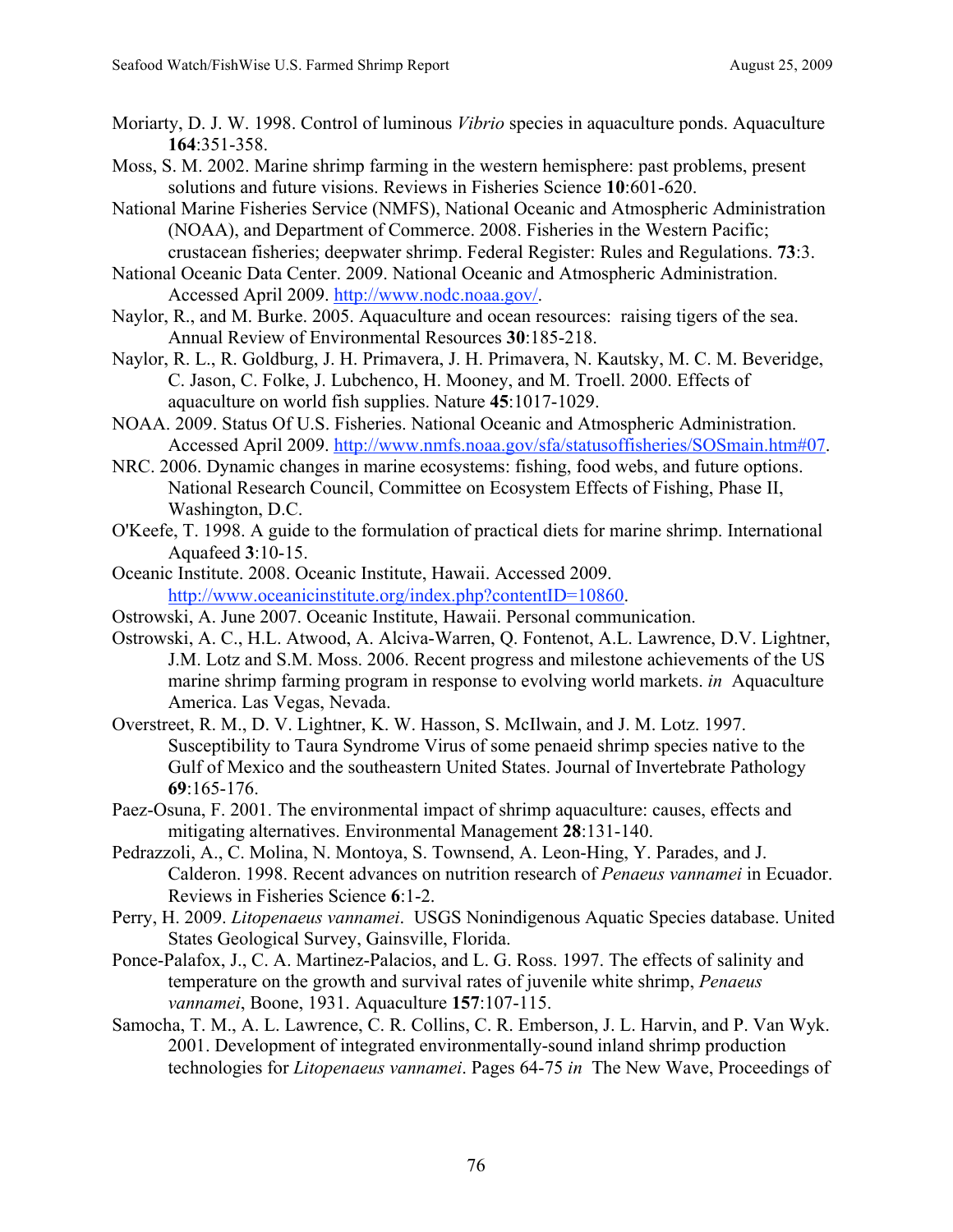the Special Session on Sustainable Shrimp Farming, Aquaculture 2001. Baton Rouge, LA.

- Sandifer, P. A., J.S. Hopkins and A.D. Stokes. 1988. Intensification of shrimp culture in earthen ponds in South Carolina: progress and prospects. Journal of World Aquaculture Society **19**:218-226.
- Saoud, I. P., D. A. Davis, and D. B. Rouse. 2003. Suitability studies of inland well waters for *Litopenaeus vannamei* culture. Aquaculture **217**:373-383.
- Seafood Business. 1999. Seafood handbook: shellfish species section; shrimp product forms section. Seafood Business Inc, Portland, Maine.
- Shiau, S. Y. 1998. Nutrient requirements of penaeid shrimps. Aquaculture **164**:77-93.
- Siccardi, A. J. I., A. L. Lawrences, D. M. I. Gatlin, F. L. Castille, and J. M. Fox. 2006. Apparent dry matter and protein digestibility of ingredients for Pacific White Shrimp (*Litopenaeus vannamei*) diets. *in* Aquaculture America. Las Vegas, Nevada.
- Smith, L. L., and A. L. Lawrence. 1990. Feasibility of penaeid shrimp culture in inland saline groundwater-fed ponds. Texas Journal of Science **42**:3-12.
- South Carolina Department of Natural Resources. 2002. Non-indigenous shrimp permit procedure. Pages 3 Fisheries Permit Office - Office of Fisheries Management, editor. South Carolina Department of Natural Resources.
- Stickney, R. June 2007. Texas Sea Grant Program, Texas A & M University. Personal communication.
- Tacon. May 2007. Hawaii Institute of Marine Biology, Hawaii. Personal communication.
- Tacon, A. 2005. State of information on salmon aquaculture feed and the environment. Pages 80 *in* WWF Salmon Aquaculture Dialogue. Washington DC.
- Tacon, A., and M. Metian. 2008. Global overview on the use of fish meal and fish oil in industrially compounded aquafeeds: trends and future prospects. Aquaculture **285**:146– 158.
- Tasker, M. L., C. J. Camphuysen, J. Cooper, S. Garthe, W. A. Montevecchi, and S. J. M. Blaber. 2000. The impacts of fishing on marine birds. ICES Journal of Marine Science **57**:531- 547.
- Teichert-Coddington, D. 2002. Inland saltwater shrimp production in Alabama: reality and potential Pages 4. Alabama Cooperative Extension System.
- Tetreault Miranda, I., and C. Peet. 2008. Seafood report: farmed yellowtail (Seriola spp.). Monterey Bay Aquarium Monterey Bay, California.
- Texas Commission on Environmental Quality. 2006. Texas Pollutant Discharge Elimination System - general permit to discharge wastes for concentrated aquatic animal production facilities and aquatic animal production facilities. Pages 28 TCEQ, editor., Texas.
- Tilley, D. R., H. Badrinarayanan, R. Rosati, and J. Son. 2002. Constructed wetlands as recirculation filters in large-scale shrimp aquaculture. Aquacultural Engineering **26**:81- 109.
- Traxler, G. 2004. The GMO experience in North and South America where to from here? . Pages 12. United Stated Department of Agriculture.
- Treece, G. 2002. Shrimp farm effluents. Pages 297-309 *in* Responsible marine aquaculture. R. Stickney and J. McVey, editors. CABI Publishing, New York.
- Treece, G. 2005. Updated Governmental Permitting and Regulatory Requirements Affecting Texas Coastal Aquaculture Operations. Texas A&M University Sea Grant College Program.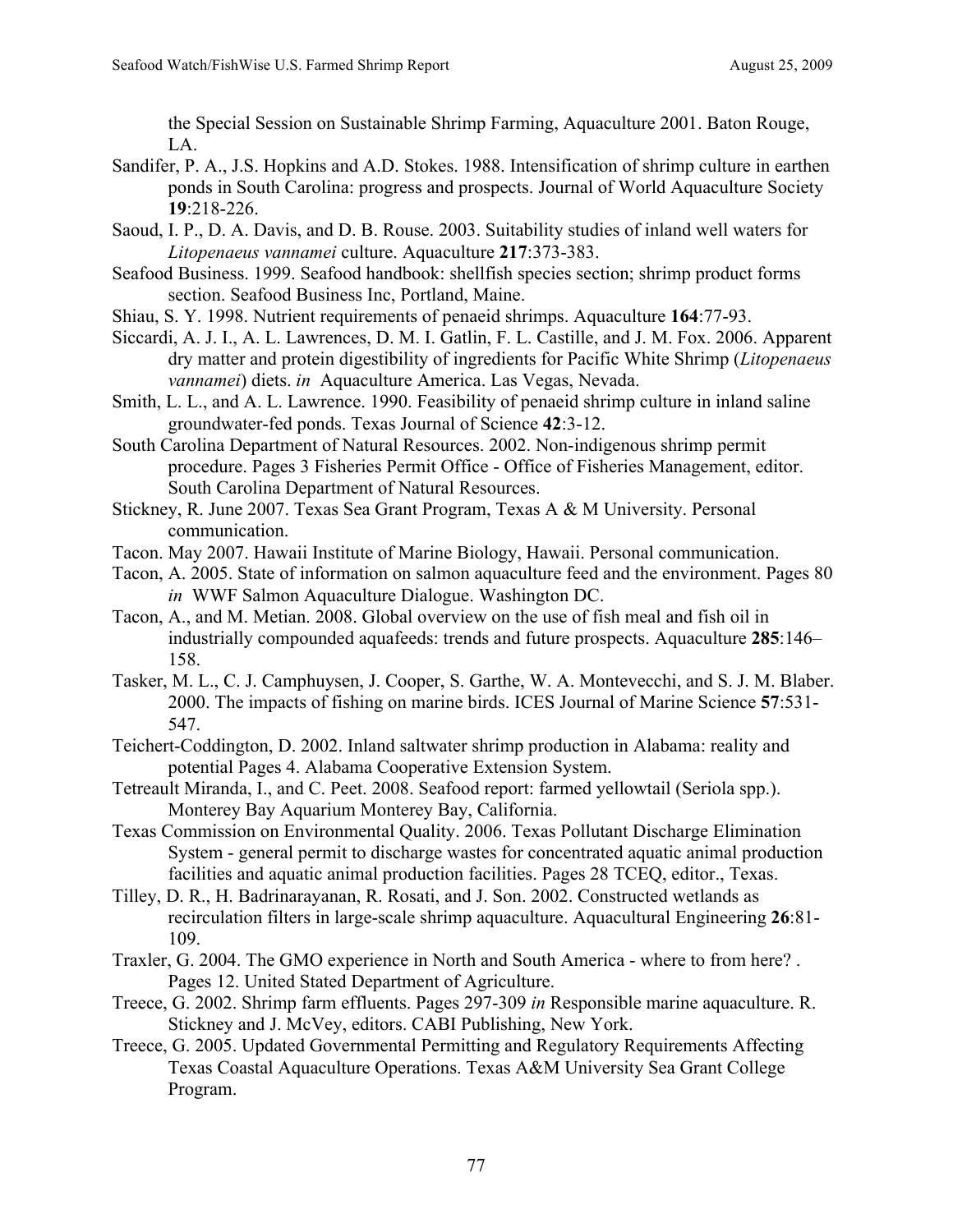- Treece, G. 2009a. Texas A&M University Sea Grant College Program. Personal communication. July 2009.
- Treece, G. 2009b. US farmed shrimp production. Pages 2. Texas A&M University, College Station.
- Treece, G. D. 2008. The Texas Aquaculture Industry. Texas Sea Grant College Program. Produced at Texas A&M University College Station, Texas.
- Tyedmers, P. 2000. Salmon and sustainability: The biophysical cost of producing salmon through the commercial salmon fishery and the intensive salmon culture industry. Ph.D. Thesis. The University of British Columbia, Vancouver, Canada.
- U.S. Department of Commerce. 1999. U.S. Department of Commerce aquaculture policy. National Oceanic and Atmospheric Administration.
- University of Southern Mississippi. 2008. Marine Shrimp Aquaculture. University of Southern Mississippi. Accessed December 2008.

http://www.usm.edu/gcrl/research/marine\_shrimp\_aquaculture.php.

- USDA NASS. 2006. Census of agriculture (2005). Table 15: crustacean production and sales by species, by size category, by state and United States: 2005. United States Department of Agriculture, National Agricultural Statistics Service.
- USDA-Natural Resources Conservation Service, and Auburn University. 2003a. Alabama aquaculture best management practice (BMP) - managing ponds to reduce effluent volume. BMP No. 2. United States Department of Agriculture and Alabama Cooperative Extension System.
- USDA-Natural Resources Conservation Service, and Auburn University. 2003b. Alabama aquaculture best management practice (BMP) settling basins and wetlands. BMP No. 6. United States Department of Agriculture and Alabama Cooperative Extension System.
- USDA-Natural Resources Conservation Service, and Auburn University. 2003c. Alabama aquaculture best management practice (BMP): Managing ponds for inland culture of shrimp. BMP No. 16. United States Department of Agriculture and Alabama Cooperative Extension System.
- USMSFP. 2008. WSSV triggers Kauai shrimp farm quarantine. United States Marine Shrimp Farming Program.
- Van Wyk, P., M. Davis-Hodgkins, R. Laramore, K. L. Main, J. Mountain, and J. Scarpa. 2000. Production of marine shrimp in freshwater recirculating aquaculture systems. Florida Department of Agriculture and Consumer Services Tallahassee, Florida.
- Velasco, M., A. L. Lawrence, F. L. Castille, and L. G. Obaldo. 2000. Dietary protein requirement for *Litopenaeus vannamei*. Pages 181-192 *in* Avances en Nutrición Acuícola V. Memorias del V Simposium Internacional de Nutrición Acuícola. Merida, Yucatan, Mexico.
- Venkataramiah, A., G. J. Lakshmi, and G. Gunter. 1975. Effect of protein level and vegetable matter on growth and food conversion efficiency of brown shrimp. Aquaculture **6**:115- 125.
- Votteler, T. H., and T. A. Muir. 2002. Wetland management and research wetland protection legislation. United States Geological Survey Water Supply Paper 2425. United States Geological Survey.
- Walters, C. J., V. Christensen, S. J. Martell, and J. F. Kitchell. 2005. Possible ecosystem impacts of applying MSY policies from single-species assessment. ICES Journal of Marine Science **62**:558-568.